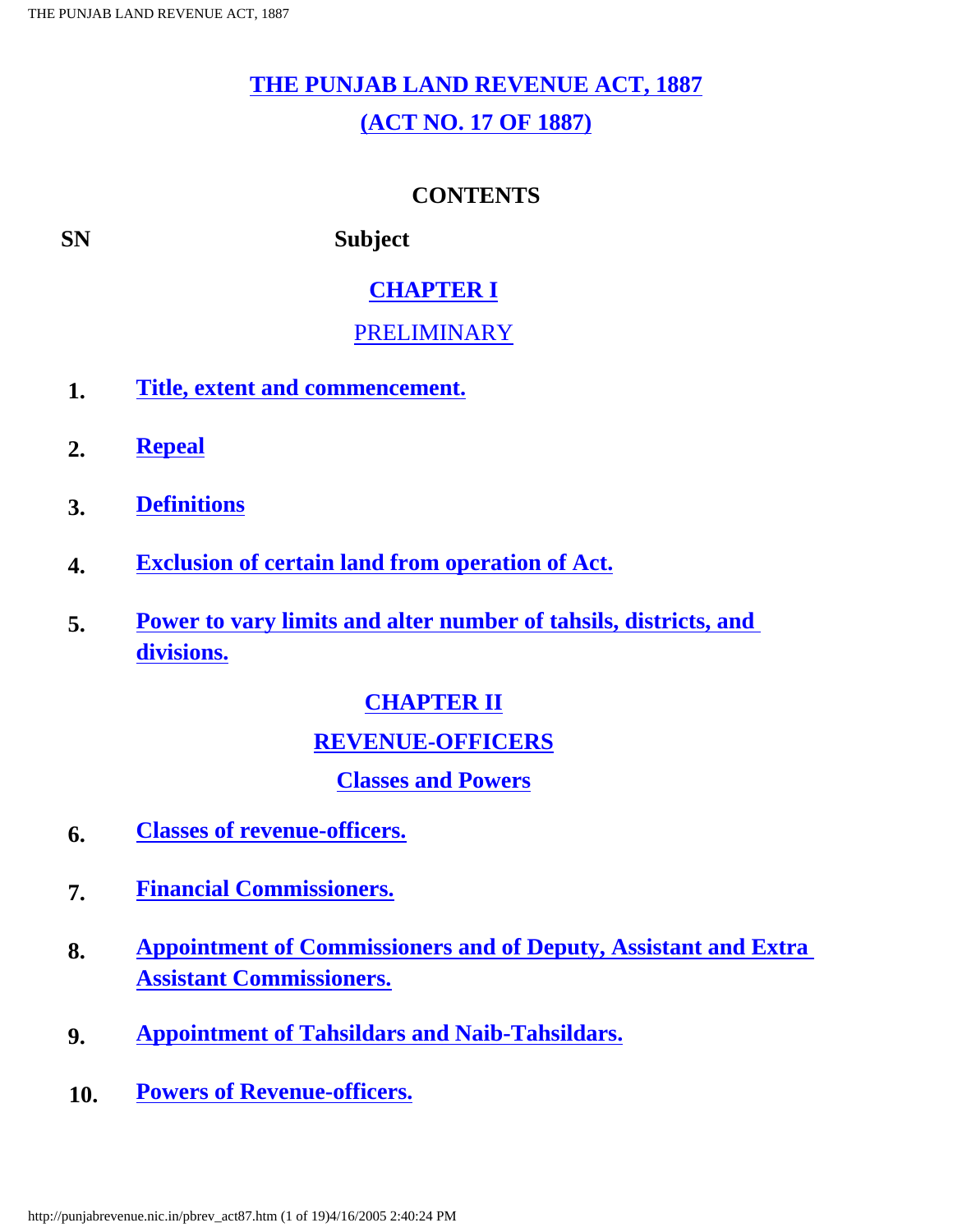- **11. [Superintendence and control of Revenue-officers.](#page-22-0)**
- **12. [Power to distribute business and withdraw and transfer cases.](#page-22-1)**
- **13. [Appeals](#page-23-0)**
- **14. [Limitation for appeals.](#page-23-1)**
- **15. [Review by Revenue-officers.](#page-23-2)**
- **16. [Power to call for, examine and revise proceedings of Revenue-officers.](#page-24-0)**
- **17. [Power to make rules as to procedure.](#page-24-1)**
- **18. [Persons by whom appearances and applications may be made before](#page-25-0) [and to Revenue-officers.](#page-25-0)**
- **19. [Power of Revenue-officer to summon persons.](#page-25-1)**
- **20. [Mode of service of summons.](#page-26-0)**
- **21. [Mode of service of notice, order or proclamation or copy thereof.](#page-26-1)**
- **22. [Mode of making proclamation.](#page-27-0)**
- **23. [Place of sitting.](#page-27-1)**
- **24. [Holidays.](#page-27-2)**
- **25. [Discharge of duties of Collector dying or being disabled.](#page-27-3)**
- **26. [Retention of powers by Revenue-officers on transfer.](#page-27-4)**
- **27. [Conferment of powers of Revenue-officers](#page-28-0)**

### **[CHAPTER III](#page-28-1)**

**[KANUNGOS, ZAILDARS, INAMDARS AND VILLAGE-OFFICERS](#page-28-1)**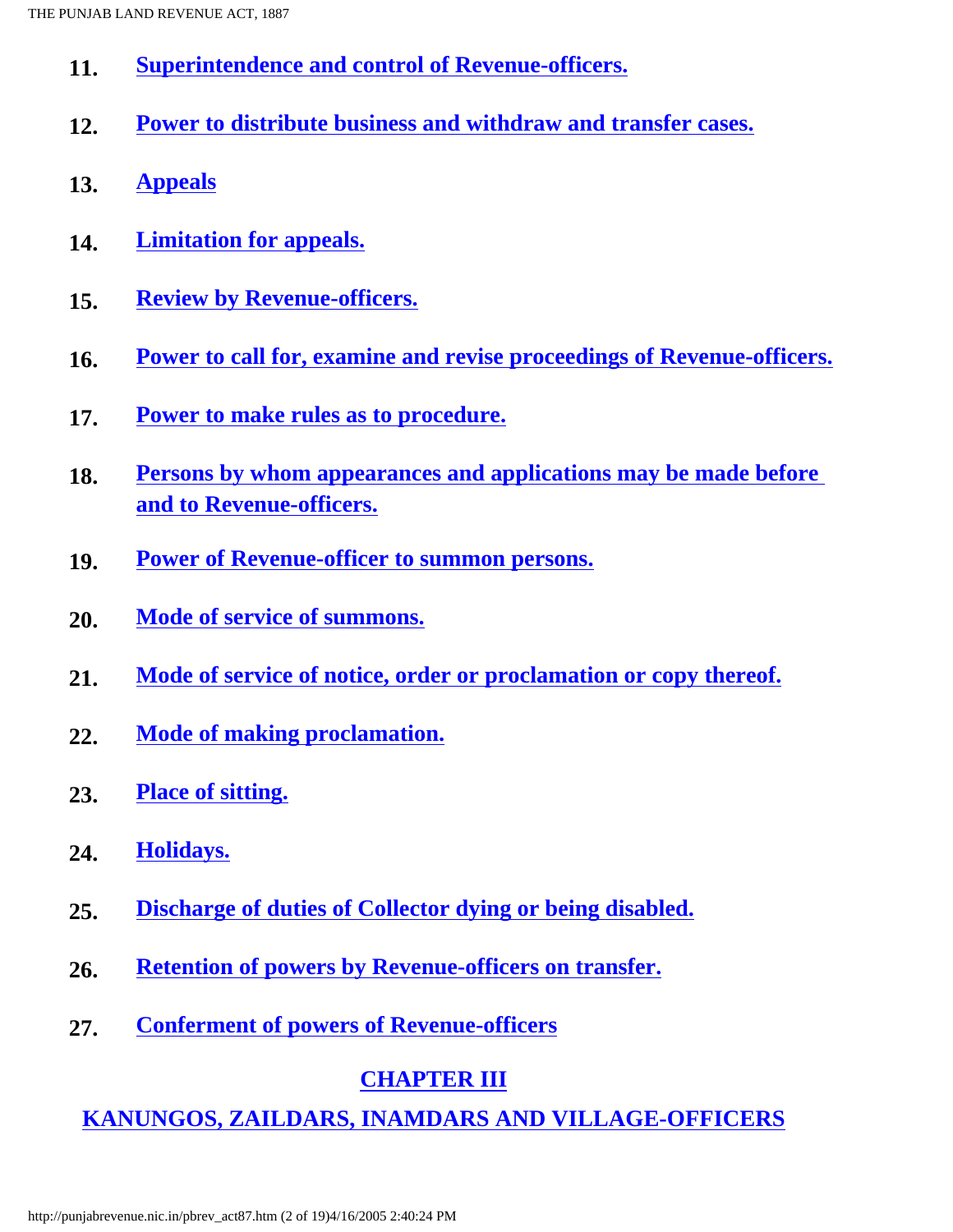- **28. [Rules respecting kanungos, zaildars, inamdars and village-officers.](#page-28-1)**
- **29. [Village-officers' cess.](#page-29-0)**
- **30. [Restriction on attachment or assignment of remuneration of kanungos](#page-30-0) [and Village-officers.](#page-30-0)**

### **[CHAPTER IV](#page-30-1)**

### **[RECORDS](#page-30-1)**

- **31. [Record-of-rights and documents included therein.](#page-30-1)**
- **32. [Making of special revision of record-of-rights.](#page-31-0)**
- **33. [Annual record.](#page-31-1)**
- **34. [Making of that part of the annual record which relates to land-owners,](#page-32-0)  [assignees of revenue and occupancy tenants.](#page-32-0)**
- **35. [Making of that part of the annual record which relates to other](#page-32-1) [persons.](#page-32-1)**
- **36. [Determination of disputes.](#page-33-0)**
- **37. [Restrictions on variations of entries in records.](#page-33-1)**
- **38. [Mutation fees.](#page-33-2)**
- **39. [Penalty for neglect to report acquisition of any right refered to in](#page-33-3)  [section 34.](#page-33-3)**
- **40. [Obligation to furnish information necessary for the preparation of](#page-34-0)  [records.](#page-34-0)**
- **41. [Rights of the Government in mines and minerals.](#page-34-1)**
- **42. [Presumption as to ownership of forests, quarries and waste lands.](#page-34-2)**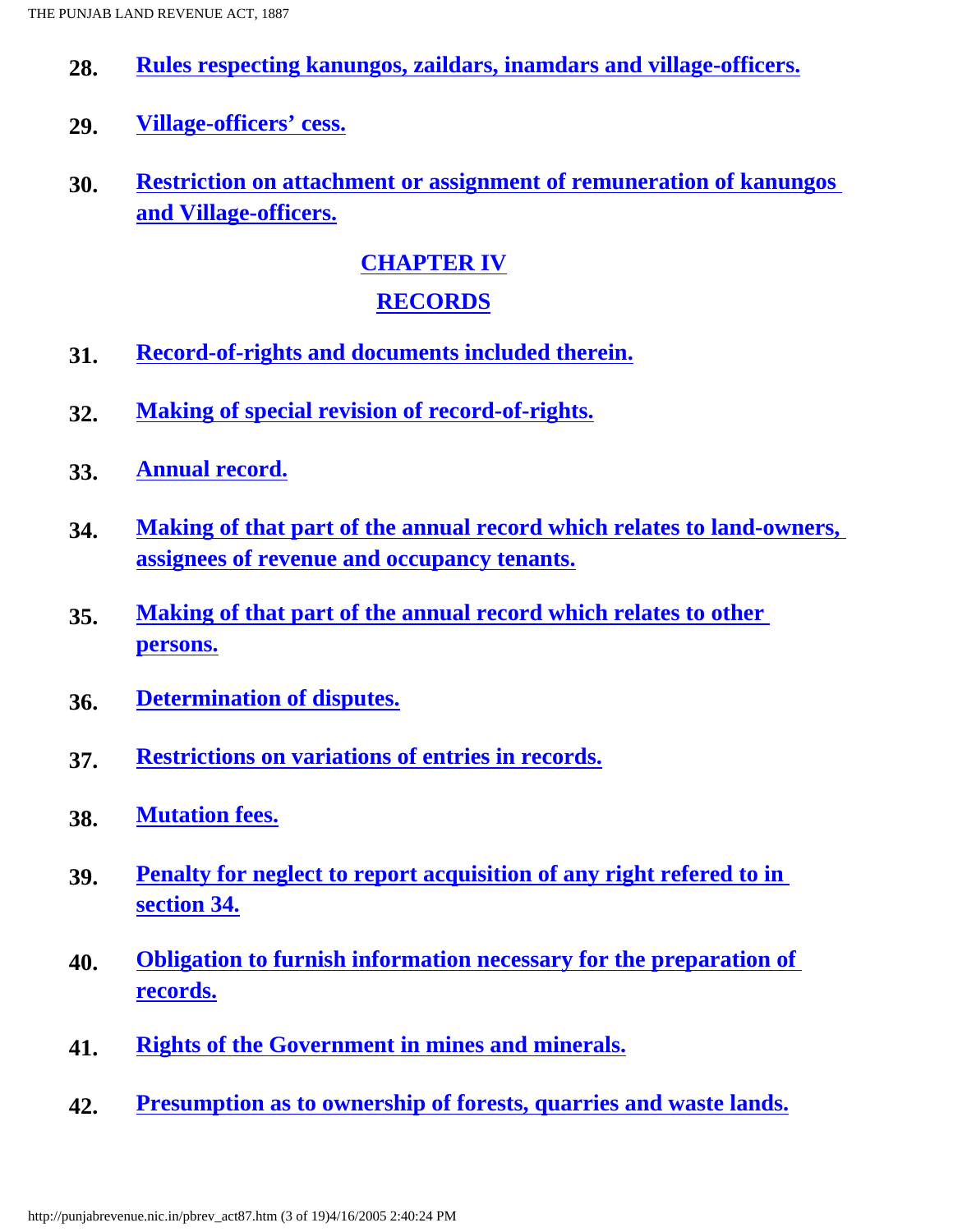- **43. [Compensation for infringement of rights of third parties in exercise of](#page-36-0)  [a right of the Government.](#page-36-0)**
- **44. [Presumption in favour of entries in records-of-rights and annual](#page-36-1)  [records.](#page-36-1)**
- **45. [Suit for declaratory decree by person aggrieved by an entry in a record.](#page-36-2)**
- **46. [Powers to make rules respecting records and other matters connected](#page-36-3)  [therewith.](#page-36-3)**
- **47. [Record-of-rights and annual records for groups of estates.](#page-37-0)**

# **[CHAPTER V](#page-37-1) [ASSESSMENT](#page-37-1)**

- **48. [Assessment of land revenue.](#page-37-1)**
- **48-A [Basis of assessment.](#page-39-0)**
- **48-B [Limit of assessment.](#page-40-0)**
	- **49. [Notification of intended re-assessment and instruction as to principles](#page-40-1) [of assessment.](#page-40-1)**
	- **50. [Mode of determining assessment.](#page-41-0)**
	- **51. [Announcement of assessment.](#page-41-1)**
	- **52. [Application for re-consideration of assessment.](#page-42-0)**
	- **53. [Confirmation and duration of assessment.](#page-42-1)**
- **53-A. [Duration of assessment.](#page-43-0)**
	- **54. [Assessment to remain in force till new assessment takes effect;](#page-44-0)**
	- **55. [Refusal to be liable for assessment and consequence thereof.](#page-44-1)**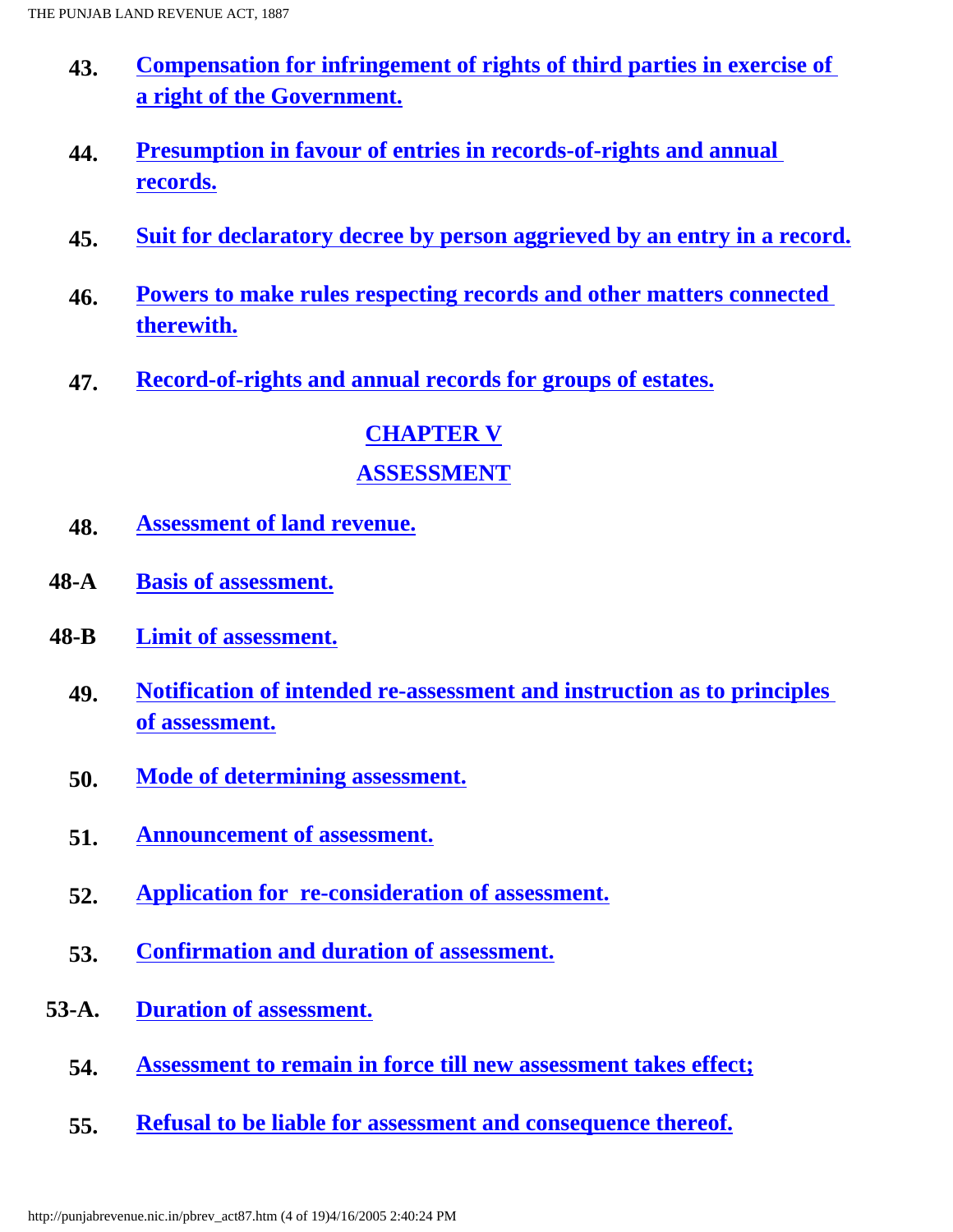- **56. [Distribution of the assessment of an estate over the holdings comprised](#page-44-2)  [therein.](#page-44-2)**
- **57. [Application for amendment of the distribution of an assessment.](#page-45-0)**
- **58. [Appeals from orders under sections 52 and 57.](#page-45-1)**
- **59. [Special Assessment.](#page-45-2)**
- **60. [Power to make rules.](#page-47-0)**
- **60-A. [Procedure to be followed in making rules.](#page-47-1)**
- **60- B [Rules and executive instructions issued before commencement of](#page-48-0) [Punjab Land Revenue \(Amendment\) Act, 1928, to be followed for the](#page-48-0) [purpose of Assessment operations begun before issue of rules under the](#page-48-0) [provisions of Section 60-A.](#page-48-0)**
- **60-C [Power to issue instructions.](#page-48-1)**

### **[CHAPTER VI](#page-48-2)**

### **[Collection of Land Revenue](#page-48-2)**

- **61. [Security for payment of land revenue.](#page-48-2)**
- **62. [Further security for payment of land revenue.](#page-49-0)**
- **63. [Orders to regulate payment of land revenue.](#page-49-1)**
- **64. [Rules to regulate collection, remission and suspension of land revenue.](#page-49-2)**
- **65. [Costs recoverable as part of arrears.](#page-50-0)**
- **66. [Certified account to be evidence as to arrears.](#page-50-1)**
- **67. [Process for recovery of arrears.](#page-50-2)**
- **68. [Writ of demand.](#page-50-3)**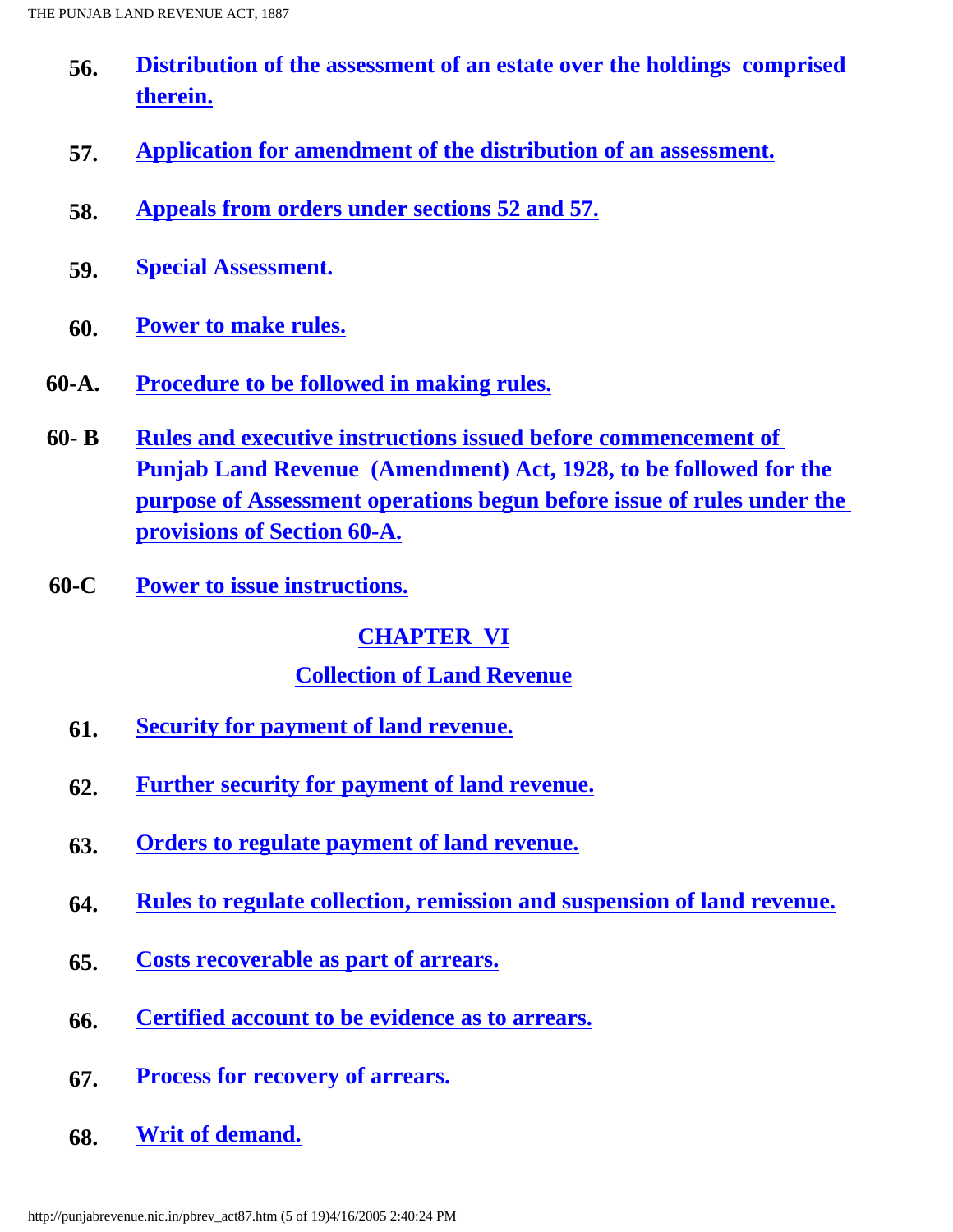- **69. [Arrest and detention of defaulter.](#page-51-0)**
- **70. [Distress and sale of moveable property and crops.](#page-51-1)**
- **71. [Transfer of holding.](#page-51-2)**
- **72. [Attachment of estate or holding.](#page-52-0)**
- **73. [Annulment of assessment of estate or holding.](#page-54-0)**
- **74. [Proceedings of attachment or annulment of assessment, and](#page-55-0)  [consequences of the proclamation.](#page-55-0)**
- **75. [Sale of estate or holding.](#page-55-1)**
- **76. [Effect of sale on encumbrances.](#page-56-0)**
- **77. [Proceedings against other immovable property of defaulter.](#page-56-1)**
- **78. [Remedies open to person denying his liability for an arrear.](#page-57-0)**
- **79. [Proclamation of sale.](#page-57-1)**
- **80. [Indemnity to Revenue-officer with respect to contents of proclamation.](#page-58-0)**
- **81. [Publication of proclamation.](#page-58-1)**
- **82. [Time and conduct of sale.](#page-58-2)**
- **83. [Power to postpone sale.](#page-58-3)**
- **84. [Stay of sale.](#page-58-4)**
- **85. [Payment of deposit by highest bidder.](#page-59-0)**
- **86. [Consequences of failure to pay deposit.](#page-59-1)**
- **87. [\[Exercise of rights of pre-emption.\] Repealed.](#page-59-2)**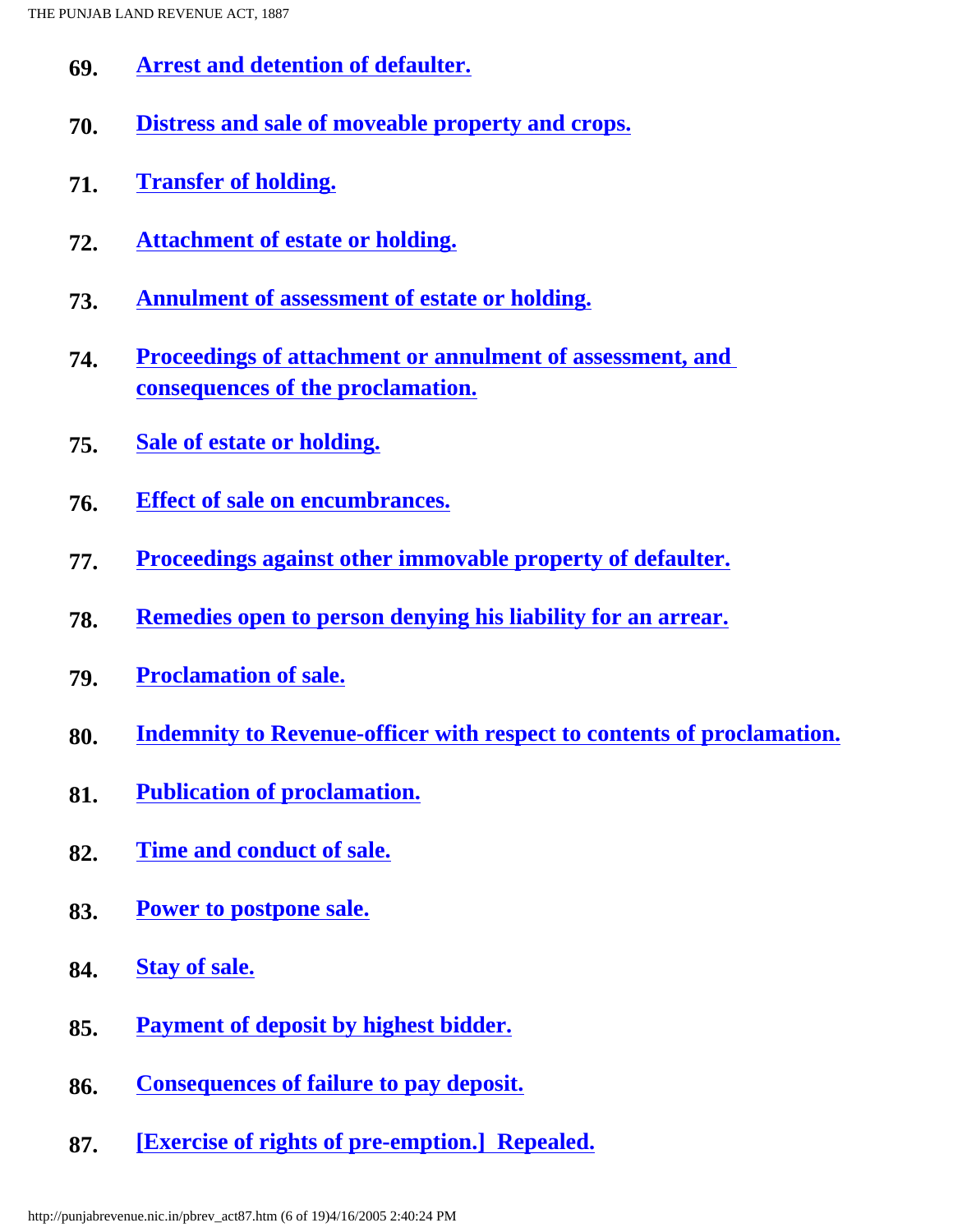- **88. [Time for payment in full.](#page-59-3)**
- **89. [Procedure in default of payment.](#page-59-4)**
- **90. [Report of sale to Commissioner.](#page-59-5)**
- **91. [Application to set aside sale.](#page-60-0)**
- **92. [Order confirming or setting aside sale.](#page-60-1)**
- **93. [Refund of purchase-money on setting aside of sale.](#page-60-2)**
- **94. [Proclamation of sale, possession and certificate to be granted to](#page-60-3) [purchaser.](#page-60-3)**
- **95. [On confirmation of sale, possession and certificate to be granted to](#page-60-4)  [purchaser.](#page-60-4)**
- **96. [Proceeds of sale.](#page-61-0)**

### **[CHAPTER VII](#page-61-1)**

### **RECOVERY OF OTHER DEMANDS [BY REVENUE –OFFICERS](#page-61-1)**

- **97. [Recovery of certain arrears through Revenue-officer instead of by suit.](#page-61-1)**
- **98. [Other sums recoverable as arrears of land-revenue.](#page-62-0)**
- **99. [Application of Chapter VI to sums recoverable under this Chapter.](#page-63-0)**

### **[CHAPTER VIII](#page-63-1) SURVEYS AND [BOOUNDARIES](#page-63-1)**

- **100. [Power of Financial Commissioner to make rules for demarcation of](#page-63-1)  [boundaries and erection of survey marks.](#page-63-1)**
- **101. [Power of Revenue-officers to define boundaries.](#page-64-0)**
- **101-A [Power to fix boundaries between riverain estates.](#page-64-1)**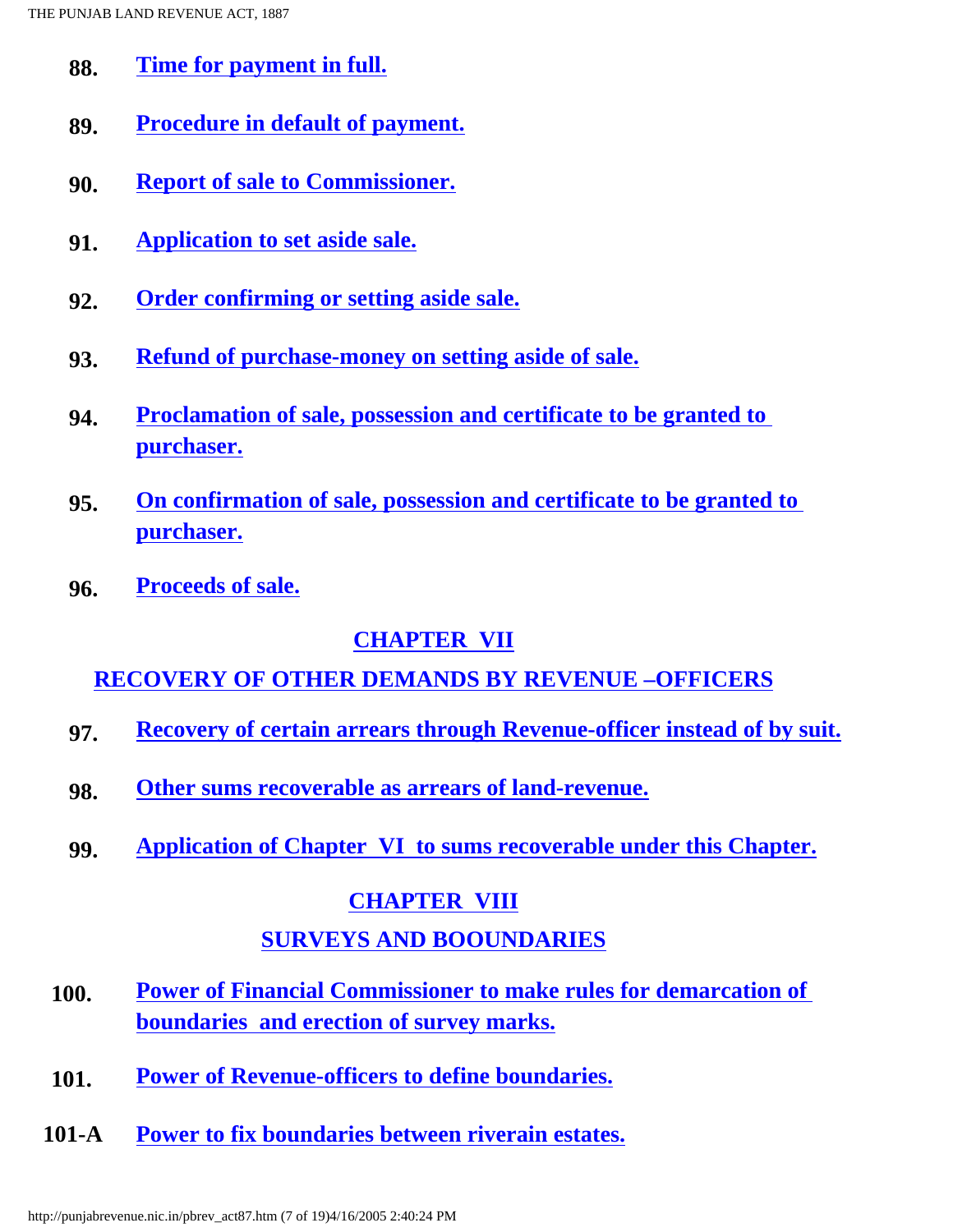- **101-B [Effect of fixing a boundary between riverain estates.](#page-65-0)**
- **101-C [Application for immediate transfer of rights reserved under the](#page-65-1) [proviso to sub-section \(1\) of section 101-B, upon payment of](#page-65-1) [compensation and procedure thereupon. Award of compensation and](#page-65-1)  [extinguishments of rights thereby.](#page-65-1)**
- **101-D [Order under proviso to section 101-B \(1\) to cease to apply to rights](#page-66-0) [voluntarily transferred to landowner of the estate to which land is](#page-66-0)  [transferred by fixing boundary.](#page-66-0)**
- **101-E [Rights transferred to be liable to all the incidents of tenure of estate to](#page-67-0) [which transfer is made.](#page-67-0)**
- **101-F [Meaning o expression "Collector" in sections 101-A, 101-B and 101-](#page-67-1) [C.](#page-67-1)**
- **102. [Cost of erection and repair of survey marks.](#page-67-2)**
- **103. [Recovery of cost incurred by the Government.](#page-67-3)**
- **104. [Power of Revenue-offices to enter on land for purposes of survey and](#page-68-0)  [demarcation.](#page-68-0)**
- **105. [Surveys for purposes of preparation of records.](#page-68-1)**
- **106. [Provision of flag-holders and chainmen for those surveys.](#page-68-2)**
- **107. [Professional surveys.](#page-68-3)**
- **108. [Penalty for destruction, injury or removal of survey marks.](#page-69-0)**
- **109. [Report of destruction or removal of or injury to survey marks.](#page-69-1)**

# **[CHAPTER](#page-70-0) IX [PARTITION](#page-70-0)**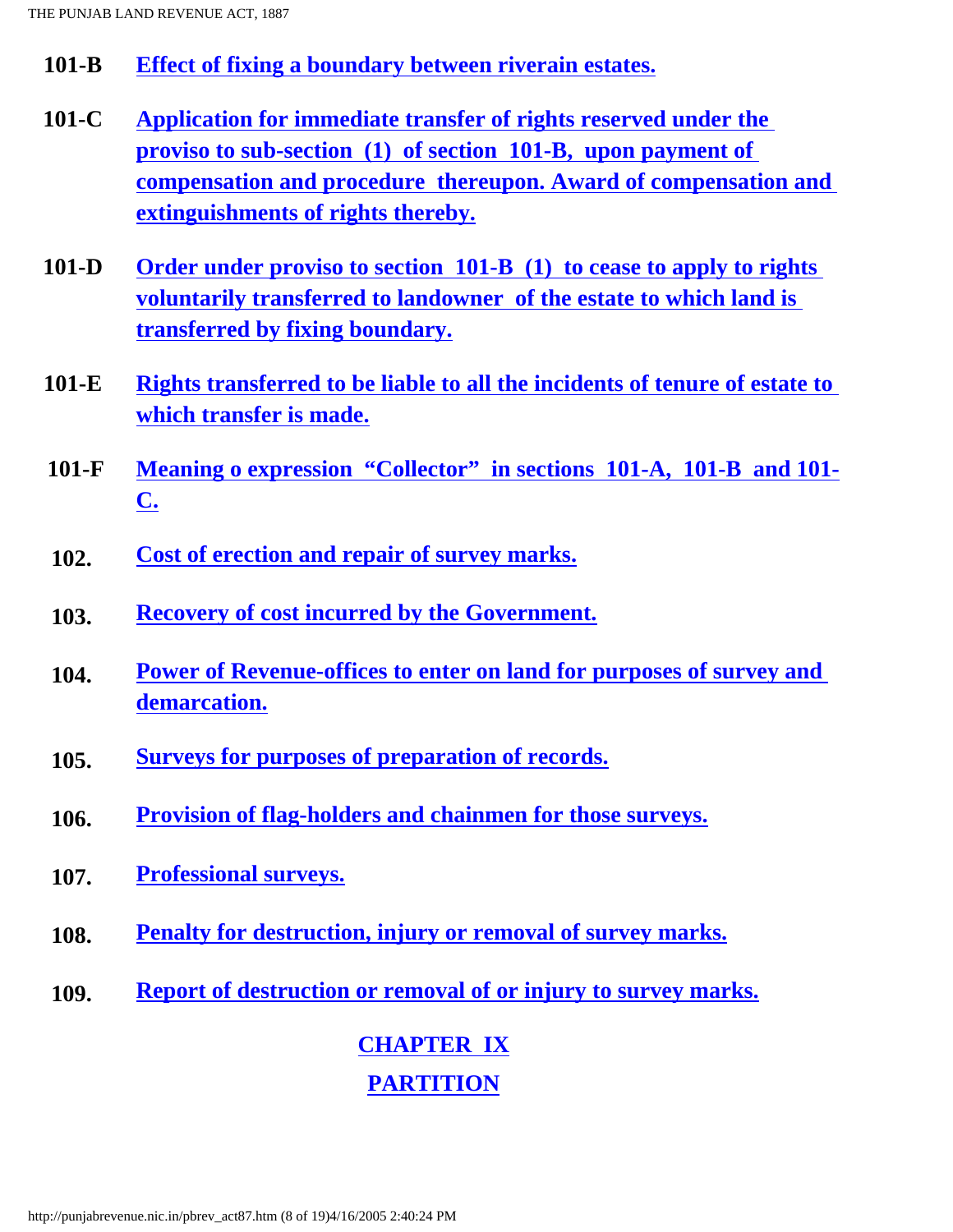- **110. [Effect of partitions of estates and tenancies on joint liability for](#page-70-0)  [revenue and rent.](#page-70-0)**
- **111. Application for partition.**
- **112. Restrictions and limitations on partition.**
- **113. Notice of application for partition.**
- **114. Addition of parties to application.**
- **115. Absolute disallowances of partition.**
- **116. Procedure on admission of application.**
- **117. Disposal of questions as to title in property to be divided.**
- **118. Disposal of other questions.**
- **119. Administration of property excluded from partition.**
- **120. Distribution of revenue and rent after partition.**
- **121. Instrument of partition.**
- **122. \*\*\*\*\*\*\*\*\***
- **123. Affirmation of partition privately effected.**
- **124. Power to make rules as to costs of partitions.**
- **125. Re-distribution of land according to custom.**
- **126. Revenue-officers empowered to act under this chapter.**

## **CHAPTER X ARBITRATION**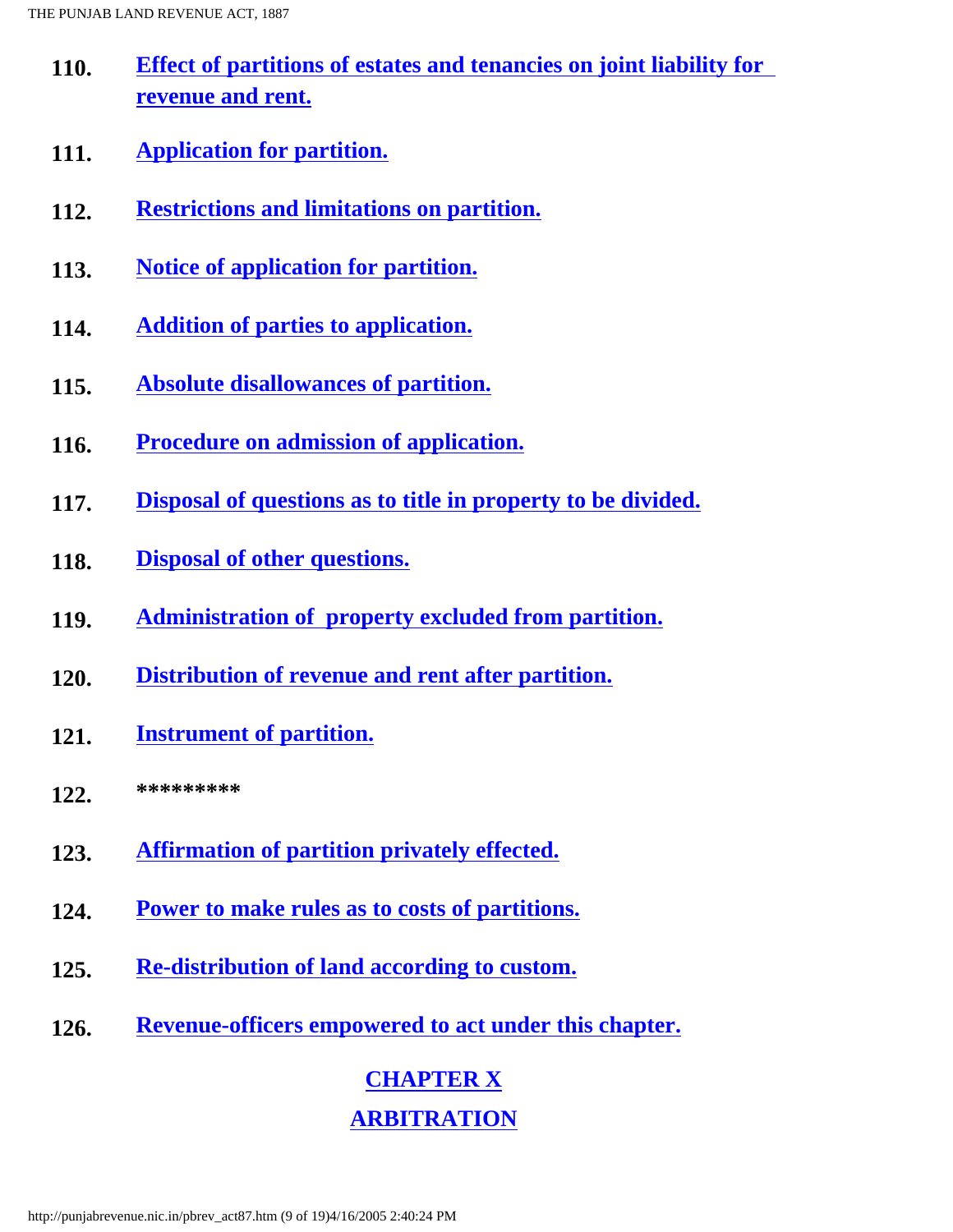- **127. Power to refer to arbitration.**
- **128. Order of reference and contents thereof.**
- **129. Nomination of arbitrators.**
- **130. Substitution of arbitrators by parties.**
- **131. Nomination and substitution of arbitrators by Revenue-officers.**
- **132. Process for appearance before arbitrators.**
- **133. Award of arbitrators and presentation thereof.**
- **134. Procedure on presentation of award.**
- **135. Effect of award.**

### **CHAPTER XI**

### **SPECIAL JURISDICTION WITH RESPECT TO LAND**

- **136. Power to invest officers making records-of-rights or general reassessments with power of Civil Courts.**
- **137. Control offer such officers and appeals from and revision of their decrees and orders.**

### **CHAPTER XII**

### **SUPLEMENTAL PROVISIONS**

- **138. Power to deposit certain sums other than rent.**
- **139. Procedure in case of deposit on account of a payment due to Government.**
- **140. Procedure in case of other deposits.**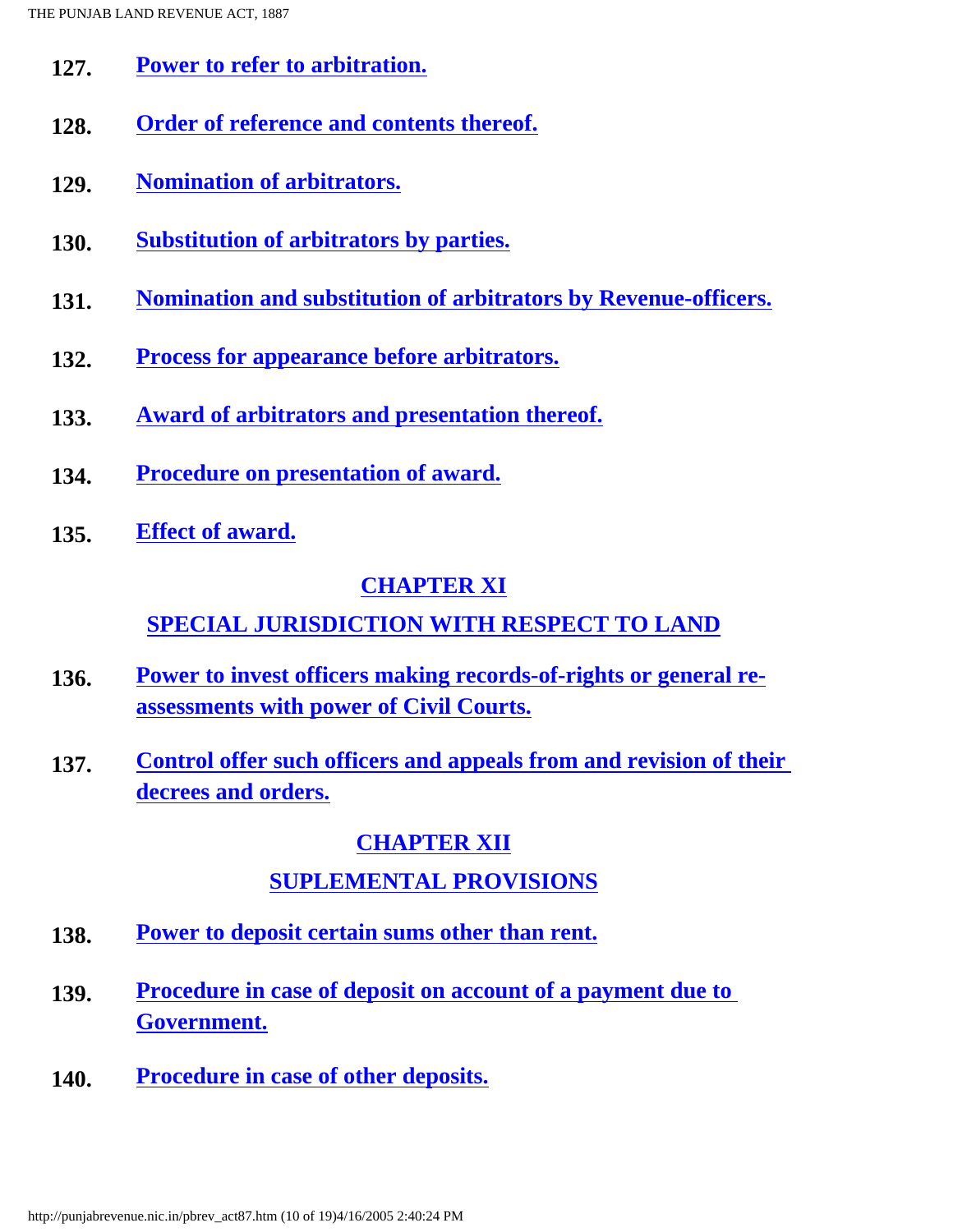- **141. Orders of Civil and Criminal Courts for execution of processes against land or the produce thereof to be addressed to a Revenue-officer.**
- **142. Attachment of assigned land-revenue.**
- **143. Preservation of attached produce.**
- **144. Division of produce.**
- **145. Village cases.**
- **146. Superior land-owner's dues.**
- **147. Substitution of service for payment of land-revenue.**
- **148. Recovery of cost of assessing assigned land-revenue.**
- **149. Penalty for failure to attend within limits of estate in obedience to order of Revenue-officers.**
- **150. Prevention of encroachment on common lands.**
- **151. Papers kept by village-officers to be deemed public documents.**
- **152. Costs.**
- **153. Computation of periods limited for appeals and applications for review.**
- **154. Restriction on Revenue-officers bidding at auctions or trading.**
- **155. Power to make rules.**
- **156. Rules to be made after previous publication.**
- **157. Powers exercise able by the Financial Commissioner from time to time.**
- **158. Exclusion of jurisdiction of Civil Courts in matters within the jurisdiction of Revenue-officers.**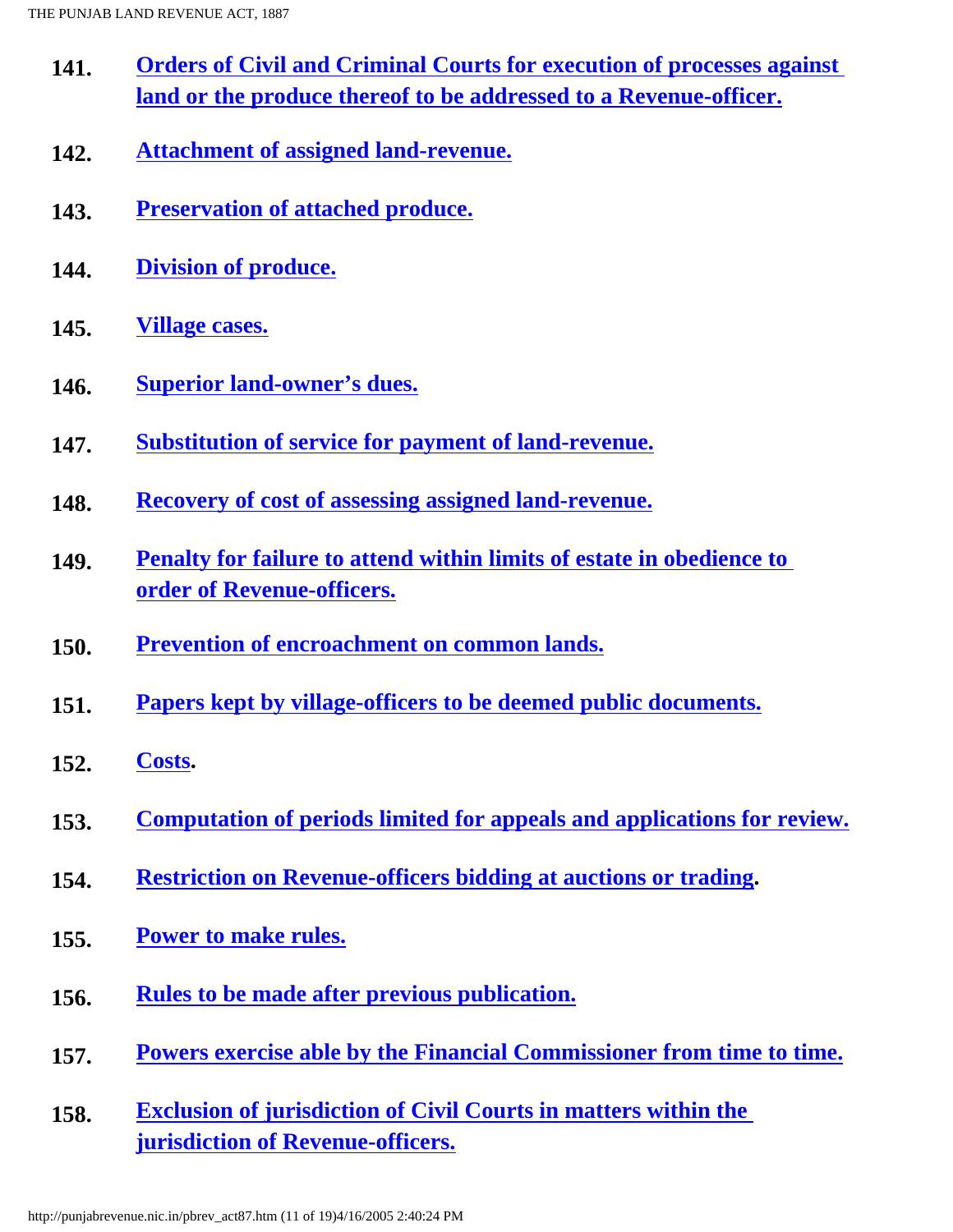### **1[THE PUNJAB LAND REVENUE ACT, 1887.] (ACT No.17 OF 1887)**

[23RD September 1887]

<span id="page-11-0"></span>

| Year         | No.            | <b>Short title</b> | whether repealed or otherwise<br>affected by legislation. |
|--------------|----------------|--------------------|-----------------------------------------------------------|
| $\mathbf{1}$ | $\overline{2}$ | $\overline{3}$     | $\Delta$                                                  |
| 1887         | 17             | The Punjab Land    | Repealed in part, Act 12 of 1891.                         |
|              |                | Revenue Act, 1887  | Repealed in part and amended, Act 17                      |
|              |                |                    | of 1896                                                   |
|              |                |                    | Amended, Punjab Act I of 1899                             |
|              |                |                    | Repealed in part (in Punjab), Act2 of                     |
|              |                |                    | 1905                                                      |
|              |                |                    | Amended, Act 4 of 1907                                    |
|              |                |                    | Amended, Punjab Act 2 of 1912                             |
|              |                |                    | Amended, Punjab Act 5 of 1912                             |
|              |                |                    | Amended, Punjab Act 3 of 1914                             |
|              |                |                    | Repealed in part and amended, Act 4                       |
|              |                |                    | of 1914, Schedule, Part I                                 |
|              |                |                    | Amended, Act 18 of 1919                                   |
|              |                |                    | Amended, Act 38 of 1920                                   |
|              |                |                    | Amended, Punjab Act 3 of $19282$                          |
|              |                |                    | Amended, Punjab Act 7 of $19293$                          |
|              |                |                    | Amended, Punjab Act 6 of 1934 <sup>4</sup>                |

 *For Statement of Objects and Reasons, see "Gazette of India", 1887, Part V, page 12. For Statement of Objects and Reasons, see "Punjab Gazette", 1928, Part V, page 15. For Statement of Objects and Reasons, see "Punjab Gazette", 1929, Part V, page 80. For Statement of Objects and Reasons, see "Punjab Gazette", 1934, Extraordinary, p. 101.*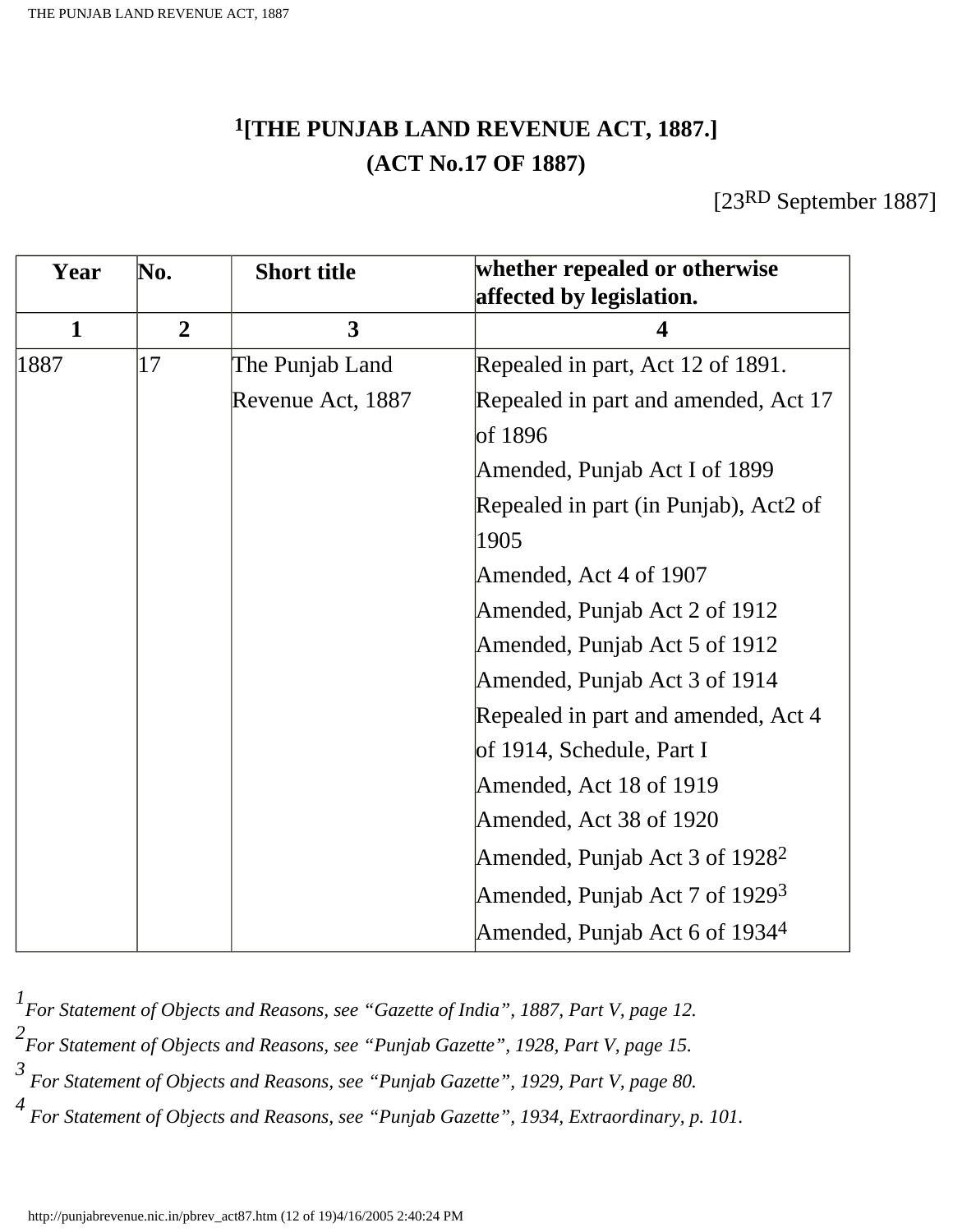|      | No.            | Short title       | whether repealed or otherwise affected           |
|------|----------------|-------------------|--------------------------------------------------|
| Year |                |                   | by legislation.                                  |
| 1    | $\overline{2}$ | 3                 | $\overline{4}$                                   |
| 1887 | 17             | The Punjab land   | Amended, in part, Government of                  |
|      |                | Revenue Act, 1887 | India (Adaptation of Indian Laws)                |
|      |                |                   | order, 1937                                      |
|      |                |                   | Repealed in part by Central Act 1 of<br>1938     |
|      |                |                   | Amended in part, by the Adaptation of            |
|      |                |                   | Laws Order, 1950                                 |
|      |                |                   | Amended, in part by Punjab Act13 of              |
|      |                |                   | 19521                                            |
|      |                |                   | Amended, in part, by Punjab Act 45 of            |
|      |                |                   | 19532                                            |
|      |                |                   | Amended, by Punjab Act 5 of $19563$              |
|      |                |                   | Extended to the territories which                |
|      |                |                   | immediately before the 1 <sup>st</sup> November, |
|      |                |                   | 1956, were comprised in the State of             |
|      |                |                   | Patiala and East Punjab States Union             |
|      |                |                   | by Punjab Act 23 of $19574$                      |
|      |                |                   | Amended by Punjab Act 9 of $19585$               |
|      |                |                   | Amended by Punjab Act 26 of 1958 <sup>6</sup>    |
|      |                |                   | Amended by Punjab Act 16 of $1963^7$             |
|      |                |                   | Amended by Punjab Act 27 of 1964 <sup>8</sup>    |
|      |                |                   | Amended by Punjab Act 5 of 1966 $9$              |
|      |                |                   | Amended by Punjab Act 1 of $1968^{10}$           |
|      |                |                   | Amended by Punjab Adaptation of                  |
|      |                |                   | Laws (State and Concurrent Subjects)             |
|      |                |                   | Order, 1968                                      |
|      |                |                   | Amended by Punjab Act 10 of $196911$             |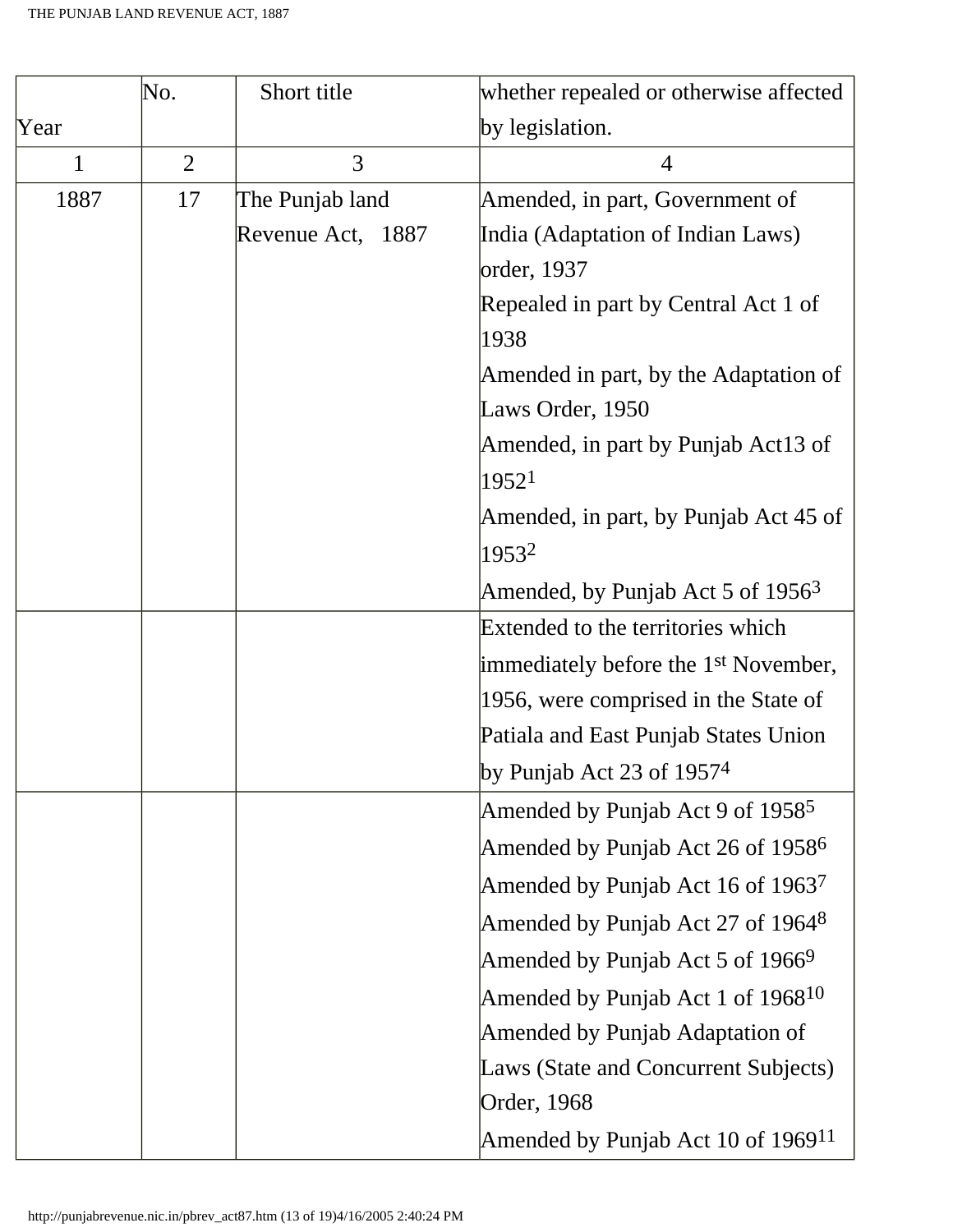*For Statement of Objects and Reasons, see Punjab Government Gazette (Extraordinary), 1952, page 482. For Statement of Objects and Reasons, see Punjab Government Gazette (Extraordinary), 1953, page 1610. For Statement of Objects and Reasons, see Punjab Government Gazette (Extraordinary), 1956, page 430. For Statement of Objects and Reasons, see Punjab Government Gazette (Extraordinary), 1957, page 694. For Statement of Objects and Reasons, see Punjab Government Gazette (Extraordinary), 1958, page 328. For Statement of Objects and Reasons, see Punjab Government Gazette (Extraordinary), 1963, page 376. For Statement of Objects and Reasons, see Punjab Government Gazette (Extraordinary), 1958, page 1536. For Statement of Objects and Reasons, see Punjab Government Gazette (Extraordinary), 1964, page 888. For Statement of Objects and Reasons, see Punjab Government Gazette (Extraordinary), 1966, page 244. For Statement of Objects and Reasons, see Punjab Government Gazette (Extraordinary), 1967, page 887. For Statement of Objects and Reasons, see Punjab Government Gazette (Extraordinary), 1969, page 1048.*

### **ACT NO. 17 OF 1887 [THE PUNJAB LAND REVENUE ACT, 1887]** *An Act to Amend and Declare the Land Revenue Law of the Punjab*

Where it is expedient to amend and declare the law in force in the Punjab with respect to the making and maintenance of records-of rights in land, the assessment and collection of landrevenue and other matters relating to land and the liabilities incident thereto, it is hereby enacted as follows : -

### **CHAPTER I PRELIMINARY**

<span id="page-13-0"></span>1. **Title, extent and commencement: -** (1) This Act may be called the Punjab Land Revenue Act, 1887.

(2) It extends to the territories  $2* * *$  administered by the <sup>3</sup>[State Government] of Punjab [ \* \* \* \* \* \* \* ]<sup>4</sup>, but not so as to affect otherwise than as expressly provided by this Act, any Regulation in force under the provisions of the Statute 33, Victoria Chapter 3, Section 1, in any portion of those territories, and

(3)  $5$ It shall come into force on such day as the  $3$ [State Government] with the previous sanction of the 6[Central Government], may by notification appoint in this behalf.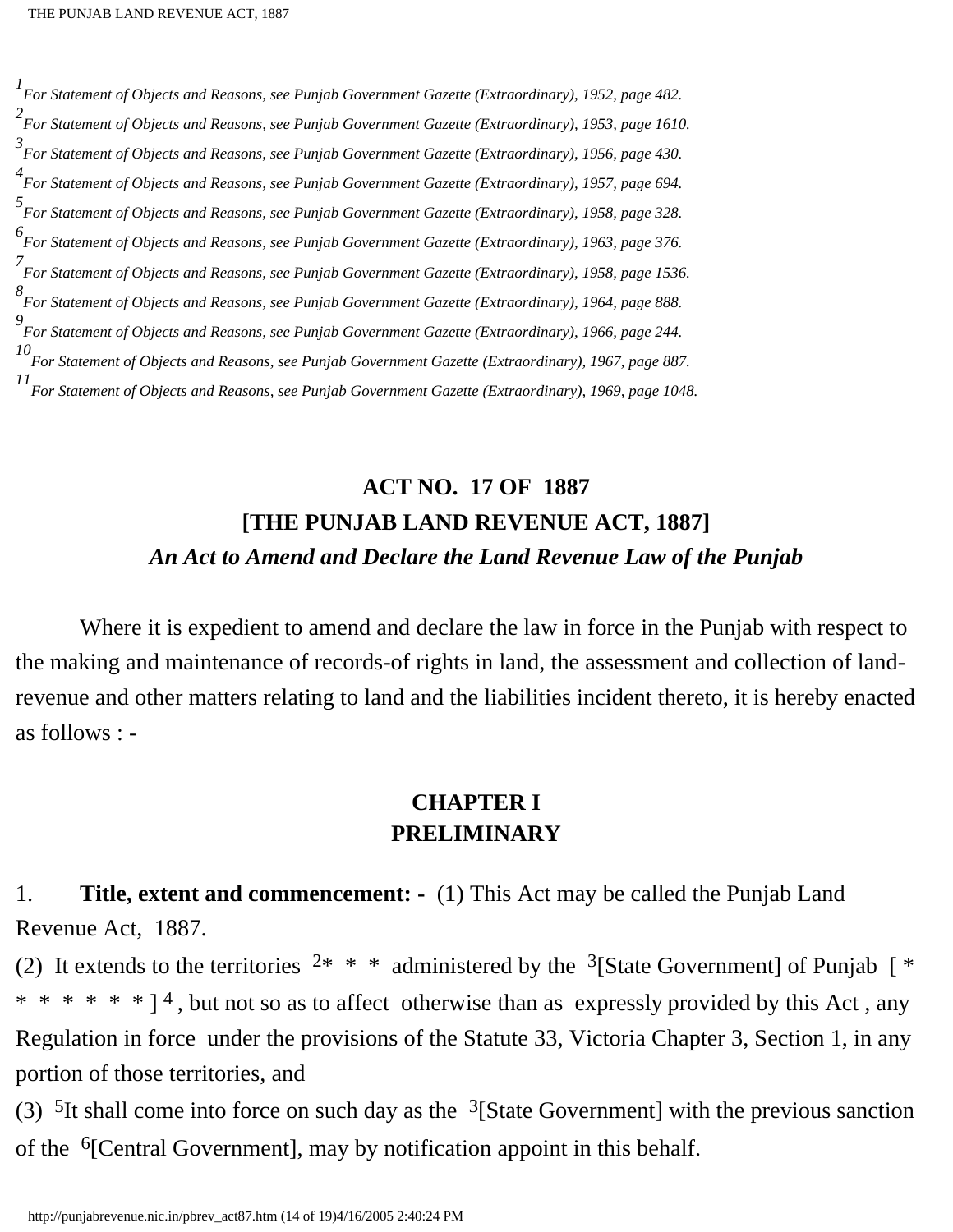### **XII OF 1891 : -**

### (4) [Repealed by the Repealing and Amending Act, 1891, section 2 and Schedule]

*1 Extended to the territories which immediately before the 1st November, 1956, were comprised in the State of Patiala and East Punjab States Union by the Punjab Act 23 of 1957.*

*2 The words "for the time being" were omitted by the Government of India (Adaptation of Indian Laws) Order, 1937.*

*3 Substituted by the Government if India (Adaptation of Indian Laws) Order, 1937 and the Adaptation of Laws Order, 1950.*

<sup>4</sup><br>The words "including the paragana of Spiti" omitted by Punjab adaptation of Laws (State and Concurrent Subjects) Order, 1966.

*5 The Act came into force on 1st November, 1887, see Notification No. 727 "Punjab Gazette", 3rd November, 1887, Part I, p. 573.*

*6 Substituted for the words "Governor-General in Council" by the Government of India (Adaptation of India Laws) Order, 1937.*

<span id="page-14-0"></span>**2. Repeal: -** [Repealed by the Repealing Act, 1938, section 2 and Schedule].

<span id="page-14-1"></span>**3. Definition: -** In this Act, unless there is something repugnant in the subject or context;

- (1) "estate" means any area—
- (a) for which a separate record-of-rights has been made; or (b) which has been separately assessed to land revenue, or would have been so assessed if the land-revenue had not been released, compounded for or redeemed; or (c) which the 1[State Government] may, by general rule or special order, declare to be an estate;

(2) "land-owner" does not include a tenant or an assignee of land-revenue, but does not include a person to whom a holding has been transferred, or an estate or holding has been let in farm, under this Act for the recovery of an arrear of land-revenue or of a sum recoverable as such an arrear and every other person not hereinbefore in this clause mentioned who is in possession of an estate or any share or portion thereof , or in the enjoyment of any part of the profits of an estate;

 (3) "holding" means a share or portion of an estate held by the land-owner or jointly by two or more land-owners.

XVII of 1887 : -

(4) "rent", "tenant", "landlord" and "tenancy" have the meanings respectively assigned to those words in the Punjab Tenancy Act, 1887: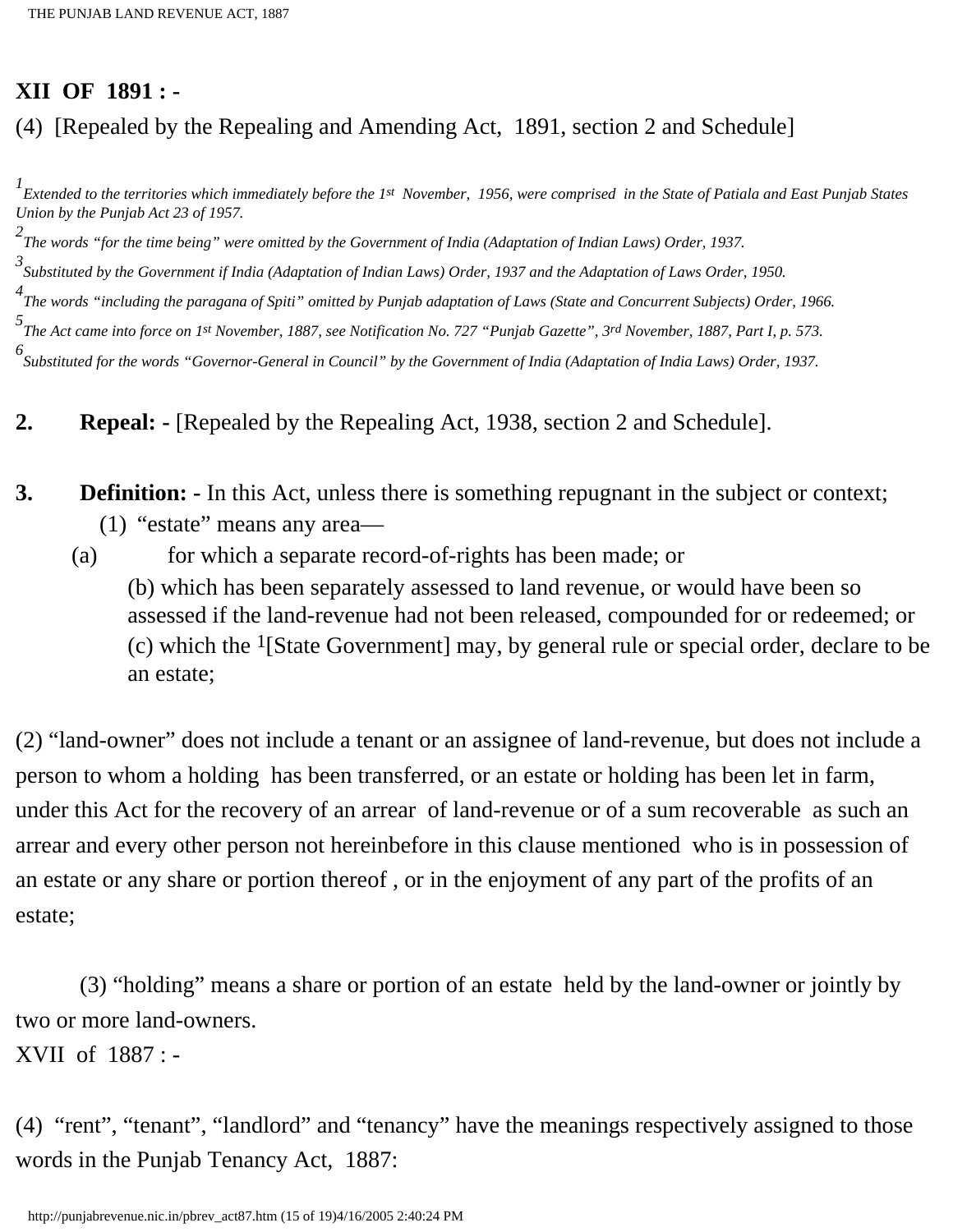(5) "pay" with its grammatical variations and cognate expressions includes when used with reference to rent. "deliver" and "render" with their grammatical variations and cognate expressions;

*1 Substituted for the words "Local Government" by the Government of India (Adaptation of Indian Laws ) Order, 1937, and the Adaptation of Laws Order, 1950.*

(6) "land-revenue " includes assigned land-revenue and any sum payable in respect of land, by way of quit-rent or of commutation for service, to the  $1$ [Government] or to a person to whom the 1[Government] has assigned the right to receive the payment;

 (7) " arrear of land-revenue" means land-revenue which remains unpaid after the date on which it becomes payable;

 (8) "defaulter" means a person liable for an arrear of land-revenue, and includes a person who is responsible as surety for the payment of the arrear;

 (9) "rates and cesses" means rates and cesses which are primarily payable by landowners; and includes : -

XII of 1873 : -

[(a) Repealed by the Repealing and Amending Act, 1891; ]

(b) the local rate, if any, payable under the Punjab District Boards Act, 1883, and any fee leviable under section 33 of that Act from land-owners for the use of or benefits derived from such works as are refered to in section 20, clauses (i) and (j), of that Act;

**VIII of 1873 : -**

(c) any annual rate chargeable on owners of land under section 59 of the Northern India Canal and Drainage Act, 18732 ;

- (d) the  $[$  \* \* \* ]<sup>3</sup> village-officers cesses; and
- (e) sums payable on account of village expenses.

 (10) " village-cess" includes any cess, contribution or due which is customarily leviable within an estate and is neither a payment for the use of private property or for personal service nor imposed by or under any enactment for the time being in force;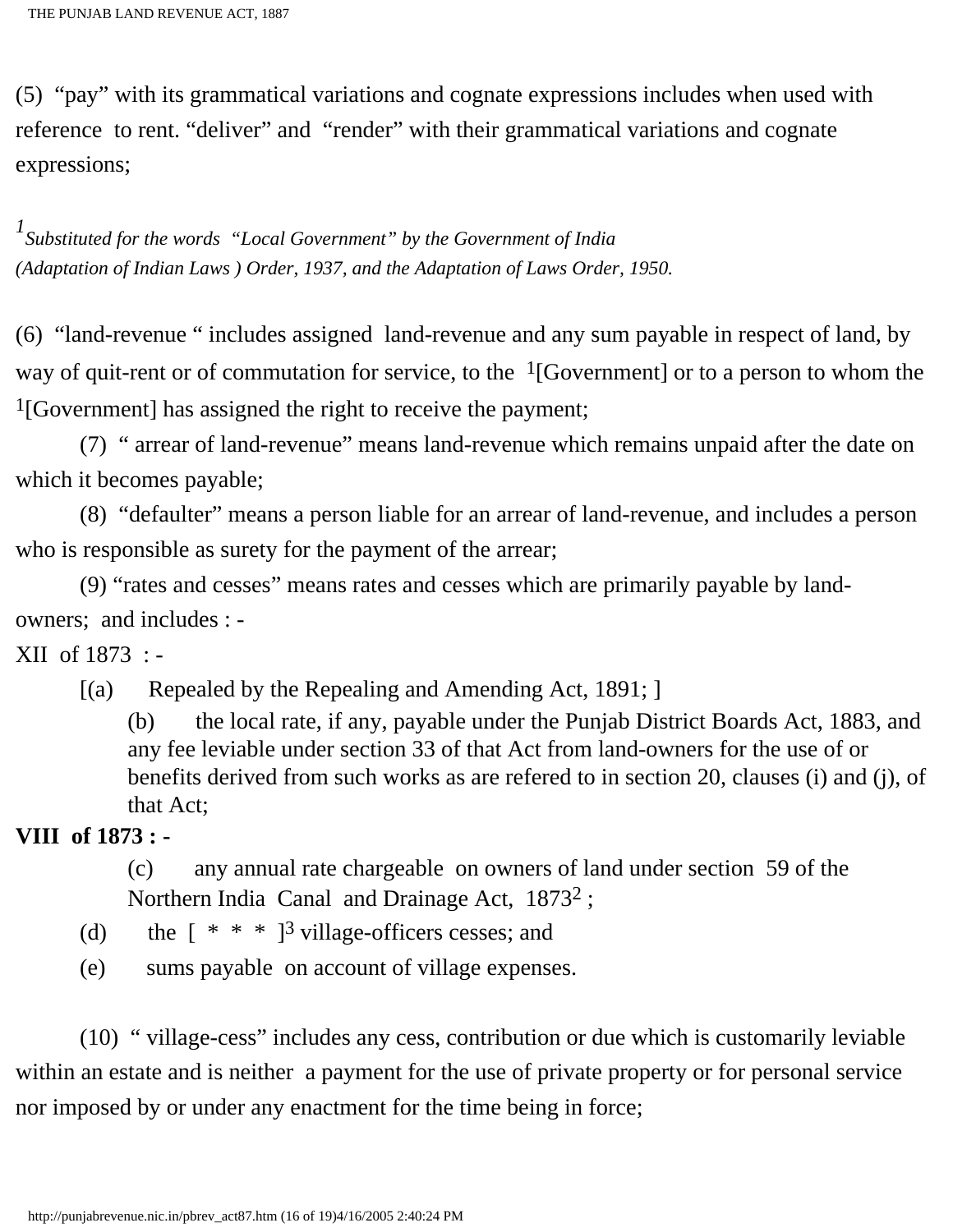*1 Substituted for the word "Crown" by the Adaptation of Laws Order, 1950. 2 This must not be confounded with owner's rate imposed under section 37 of Act 8 of 1873. 3 The words "Zaildari and" omitted by Punjab Act 27 of 1964 section 2.*

(11) "village-officer" means a chief-headman, or patwari;

 (12) "Revenue-officer" having authority under this Act to discharge the functions of a Revenue-officer under that provision;

### **XVIII of 1879 : -**

 (13) "legal practitioner" means any legal practitioner within the meaning of the Legal Practitioners Act, 1879, except a mukhtar;

 (14) "agricultural year" means the year commencing on the sixteenth day of June, or on such other date as the  $\frac{1}{3}$ [State Government] may by notification appoint for any local area;

(15) "notification" means a notification published by authority of  $<sup>1</sup>[State Government]$  in</sup> the official Gazette;

 (16) "incumbrance" means a charge upon or claim against land arising out of a private grant or contract;

(17) "survey-mark" includes boundary-mark; and

 $2[(18)$  "Net-assets" of an estate or group of estates means the estimated average annual surplus produce of such estate or group of estates remaining after deduction of the ordinary expenses of cultivation as ascertained or estimated.

 *Explanation-* Ordinary Expenses of cultivation include payments, if any, which the landowner customarily bears whether in kind or in cash either in whole or in part in respect of-

(1) water rates,

(2) maintenance of means of irrigation,

(3) maintenance of embankments,

*1Substituted for the words "Local Government" by Government of India (Adaptation of Indian Laws) Order, and the Adaptation of Laws Order, 1950.*

*2 Inserted by Punjab Act 3 of 1928.*

(4) supply of seed,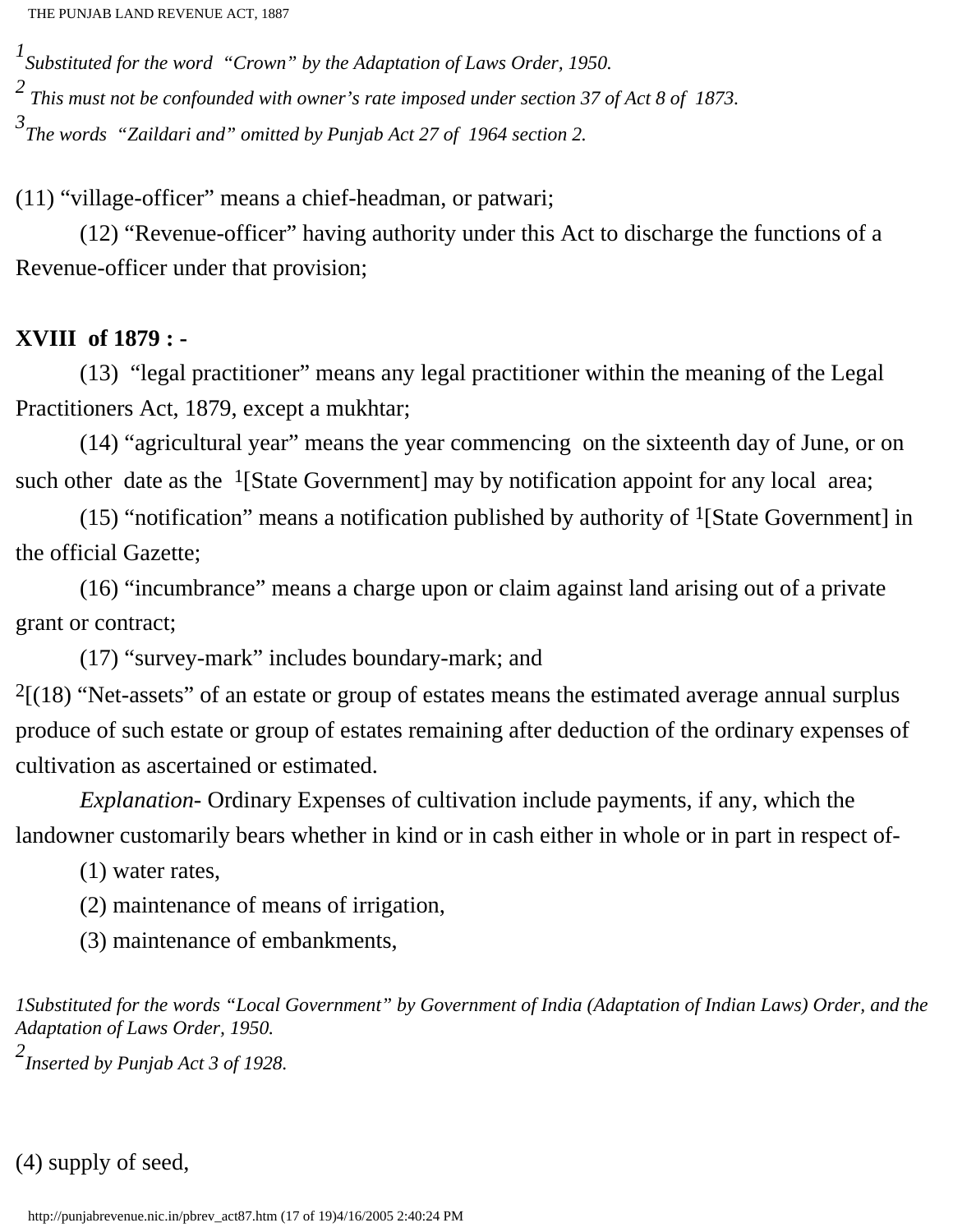- (5) supply of manure,
- (6) improved implements of husbandry,
- (7) concessions with regard to fodder,
- (8) special abatements made for fallows or bad harvests,
- (9) cost of collection of rent,
- (10) allowance for storage in collection of rent,

(11) interest charges payable in respect of advances made in cash, free of interest, to tenants for the purposes of cultivation,

(12) wages or customary dues paid to artisans or menials whose products or labour are utilized for the purposes of cultivation and harvesting, and the share that would be retainable by a tenant if the land were let to a non-occupancy tenant paying rent, whether in cash or in kind, at the normal rate actually prevalent in the estate or group of estates.]

1[(18-A) "net letting value" of a site put to non-agricultural use means the estimated annual rent of the site remaining after deduction of--

- (i) fair remuneration for the capital invested in building or machinery or both after deducting the deprecation on their value;
- (ii) house-tax, property-tax; and

(iii) maintenance charges not exceeding one month's gross rent, as ascertained or estimated in the manner prescribed.

**Explanation**: - where no reliable data regarding the cost of building and machinery on a site is forthcoming or is otherwise not available valuation and deprecation shall be based on the standards of the Public Works Department of Punjab State.]

*1 New clause (18-A), inserted by Punjab Act 9 of 1953, section 3.*

 1[ (19) "Assessment Circle" means a group of estates which in the opinion of the Financial Commissioner; the recorded in an order in writing , are sufficiently homogeneous to admit of a common set of rates being used as a general guide in calculating the land revenue to be assessed upon them.]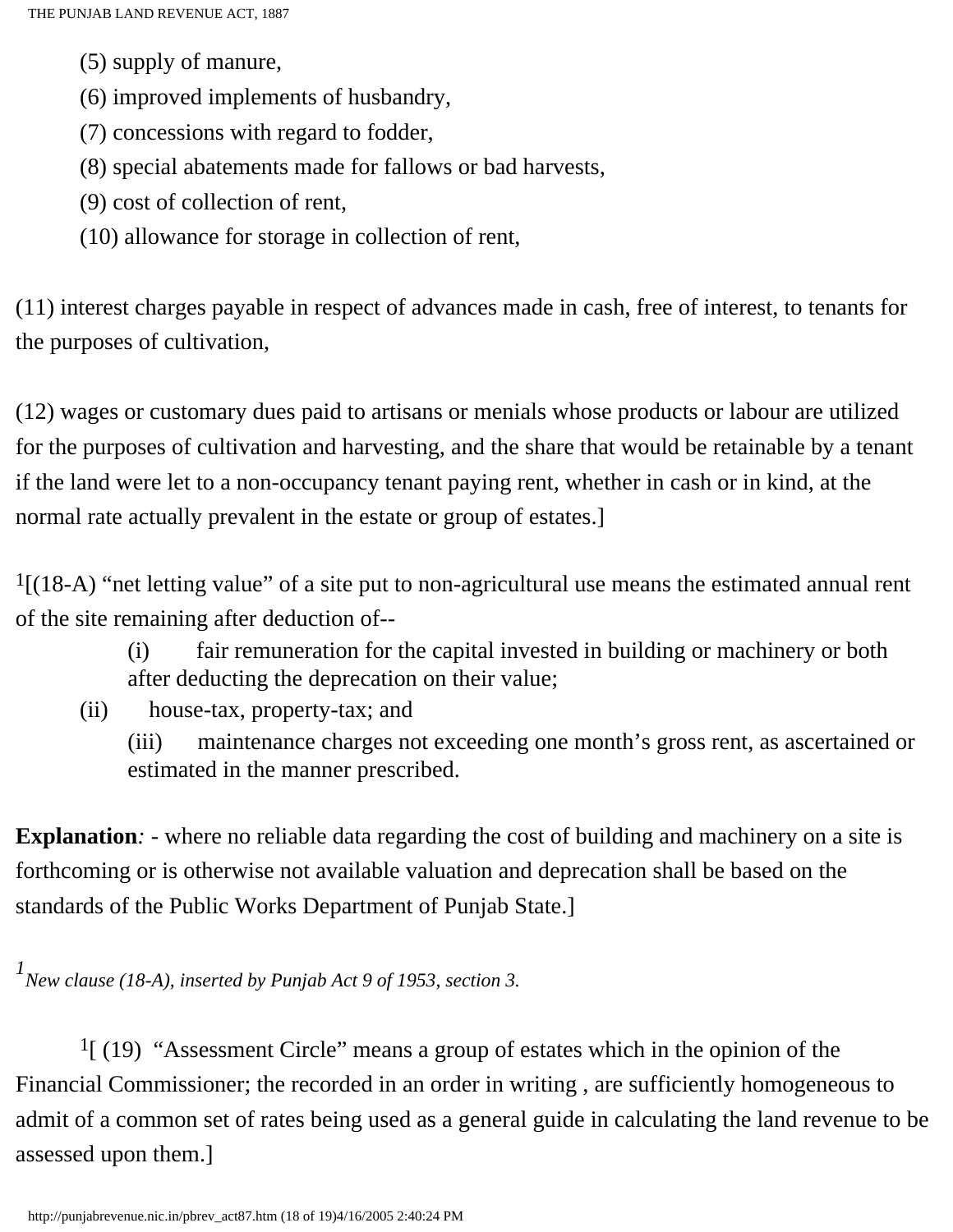THE PUNJAB LAND REVENUE ACT, 1887

**[Contents](#page-0-0) [Next](#page-19-3)**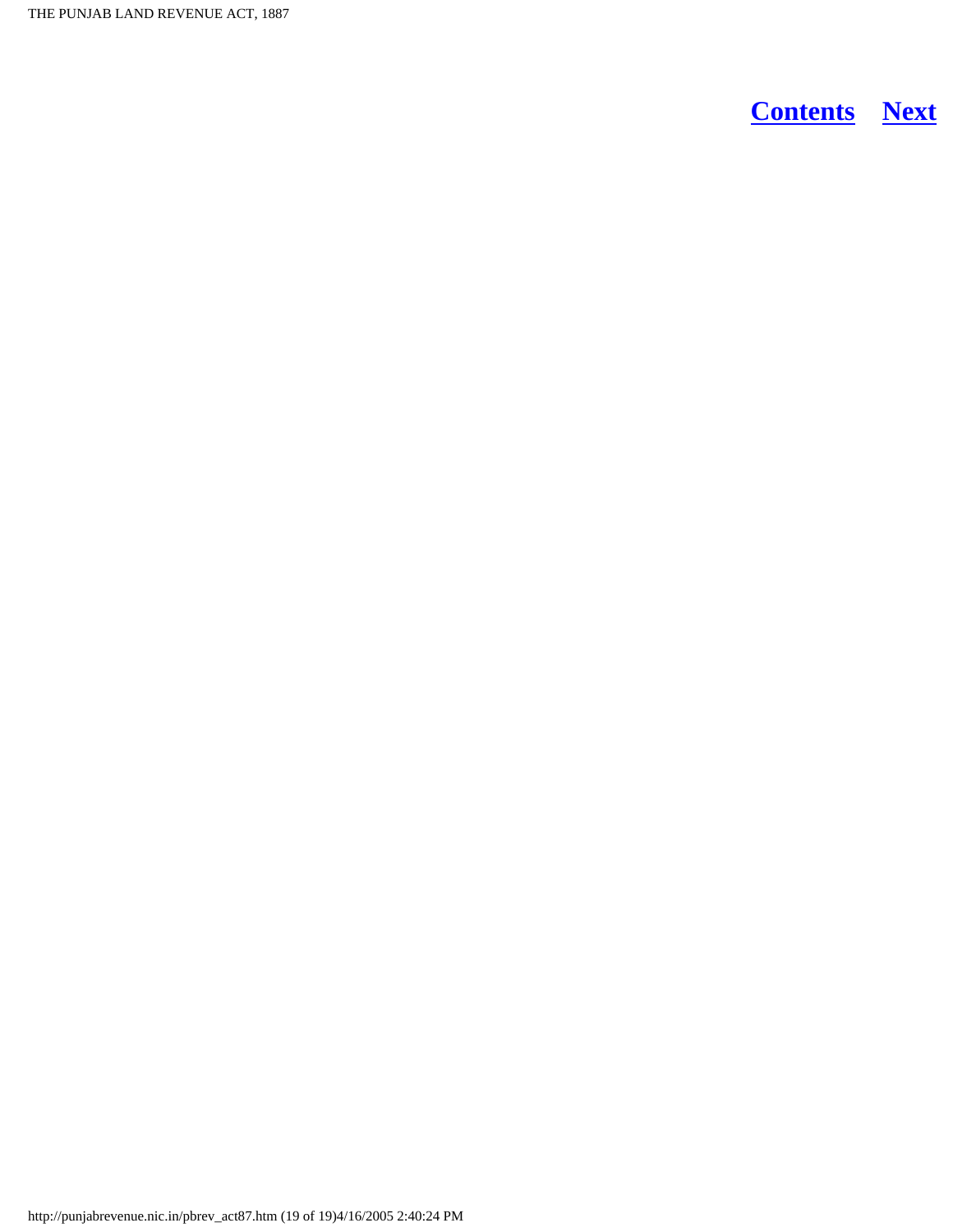<span id="page-19-0"></span>**4. Exclusion of certain land form operation of Act : -** (1) Except so for as may be necessary for the record, recovery and administration of village cesses, nothing in this Act applies to land which is occupied as the site of a  $2 \times |$  village and is not assessed to land revenue.

(2) A Revenue-officer may define, for the purposes of this Act the limits of  $3$ [ the site of a village ] :

4*[ Explanation* : - For the purposes of this section a site within the limit of a municipality or a notified area shall not be deemed to be the site of a village.]

<span id="page-19-1"></span> $5\overline{5}$ . **Fower to vary limit and alter number of tehsils, districts and divisions :** - <br>The <sup>6</sup> [ State ] Government may, by notification, vary the limits and alter the numbers of tahsils, districts and divisions into which the  $\frac{7}{5}$  State 1 is divided.

### **CHAPTER II REVENUE-OFFICERS**

<span id="page-19-2"></span>**6.** Classes and Powers - (1) There shall be the following classes of Revenue-officers, namely : -

(a) the Financial Commissioner ;

(b) the Commissioner ;

 $\odot$  the Collector;

(d) the Assistant Collector of the first grade;

and

(e) the Assistant Collector of the second grade.

*1 Clause (19), inserted by Act 3 of 1928.*

*2 The words, "town or" omitted by Act 9 of 1958, section 3.*

*3 Substituted for the words "any such land" by Act 9 of 1958, section 3.*

*4 Explanation added by ibid.*

*5 Substituted for the old section by the Government of India (Adaptation of Indian Laws) Order, 1937.*

*6 Substituted for "Provisional" by Adaptation of Laws Order, 1950.*

<span id="page-19-3"></span>4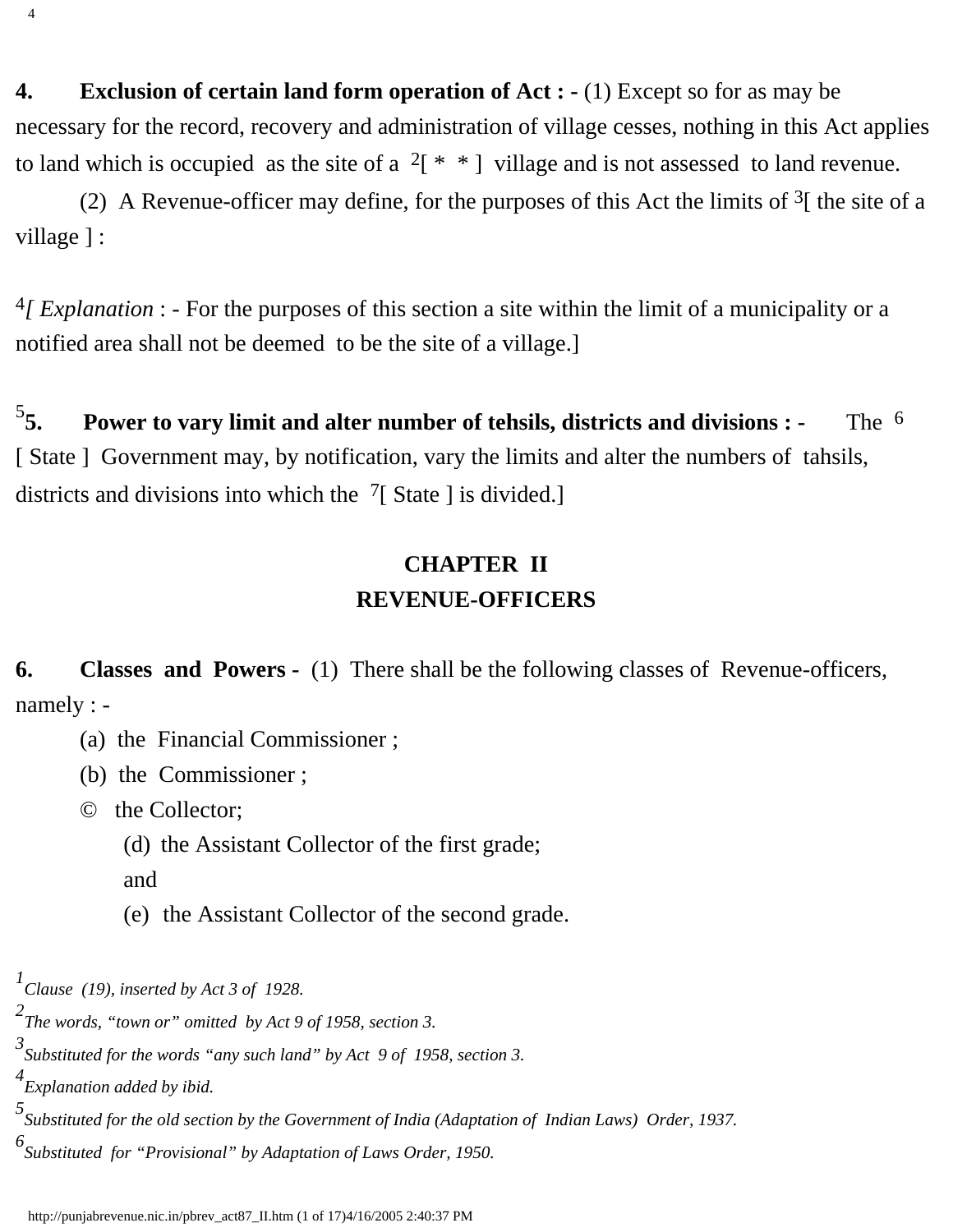4

(1) The Deputy Commissioner of a district shall be the Collector thereof.

(2) The 1[ State Government ] may appoint any Assistant Commissioner, Extra Assistant Commissioner or Tehsildar to be an Assistant Collector of the first or of the second grade, as it thinks fit, and any Naib-Tehsildar to be an Assistant Collector of the second grade. \*

(3) Appointment under sub-section (3) shall be by notification and may be of a person specially by name or by virtue of his office or of more persons than one by any description sufficient for their identification.

(4) Subject to the provisions of this Act, the jurisdiction of the Financial Commissioner extends to the whole of the territories  $* 2 * *$  administrated by he <sup>1</sup>[State Government ] of Punjab and of Commissioners and of Collectors and Assistant Collectors to the divisions and districts, respectively, in which they are for the time being employed.

<span id="page-20-0"></span>**7.** Financial Commissioner : - (1) There shall be one or more Financial Commissioners, who shall be appointed  $3 * * 4 * * * *$  by the [State Government].

*1 Substituted for the words "Local Government" by the Government if India (Adaptation of Indian Laws) Order, 1937.*

*\* Vide Punjab Government Notification No. 731, dated 1st November , 1887, all Assistant Commissioners and Extra Assistant Commissioners who have not been invested with the power of the Assistant Collector of the first grade have been appointed Assistant Collectors of second grade, and,--vide Punjab Government Notification No. 730, of the same date, all Tahsildars and Naib-Tahsildars have been appointed Assistant Collectors of the second grade.*

*See also Punjab Government Notification No. 684, dated the 18th September, 1893, appointing all Assistant Commissioners and Extra Assistant Commissioners, who have been invested with the powers of a Magistrate of the first or second class under the Criminal Procedure Code and also with powers of a Munsif of the first or second class under the Punjab Courts Act as |Assistant Collectors of the first grade.*

*2 The words "for the time being" were omitted by the Government of India (Adaptation of Indian Laws) Order, 1937.*

*3 The words "and may be removed" were omitted by the Government of India (Adaptation of Indian Laws) Order, 1937.*

*4 The words "with the previous sanction of he Governor –General in Council were repealed by the Decentralization" Act, 1914, 4 of 1914).*

(2) Where more Financial Commissioners than one have been appointed, the  $<sup>1</sup>[State]$ </sup> Government] may make rules<sup>2</sup> as to the distribution among them of business under this or any other Act, and by those rules require any case or class or classes of cases to be considered and disposed of by the Financial Commissioners collectively.

(3) When there is a difference of opinion among the Financial Commissioners as to any decree or order to be made in a case which they are required by rules under the last foregoing sub-section to consider, and dispose of collectively, the following rules shall apply, namely : -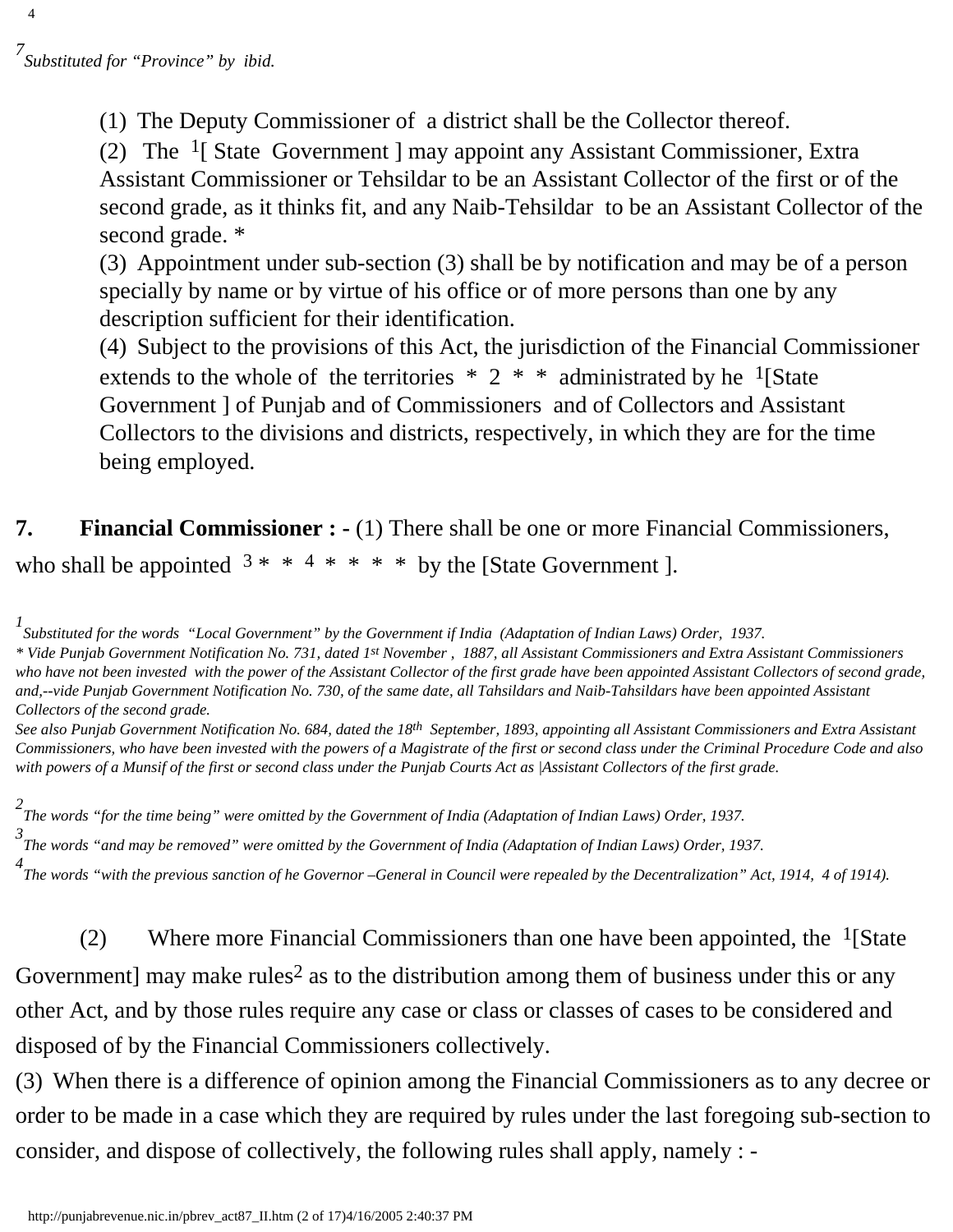(a) Where the case is an appeal or a case on review or revision, it shall be decided in accordance with the opinion of the majority of the Financial Commissioners, or if there is no such majority which concurs in a decision modifying or reversing the decree or order under appeal, review or revision , that decree or order shall be affirmed; and

(b) Where the case is not an appeal or a case on review or revision, the matter respecting which there is the difference of opinion shall be referred to the  $\frac{1}{S}$  [State] Government] for decision and the decision of that Government with respect thereto shall be final.

(4) The expression "Financial Commissioner" in this or any other Act shall, when there are more Financial Commissioners than one , be construed as meaning one or more of the Financial Commissioners as the rules for the time being in force under sub-section (2) may require.

### **XVII of 1884 : -**

4

(5) The second Financial Commissioner appointed under section 52 of the  $3$ Punjab Courts Act, 1884 shall be deemed to have had jurisdiction on and

<sup>1</sup> Substituted for the words "Local Government" by the Government of India (Adaptation of Indian Laws) Order, *1937, and the Adaptation of Laws Order, 1950. 2 For rules under S. 7(2) , see Notification No. 132, Punjab Gazette, Extraordinarily, 1st March, 1888, p. 1. 3 See now the Punjab Courts Act, 1918 (Punjab Act 6 of 1918).*

After the first day of November , 1884, to make, any decree or order or dispose of any other business which might have been made or disposed of by the other Financial Commissioner.

<span id="page-21-0"></span>**8. Appointment of Commissioners, and of Deputy, Assistant and Extra Assistant Commissioners -** Commissioners, Deputy Commissioners, Assistant Commissioners and Extra Assistant Commissioners shall be appointed  $1 \times \times \times$  by the <sup>2</sup>[ State Government].

<span id="page-21-1"></span>**9.** Appointment of Tahsildars and Naib-Tahsildars : - The <sup>2</sup>[State Government] shall fix the number of Tahsildars and Naib-Tahsildars to be appointed  $3$  \* \* \* \*.

<span id="page-21-2"></span>**410. Powers of Revenue-officers : -** Except where the class of the Revenue-officer by whom any function is to be discharged is specified in this Act, the <sup>2</sup>[State Government ] may, by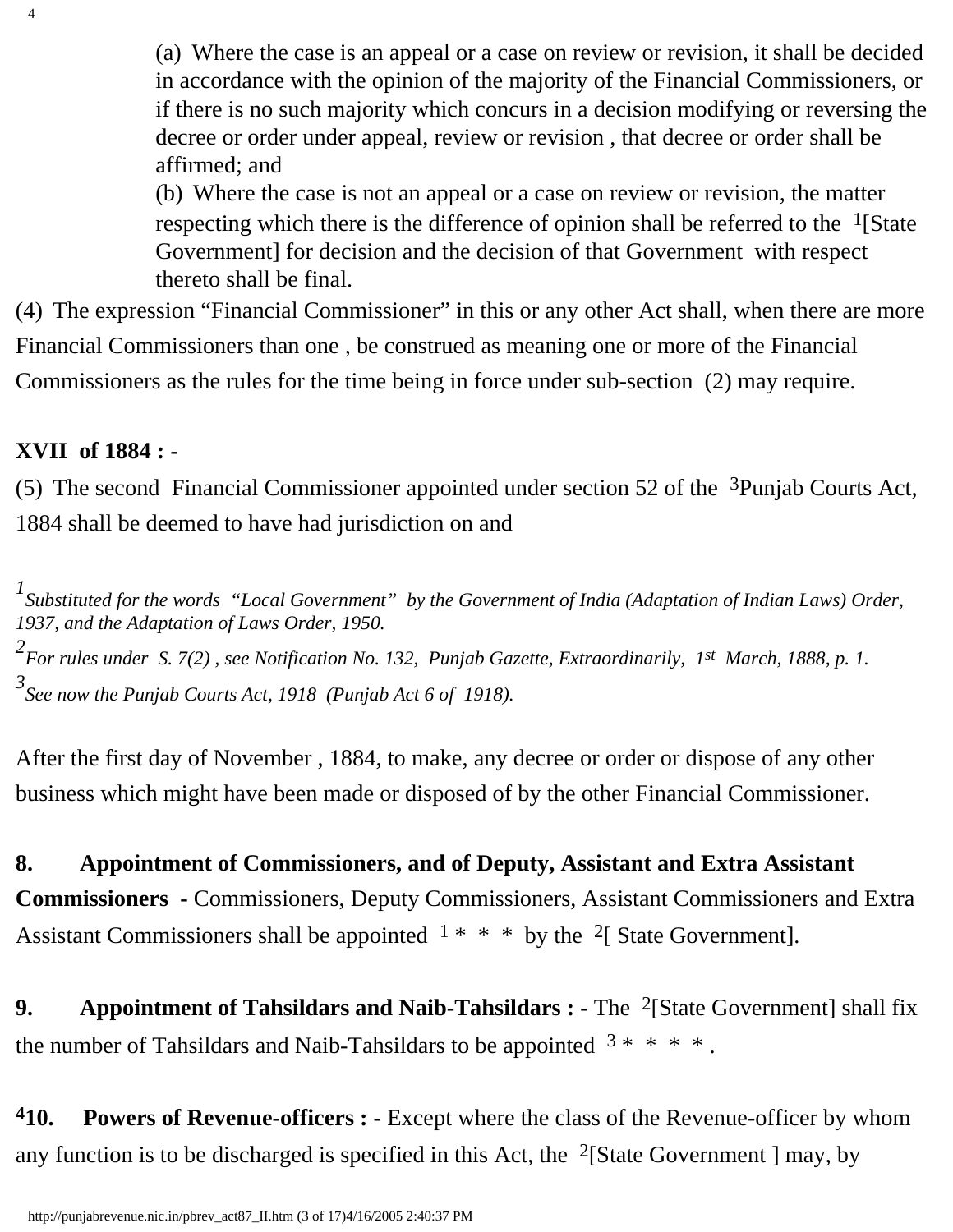notification determine the functions to be discharged under this Act by any class of Revenueofficers.

#### **Administrative Control**

<span id="page-22-0"></span>5**11. Superintendence and control of Revenue-officers : -** (1) The Financial Commissioner shall subject to the control of the <sup>2</sup>[State Government].

 (2) The general superintendence and control over all other Revenue –officers shall be vested in , and all such officers shall be subordinate to the Financial Commissioner.

(3) Subject to the general superintendence and control of the Financial Commissioner, a Commissioner shall control all other Revenue-officers in his division.

*5 For rules under S. 11(1), see Notification No. 132, , Punjab Gazette, Extraordinary, 1st March, 1886, p. 1.*

(4) Subject as aforesaid and to the control of the Commissioner, a Collector shall control all other Revenue-officers in his district.

### <span id="page-22-1"></span>**12. Power to distribute business and withdraw and transfer cases: -** (1) The Financial

Commissioner or a Commissioner or Collector may by written order distribute, in such manner as he thinks fit, any business cognizable by any Revenue-officer under his control.

(2) The Financial Commissioner or a Commissioner or Collector may withdraw any case pending before any Revenue-officer under his control, and either dispose of it himself, or by written order refer it for disposal to any other Revenue-officer under his control.

 (3) An order under sub-section (1) or sub-section (2) shall not empower any officer to exercise any powers or deal with any business which he would not be competent to exercise or

<sup>&</sup>lt;sup>1</sup> The words "and may be removed" were omitted by the Government of India (Adaptation of Indian Laws) Order, *1937*

*<sup>2</sup> Substituted for the words " Local Government' by the Government of India (Adaptation of Indian Laws ) Order, 1937, and the Adaptation of Laws Order, 1950.*

*<sup>3</sup> The words "and the Financial Commissioner may make rules for their appointment and removal" were omitted by the Government of India (Adaptation of Indian Laws ) Order, 1937.*

*<sup>4</sup> For directions S. 10, see Notification No. 81, Punjab Gazette, Extraordinary, 1st March, 1888, p, 93.*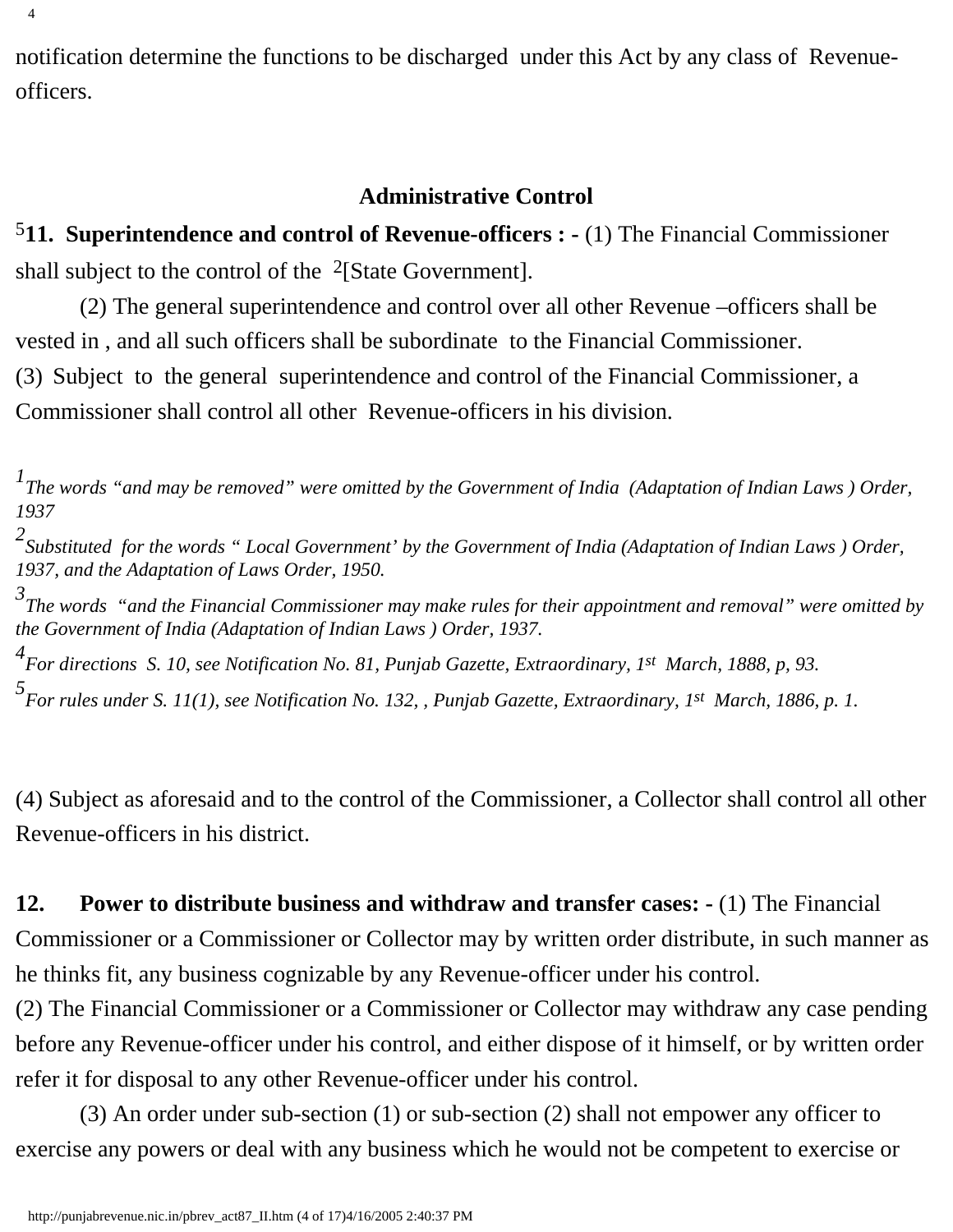<span id="page-23-0"></span>deal with within the local limits of his own Jurisdiction.

### **Appeal, Review and Revision**

**13. Appeals: -**Save as otherwise provided by this Act, an appeal shall lie from an original or appellate order of a Revenue-officer as follows, namely: -

> (a) to the Collector when the order is made by an Assistant Collector of either grade;

(b) to the Commissioner when the order is made by a Collector;

(c) to the Financial Commissioner when the order is made by a Commissioner: Provided that--

> (i) when an original order is confirmed on first appeal, a further appeal shall not lie;

(ii) when any such order is modified or reversed on appeal by the Collector, the order made by the Commissioner on further appeal, if any, to him shall be final.

<span id="page-23-1"></span>**14. Limitation for Appeals: -**Save as otherwise provided by this Act, the period of limitation for an appeal under the last foregoing section shall run from the date of the order appealed against, and shall be as follows that is to say--

(a) when the appeals lies to the Collector—thirty days;

(b) when the appeal lies to the Commissioner—sixty days;

(c) when the appeal lies to the Financial Commissioner—ninety days;

<span id="page-23-2"></span>**15. Review by Revenue-officers: -** (1) A Revenue-officer may, either of his own motion or on the application of any party interested, review, and on so reviewing modify, reverse or confirm, any order passed by himself or by any of his predecessors in office :

Provided as follows: -

 (a) when a Commissioner or Collector thinks it necessary to review any order which he has not himself passed, and when a Revenue-officer of a class below that of Collector proposes to review any order whither passed by himself or by any of his predecessors in office, he shall first obtain the sanction of the Revenue-officer to whose control he is immediately subject ;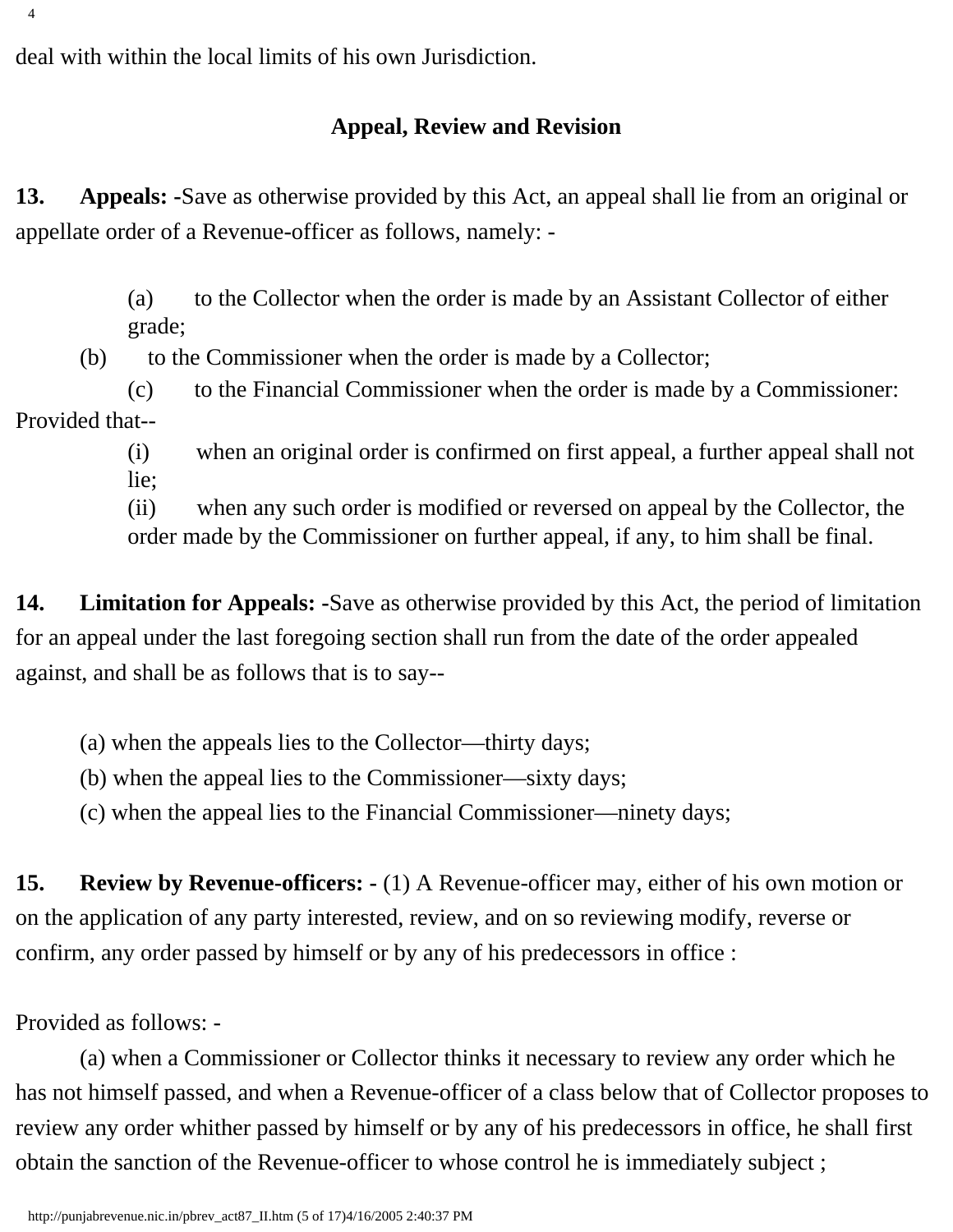(b) an application for review of an order shall not be entertained unless it is made within ninety days from the passing of the order, or unless the applicant satisfies the Revenue-officer that he had sufficient cause for not making the application within that period ;

 (c) an order shall not be modified or reversed unless reasonable notice has been given to the parties affected thereby to appear and be heard in support of the order ;

(d) an order against which an appeal has been preferred shall not be reviewed.

 (2) For the purposes of this section, the Collector shall be deemed to be the successor in office of any Revenue-officer of a lower class who has left the district or has ceased to exercise powers as Revenue-officer, and to whom there is no successor in office.

 (3) An appeal shall not lie from an order refusing to review or confirming on review a previous order.

### <span id="page-24-0"></span>**16. Power to call for examine and revise proceedings of Revenue-officers : -**(1) The Financial Commissioner may at any time call for the record of any case pending before, or disposed by, any Revenue –officer subordinate to him.

 (2) A Commissioner or Collector may call for the record of any case pending before, or disposed of by, any Revenue officer under his control.

 (3) If in any case in which a Commissioner or Collector has called for a record he is of opinion that the proceedings taken or order made should be modified or reversed, he shall report the case with his opinion thereon for the orders of the Financial Commissioner.

 (4) The Financial Commissioner may in any case called for by himself under sub-section (1) or reported to him under sub-section (3) pass such order as he thinks fit :

 Provided that he shall not under this section pass an order reversing or modifying any proceeding or order of a subordinate Revenue-officer and affecting any question of right between private persons without giving those persons an opportunity of being heard.

### **Procedure**

<span id="page-24-1"></span>**17.** Power to make rules as to procedure:  $\frac{1}{1}$  The <sup>2</sup>[State Government] may make rules consistent with this Act for regulating the procedure of Revenue-officer under this Act in cases in which a procedure is not prescribed by this Act.

<sup>1</sup><br> *For rules under S. 17(1), see Notification No. 75, Punjab Gazette, Extraordinary, 1<sup>st</sup> March, 1888, p. 51,* 

4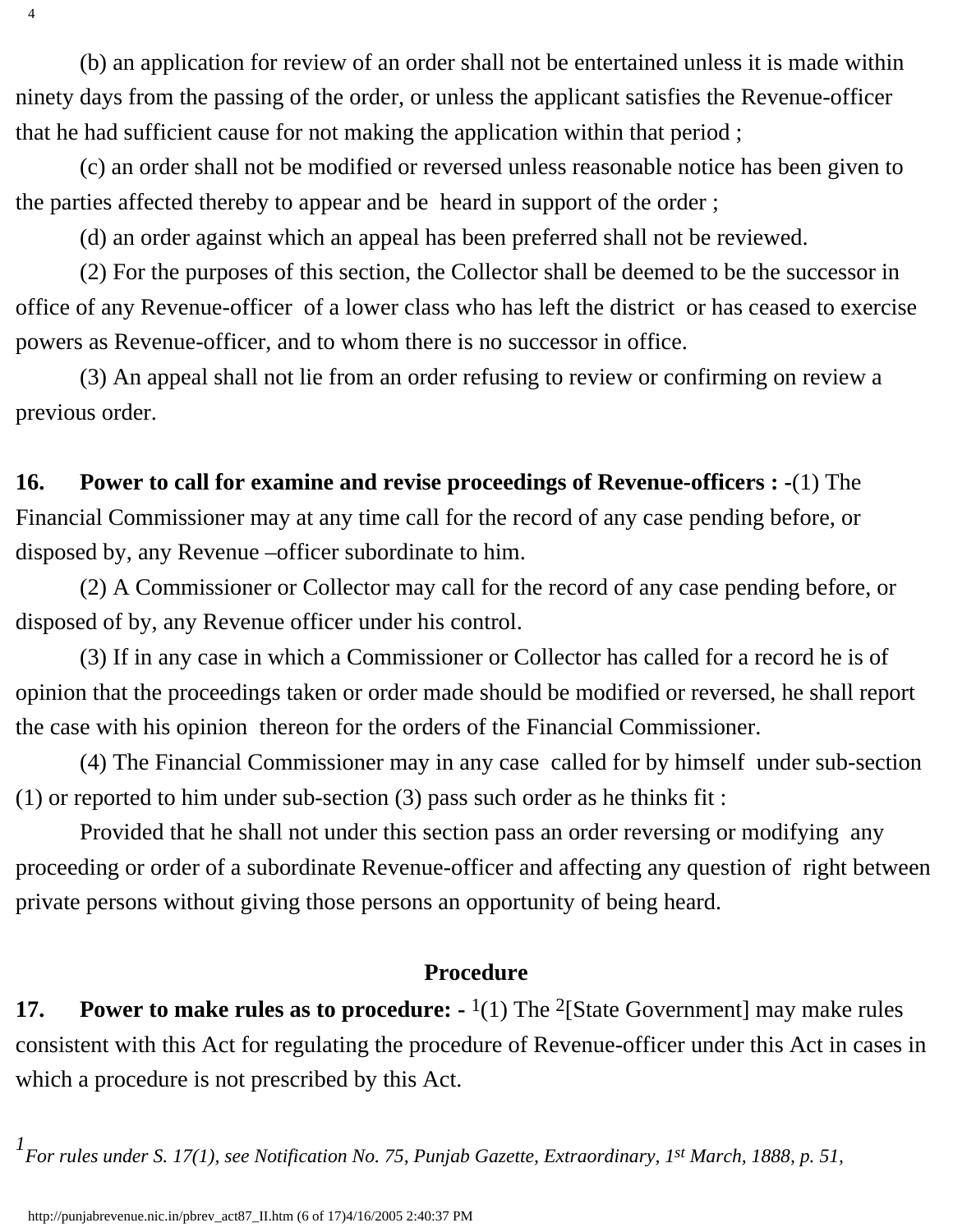*Notification No. 235, Punjab Gazette, Extraordinary, dated 25 May, 1901; p. 4.*

4

*2 Subsituted for the words "Local Government" by the Government of India (Adaptation of Indian Laws) Order, 1937, and the Adaptation of Laws Order, 1950.*

 (2) The rules may provide, among other matters, for the mode of enforcing orders of ejectment from, and delivery of possession of, immovable property, to contempts, resistance and the like which a Civil and rules providing for these matters may confer on a Revenue-officer all or any of the powers in regard Court may exercise in the execution of a decree where-by it has adjudged ejectment from, or delivery of possession of, such property.

 (3) Subject to the rules under this section a Revenue-officer may refer any case which he is empowered to dispose of under this Act to another Revenue-officer for investigation and report, and may decide the case upon the report.

### <span id="page-25-0"></span>**18. Persons by whom appearances and applications may be made before and to Revenue-**

**officers: -**(1) Appearances before a Revenue-officer, and applications to and acts to be done before him, under this Act may be made or done--

(a) by the parties themselves; or

(b) by their recognized agents or a legal practitioner :

Provided that the employment of a recognized agent or legal practitioners shall not excuse the personal attendance of a party to any proceeding in any case in which personal attendance is specially required by an order of the officer.

(2) For the purposes of sub-section (1), recognized agents shall be such as the <sup>1</sup>[State] Government]may by notification declare in this behalf.

 (3) The fees of a legal pracitioner shall not be allowed as costs in any proceedings before a Revenue-officer under this Act unless that officer considers, for reasons to be recorded by him in writing, that the fees should be allowed.

<sup>1</sup> Substituted for the words "Local Government" by the Government of India (Adaptation of Indian Laws) Order, *1937, and the Adaptation of Laws Order, 1950.*

<span id="page-25-1"></span>**19. Power of Revenue officer to summon persons: -** (1) A Revenue-officer may summon any person whose attendance he considers necessary for the purpose of any business before him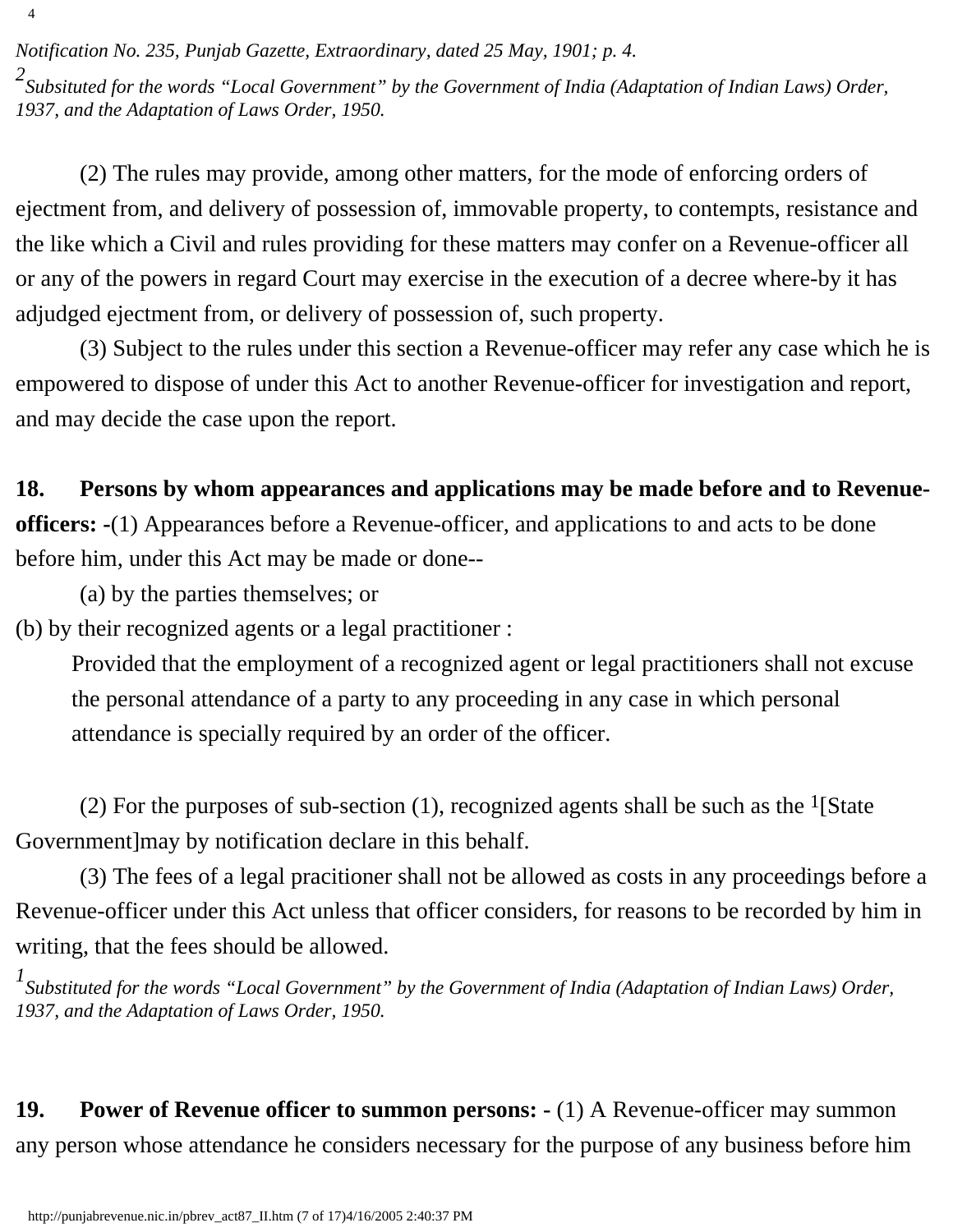as a Revenue-officer.

 (2) A person so summoned shall be bound to appear at the time and place mentioned in the summons in person, or, if the summons so allows, by his recognized agent or a legal practitioner.

 (3) The person attending in obedience to the summons shall be bound to state the truth upon any matter respecting which he is examined or makes statements, and to produce such documents and other things relating to any such matter as the Revenue-officer may require.

<span id="page-26-0"></span>**20. Mode of service of summons: -** (1) A summons issued by a Revenue-officer shall, if practicable, be served (a) personally on the person to whom it is addressed or failing him (b) his recognized agent or (c) an adult male member of his family usually residing with him.

 (2) If service cannot be so made, or if acceptance of service so made is refused, the summons may be served by posting a copy thereof at the usual or last known place of residence of the person to whom it is addressed, or if that person does not reside in the district in which the summons relates has reference to land in that district, then by posting a copy of the summons on some conspicuous place in or near the estate wherein the land is situate.

 (3) If the summons relates to a case in which persons having the same interest are so numerous that personal service on all of them is not reasonably practicable, it may, if the Revenue-officer so directs, be served by delivery of a copy thereof to such of those persons as the Revenue-officer nominates in this behalf and by proclamation of the contents thereof for the information of the other persons interested.

#### **XIV of 1866: -**

 (4) A summons may, if the Revenue-officer so directs, be served on the person named therein, either in addition to, or in substitution for, any other mode of service, by forwarding the summons by post in a letter addressed to the person and registered under Part III of the Indian Post Office Act, 1866<sup>1</sup>.

<span id="page-26-1"></span> (5) When a summons is so forwarded in a letter, and it is proved that the letter was properly addressed and duly posted and registered, the Revenue-officer may presume that the summons was served at the time when the letter would be delivered in the ordinary course of post.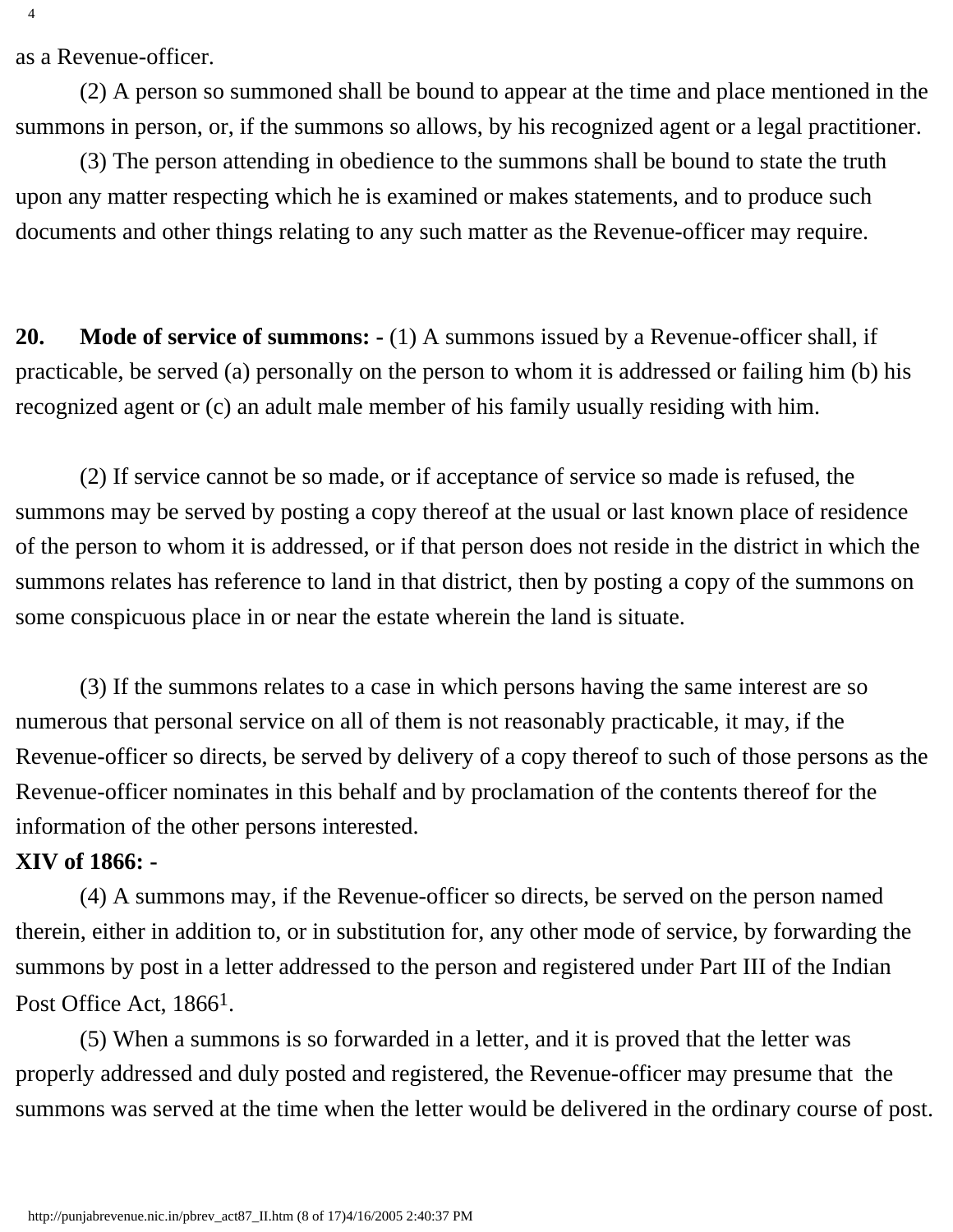**21. Mode of service of notice, order of proclamation, or copy thereof: -** A notice, order of proclamation or copy of any such document, issued by a Revenue-officer for service on any person shall be served in the manner provided in the last foregoing section for the service of a summons.

<span id="page-27-0"></span>**22. Mode of making proclamation: -**When a proclamation relating to any land is issued by a Revenue-officer, it shall, in addition to any other mode of publication which may be prescribed in any provisions of this Act, be made by beat of drum or other customary method, and by posting of a copy thereof on a conspicuous place in or near the land to which it relates.

### **Supplemental Provision**

<span id="page-27-1"></span>**23. Place of Sitting: -**(1) An Assistant Collector may exercise his powers under this Act at any place within the limits of the district in which he is employed.

 (2) Any other Revenue-officer may only exercise his powers under this Act within the local limits of his jurisdiction.

*1 See new Chapter VI of the Indian Post Office Act, 1898 (6 of 1898).*

<span id="page-27-2"></span>**24. Holiday:** - (1) The Financial Commissioner, with the approval of the <sup>1</sup>[State Government], shall publish in the 2[Official Gazette], before the commencement of each calendar year a list of days to be observed in that year as holidays by all or any Revenue-officers.

 (2) A proceeding had before a Revenue-officer on a day specified in the list as a day to be observed by him as a holiday shall not be invalid by reasons only of its having been had on that day.

<span id="page-27-3"></span>**25. Discharge of duties of Collector dying or being disabled: -** When a Collector dies or is disabled from performing his duties, the officer who succeeds temporarily to the chief executive administration of the district under any orders which may be generally or specially issued by the <sup>1</sup>[ State Government ] in this behalf shall be deemed to be a Collector under this Act.

<span id="page-27-4"></span>**26. Retention of powers by Revenue-officers on transfer: -**When a Revenue-officer of any class who has been invested under the foregoing provisions of this Act with any powers to be

4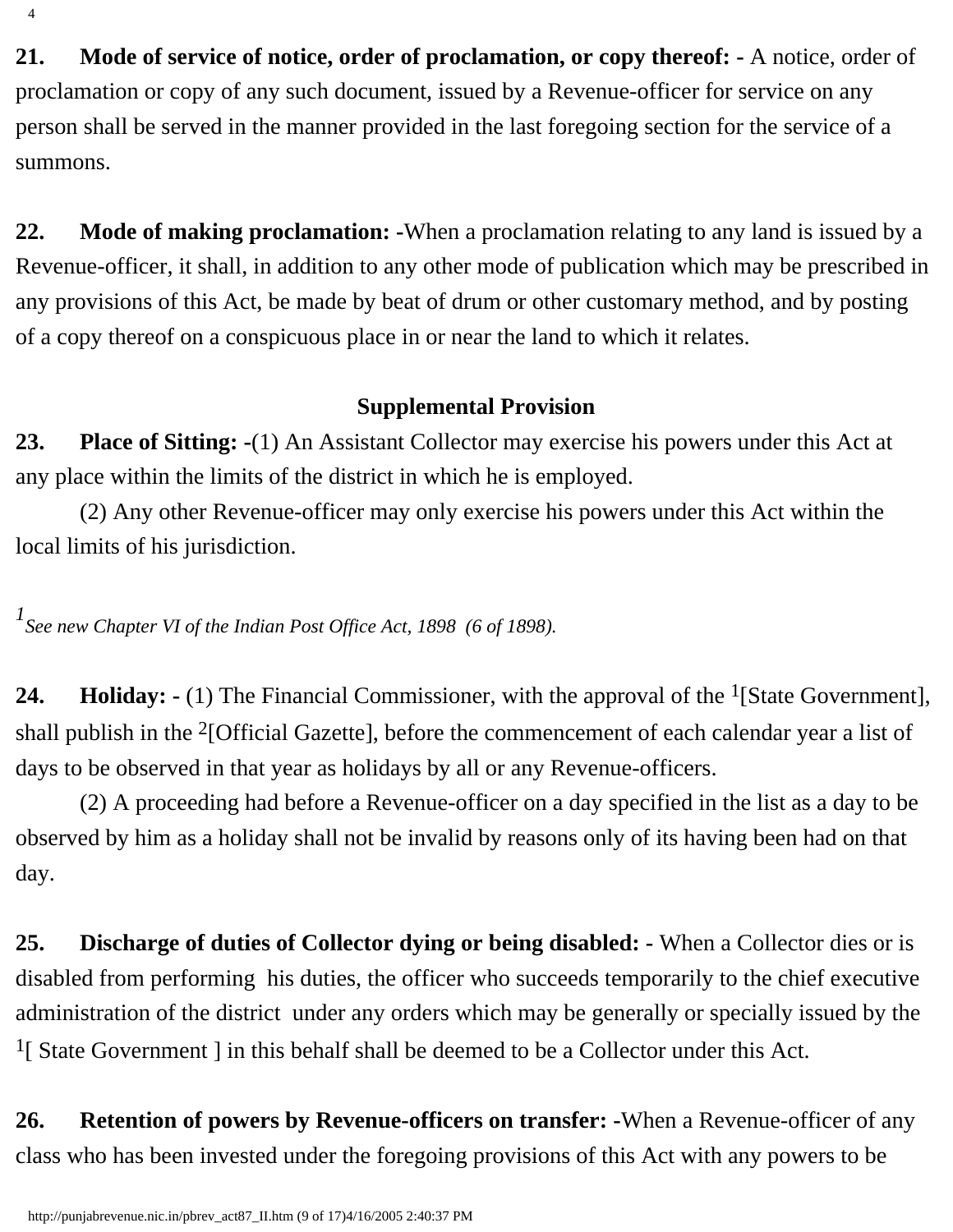exercised in any local area is transferred from that local area to another as a Revenue-officer of the same or a higher class, he shall continue to exercise those powers in that local area unless the 1[State Government] otherwise directs or has otherwise directed.

<span id="page-28-0"></span>**27.** Conferment of powers by Revenue-officer : - (1) The <sup>1</sup>[State Government] may by notification confer on any person --

> (a) all or any of the powers of a Financial Commissioner, Commissioner or Collector under this Act ; or

(b) all or any of the powers with which an Assistant Collector may be invested there under and may by notification withdraw any powers so conferred.

<sup>1</sup> Substituted for the words "Local Government" by the Government of India (Adaptation of Indian Laws) Order, *1937. and the Adaptation of Laws Order, 1950.*

*2 Substituted for the words "Local Official Gazette" by the Government of India (Adaptation of Indian Laws) Order, 1937.*

(2) A person on whom powers are conferred under sub-section (1) shall exercise those powers within such local limits and in such classes of cases as the  $\frac{1}{S}$  [State Government] may direct, and, except as otherwise directed by the  $<sup>1</sup>[State Government]$ , shall for all purposes connected with</sup> the exercise thereof deemed to be a Financial Commissioner, Commissioner, Collector or Assistant Collector, as the case may be.

<span id="page-28-1"></span>(3) In any of the powers of a Collector under this Act are conferred on an Assistant Collector , they shall, unless the  $<sup>1</sup>[State Government]$  by special order otherwise directs, be exercised by</sup> him subject to the control of the Collector.

## **CHAPTER III KANUNGOS, ZAILDARS, INAMDARS AND VILLAGEO-OFFICERS**

**228.** Rules respecting Kanungos, and village-officers : - (1) The <sup>3</sup>[State Government] may make rules to regulate appointments, duties, emoluments, punishment, suspension and removal of kanungos,  $4$ [ \* \* \*  $4$ [ \* \*  $1$  \* \*] and village-officers.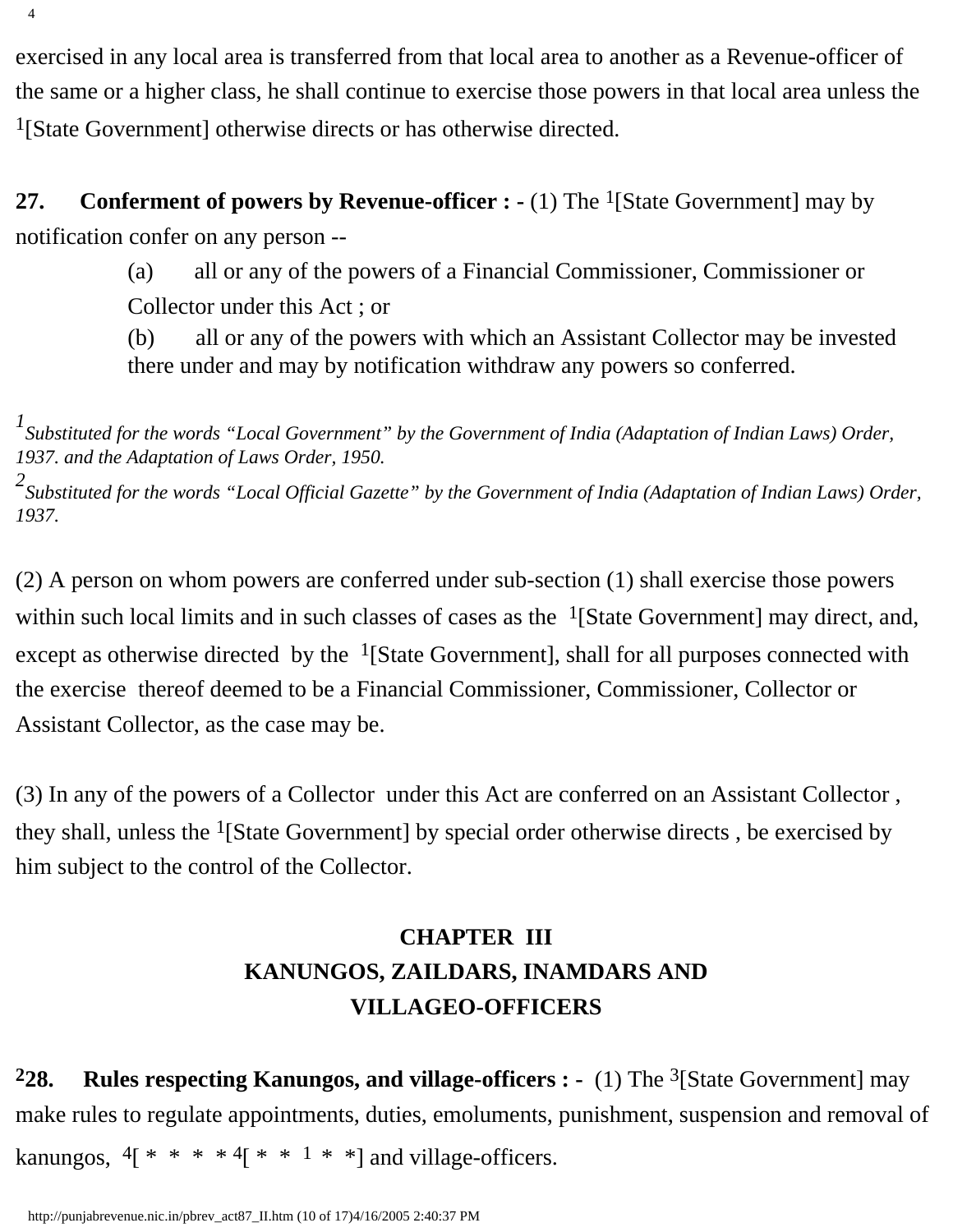$5[(2) * * * * * * * ]$ 

<span id="page-29-0"></span>**6[29. Village-officers cess : -** (1) The 3[State Government] may , by notification, impose on all or any estates in territories for the time being administered by it a cess , to be called the villageofficers' cess, at such rate or rates not exceeding  $\frac{7}{h}$  [half an Anna] for every rupee of the annual value as it may think fit, for remunerating <sup>1</sup>[headmen and chief headmen] in those territories and defraying other expenditure directly connected with the supervision of those officers or with the performance of their duties.

*1 Substituted for the words "Local Government" by the Government of India (Adaptation of Indian Laws) Order, 1937, and the Adaptation of Laws Order, 1950.*

*2 For rules see infra.*

4

*3 Substituted for the words "Financial Commissioner" by the Government of India (Adaptation of Indian Laws) Order, 1937, and the Adaptation of Laws Order, 1950.*

*4 The words "Zaildars, inamdars" omitted by Punjab Act 27of 1964, section 3.*

*5 Firstly sub-section (2) of section 28 was substituted by Act 17 of 1896 and now omitted by Punjab Act No. 27 of 1964, section 3. 6 Substituted by Act 17 of 1896, section 2.*

*7 These words were substituted for the words "one anna" by the Repealing and Amending (Rates and cesses) Act, 1907 (4 of 1907).* 

 (2) 'Annual value' in sub-section (1) has the meaning assigned to that expression in the Punjab District Board Act, 1883, that is to say:-

> (a) double the land-revenue for the time being assessed on any land, weather the assessment is leviable or not; or

(b) where, the land-revenue has been permanently assessed or has been wholly or in part compounded for or redeemed, double the amount which, but for such permanent assessment, composition or redemption would have been leviable; or

(c) where no land-revenue has been assessed double the amount which would have been assessed, if the average village-rate had been applied :

Provided that, in any tract in which, under the settlement for the time being in force, the improvement of the land due to canal irrigation has been excluded from account in assessing the land-revenue, and a rate has been imposed in respect of such improvement, that rate shall be added to the land-revenue for the purpose of computing the annual value.

(3) The Financial Commissioner may take rules for the collection, control and expenditure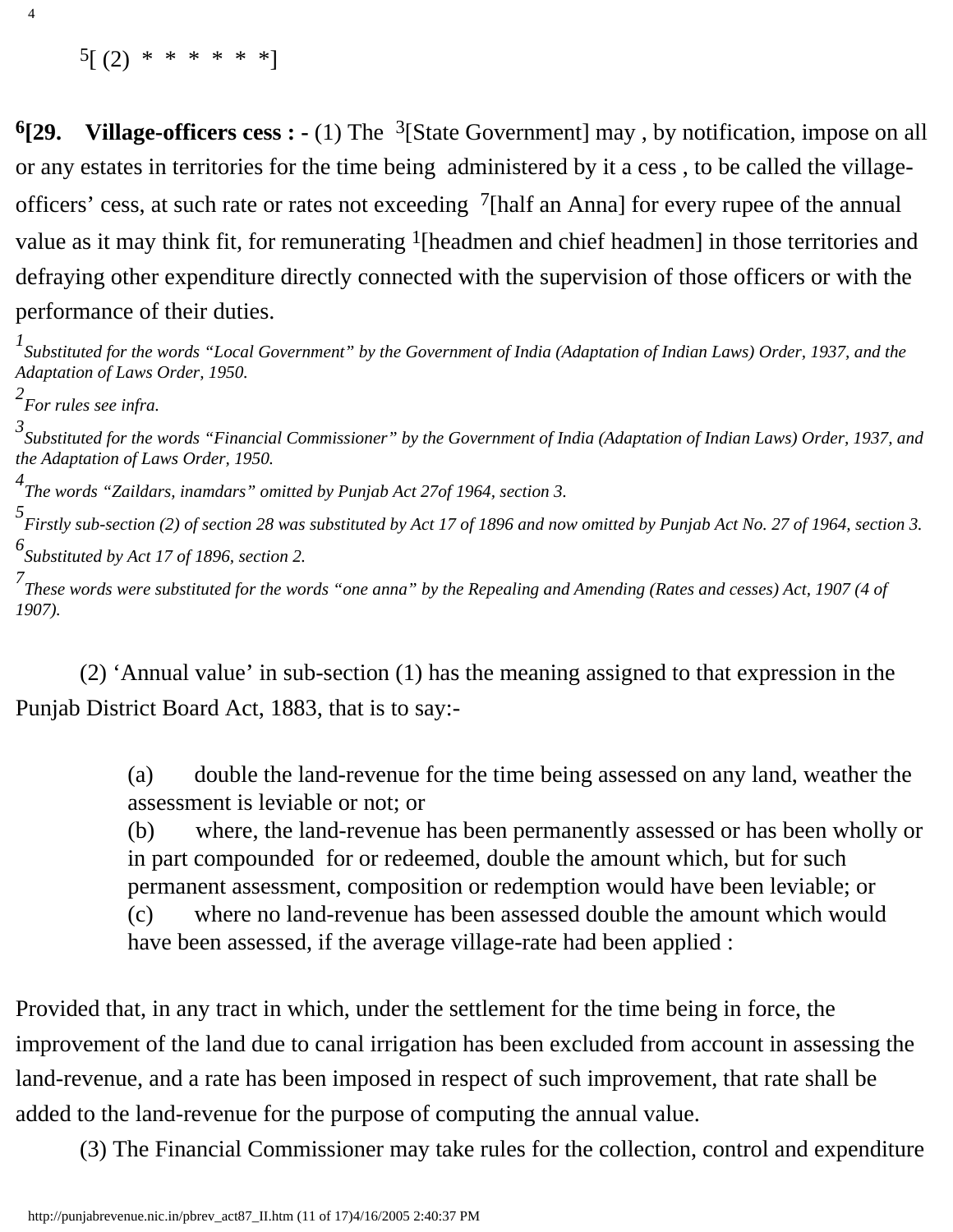of the village officers'cess.

 (4) All cesses now levied in any local area for the purposes mentioned in sub-section (1) shall be deemed to have been lawfully imposed and shall, until the village-officers'cess is imposed in that local area under that sub-section, be deemed to be lawfully leviable and, for the purposes of this section, to be that cess.]

*1 The words were substituted for the words "village-officers" by the Repealing and Amending (Rates and Cesses' Act, 1907 (4 of 1907).*

<span id="page-30-0"></span>**30. Restriction on attachment or assignment of remuneration of kanungos, 1[\* \* \* \*] and village-officers:** -(1) The emoluments of a Kanungo, <sup>1</sup>[\* \* \* \* \*], or village-officers shall not be liable to attachment in execution of a decree or order of any Civil or Revenue Court.

<span id="page-30-1"></span> (2) An assignment of or charge on, or an agreement to assign or charge, any such emoluments shall be void unless it is authorized by rules made by the Financial Commissioner in this behalf.

### **CHAPTER IV RECORDS RECORDS-OF-RIGHTS AND ANNUAL RECORDS.**

**31. Record-of-rights and documents included therein: -** (1) Save as otherwise provided by this Chapter, there shall be record-of-rights for each estate.

(2) The record-of-rights for an estate shall include the following documents, namely: -

(a) statements showing, so far as may be practicable: -

(i) the persons who are land-owners, tenants or assignees of land-revenue in the estate or who are entitled to receive any of the rents, profits or produce of the estate or to occupy land therein;

(ii) the nature and extent of the interests of those persons, and the conditions and liabilities attaching thereto;

(iii) the rent, land-revenue, rates, cesses or other payments due from and to each of those persons and to the Government;

4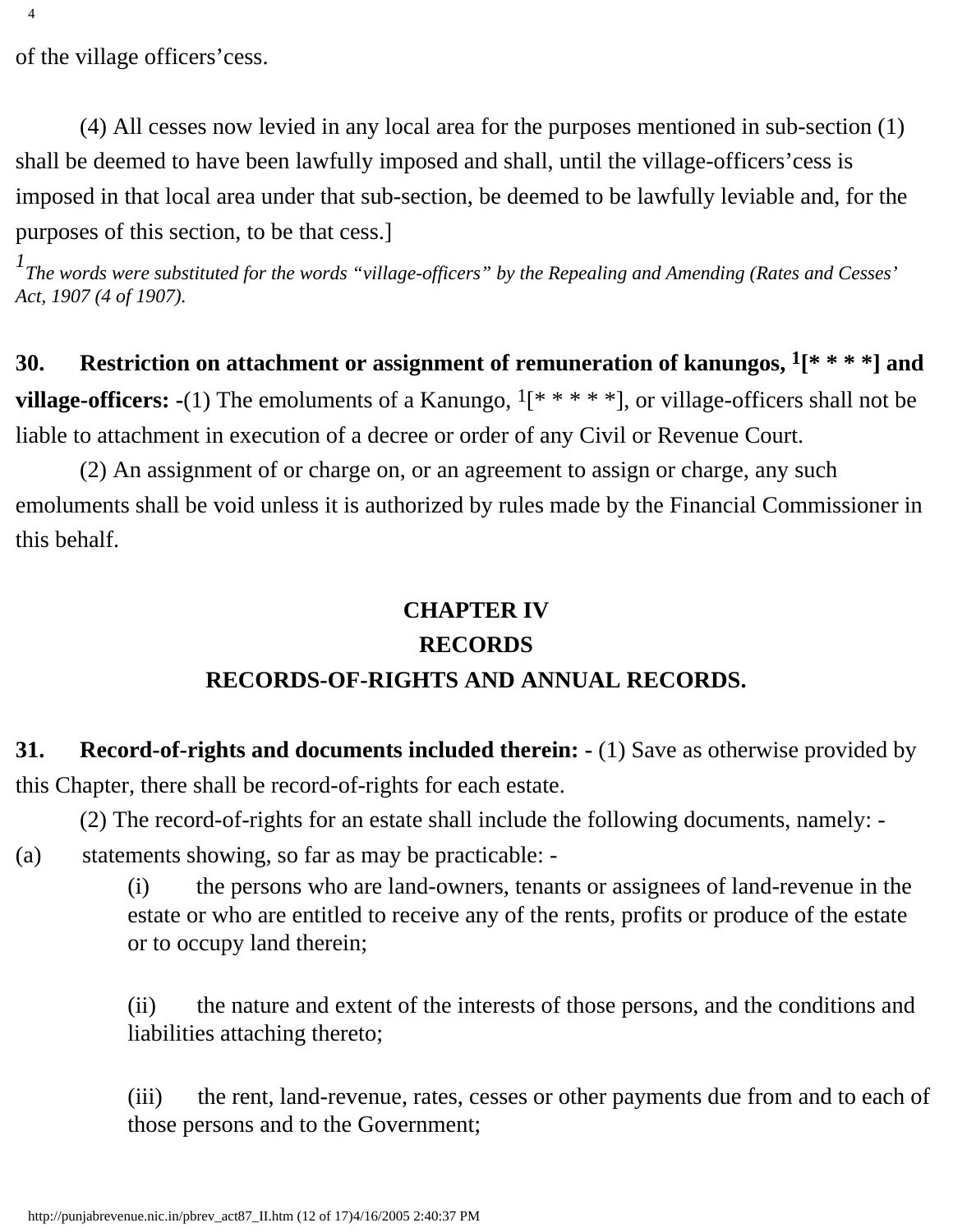(b) a statement of customs respecting rights and liabilities in the estate;

(c) a map of the estate; and

4

(d) such other documents as the Financial Commissioner may, with the pervious sanction of the 1[State Government] prescribe.

<span id="page-31-0"></span>**32. Making of special revision of record-of-rights: -** (1) when it appears to the 2 [Commissioner] that a record-of-right for an estate does not exist, or that the existing record-ofrights for an estate requires special revision, the 2[Commissioner] may by notification direct that a record-of-rights be made or that the record-of-rights be specially revised as the case may be.

 (2) The notification may direct that record-of-rights shall be made or specially revised for all or any estates in any local area.

 (3) A record-of-rights made or specially revised for an estate under this section shall be deemed to be the record-of-rights for the estate, but shall not affect any presumption in favour of the  $3$ [Government] which has already arisen from any previous record-of-rights.

<span id="page-31-1"></span>**33. Annual record: -** (1) The Collector shall cause to b prepared by the patwari of each estate yearly, or at such other intervals as the Financial Commissioner may prescribe, an edition of the record-of-rights amended in accordance with the provisions of this Chapter.

 (2) This edition of the record-of-rights shall be called the annual record for the estate, and shall comprise the statements mentioned in sub-section (2), clause (a), of section 31 and such other documents, if any, as the Financial Commissioner may, with the previous sanction of the  $<sup>1</sup>$ </sup> [State Government] prescribe.

 (3) For the purposes of the preparation of the annual record, the Collector shall cause to be kept up by the patwari of each estate a register of mutations and such other registers as the Financial Commissioner May Prescribe.

*<sup>1</sup> Substituted by Government of India (Adaptation of Laws) Order, 1937, and Adaptation of Laws Order, 1950.*

*<sup>2</sup> Substituted by Punjab Act 45 of 1953, for "State Government", the words "State Government" had been substituted by Adaptation of Laws Order, 1950, for Provincial Government" which had been substituted for "Local Government" by the Government of India (Adaptation of Indian Laws) Order, 1937.*

*<sup>3</sup> Substituted for the word "Crown" by the Adaptation of Laws Order, 1950.*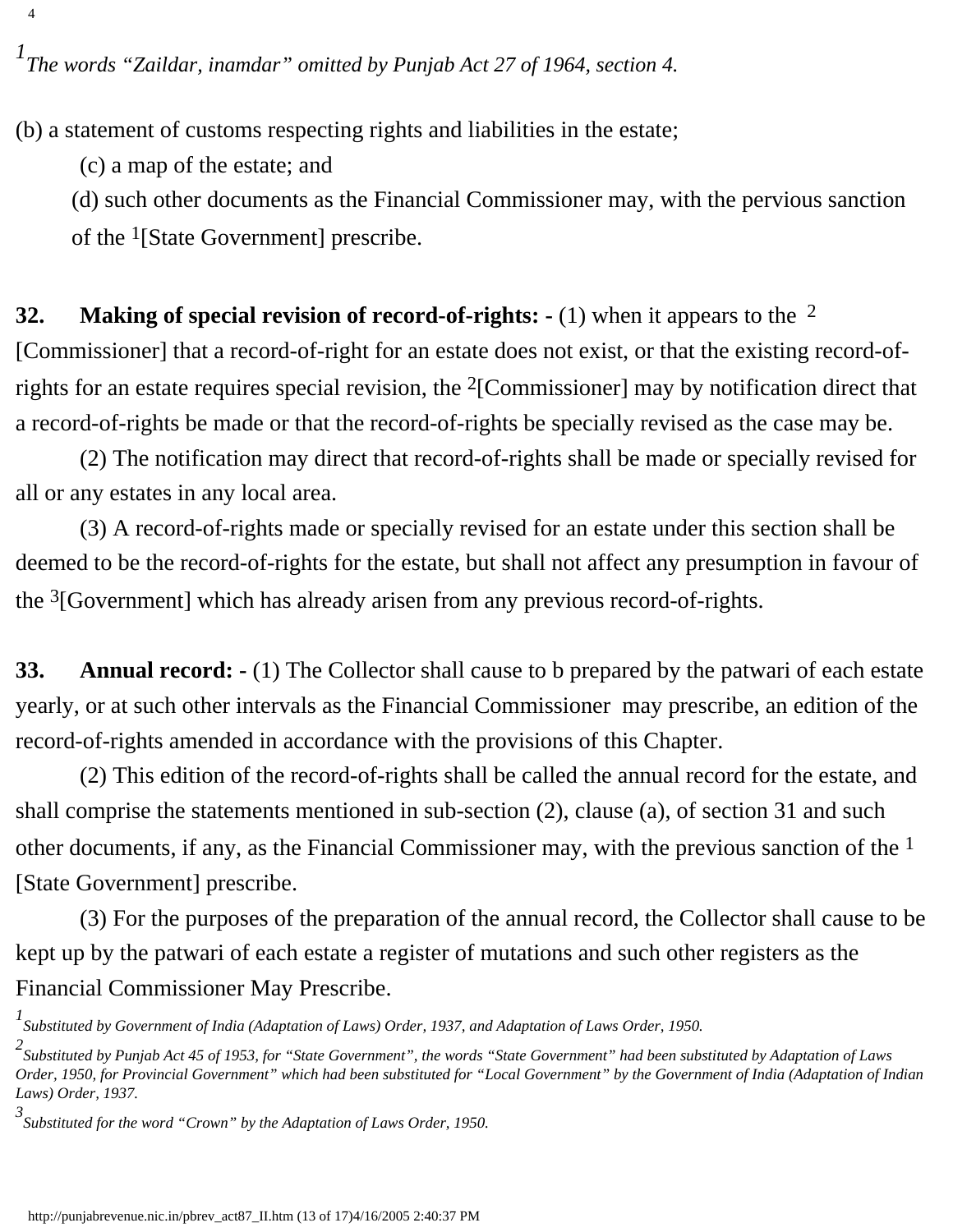### **Procedure for making records**

<span id="page-32-0"></span>**34. Making of that part of the annual record which relates to land-owners, assignee of revenue and occupancy tenants: -**(1) Any person acquiring, by inheritance, purchase, mortgage, or otherwise, any right in an estate as a land-owner, assignee of land-revenue or tenant having a right of occupancy, shall report his acquisition of the right to the patwari of the estate.

 (2) If the person acquiring the right is a minor or otherwise disqualified, his guardian or other person having charge of his property shall make the report to the patwari.

 (3) The patwari shall enter in his register of mutations every report made to him under subsection (1) or sub-section (2), and shall also make an entry therein respecting the acquisition of any such right as aforesaid which he has reason to believe to have taken place, and of which a report should have been made to him under one or other of those sub-sections and has not been so made.

 (4) A Revenue-officer shall from time to time inquire into the correctness of all entries in the register of mutations and into all such acquisitions as aforesaid coming to his knowledge of which, under the foregoing sub-sections, report should have been made to the patwari and entry made in that register and shall in each case make such order as he thinks fit with respect to the entry in the annual record of the right acquired.

<sup>1</sup> Substituted for the words "Local Government" by the Government of India (Adaptation of Indian Laws) Order, *1937, and the Adaptation of Laws Order, 1950.*

 (5) Such an entry shall be made by the insertion in that record of description of the right acquired and by the omission from that record of any entry in any record previously prepared which by reason of the acquisition has ceased to be correct.

<span id="page-32-1"></span>**35. Making of that part of the annual record which relates to other persons: -** The acquisition of any interest in land other than a right refered to in sub-section (1) of the last foregoing section shall: -

(a) if it is undisputed, be recorded by the patwari in such manner as the Financial Commissioner may by rule in this behalf prescribe; and

(b) if it is disputed, be entered by the patwari in the register of mutations and dealt with in the manner prescribed in sub-sections (4) and (5) of the last foregoing section.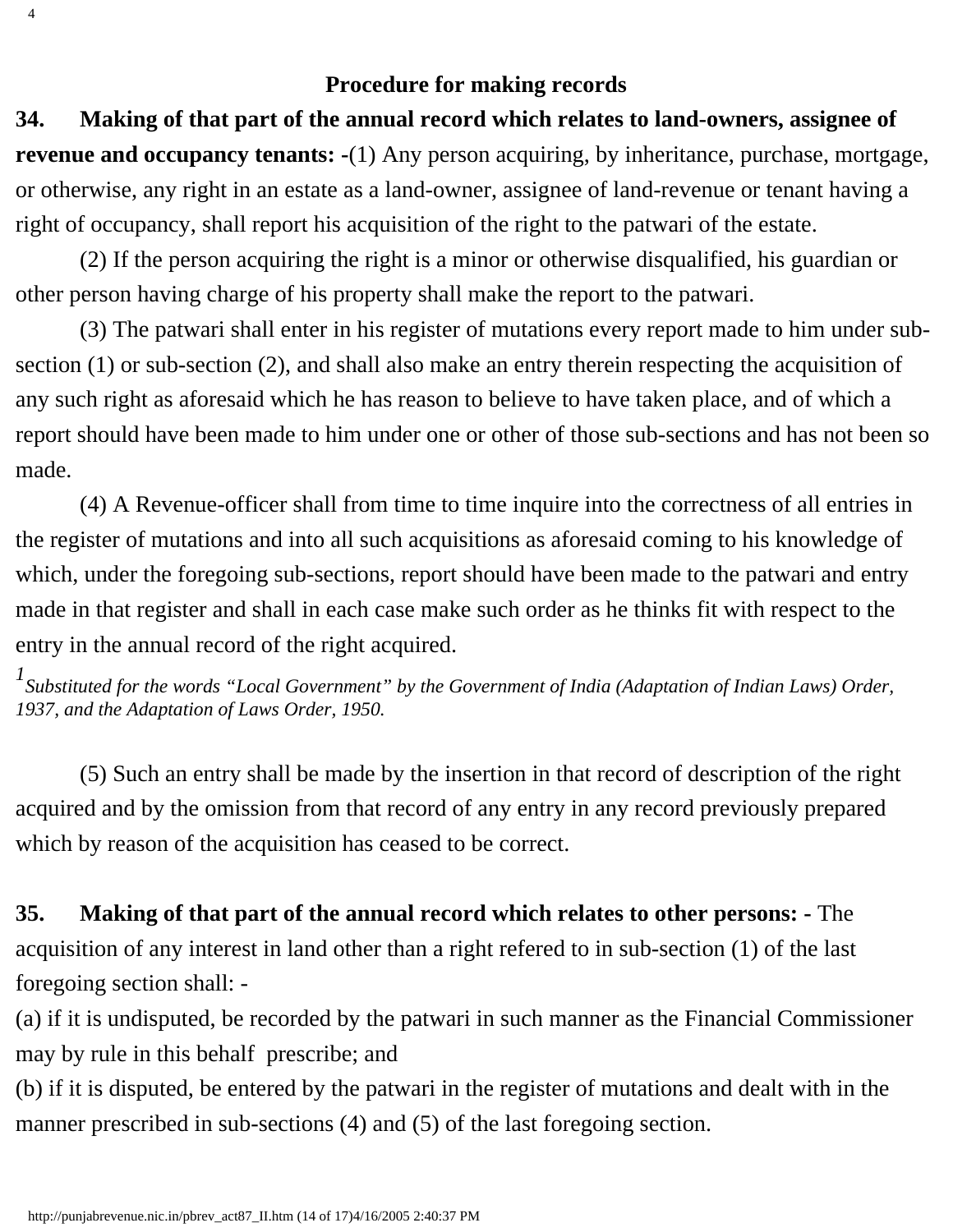<span id="page-33-0"></span>**36. Determination of disputes: -**(1) If during the making, revision or preparation of any record or in the course of any inquiry under this Chapter a dispute arises as to any matter of which an entry is to be made in a record or in a register of mutations, a Revenue-officer may, of his own motion, or on the application of any party interested but subject to the provisions of the next following section, and after such inquiry as he thinks fit, determine the entry to be made as to that matter.

 (2) If any such dispute the Revenue-officer is unable to satisfy himself as to which of the parties thereto is in possession of any property to which the dispute relates, he shall ascertain by summary inquiry who is the person best entitled to the property, and shall by order direct that person be put in possession thereof, and that an entry in accordance with that order be made in the record or register.

 (3) A direction of a Revenue-officer under sub-section (2) shall be subject to any decree or order which may be subsequently passed by any Court of competent jurisdiction.

<span id="page-33-1"></span>**37. Restrictions on variations of entries in records: -** Entries in record-of-rights or in annual records, except entries made in annual records by Patwaris under clause (a) of section 35 with respect to undisputed acquisitions of interest refered to in that section, shall not be varied in subsequent records otherwise than by--

 (a) making entries in accordance with facts proved or admitted to have occurred; (b) making such entries as are agreed to by all the parties interested therein or are supported by a decree or order binding on those parties;

(c) making new maps where it is necessary to make them.

<span id="page-33-2"></span>**38 Mutation fees: -** (1) <sup>1</sup>[State Government] may fix a scale of <sup>2</sup>fees for all or any classes of entries in any record or register under this Chapter and for copies of any such entries.

 (2) A fee in respect of any entry shall be payable by the person in whose favour the entry is made.

<span id="page-33-3"></span>**39. Penalty for neglect to report acquisition of any right referred to in section: -** Any person neglecting to make the report required by section 34 within three months from the date of his acquisition of a right referred to in that section shall be liable, at the discretion of the

4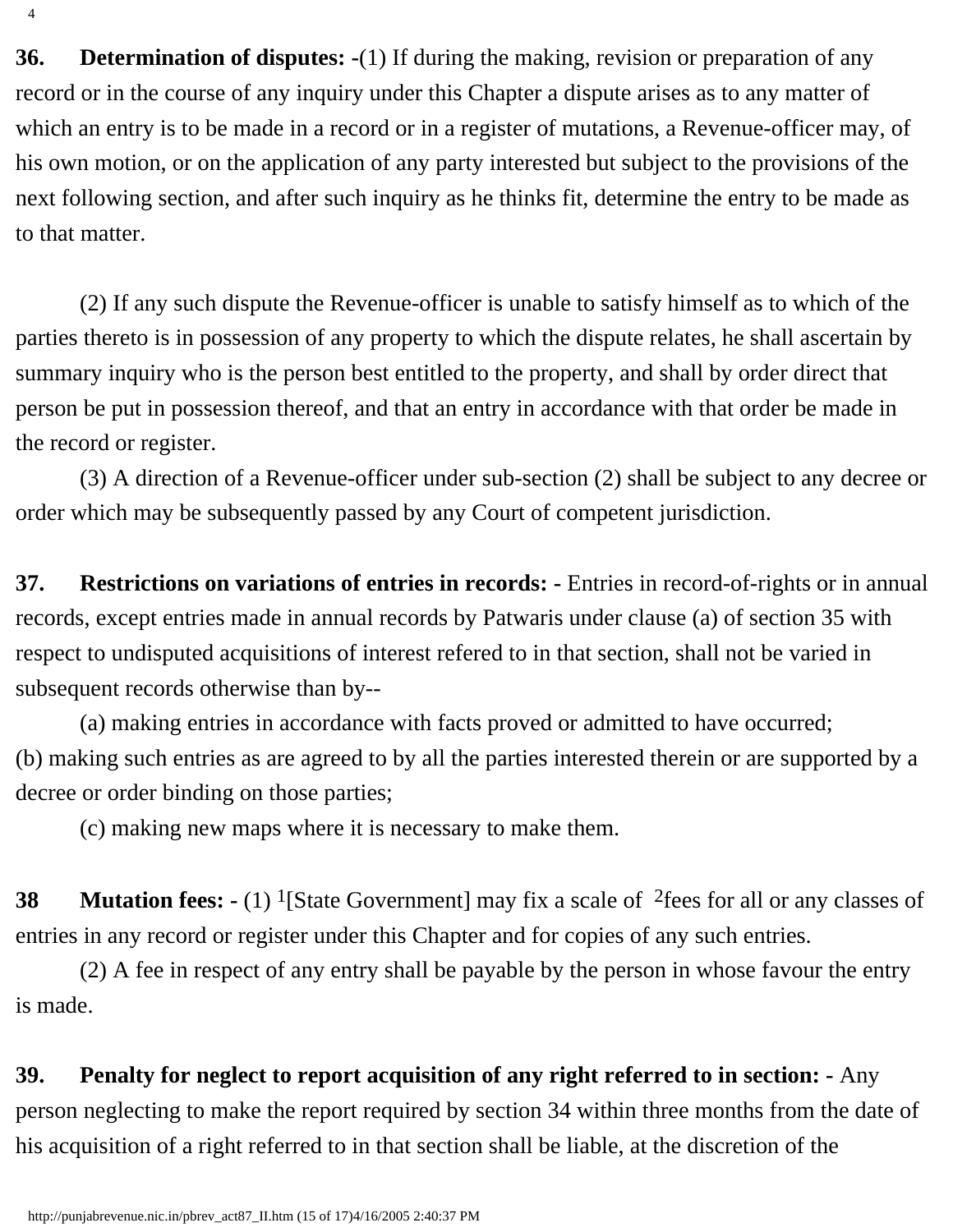Collector, to a fine not exceeding five times the amount of the fee which would have been payable according to the scale fixed under the last foregoing section if the acquisition of the right had been reported immediately after its accrual.

*1 Subsituted for the words "Local Government" by the Government of India (Adaptation of Indian Laws) Order, 1937, and the Adaptation of Laws Order, 1950.*

*2 For notification fixing a scale of fees under this sub-section see Punjab Government Gazette, 1962, Revenue Department Notification No. 28-RII-61/871, dated 30th January, 1961, as amended by Punjab Government notification No. 6098-R(II)- 61/9665, dated the 18th December, 1961.*

<span id="page-34-0"></span>**40. Obligation to publish information necessary for the preparation of records: -**Any person whose rights, interests or liabilities are required to be entered in any record under this Chapter shall be bound to furnish, on the requisition of any Revenue-officer or village-officer engaged in compiling the record, all information necessary for the correct compilation thereof.

<span id="page-34-1"></span>**Rights of the 1[Government] and presumptions with respect thereto and to other matters 41. Right of the Government in mines and minerals: -** All mines of metal and coal, and all earth-oil and gold washing shall be deemed to be the property of the  $2[1]$  Government] for the purposes of the  $3[State]$  and the  $4[State]$  Government shall have all powers necessary for the proper enjoyment of <sup>5</sup>[the Government's right thereto.].

<span id="page-34-2"></span>**42 Presumption as to ownership of forests, quarries and waste lands: -**(1) when in any record-of-rights completed before the eighteenth day of November, 1871, it is not expressly provided that any forest, quarry, unclaimed, unoccupied, deserted or waste-land, spontaneous produce or other accessory interest in land belongs to the [Government].

 (2) when in any record-of-rights completed after the date it is not expressly provided that any forest or quarry or any such land or interest belongs to the  $<sup>1</sup>[Government]$ , it shall be</sup> presumed to belong to the landowners.

(3) The presumption created by sub-section (1) may be rebutted by showing--

(a) from the records or report made by the assessing officer at the time of assessment; or

 (b) if the record or report, is silent, then from a comparison between the assessment of villages in which there existed, and the assessment of villages of similar character in which there did not exist, any forest or quarry, or any such land or interest, that the forest, quarry, land or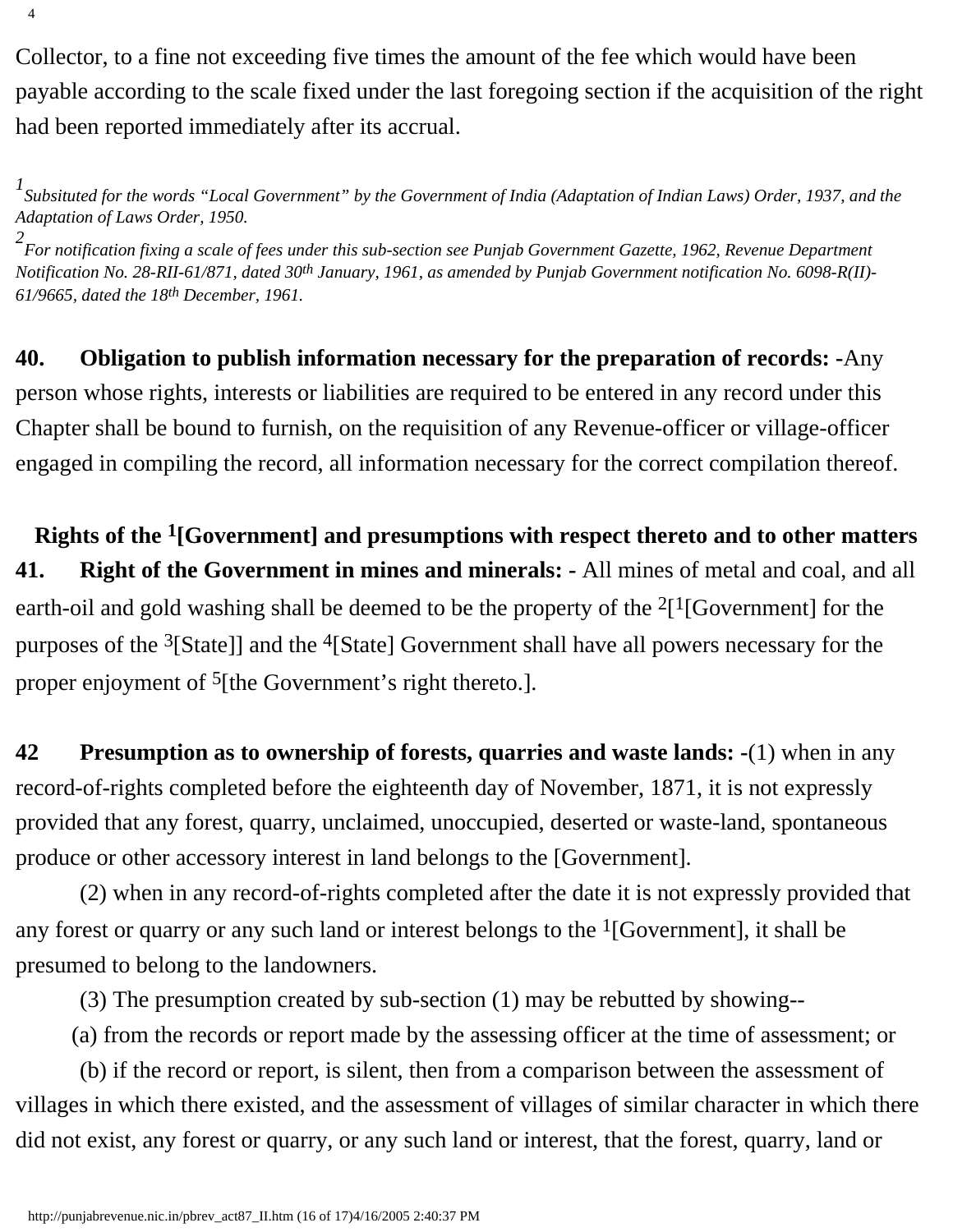interest was taken into account in the assessment of the land-revenue.

(4) Until the presumption is so rebutted, the forest, quarry, land or interest shall be held to

belong to the  $<sup>1</sup>[Government.]$ .</sup>

*4 Substituted by Adaptation of Laws Order, 1950, for "Provincial". 5Substituted for the words "its rights thereto" by the Government of India (Adaptation of Indian Laws) Order, 1937.*

**[Contents](#page-0-0) [Next](#page-36-0)**

*<sup>1</sup> Substituted for the word "Crown" by Adaptation of Laws Order, 1950.*

*<sup>2</sup> Substituted by Government of India (Adaptation of Indian Laws) Order, 1937, for "Government".*

*<sup>3</sup> Substituted by Adaptation of Laws Order, 1950, for "Province".*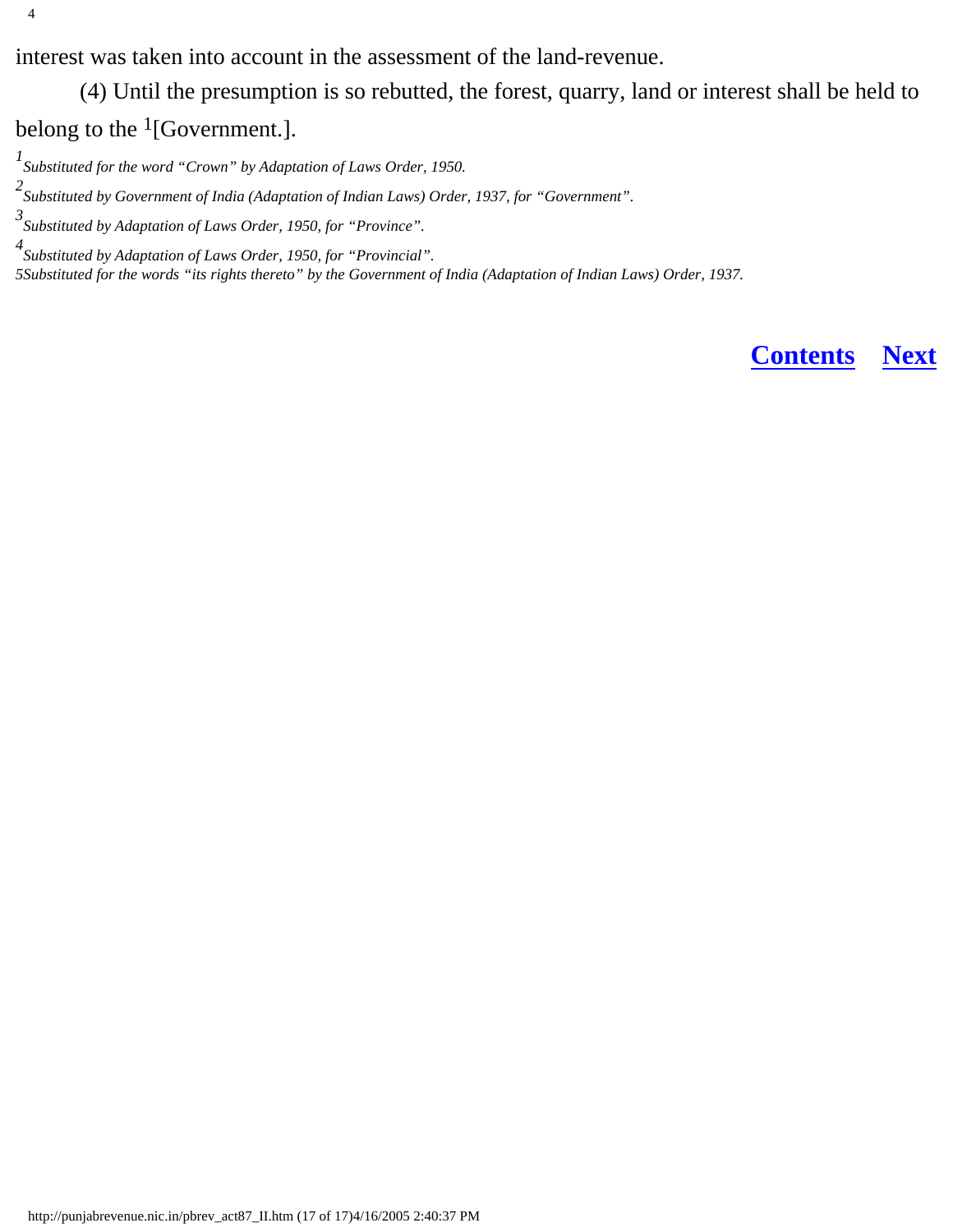43

**43. Compensation for infringement of rights of third parties in exercise of a right of the Government:** - (1) Whenever, in the exercise of any right of the <sup>1</sup>[Government] referred to in either of the two last foregoing sections, the rights of any person are infringed by the occupation or disturbance of the surface of any land the 2[State Government] shall pay, or cause to be paid to that person compensation for the infringement.

#### **X of 1870: -**

 (2) The compensation shall be determined as nearly as may be in accordance with the provisions of the Land Acquisition Act, 18703.

**44. Presumption in favour of entries in Records-of-rights and annual records: -** An entry made in a record-of-rights in accordance with the law for the time being in force, or in an annual record in accordance with the provisions of this Chapter and the rules there under, shall be presumed to be true until the contrary is proved or a new entry is lawfully substituted therefor.

**45. Suit for declaratory decree by persons, aggrieved by an entry in a record: -** If any person considers himself aggrieved as to any right of which he is in the possession by an entry in a record-of-rights or in an annual record, he may institute a suit for a declaration of his right under Chapter VI of the Specific Relief Act, 1877.

*1 Substituted for the word "Crown" by the Adaptation of Laws Order, 1950.*

*2 Substituted for the words "Local Government" by the Government of India (Adaptation of Indian Laws) Order, 1937, and the Adaptation of Laws Order, 1950.*

*3 See now the land Acquisition Act, 1894 (I of 1894).*

### **Supplemental Provisions.**

# **46. Power to make rules respecting records and other matters connected there with: -**

The Financial Commissioner may make rules--

(a) prescribing the language in which records and registers under this Chapter are to be made;

(b) prescribing the form of those records and registers, and the manner in which they are to be prepared, signed and attested;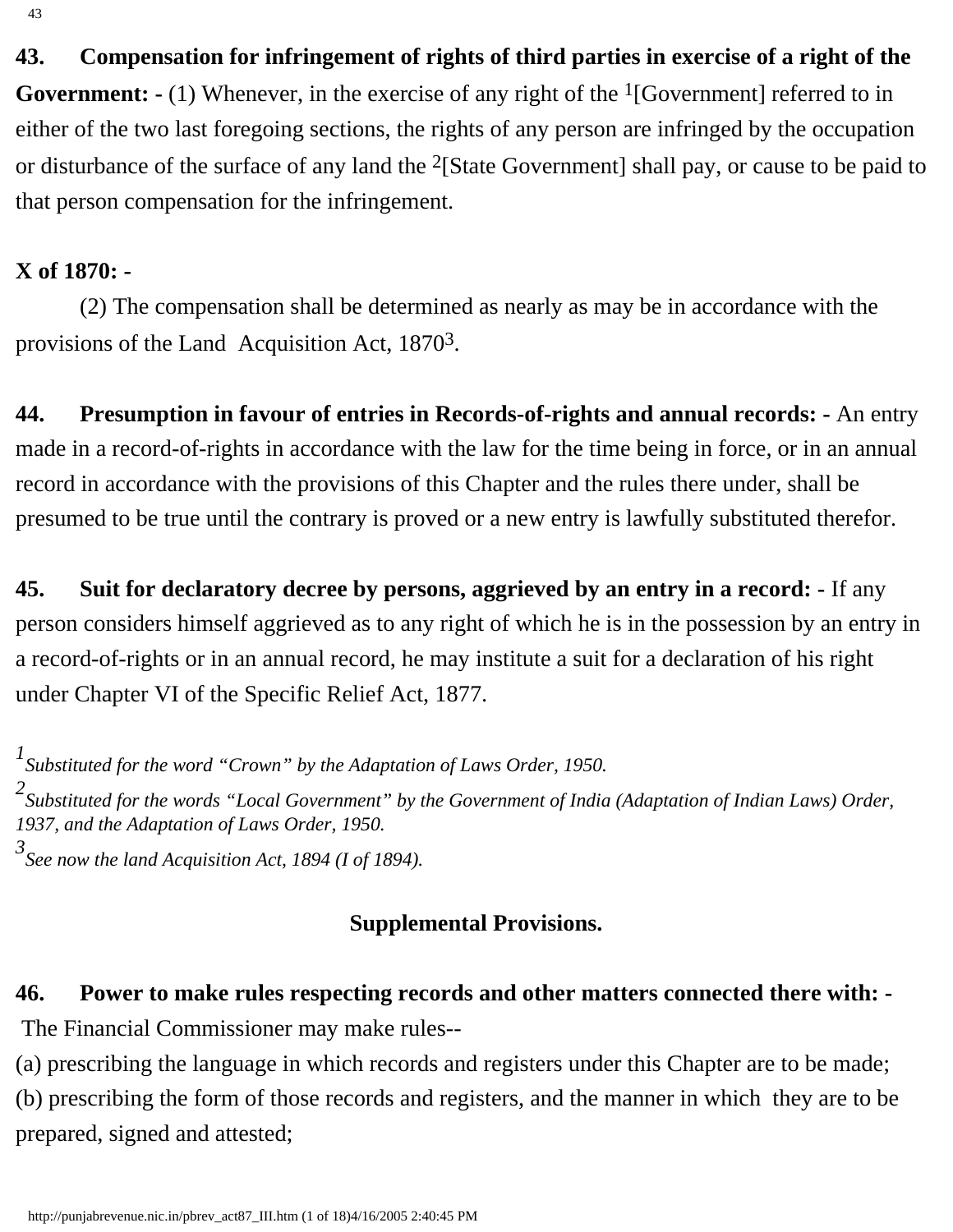43

(c) for the survey of land so far as may be necessary for the preparation and correction of those records and registers;

(d) for the conduct of inquiries by Revenue-officers under this Chapter; and

(e) generally for the guidance of Revenue-officers and village-officers in matters pertaining to the records and registers mentioned or referred to in this Chapter.

**47. Records-of-rights and annual records for groups of estates: -**(1) The 2[Commissioner] may direct that a record-of-rights be made for any group of neighbouring estates instead of separately for each of the estates.

 (2) The provisions of this Chapter with respect to a record-of-rights and annual record for and estate shall then, so far as they can be made applicable, apply to a record-of-rights and annual record for a group of estates.

# **CHAPTER V ASSESSMENT**

**48. Assessment of land revenue:** -(1) All land, to whatever purpose applied and where ever suitable, is liable to the payment of land-revenue to the Government, except such land as has been wholly exempted from that liability by special contract with the Government or by the provisions of any law for the time being in force  $1$ [and such land as is included in the village site.].

 2[*Explanation—*For the purposes of this sub-section the expression 'village site' shall have the same meaning as is assigned to the expression 'site of a village' in section 4].

*1 For rules under sections 46 and 106, see Notification Nos. 74, 76 and 78, Punjab Gazette, Extraordinary, 1st March, 1888, pp.3, 53 and 61 for amendment of these rules, see Punjab Gazette, 1901, Pt. III, p.1030, ibid, 1903, Part III, page 1218.*

*2 Substituted by Punjab Act 45 of 1953, for "Financial Commissioner".*

 $3$ [(1-A) Not with standing anything in sub-section (1), land held by any person weather as a sole land-owner or as a co-landowner in one or more holdings, or as a sole landowner and as a co-landowner in one or more holdings in any estate shall be exempted from the liability to the payment of land revenue, if--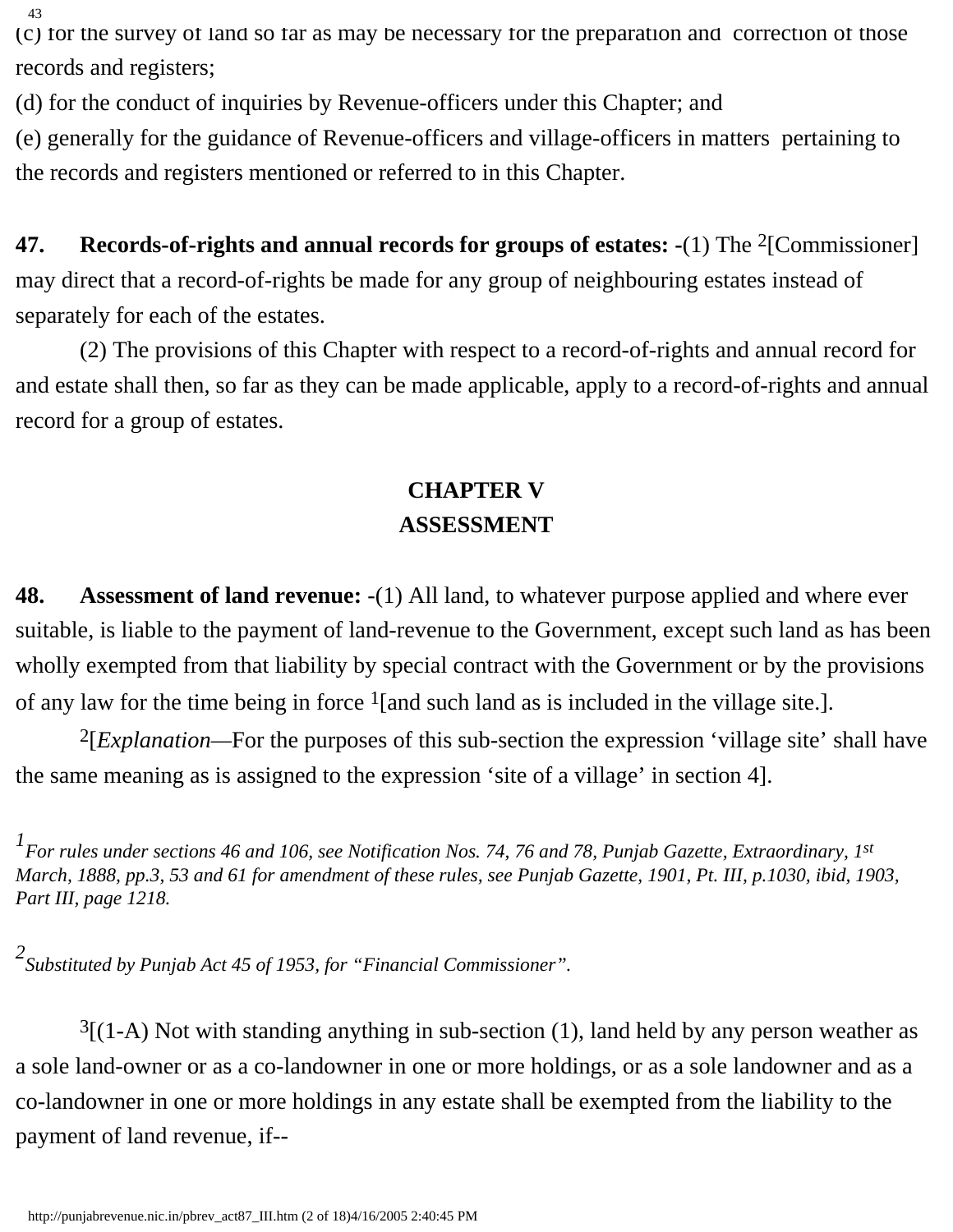(i) the area of such land together with the area of land, if any, held by such person weather as a sole landowner or as a co-landowner in one or more holdings, or as a sole landowner and as a co-landowner in one or more holdings, in any other estate in the State of Punjab  $4[* **]$ , does not exceed five standard acres; and

(ii) such person furnishes such particulars of all the land held by him in the State of Punjab  $4$ [\* \* \*], in such form and manner and at such time and to such authority (here in after in this section referred to as the 'prescribed authority') as may be prescribed by rules made under section 64.

*1 Inserted by Punjab Act 3 of 1928, section 3(i).*

*2 "Explanation" added by Punjab Act 9 of 1958, section 4.*

*3 Sub-sections (I-A) and I-B) added by Punjab Act No. 1 of 1968, section 2 and shall be deemed to have been added with effect from Rabi of Agricultural year 1966-67.*

*4 The words "or outside it" omitted by Punjab Act 10 of 1969, section 2 and shall always be deemed to have been omitted.*

<sup>1</sup>*Explanation* 1.—In the case of a Hindu undivided family, the land owned by such family shall, for the purposes of sub-section (I-A), be deemed to be the land of the landowner in whose name it is entered in the record of rights.

 2[*Explanation* 2.—The expression, 'standard acre' in respect of the holding in such territories of the erstwhile State of Patiala and East Punjab States Union as now form part of the State of Punjab, shall have the meaning assigned to it in the Pepsu Tenancy and Agricultural Lands Act, 1995, and in respect of the holdings other than those referred to above, the said expression shall have the meaning assigned to it in the Punjab Security of Land Tenures Act, 1953.

 (1-B) In the event of a person furnishing to the prescribed authority such particulars under clause (ii) of sub-section (1-A) as are not found to be correct, the prescribed authority, may after giving such reasonable opportunity of being heard direct him to pay by way of penalty in addition to the land revenue to which he is liable an amount not exceeding twenty times the amount of land revenue payable.]

 $3(2)$  Land –revenue shall be assessed in cash.]

(3) Land may be assessed to land-revenue notwithstanding that that revenue, by reason of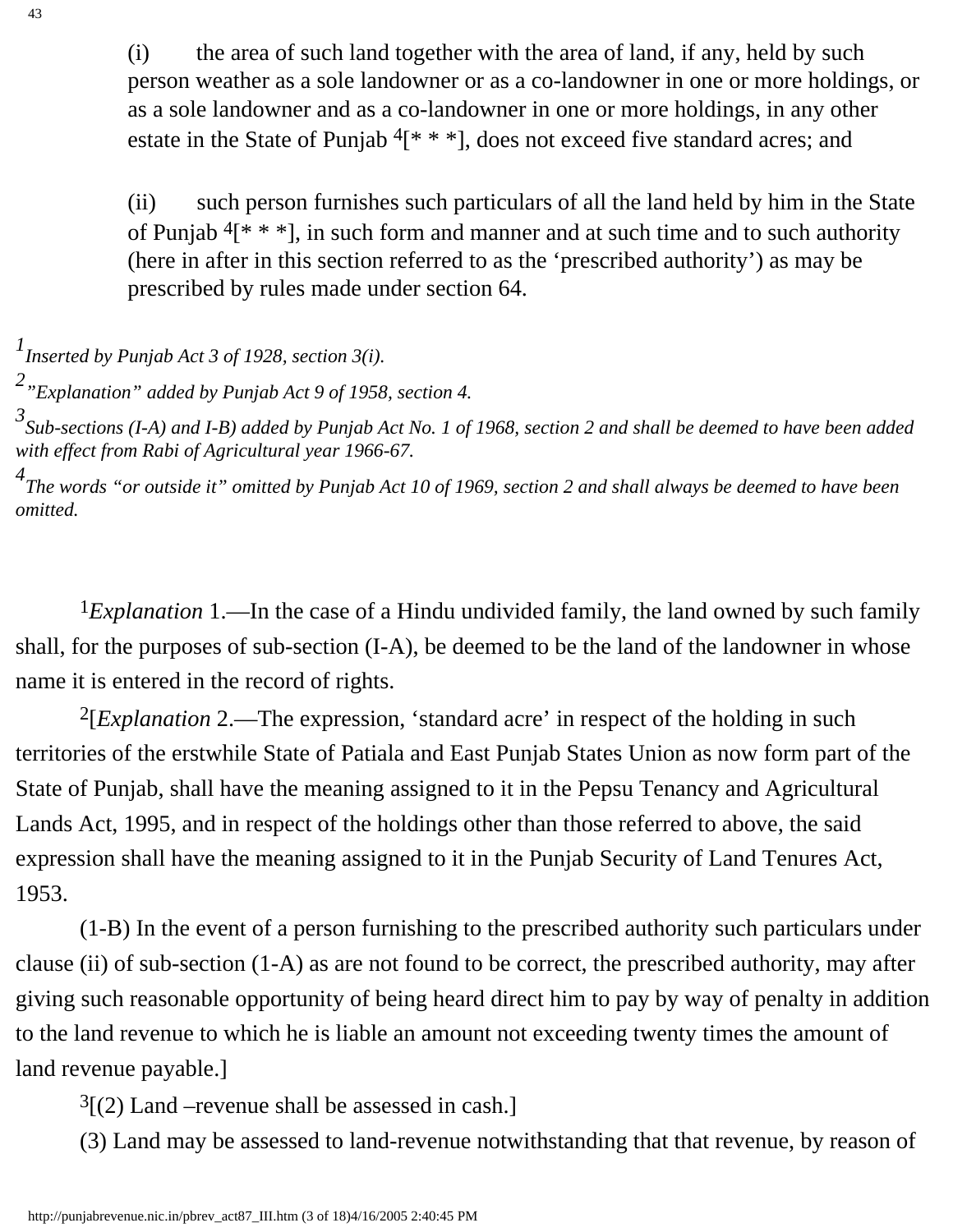its having been 4[ exempted by virtue of the provisions of sub-section (1-A)], assigned , released , compounded for or redeemed is not payable to the Government.

*1 Explanation to sub-section (I-A) renumbered as Explanation 1 by Punjab Act No. 10 of 1969, section 2.*

*2 Explanation 2 added by Punjab Act 10 of 1969, section 2 and shall always be deemed to have been added.*

*3 Substituted for the words "may be assessed in cash or in kind, or partly in cash and partly in kind, as the local Government may direct" by Punjab Act 3 of 1928.*

*4 The words "exempted by virtue of the provisions of sub-section (1-A)" inserted by Punjab Act No. 1 of 1963, section 2 and shall be deemed to have been inserted with effect from Rabi of Agricultural year 1966-67.*

 $\frac{1}{4}$ [(4) Land-revenue may be assessed --

(a) as a fixed annual charge payable in lump sum or by installments ;

 (b) in the form of prescribed rates per acre or other unit of area applicable to the area recorded as sown, matured or cultivated during any harvest or during any year.]

**2[48-A.**] **Basis of assessment: -** <sup>3</sup> [ The assessment of land-revenue shall be based on an estimate of --

 (a) the average money value of the net assets of the estate or group of estates in which the land concerned is situated ; or

 (b) in the case of special assessment of land put to non-agricultural use in an assessment circle or part thereof,--

(i) on the average net letting value of category and class of sites ;or

(ii) where for any reason it is not possible to ascertain the net letting value, on the average market value of sites as determined in the manner prescribed : ]

<sup>4</sup>[Provided that when a special assessment is made under section 59, notwithstanding the period fixed for the continuance of an assessment or the limit provided in section 48-B or the area having been declared to be an urban assessment circle, the land revenue may be assessed as fixed annual charge payable in lump sum or by installments in accordance with  $\frac{5}{1}$  [the rules made under this Act ].

```
1
Added by Punjab Act 3 of 1928.
2
Inserted by Punjab Act 3 of 1928.
```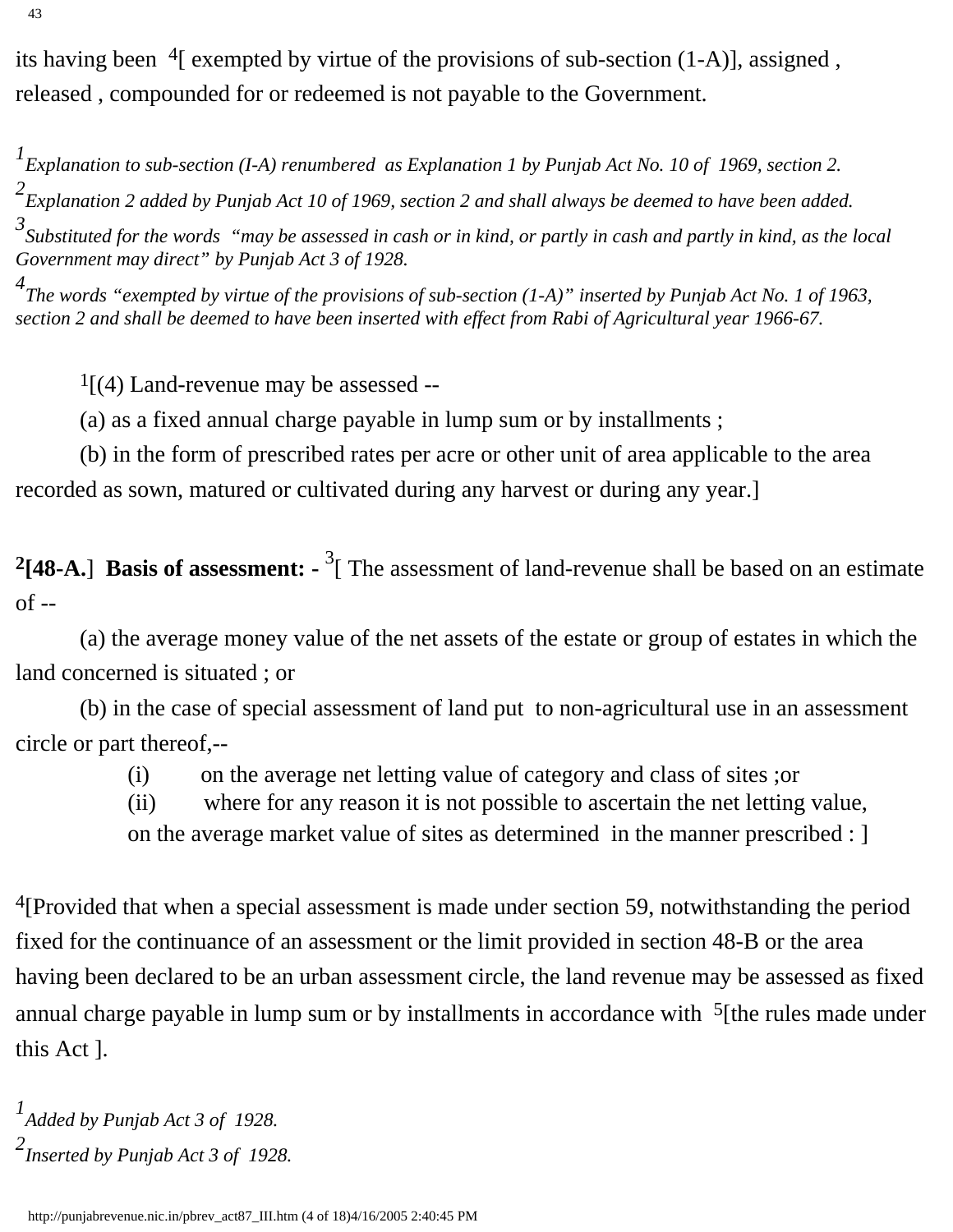*5 Substituted for the words "with the executive instructions issued under the provisions of section 60-C' by Punjab Act 9 of 1958, section 5.*

**1[48**-**B**. **Limit of assessment: -** If the land-revenue is assessed as fixed annual charge the amount thereof, and, if it is assessed in the form of prescribed rate, the average amount which according to an estimate in writing approved by the 2[State Government] will be leviable annually, shall not, in the case of any assessment circle, exceed one-forth of the estimated money value of the net assets of such assessment circle <sup>3</sup>[or in the case of special assessment on a category and class of sites of land put to non-agricultural use in an assessment circle or part thereof—

(a) exceed one-forth of the estimated average not letting value; or

(b) exceed two to four per cent of the average market value; or

(c) in the case of sites lying vacant and out of use, exceed one per cent of the average market value]:

Provided that nothing contained in this section shall affect any assessment in force at the time of the commencement of the Punjab Land Revenue (Amendment) Act, 1928].

### **General Assessment**

# **49. Notification of intended re-assessment and instructions as to principles of assessment:**

**-** 4(1) Assessment of land-revenue may be general or special.]

(2) A general re-assessment of the land-revenue of  $5$ [any area] shall not be under taken without the previous sanction of the <sup>6</sup>[State Government] and <sup>7</sup>[notification] of that sanction.

*<sup>3</sup> Substituted by Punjab Act 9 of 1958, section 5.*

*<sup>4</sup> Inserted by Punjab Act 13 of 1952.*

*<sup>1</sup> Inserted by Punjab Act 3 of 1928.*

*<sup>2</sup> Substituted for the words "Local Government" by the Government of India (Adaptation of Indian Laws) Order, 1937, and Adaptation of Laws Order, 1950.*

*<sup>3</sup> Inserted by Punjab Act 9 of 1958, section 6.*

*<sup>4</sup> Sub-section (1) added and existing sub-sections (1) and (2) renumbered (2) and (3), respectively, by Punjab Act 3 of 1928. 5 Substituted for the words "a District or Tehsil" by Punjab Act 3 of 1928.*

*<sup>6</sup> Substituted for the words "Local Government" by the Government of India (Adaptation of Indian Laws) Order, 1937, and Adaptation of Laws Order, 1950.*

*<sup>7</sup> For instances of such notification see Punjab Gazette, 1881, Part I, pages 703 and 820d and ibid, 1901, Part I, page 856.*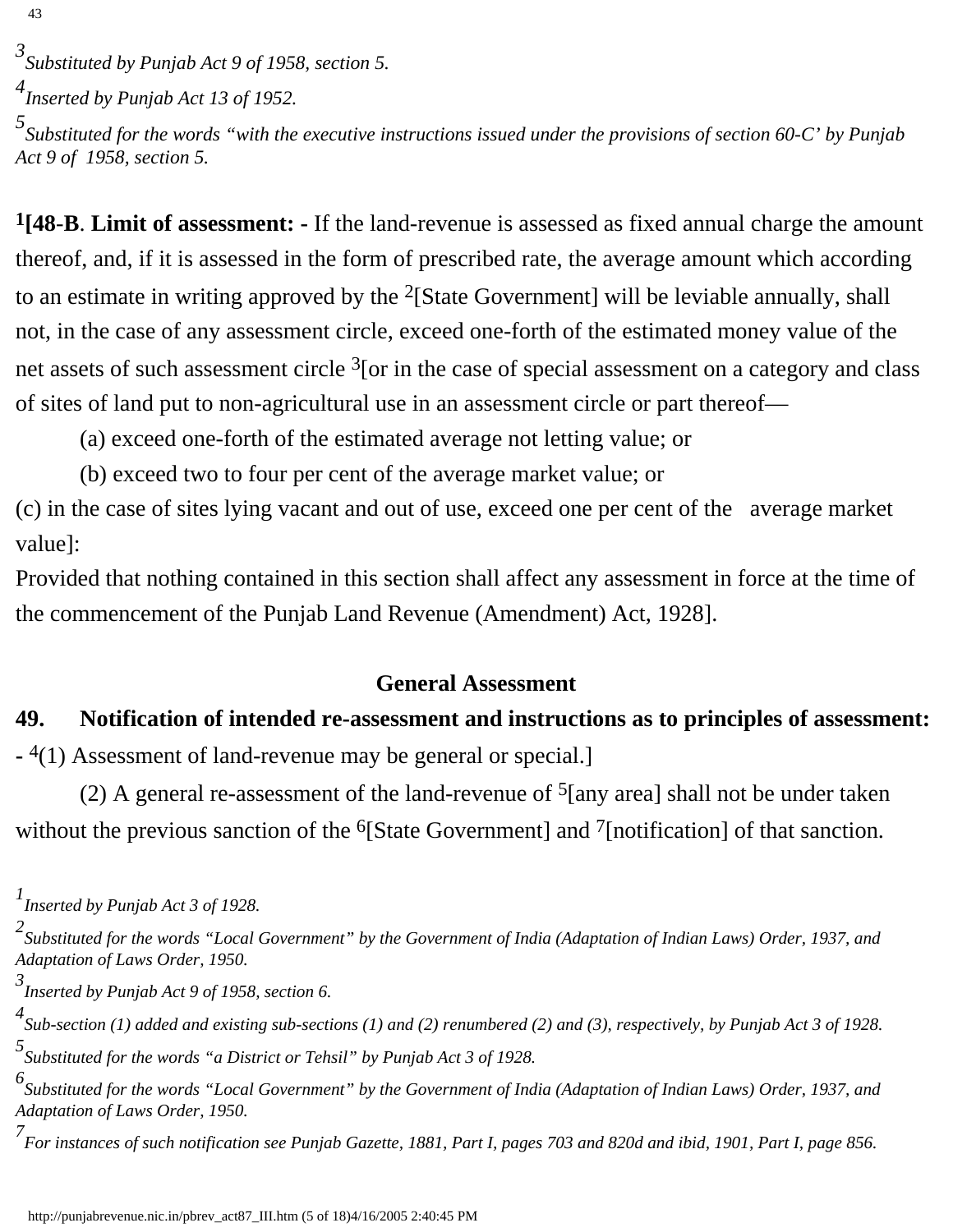$<sup>1</sup>$ [(3) In granting such sanction the <sup>2</sup>[State Government] may give such instructions</sup> consistent with the provisions of this Act and the rules made there under as it may deem fit.]

**50.** Mode of determining assessment: -(1) <sup>3</sup>[A general] assessment shall be made by a Revenue-officer.

 $4(2)$  Before making such assessment the Revenue-officer shall report through the Financial Commissioner for the sanction of the <sup>2</sup>[State Government] his <sup>5</sup>[proposal] with regard thereto.]

**51.** Announcement of assessment:  $\cdot$  <sup>6</sup>[(1) After consideration of the proposals submitted by the Revenue-officer under the provisions of section 50, the  $2$ [State Government] shall pass such orders as it may deem fit, subject to the provisions of sub-section (3) and (4), and on the receipt of such orders the Revenue-officer shall make an order determining the assessment proper for each estate concerned and shall announce it in such manner as the <sup>2</sup>[State Government] may by rule prescribe.]

(2) At the time of announcing the assessment  $^7$ [the Revenue-officer] shall also declare the date from which it is to take effect, and, subject to the other provisions of this Act, it shall take effect accordingly.

 $8(3)$  Subject to the provisions of sub-section (4) the average rate of incident on the cultivated area of the land-revenue imposed under the provisions of sub-section (1) on any assessment circle forming part of any area in respect of which a notification has been issued under sub-section  $1(2)$  of section 49 shall not exceed the rate of incidence of the land-revenue imposed at the last previous assessment by more than one-forth provided that the rate of incidence of the assessment imposed on any estate shall not exceed the rate of incidence of the last previous assessment on that estate by more than two-thirds.

*1 Substituted by Punjab Act 3 of 1928, section 5(3).*

*<sup>2</sup> Substituted for the words "Local Government" by the Government of India (Adaptation of Indian Laws) Order, 1937, and Adaptation of Laws Order, 1950.*

*<sup>3</sup> Substituted for the word "the" by Punjab Act 3 of 1928, S. 6.*

*<sup>4</sup> Substituted for the old sub-section of Punjab Act 3 of 1928, s. 6.*

*<sup>5</sup> Substituted for Punjab Act 6 of 1954, for "Proposal".*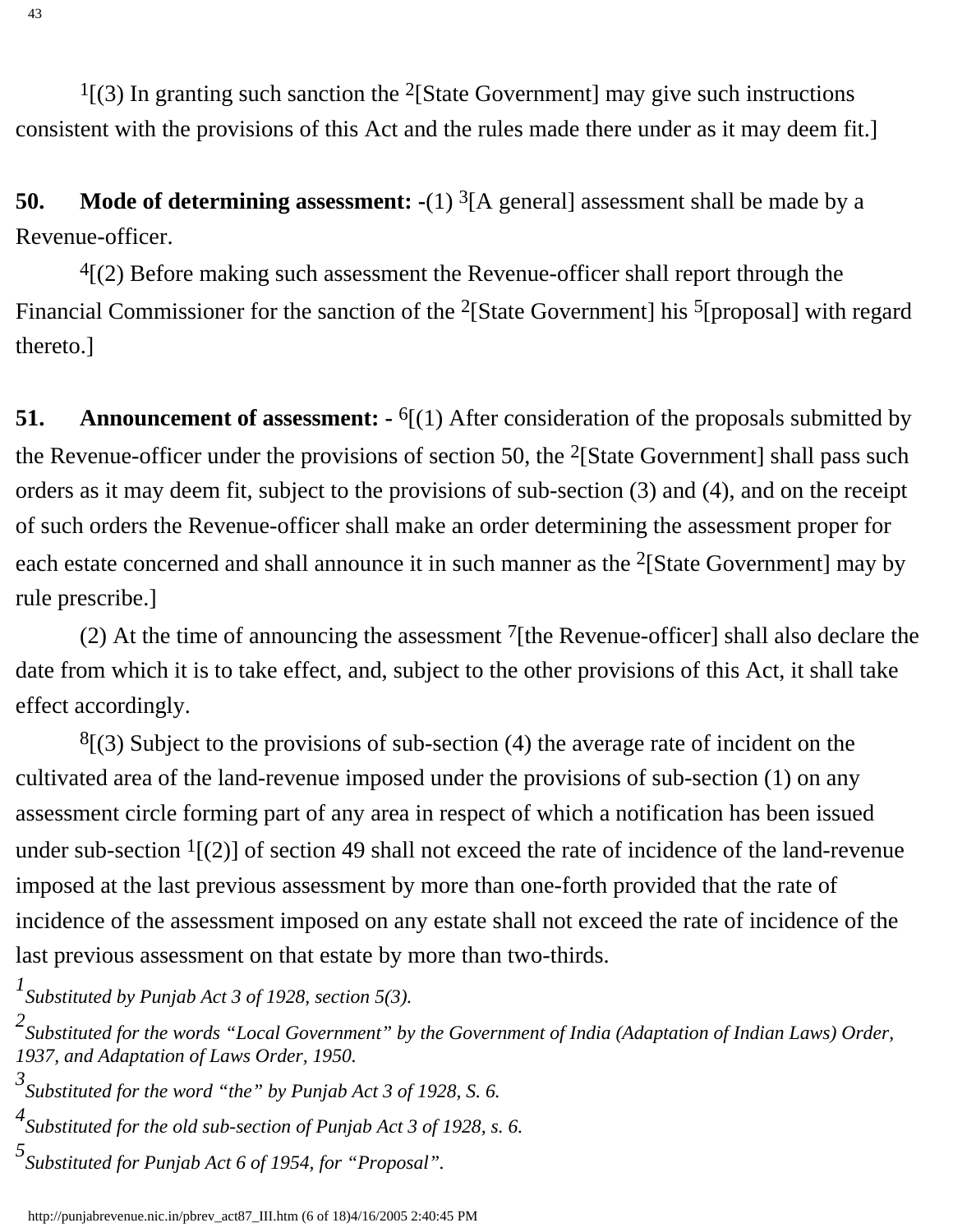*6 Substituted by Punjab Act 3 of 1928. 7 Substituted by ibid, for the word "he". 8 Sub-section (3) and (4) were added by Punjab Act 3 of 1928, s. 7.*

 (4) The provisions of sub-section (3) shall not be applicable in the case of the land which has not previously been assessed to land-revenue <sup>2</sup>[or in which canal irrigation has been introduced after the date of the orders passed under the provisions of sub-section (1) at the last previous assessment, or in the case of the land of which the last previous assessment was made under the provisions of clause (b) of sub-section (1) of section 59] or in the case of an area which has been declared by notification to be an urban assessment circle and for the purpose of calculating the increase in the incidence of the land-revenue for the purpose of sub-section (3), all such land shall be excluded from calculation :

 2[Provided that no area shall be declared to be an urban assessment circle unless within the limits of a municipality or of an area in respect of which a notification has been issued under section 241 of the Punjab Municipal Act, 1911, or of an area declared to be a small town under the provisions of the Punjab Small Towns Act, 1921].

**52. Application for reconsideration of assessment: -**(1) The land-owner may, within thirty days from the date of the announcement of the assessment, present a petition to the Revenueofficer for a reconsideration of the amount, form or conditions of the assessment.

*1 Substituted for the brackets and figures "(1)" by Punjab Act 6 of 1934.*

*2 Substituted for the words "or of which the last previous assessment was made under the provisions of clause (b) of sub-section (1) of section 59 or in the case of land in which canal irrigation has been introduced after the date of the orders passed under the provisions of sub-section (1) of section 51 at the last previous assessment" by Punjab Act 6 of 1934, s. 4.*

 (2) Where the land-revenue is assigned, the assignee thereof may within thirty days from that date, present a like petition to the Revenue-officer.

 (3) The order passed by the Revenue-officer on the petition shall set forth his reasons for granting or refusing it.

**53.** Confirmation and duration of assessment:  $\cdot$  (1) <sup>1</sup>[An assessment, the under taking of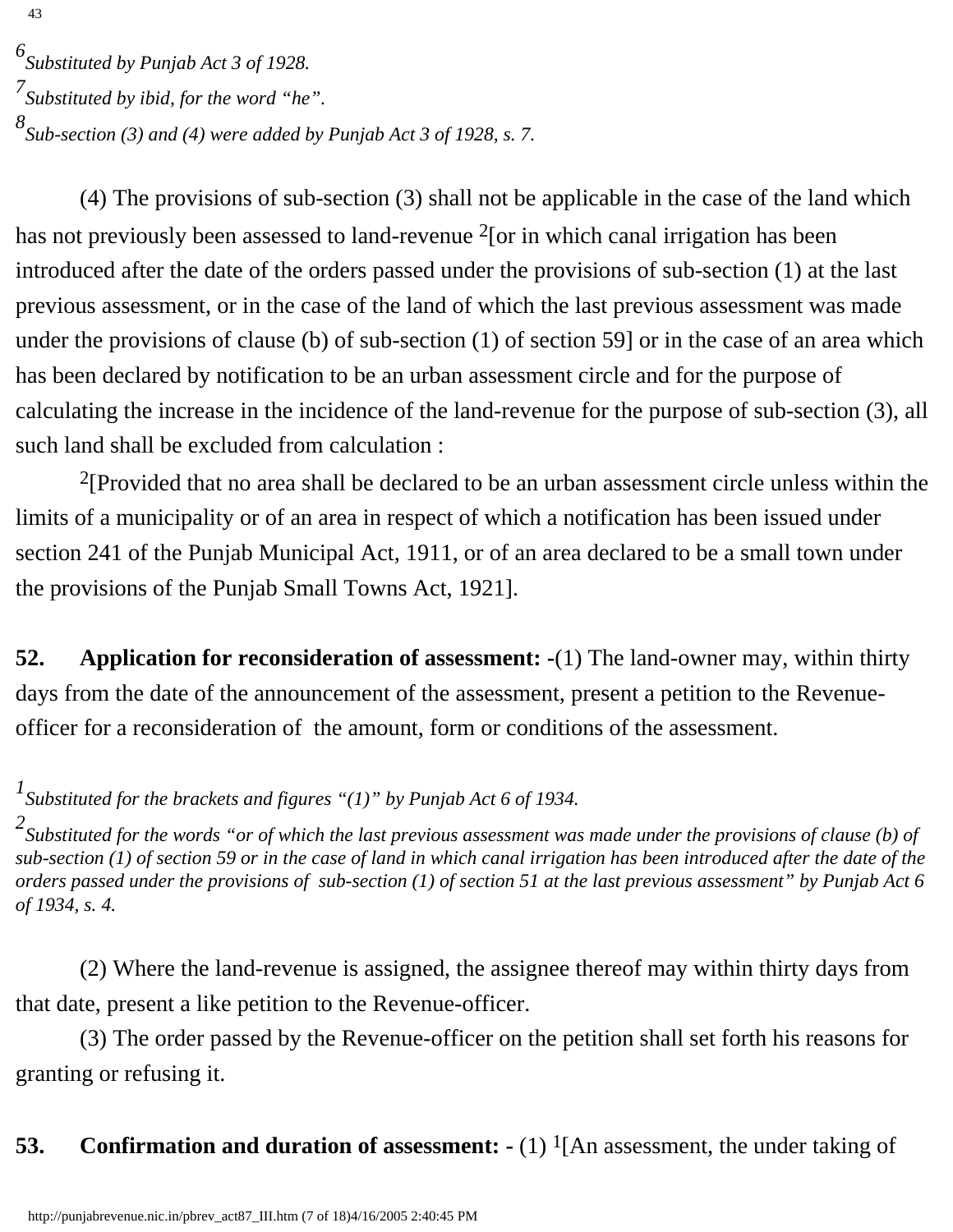43

which has been sanctioned under the provisions of section 49] shall not be considered final until it has been confirmed by the 2[State Government].

 (2) At any time before an assessment is so confirmed the Commissioner or Financial Commissioner may  $3$ [subject to the provisions of sub-section (3)] modify the assessment of any estate.  $* * 4 * *$ .

 $5(3)$  Before an enhancement is ordered under the provisions of sub-section (2) the Commissioner or Financial Commissioner, as the case may be, shall be cause reasonable notice to be given to the land-owner by proclamation published in the manner described in section 22, to show cause in a petition addressed to the Revenue-officer why the proposed enhancement should not be ordered, and the Revenue-officer shall enquire into any objections raised by any landowner and submit such petition received with his report thereon to the Commissioner or the Financial Commissioner, who shall consider the petition and the report and shall also hear the petitioner if he so desires.].

**6[53-A. Duration of assessment: -** (1) The 2[State Government] shall, when confirming an assessment under sub-section (1) of section 53, fix a period of time for which the assessment shall remain in force.

*1 Substituted for the words "An assessment of the land revenue of a district or tahsil" by Punjab Act 3 of 1928. 2 Substituted for the words "Local Government" by the Government of India (Adaptation of Indian Laws) Order, 1937, and Adaptation of Laws Order, 1950.*

*3 Inserted by Punjab Act 3 of 1928, s. 8.*

*4 The words "in the district or tahsil" were omitted by Punjab Act 3 of 1928.*

*5 Substituted for the ild-sub-section (3) by Punjab Act 3 of 1928.*

*6 Added by Punjab Act 3 of 1928, s. 9.*

(2) The period fixed under sub-section (1) shall be forty years :

Provided that--

(i) a period not exceeding forty years and not shorter than ten years may be fixed for any area, specified by the <sup>1</sup>[State] Government, in which canal irrigation has been introduced after the date of the orders passed under the provisions of sub-section (1) of section 51 at the last previous assessment or which it has been proposed to introduce such irrigation during the period fixed;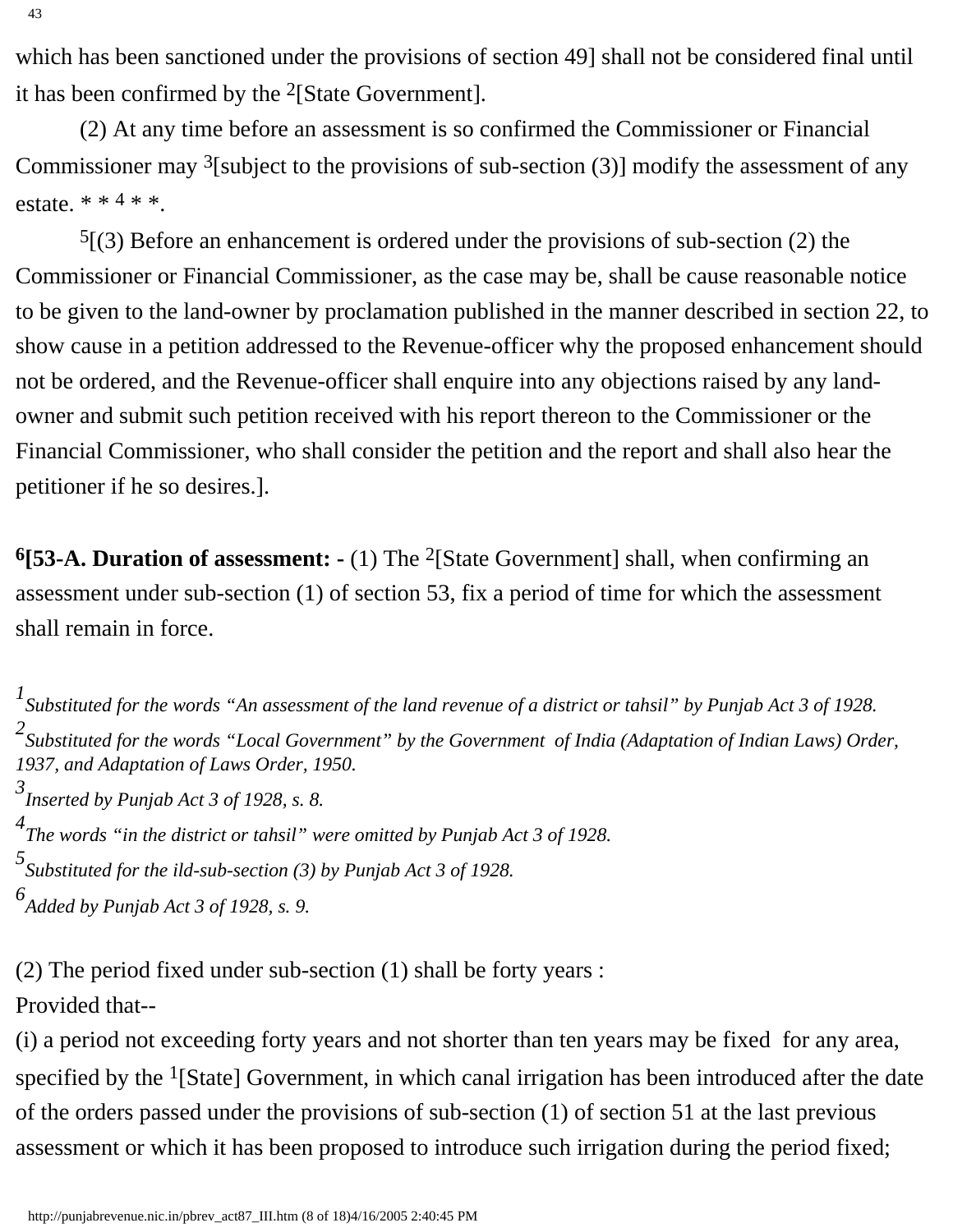(ii) a period not exceeding forty years and not shorter than twenty years may be fixed on the expiry of a period fixed under the provisions of clause (i) of this proviso.] (iii) nothing in this sub-section shall affect any assessment in force at the time of the commencement of the Punjab Land Revenue (Amendment) Act, 1928, or apply to an area which has been declared to be an urban assessment circle under the provisions of sub-section (4) of section 51.]

**54. Assessment to remain in force till new assessment takes effect: -**Not with standing the expiration of the period for the continuance of an assessment under  $2[* ** * *]$  the last foregoing section, the assessment shall remain in force till a new assessment takes effect.

**55. Refusal to be liable for assessment and consequences thereof: -** (1) At any time within ninety days from the date of the announcement of an assessment the land-owner, or where there are more land-owners than one, any of them who would be individually or collectively liable for more than half the sum assessed, may give notice to the Revenue-officer of refusal to be liable for the assessment.

 (2) When the Revenue-officer receives a notice under sub-section (1), the Collector may take possession of the estate and deal with it, as nearly as may be, as if the annulment of the assessment thereof had been ordered as a process for the recovery of an arrear of land-revenue due thereon.

 (3) While the estate is in the possession of the Collector, the land-owner or land-owners shall be entitled to receive from the Government an allowance, to be fixed by the Financial Commissioner, which shall not be less than five or more than ten per cent of the net income realized by the Government from the estate.

*1 Substituted by Adaptation of Laws Order, 1950.*

*2 The words brackets and figures "sub-section (35) of" were omitted by Punjab Act 3 of 1928, s. 10.*

**56. Distribution of the assessment of an estate over the holdings comprised therein: -** (1) If the assessment announced under section 51 is in whole or in part a fixed assessment of an estate for a term of years, the Revenue-officer shall, before the date on which the first installment thereof becomes payable, make an order distributing it over the several holdings comprised in the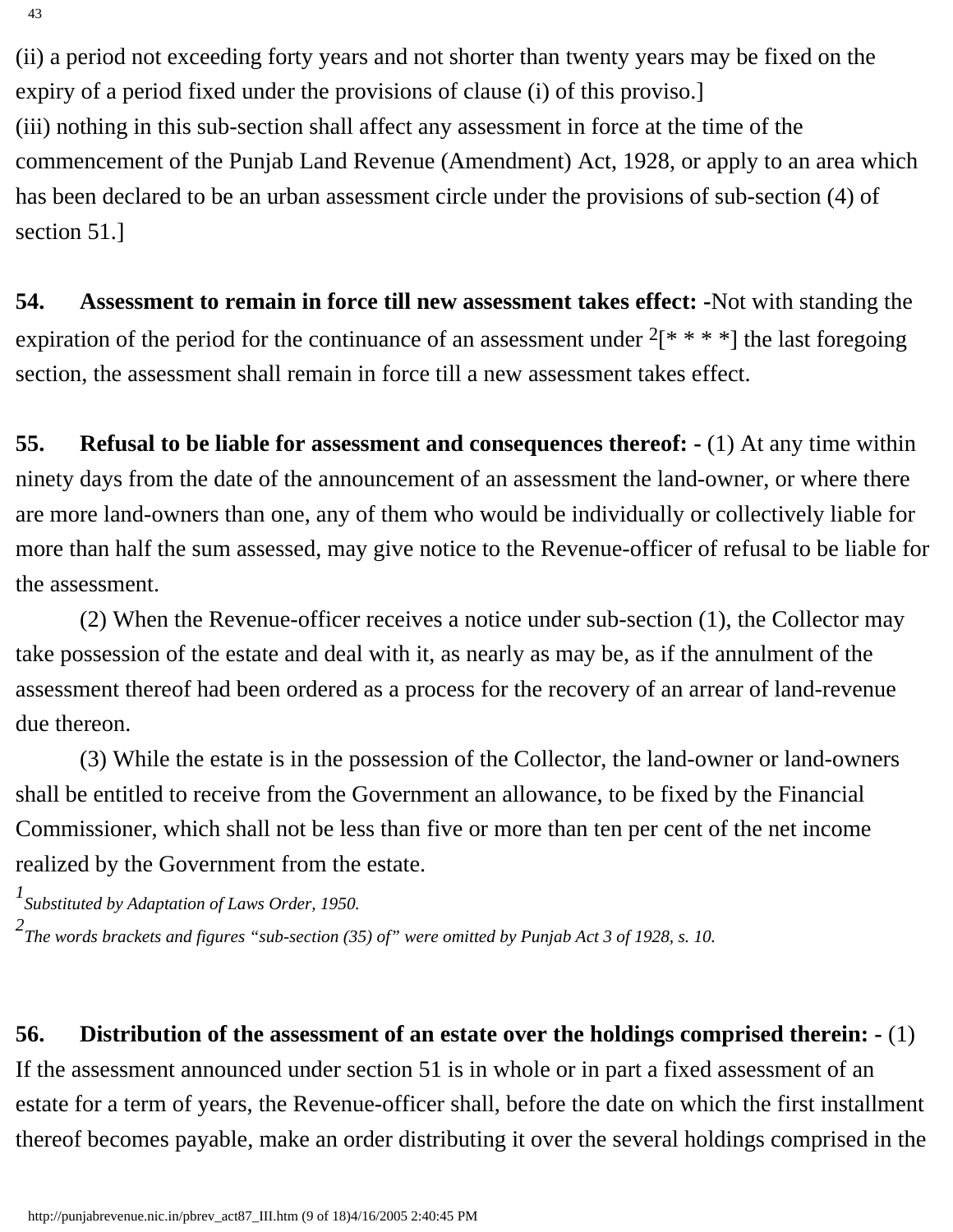estate and make and publish a record of the distribution.

 (2) The Collector may for sufficient reason make an order revising that record at any time while the assessment continues to be in force, and publish the record so revised.

 (3) If the assessment announced under section 51 is in the form of rates chargeable according to the results of each year or harvest, a Revenue-officer shall from year to year or from harvest to harvest as the conditions of the assessment may require, make and publish, not later than one month before the first installment of the land-revenue falls due, a record of the amount payable in respect of each holding.

 $1(4) * * * * * * *$ 

**57. Application for amendment of the distribution of an assessment: -** (1) Any person affected by a record made under sub-section (1) or sub-section (3) of the last foregoing section, or by the revision of a record under sub-section (2) of that section, may, within thirty days from the date of the publication of the record, present a petition to the Revenue-officer for a reconsideration of the record so far as it affects him.

 (2) The order passed by the Revenue-officer on the petition shall set forth reasons for granting or refusing it.

*1Sub-section (4) omitted by Punjab Act 3 of 1928, s. 11.*

**58. Appeals from orders under sections 52 and 57: -** An appeal from an order under the last foregoing section or section 52 shall lie to the Commissioner, and from the appellate order of the Commissioner to the Financial Commissioner.

#### **Special assessments**

**59. Special assessments: -** (1) Special assessment may be made by Revenue-officers in the following cases, namely: --

1\* \* \* \* \*

(a) when land-revenue which has been released or assigned is resumed;

(b) when  $2$ [lands] are sold, leased or granted by the  $3$ [Government];

(c) when the assessment of any land has been annulled or the land-owner has refused to be liable therefor, and the term for which the land was to be managed by the Collector or his agent let in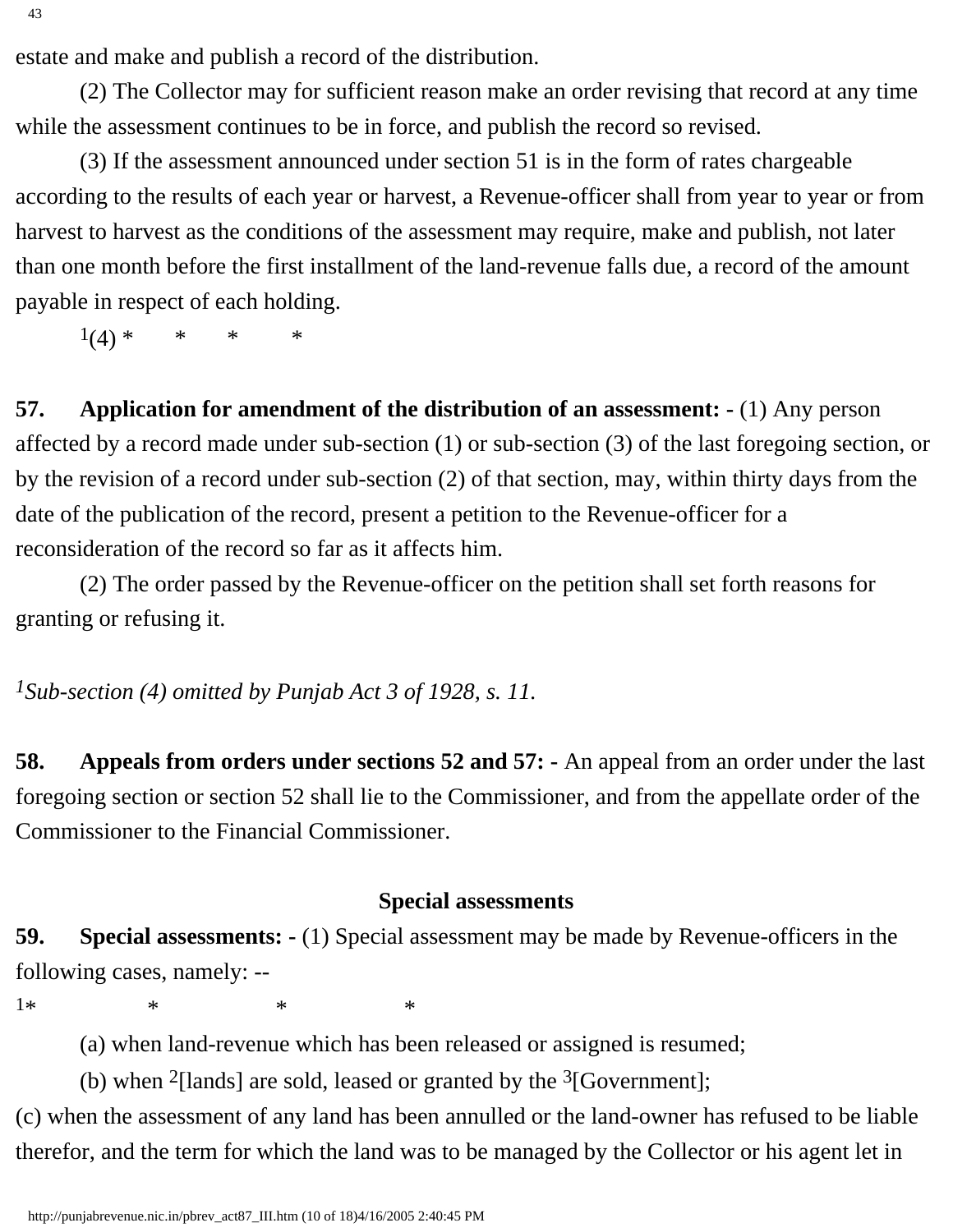43

farm has expired;

(d) when assessment of land-revenue require revision in consequence of the action of water or sand or of calamity of season or from any other cause; (e) when revenue due to the  $3$ [Government] on account of pasture or other natural products of land, or on account of mills, fisheries or natural products of water or on account of other rights described in section 41 or section 42, has not been included in an assessment made under the foregoing provisions of this Chapter;

 $<sup>4</sup>$ [(f) when assessment of land-revenue requires revision in consequence of the land being put to a</sup> use different from that for which an assessment is in force  $5[* **"]$ .

*1 Clause (a) was omitted by Punjab Act 3 of 1928and all subsequent clauses relettered (a) to (e).* 

*2 Substituted by Punjab Act 3 of 1928, for the words "Waste lands".*

*3 Substituted for the word "Crown" by the Adaptation of Laws Order, 1950.*

*4 Added by Punjab Act 13 of 1952.*

*5 The words "or when the land has been put to use for non-agricultural purposes; such as brick-kilns, factories, houses, landing grounds and similar purposes," and proviso thereto omitted by Punjab Act 9 of 1958, section 7.* 

 $<sup>1</sup>$ [(g) when the land has been put to use for non-agricultural purposes such as brick-kilns,</sup> factories, cinemas, shops, hotels, houses, landing grounds and other similar purposes, weather or not already assessed to land-revenue:

<sup>2</sup>[Provided that for purposes of clauses (f) and (g) any use of land--

- (i) for purposes of a garden, an orchard or for pasture; or
	- (ii) for houses occupied by the owner for agricultural purposes or for purposes subservient to agriculture or for small-scale cottage industries; or

(iii) for any public, charitable or religious purpose except where such land has been let for any such purpose;

shall not be considered as a use different from that for which an assessment is in force or for nonagricultural purposes.].

Provided further that in case of clauses (f) and (g) residential houses, in occupation of the owners, with an annual rental value not exceeding three hundred rupees shall not be liable to special assessment.].

 $3(2)$  The Financial Commissioner may confirm any assessment made under this section.].

(3) The foregoing provisions of this Chapter with respect to general assessment shall,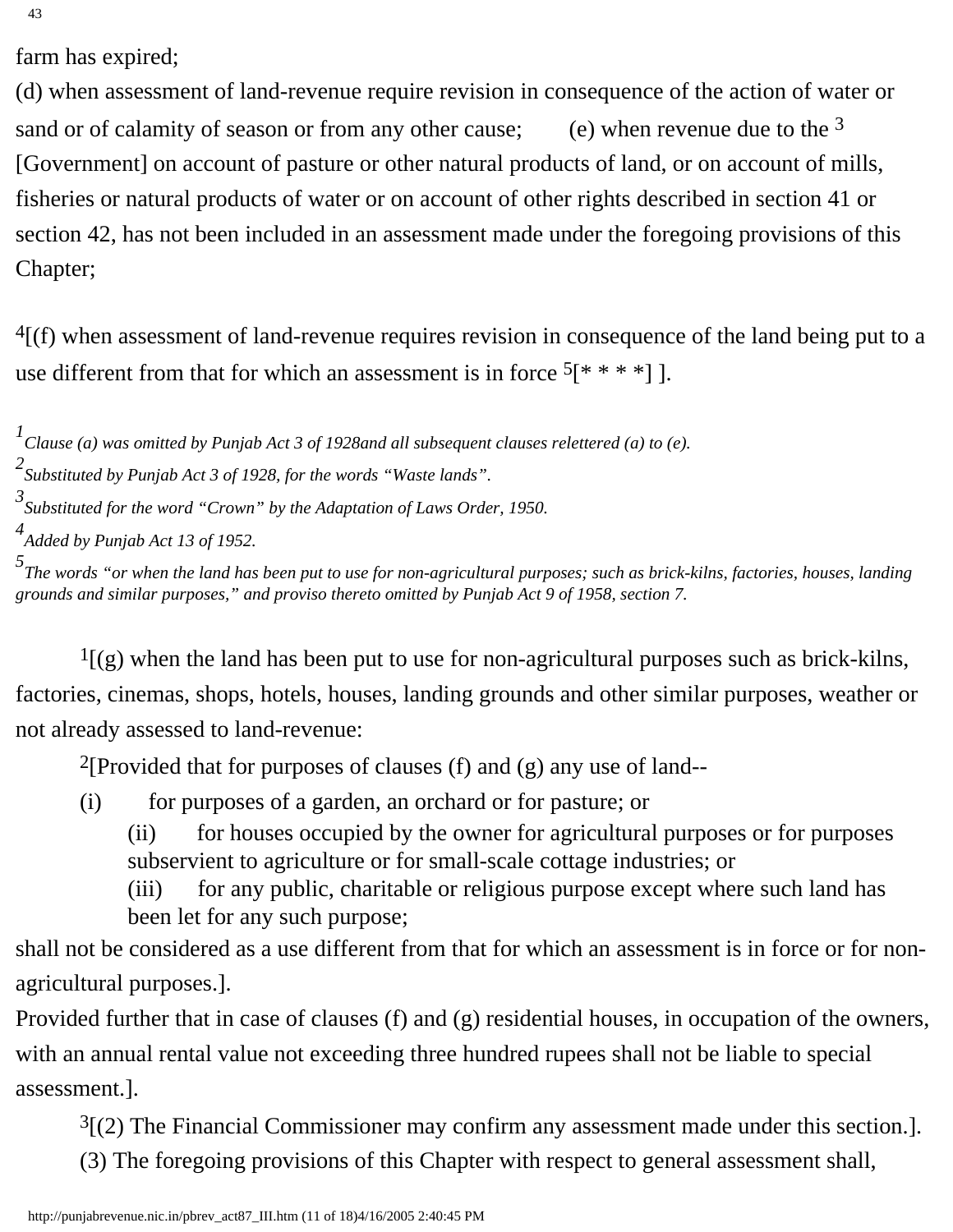subject to such modifications therefor as the Financial Commissioner may prescribe  $^{4}$ [by]  $^{5}$ [executive instructions issued under the provisions of section 60-C,] regulate the procedure of Revenue-officers making special assessments.

- *2 First proviso substituted by Punjab Act 16 of 1963, section 2 and shall be deemed always to have been substituted.*
- *3 Substituted by Punjab Act 3 of 1928, section 12(3), for the old sub-clause (2).*

*4 Inserted by Punjab Act 16 of 1934.*

*5Substituted for the words "by rule under the last foregoing sub-section" by Punjab Act 3 of 1928.*

1[**60. Power to make rules: -**The 2[State Government] shall, subject to the provisions of section 60-A from time to time, make rules prescribing--

- (a) the method by which the estimate of the money value of the net assets of an estate or group of estates shall be made;
- (b) the method by which assessment to land-revenue shall be made;
	- (c) the principles on which exemption from assessment shall be allowed for improvements.
- (d) the manner in which assessment shall be announced;
	- (e) the manner in which the rate of incidence of the land-revenue is to be calculated for the purpose of sub-section (3) of section 51.].

3[**60-A. Procedure to be followed in making rules: -**Before making any rules under the provision of section 60 the 2[State Government] shall, in addition to observing the procedure laid down in section 21 of the Punjab General Clauses Act, 1898, publish by notification a draft of the proposed rules for the information of persons likely to be affected thereby at least thirty days before a meeting of the Punjab Legislative <sup>4</sup>[Assembly]. The <sup>2</sup>[State Government] shall defer consideration of such rules until after the meeting of the Punjab Legislative  $\frac{4}{\text{[Assemb]}$  next following the publication of the draft in order to give any member of the  $\frac{4}{\text{K}}$  [Assembly] an opportunity to introduce a motion for discussing the draft].

*<sup>1</sup> New clause (g) and provisos thereto added by Punjab Act 9 of 1958.* 

*<sup>1</sup> Substituted for the old section by Punjab Act 3 of 1928. s. 13.*

*<sup>2</sup> Substituted for the words "Local Government" by the Government of India (Adaptation of Indian Laws) Order, 1937, and Adaptation of Laws Order, 1950.*

*<sup>3</sup> Section 60-A was inserted by Punjab Act 3 of 1928, and was substituted by Punjab act 7 of 1929, s. 2.*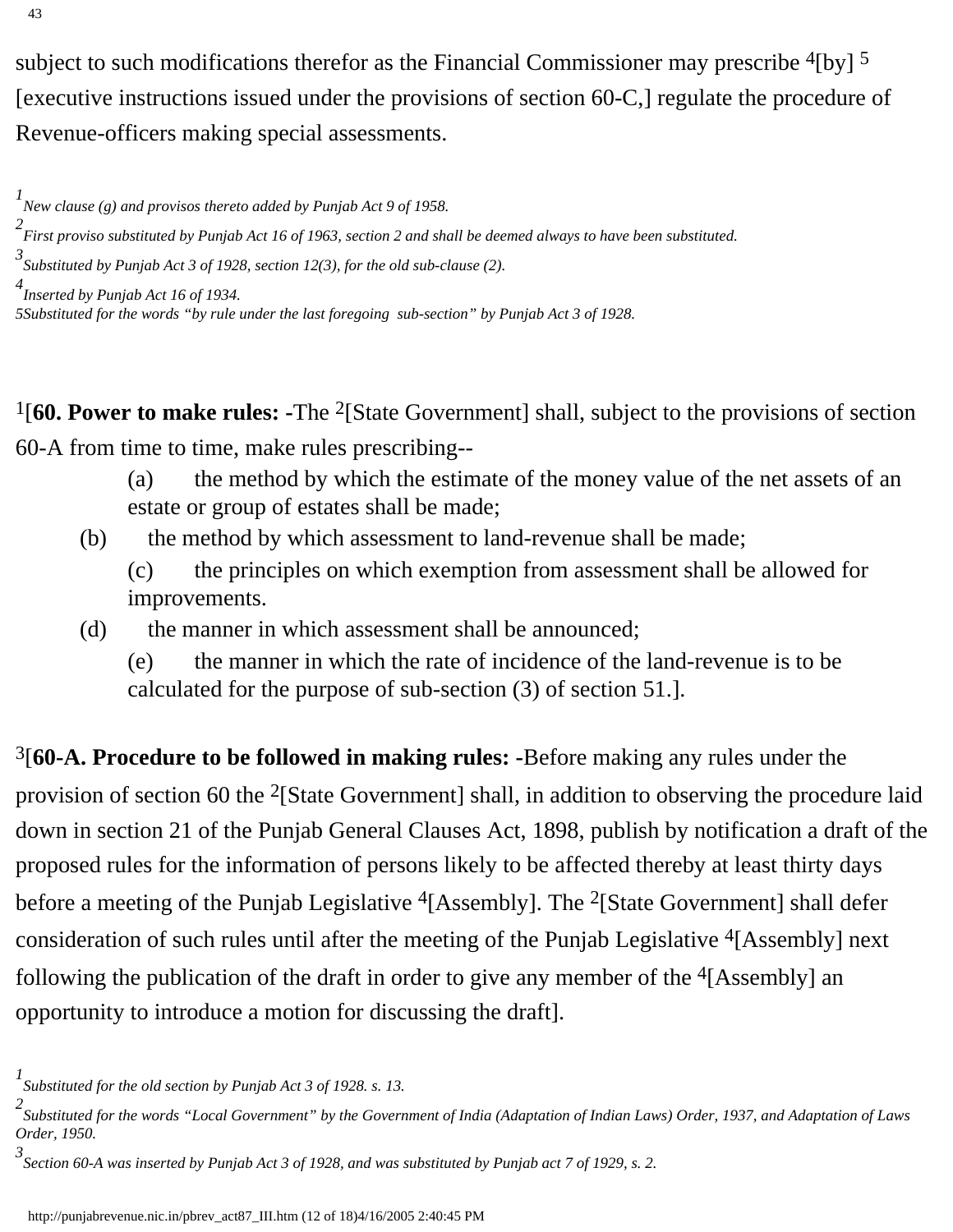1[**60-B. Rules and executive instructions issued before commencement of Punjab (Amendment) Act, 3 of 1928, to be followed for the purpose of assessment operations begun before issue of rules made under the provisions of section 60-A: -**Not with standing any thing contained in section 60-a, for the purpose of all assessment operations begun before the date of publication of rules made after the commencement of the Punjab Land Revenue (Amendment) Act, 1928, the rules and executive instructions relating to the matters mentioned in clauses (a), (b), (c) and (d) of section 60 which were in force before such publication shall remain in force.

**60-C Power is issue instructions: -** The 2[State Government] of the Financial Commissioner with the approval of the <sup>2</sup>[State Government] may, for the guidance of Revenue-officers, from time to time, issue executive instructions relating to all matters to which the provisions of this chapter apply, provided that such instructions shall be consistent with the provisions of this Act and the rules made there under].

# **CHAPTER VI COLLECTION OF LAND REVENUE**

**61. Security for payment of land revenue: -** (1) In the case of every estate, the entire estate and the land-owner or, if there are more than one, the land-owners jointly or severally, shall be liable for the land-revenue for the time being assessed on the estate:

Provided that--

(a) the <sup>2</sup>[State Government],  $*3 *$  may by notification declare that in any estate a holding or its owner shall not be liable for any part of the land-revenue for the time being assessed on the estate except that part which is payable in respect of the holding; and

*<sup>1</sup> Inserted by Punjab Act 3 of 1928, s. 14.*

*<sup>2</sup> Substituted for the words "Local Government" by the Government of India (Adaptation of Indian Laws) Order, 1937, and Adaptation of Laws Order, 1950.*

*<sup>3</sup> The words "with the previous sanction of the Governor-General in Council" were omitted by the Devolution Act, 1920 (38 of*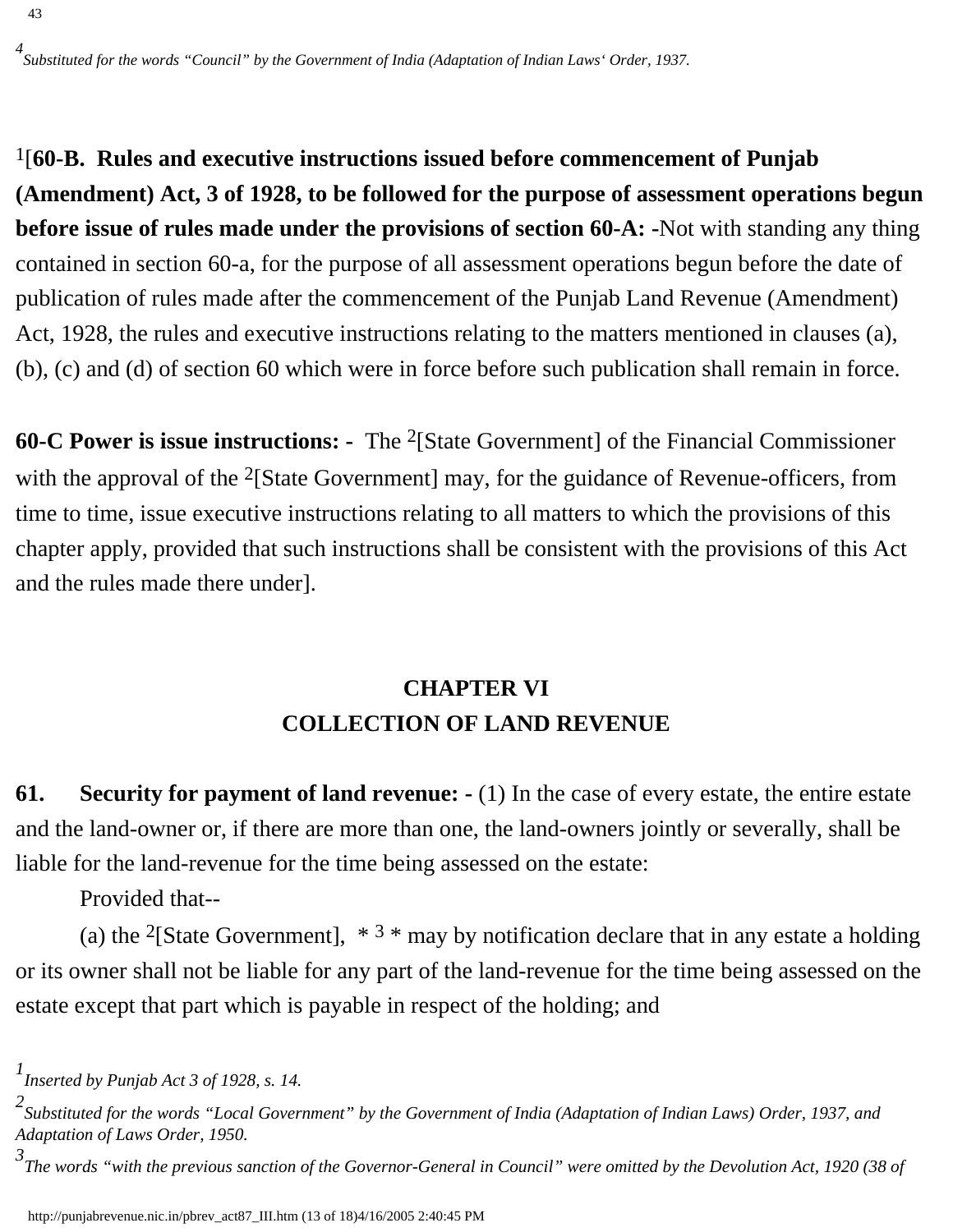*1930), s. 2.*

43

 $1(b)$  where there superior and inferior land-owners in the same estate, the Financial Commissioner may by rule, or by special order in each case, determine weather the superior or inferior land-owners shall be liable for the land-revenue, or weather both shall be so liable and, if so, in what proportions.

 (2) A notification under proviso (a) to sub-section (1) may have reference to any single estate or to any class of estate or estates generally in any local area.

**62. Further security for payment of land-revenue: -** (1) The land-revenue for the time being assessed on an estate or payable in respect of a holding shall be the first charge upon the rents, or produce thereof.

 (2) Without the previous consent of the Collector, the rents, profits or produce of an estate or holding shall not be liable to be taken in execution of a decree or order of any Court until the land-revenue chargeable against the rents, profits or produce, and any arrear of land-revenue due in respect of the estate or holding, have been paid.

**63. Orders to regulate payment of land-revenue: -**(1) Not with standing anything in any record-of-rights, the Financial Commissioner may fix the number and amount of the installments, and the times, places and manner, by, at and in which land-revenue is to be paid.

 (2) Until the Financial Commissioner otherwise directs land-revenue shall be payable by the installments, at the times and places and in the manner by at and in which it is payable at the commencement of this Act.

*1 For rules of Financial Commissioner under s. 61 see notification No. 76, Punjab Gazette, Extra ordinary, 1st March, 1888; page 53.*

**64**. **Rules to regulate collection, remission and suspension of land-revenue: -** <sup>1</sup> [(1) The Financial Commissioner may make rules consistent with this Act--

 (a) to regulate the collection, remission and suspension of land-revenue, and may by those rules determine the circumstances and terms in and on which assigned land revenue may be collected by the assignee;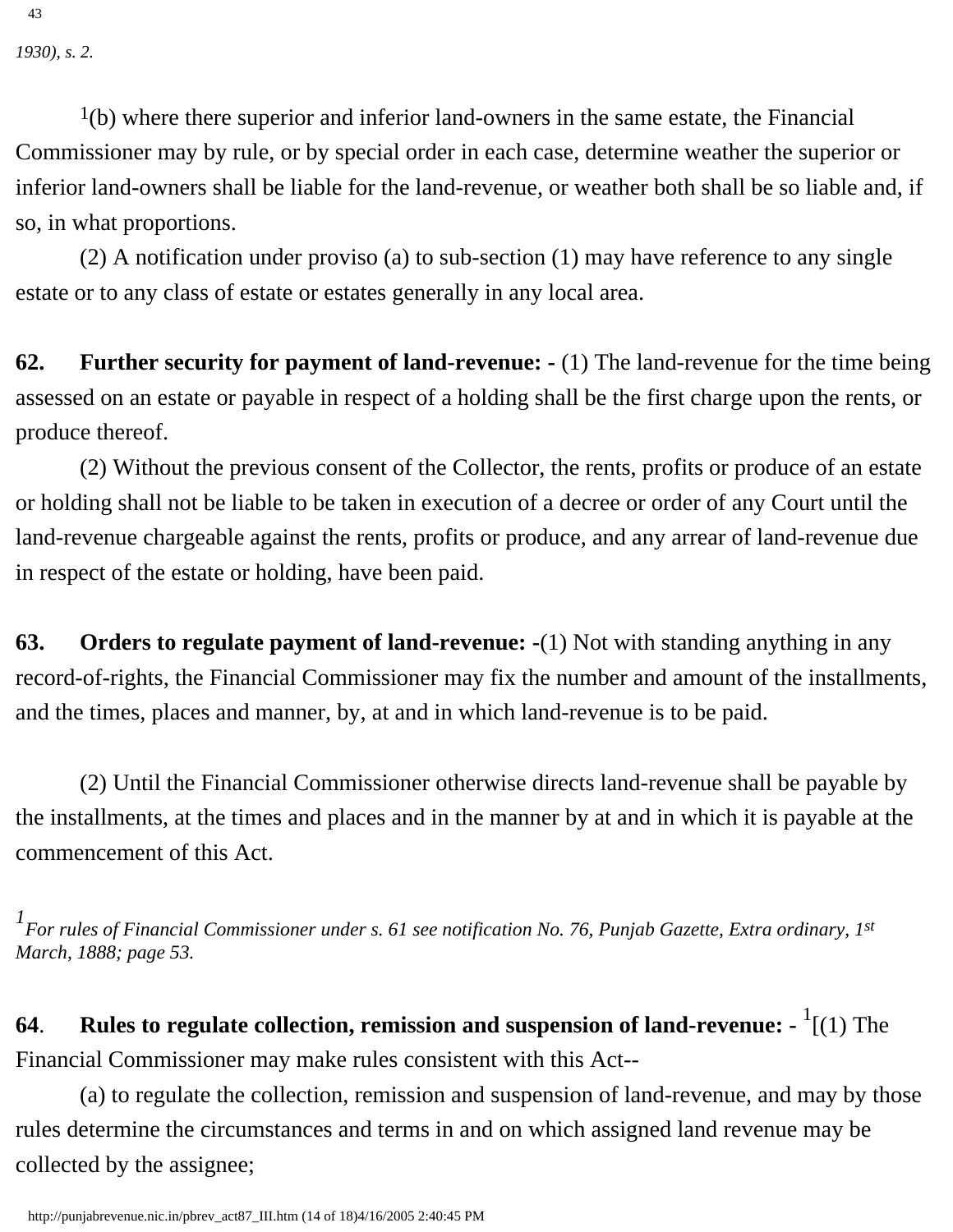(b) to prescribe the form and manner in which, the time at which and the authority to whom the particulars referred to in clause (ii) of sub-section  $(1-A)$  of section 48 shall be furnished.]

 (2) Where land-revenue due to an assignee is collected by a Revenue-officer, there shall be deducted from the sum collected such a percentage on account of the cost of collection as the Financial commissioner may, by rule in this behalf prescribe.

 (3) A suit for an arrear of assigned land-revenue shall not be entertained unless there is annexed to the plaint at the time of the presentation thereof a document under the hand of the Collector specially authorizing the institution of the suit.

**65. Costs recoverable as part of arrear: -** The costs of any process issued under this Chapter shall be recoverable as part of the arrear of land-revenue in respect of which the process was issued.

**66. Certified account to be evidence as to arrear: -** A statement of account certified by a Revenue-officer shall be conclusive proof of the existence of an arrear of land-revenue, of its amount and of the person who is the defaulter.

**67. Processes for recovery of arrears: -** Subject to the other provisions of this Act, an arrear of land-revenue may be recovered by any one or more of the following processes, namely: -

(a) by service of writ of demand on the defaulter;

*1 Sub-section (1) substituted by Punjab Act 1 of 1968, section 3 and shall be deemed to have been substituted with effect from Rabi of the Agricultural year, 1966-67.*

(b) by arrest and detention of his person;

(c) by distress and sale of his movable property and uncut or ungathered crops;

(d) by transfer of the holding in respect of which the arrear is due;

(e) by attachment of the estate or holding in respect of which the arrear is due;

(f) by annulment of the assessment of that estate or holding;

(g) by sale of that estate or holding;

(h) by proceeding against other immovable property of the defaulter;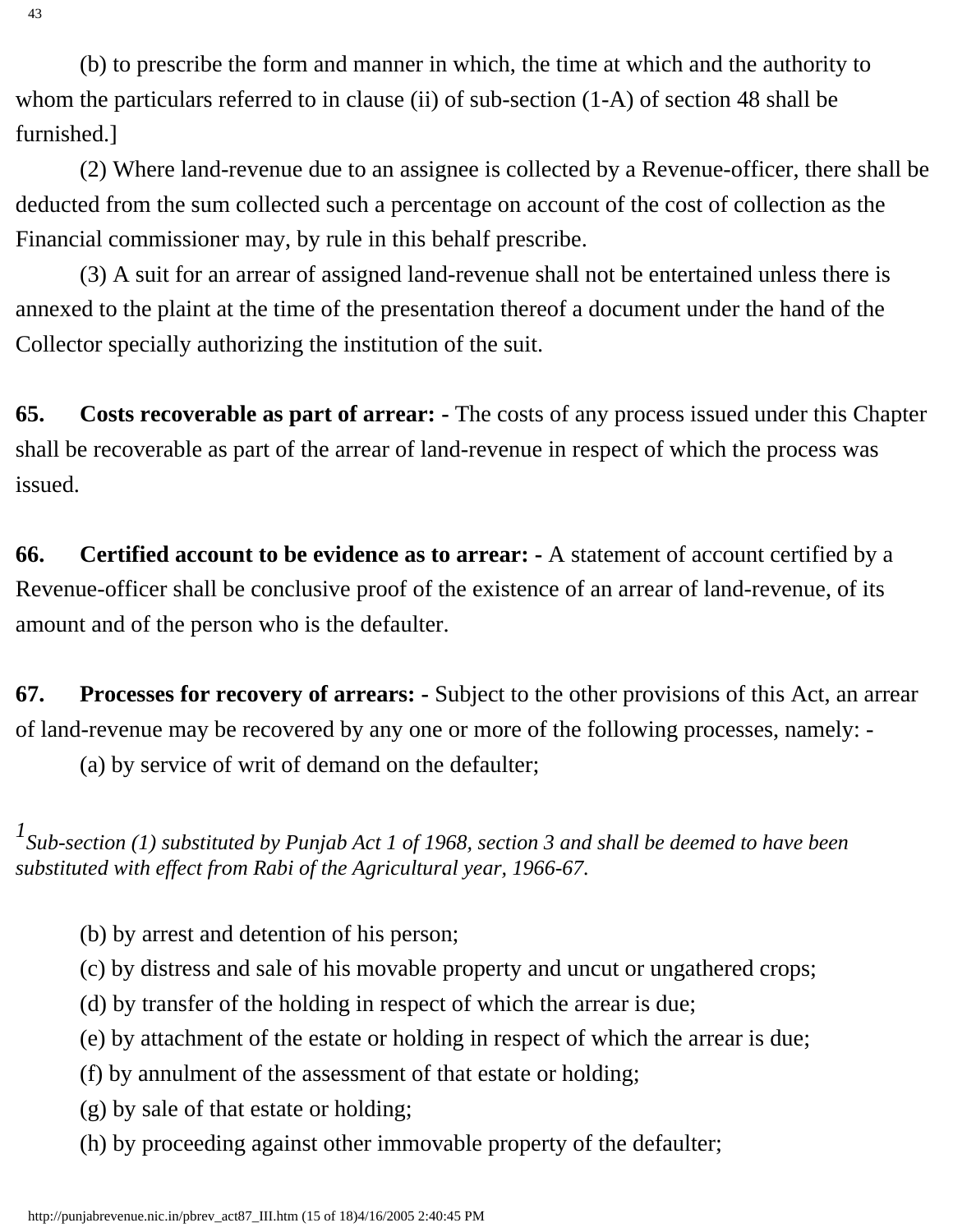**68. Writ of demand: -** A writ of demand may be issued by a Revenue-officer on or after the day following that on which an arrear of land-revenue accrues.

**69. Arrest and detention of defaulter: -**(1) At any time after an arrear of land-revenue has accrued a Revenue-officer may issue a warrant directing an officer named therein to arrest the defaulter and bring him before the Revenue-officer.

 (2) When the defaulter is brought before the Revenue-officer the Revenue-officer may cause him to be taken before the Collector, or may keep him under personal restraint for a period not exceeding ten days and then, if the arrear is still unpaid, cause him to be taken before the Collector.

 (3) When the defaulter is brought before the Collector, the Collector may issue an order to the officer in charge of the civil jail of the district, directing him to confine the defaulter in the jail for such period, not exceeding one month from the date of the order, as the Collector thinks fit.

 (4) The process of arrest and detention shall not be executed against a defaulter who is a female, a minor, a lunatic or idiot.

**70. Distress and sale of movable property and crops: -**(1) At any time after an arrear of land-revenue has accrued, the movable property and uncut or ungathered crops of the defaulter may be dis-trained and sold by order of a Revenue-officer.

 (2) The distress and sale shall be conducted, as nearly as may be, in accordance with the law for the time being in force for the attachment and sale of movable property under the decree of a Revenue Court constituted under the Punjab Tenancy Act, 1887:

 Provided that, in addition to the particulars exempted by that law from liability to sale, so much of the produce of the land of the defaulter as the Collector thinks necessary for seed-grain and for the subsistence, until the harvest next following, of the defaulter and his family, and of any cattle exempted by that law, shall be exempted from sale under this section.

**71. Transfer of holding: -**(1) At the time after an arrear of land-revenue has accrued on a holding, the Collector may transfer the holding to any person being a land-owner of the estate in which this holding is situate and not being a defaulter in respect of his own holding, on condition of his paying the arrear before being put in possession of the holding, and on such further conditions as the Collector may deem fit to prescribe.

43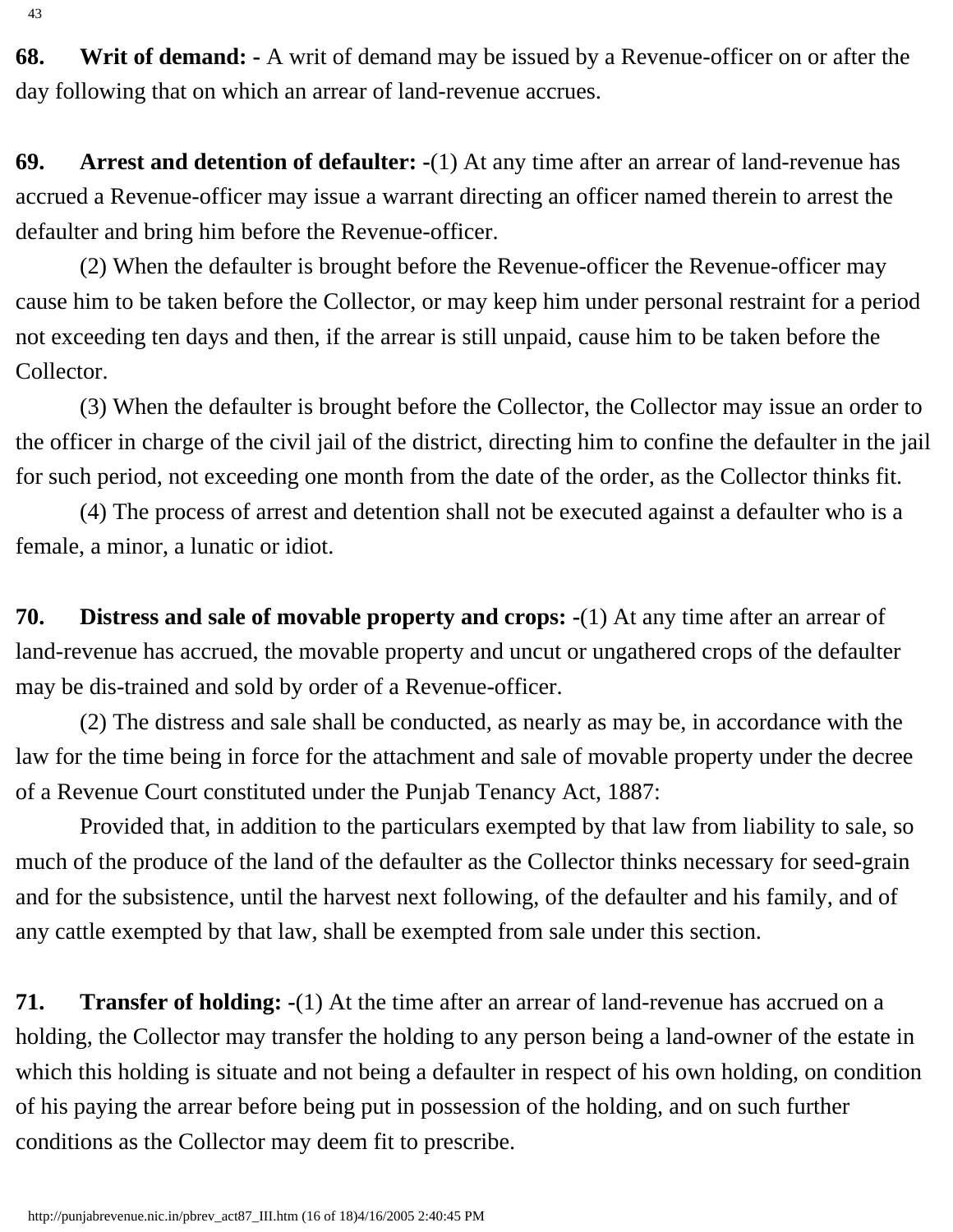(2) The transfer may, as the collector thinks fit, be either till the end of the agricultural year in which the defaulter pays to the transferee the amount of the arrear which the transferee paid before being put in possession of the holding, or for a term not exceeding fifteen years from the commencement of the agricultural year next following the date of the transfer.

 (3) The Collector shall report to the Financial Commissioner any transfer made by him under this section, and the Financial Commissioner may set aside the transfer or alter the conditions thereof, or pass such other order as he thinks fit.

 (4) A transfer under this section shall not affect the joint and several liability of the landowners of the estate in which it is enforced.

 (5) In respect of all rights and liabilities arising under this Act, the person to whom the holding is transferred shall, subject to the conditions of the transfer, stand in the same position as that in which the defaulter would have stood if the holding had not been transferred.

 (6) When the transfer was for a term the holding shall, on the expiration of the term, be restored by the Collector to the defaulter free of any claim on the part of the Government or the transferee for any arrear of land-revenue or rates and cesses due in respect thereof.

**72. Attachment of estate or holding: -** (1) At any time after an arrear of land revenue has accrued, the Collector may cause the estate or holding in respect of which the arrear is due to be attached and taken under his own management or that of an agent appointed by him for that purpose.

 (2) The Collector or the agent shall be bound by all the engagements which existed between the defaulter and his tenants, if any, and shall be entitled to manage the land and to receive all rents and profits accruing there from to the exclusion of the defaulter until the arrear has been satisfied, or until the Collector restores the land to the defaulter.

 (3) All surplus profits of the land attached beyond the cost of attachment and management and the amount necessary to meet the current demand for land-revenue and rates and cesses shall be applied in discharge of the arrear.

 (4) Land shall not be attached for the same arrear for the longer term than five years from the commencement of the agricultural year next following the date of the attachment, but, if the arrear ids sooner discharged, the land shall be released and the surplus receipts if any, made over to the land-owner.

43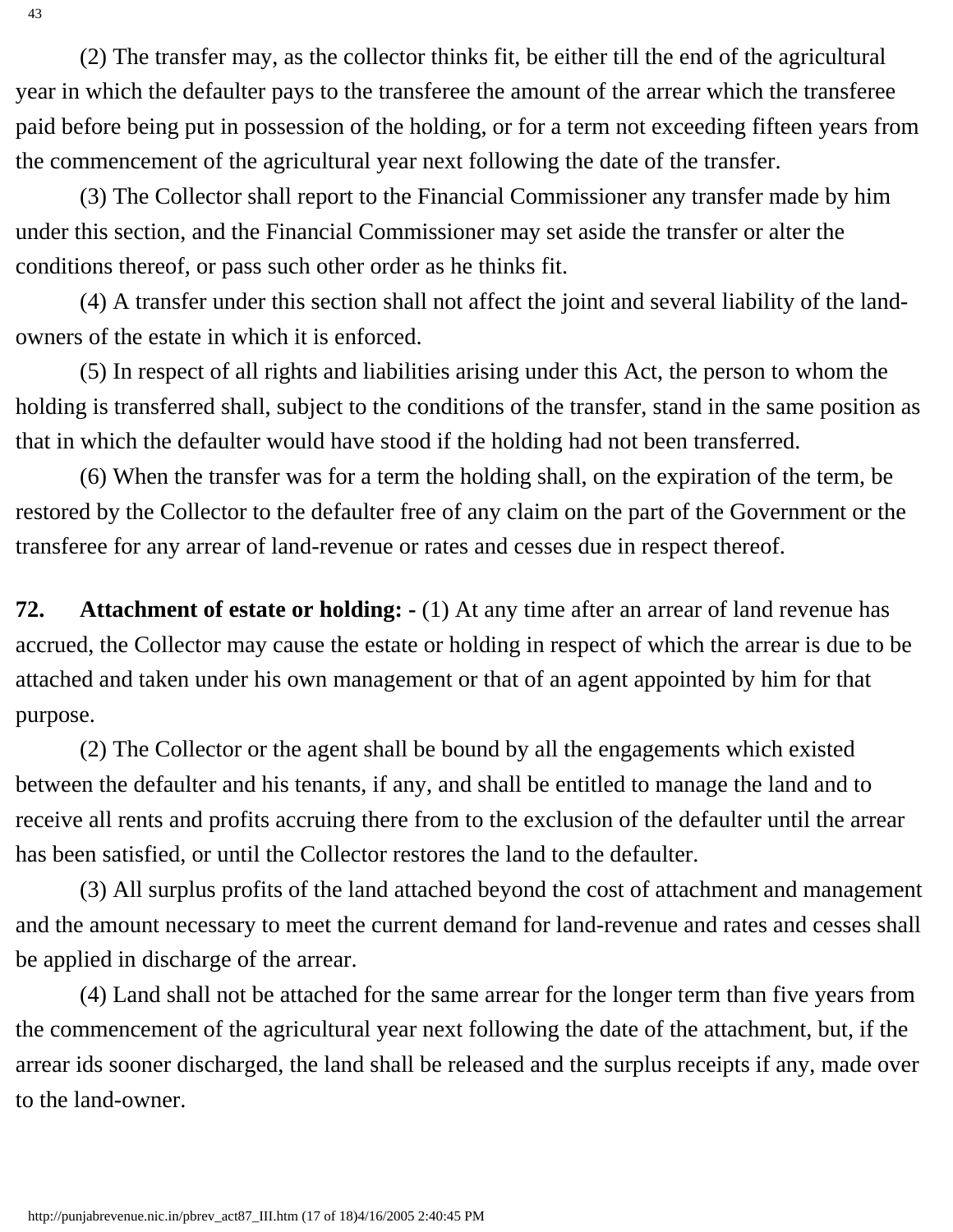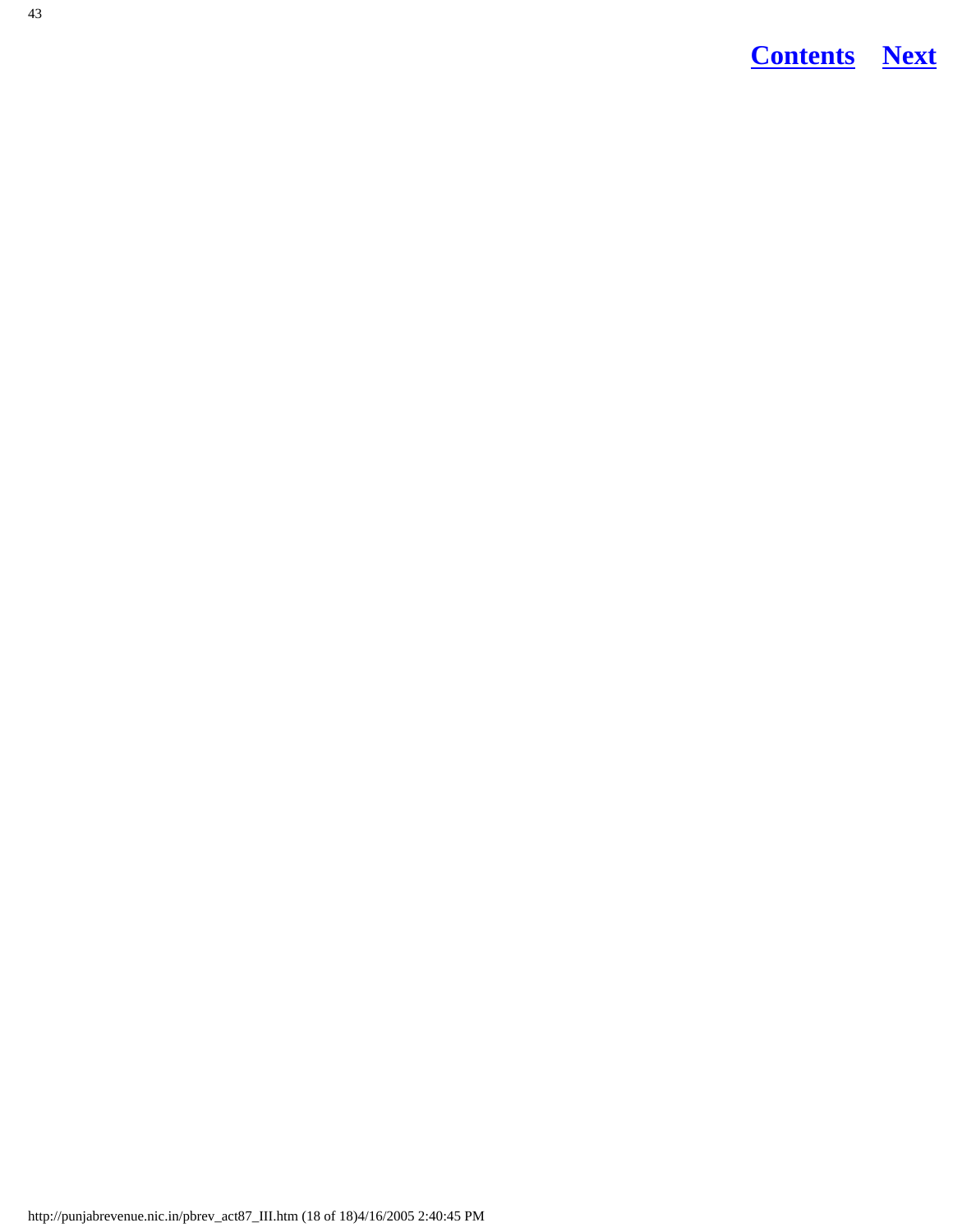<span id="page-54-0"></span>**73. Annulment of assessment of estate of holding**: - (1) When an arrear of land-revenue has been due for a longer period than one month, and the foregoing processes are not deemed sufficient for the recovery thereof, the financial Commissioner may, in addition to or instead of all or any of those processes, order the existing assessment of the estate or holding in respect of which the arrear is due to be annulled.

 (2) The provisions of this section shall not be put in force for the recovery of an arrear of land revenue which has accrued on land--

(a) while under attachment under the last foregoing section, or

(b) while under the charge of the Court of Wards.

 (3) When the assessment of any land has been annulled, the Collector may, with the previous sanction of the Financial Commissioner, either manage the land himself or through an agent, or let it in farm to any person willing to accept the farm, for such term and on such conditions as may be sanctioned by the Financial Commissioner:

 Provided that the term for which land may be so managed or farmed shall not be longer than fifteen years from the commencement of the agricultural year next following the date of the annulment.

 (4) at some time before the expiration of that term the Collector shall determine the assessment to be paid in respect of the estate or holding for the remainder of the term of the current assessment of the district or tehsil, and, when that assessment has been sanctioned by the Financial Commissioner, shall announce it to the land-owner.

 (5) The land-owner may give notice to the Collector of refusal to be liable for the assessment within thirty days from the date on which the assessment was announced to him.

 (6) If notice is so given, the Collector may, with the previous sanction of the Financial Commissioner, take the estate or holding under direct management or farm it for the remainder of the term of the current assessment of the district or tehsil, or for any period within that term which the Financial Commissioner may fix.

 (7) When the assessment of a holding is annulled, the joint responsibility of the other landowners of the estate for the land-revenue of that holding becoming due after the annulment shall be in abeyance until the new assessment takes effect.

 (8) The Financial Commissioner may direct that any contract made by the defaulter, or by any person through whom the defaulter claims, with respect to any land comprised in an estate or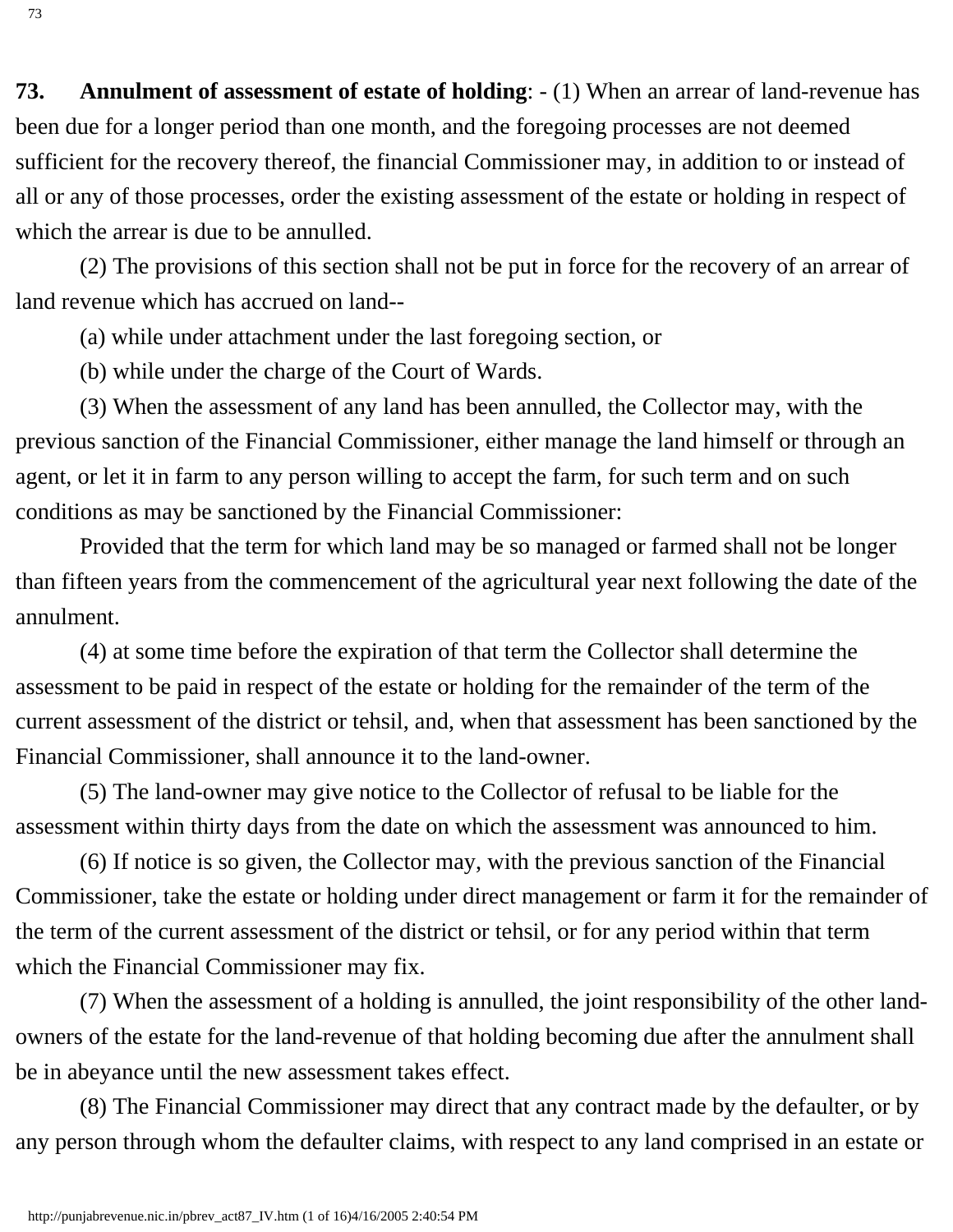holding of which the assessment has been annulled shall not be binding on the Collector or his agent or farmer during the period for which the estate or holding remains under the management of the Collector or his agent or is let in farm.

**74. Proclamation of attachment or annulment of assessment and consequence of the proclamation:** - (1) When any land is attached under section 72, or when the assessment of any land has been annulled under the last foregoing section, the Collector shall make proclamation thereof.

 (2) No payment made by any person to the defaulter before the making of the proclamation on account of rent or any other asset in anticipation of the usual time for the payment shall, without the special sanction of the Collector, be credited to that person or relieve him from liability to make the payment to the Collector or his agent or farmer.

 (3) No payment made after the making of the proclamation on account of rent or any other asset of the estate or holding to any person other than the Collector or his agent or farmer shall be credited to the person making the payment or relieve him from liability to make the payment to the Collector or his agent or farmer.

**75. Sale of estate or holdings IV of: -**When an arrear of land-revenue has accrued and the foregoing processes are not deemed sufficient for the recovery thereof, the Collector with the previous sanction of the  $1$ [ Commissioner ], may, in addition to, or instead of, all or any of those processes, and subject to the provisions hereinafter contained, sell the estate or holding in respect of which the arrear is due :

Provided that land shall not be sold for the recovery of --

### **IV of 1872 : -**

(a) any arrear which has accrued while the land was under the charge of the Court of Wards, or was so circumstanced that the Court of Wards might have exercised jurisdiction over it under the provisions of section 35 of the Punjab Laws Act, 1872, clause (a), (b), (c) or (d); or

(b) any arrear which has accrued while the land was under attachment under section 72 of this Act; or

(c) any arrear which has accrued while the land was held under direct management by the Collector or in farm by any other person under section 73, after either an annulment of assessment or a refusal to be liable therefor.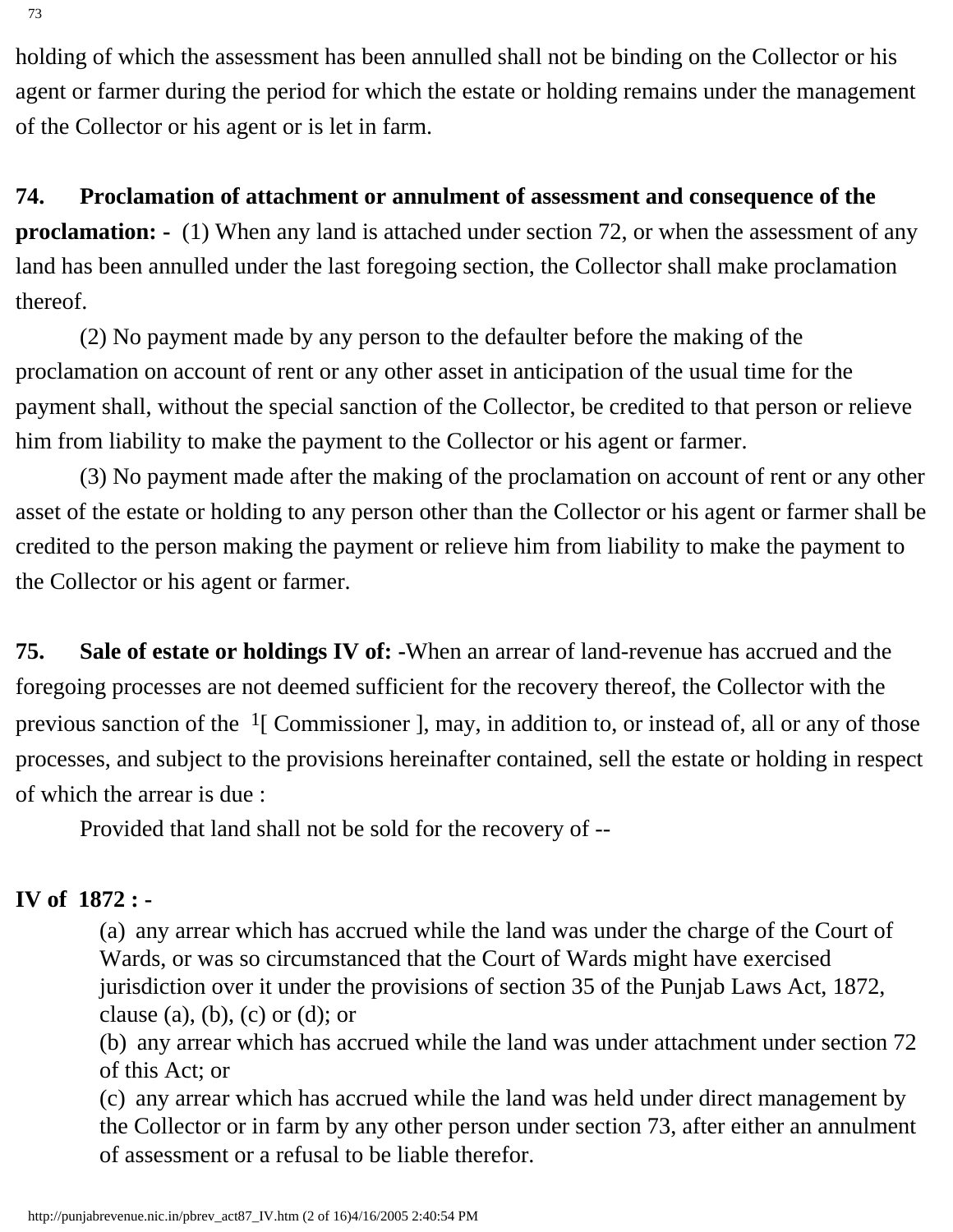**76. Effect of sale on incumbrances: -** (1) Land sold under the last foregoing section shall be sold free of all incumbrances; and all grants and contracts previously made by any person other than purchaser in respect of the land shall become void as against the purchaser at the sale.

(2) Nothing in sub-section (1) shall affect: -

(a) a tenant's right of occupancy, unless the right was created by the defaulter himself, or.

(b) any lease at fair rent, temporary or perpetual, for the erection of a dwelling-house

*1 Substituted by Punjab Act 45 of 1953 ; for the words " Financial Commissioner".*

or manufactory or for a mine, garden, tank, canal, place of worship, or burial ground , so long, as the land continues to be used for the purpose specified in the lease, or

(c) any incumbrance, grant, contract, or right of occupancy specially saved by order of the Financial Commissioner and proclaimed as hereinafter provided.

**77. Proceedings against other immovable property of defaulter : -** (1) If the arrear cannot be recovered by any of the processes hereinafter provided or if the  $\frac{1}{2}$  Commissioner ] considers the enforcement of any of those processes to be inexpedient, the Collector may, where the defaulter owns any other estate or holding, or any other immovable property, proceed, under the provisions of this Act against that property as if it were the land in respect of which the arrear is due :

 Provided that no interest save those of the defaulter alone shall be so produced against, and no incumbrances created , grants made or contracts entered into by him in good faith shall be rendered invalid by reason only of his interests being proceeded against.

 (2) When the Collector determines to proceed under this section against immovable property other than the land in respect of which the arrear is due , he shall issue a proclamation prohibiting the transfer or charging of the property.

 (3) The Collector may at any time by order in writing withdraw the proclamation , and it shall be deemed to be withdrawn when either of the arrear has been paid or the interests of the defaulter in the property have been sold for the recovery of the arrear.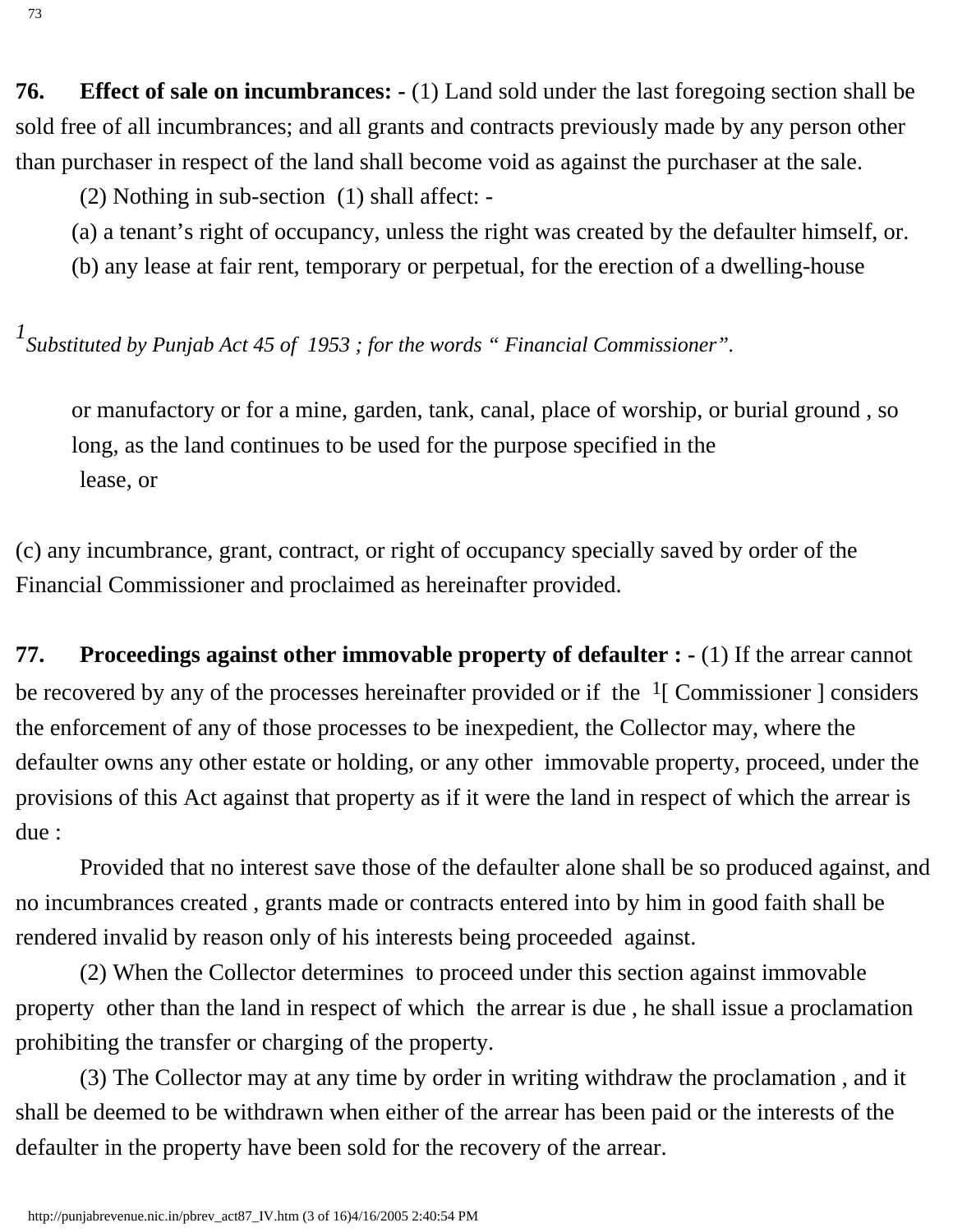(4) Any private alienation of the property, or of any interest of the defaulter therein, whether by sale, gift, mortgage or otherwise, made after the issue of the proclamation and before the withdrawal thereof shall be void.

*1Substituted by Punjab Act 14 of 1953 for the "Financial Commissioner".*

(5) In proceedings against property under this section the Collector shall follow, as nearly as the nature of the property will admit, the procedure prescribed for the enforcement of process against land on which an arrear of land-revenue is due.

**78. Remedies open to person denying his liability for an arrear : -** (1) Notwithstanding anything in section 66, when proceedings are taken under this Act for the recovery of an arrear, the person against whom the proceedings are taken may, if he denies his liability for the arrear or any part thereof and pays the same under protest made in writing at the time of payment and signed by him or his agent, institute a suit in a Civil Court for the recovery of the amount so paid.

 (2) A suit under sub-section (1) must be instituted in a Court having jurisdiction in the place where the office of the Collector of the district in which the arrear or some part thereof accrued is situate.

### **Procedure in Sales**

**79.** Proclamation of sales : - (1) On the receipt of the sanction of the <sup>1</sup>[ Commissioner ] to the sale of any immovable property, the Collector shall issue a proclamation of the intended sale, specifying --

(a) the date, time and place of the sale ;

(b) the property to be sold, and, if it is an estate or holding, the land-revenue assessed thereon or payable in respect thereof ;

(c) if the property is to be sold for the recovery of an arrear due in respect thereof, the incumbrances, grants, contracts, and rights of occupancy, if any, specially saved by order of the Financial Commissioner under section 76, sub-section (2), clause (c).

(d) if the property is to be sold otherwise than for the recovery of an arrear due in respect thereof any incumbrance, grant or contract to which the property is known to be liable ; and

73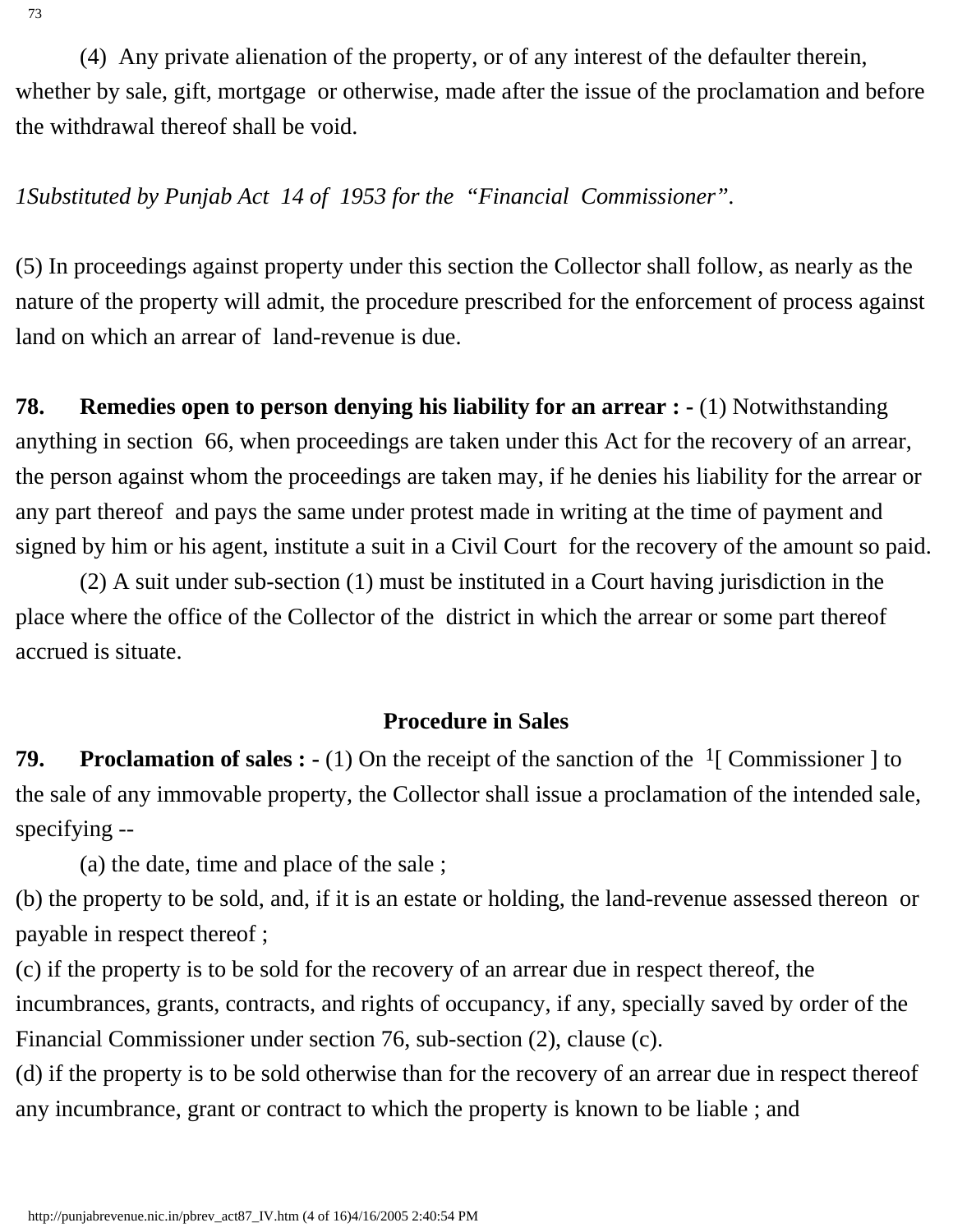(e) the amount for the recovery of which the sale is ordered.

 $1(2)$  \* \* \* \*.

 (3) The place of sale specified under clause (a) ; sub-section (1) must be either the office of the Collector or some place appointed by the Collector in this behalf and situate in or near the property to be sold.

**80. Indemnity to Revenue-officer with respect to contents of proclamation : -** A Revenue –officer shall not be answerable for any error, mis-statement or omission in any proclamation under the last foregoing section unless the same has been committed or made dishonestly.

**81. Publication of proclamation : -** (1) A copy of the proclamation shall be served on the defaulter and be posted in a conspicuous part of the office of the Tahsildar of the tahsil in which the property is to be sold is situate .

 (2) After a copy of the proclamation has been served on the defaulter and posted in the office of the Tahsildar , a copy thereof shall be posted in the office of the Collector. (3) The proclamation shall be further published in manner prescribed in section 22 and in such other manner as the Collector thinks expedient.

**82. Time and conduct of sale : -**(1) The sale shall not take place on a Sunday or other holiday, or till after the expiration of at least thirty days from the date on which the copy of the proclamation was posted in the office of the Collector.

 (2) The sale shall be by public auction and shall be conducted either by the Collector in person or by a Revenue-officer specially appointed by him in this behalf.

*1Sub-section (2) repealed by Punjab Act 2 of 1905.*

**83. Power to postpone sale : -**The Collector may from time to time postpone the sale

**84. Stay of sale : -** If at any time before the bidding at the auction is completed the defaulter pays the arrears in respect of which the property has been proclaimed for sale, together with the

73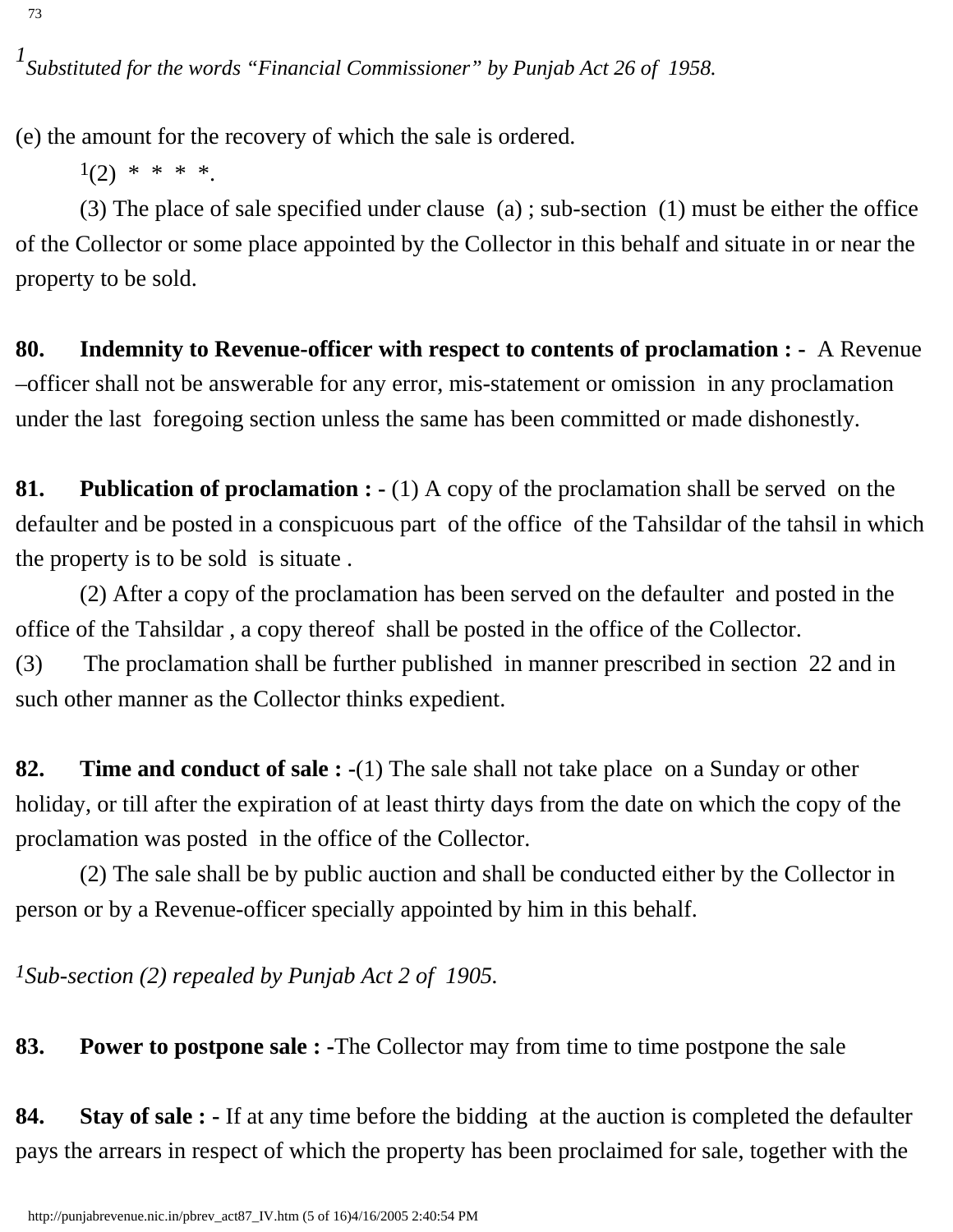costs incurred for the recovery thereof , to the officer conducting the sale, or proves to the satisfaction of that officer that he has already paid the same either at the place and in the manner prescribed under section 63 or into the Government treasury, the sale shall be stayed.

**85. Payment of deposit by highest bidder :-** When the highest bid at the auction has been ascertained the person who made that bid shall , on the requisition of the officer conducting the sale, pay to that officer a deposit of twenty-five per centum on the amount of his bid, and shall, on payment thereof be declared to be the purchaser subject to the provisions of this Chapter with respect to the exercise of any right of pre-emption.

**86. Consequences of failure to pay deposit : -**If the person who made the highest bid fails to pay the deposit as required by the last foregoing section, the property shall forthwith be put up again and sold, and all expenses attending to the first sale, and the deficiency of the price, if any, which may happen on the resale, may be recovered from him by the Collector as if the same were an arrear of land-revenue.

1**87. \* \* \*.**

**88. Time for payment in full : -** The full amount of the purchaser-money shall be paid by the purchaser before the close of the fifteenth day from that on which the purchaser was declared.

**89. Procedure in default of payment** : - In default of payment of the full amount of the purchase-money within the period mentioned in the last foregoing section, the deposit referred to in section 85 or section 87, as the case may be, shall, after defraying the expenses of the sale, be forfeited to the Government and may, if the Collector, with the previous sanction of the Commissioner, so directs, be applied in reduction in the arrear and the property shall be resold, and the defaulting purchaser shall have no claim to the property or to any part of the sum for which it may subsequently be sold.

*1 Repealed by Punjab Act 2 of 1905, Schedule.*

**90. Report of sale to Commissioner : -** Every sale of immovable property under this Chapter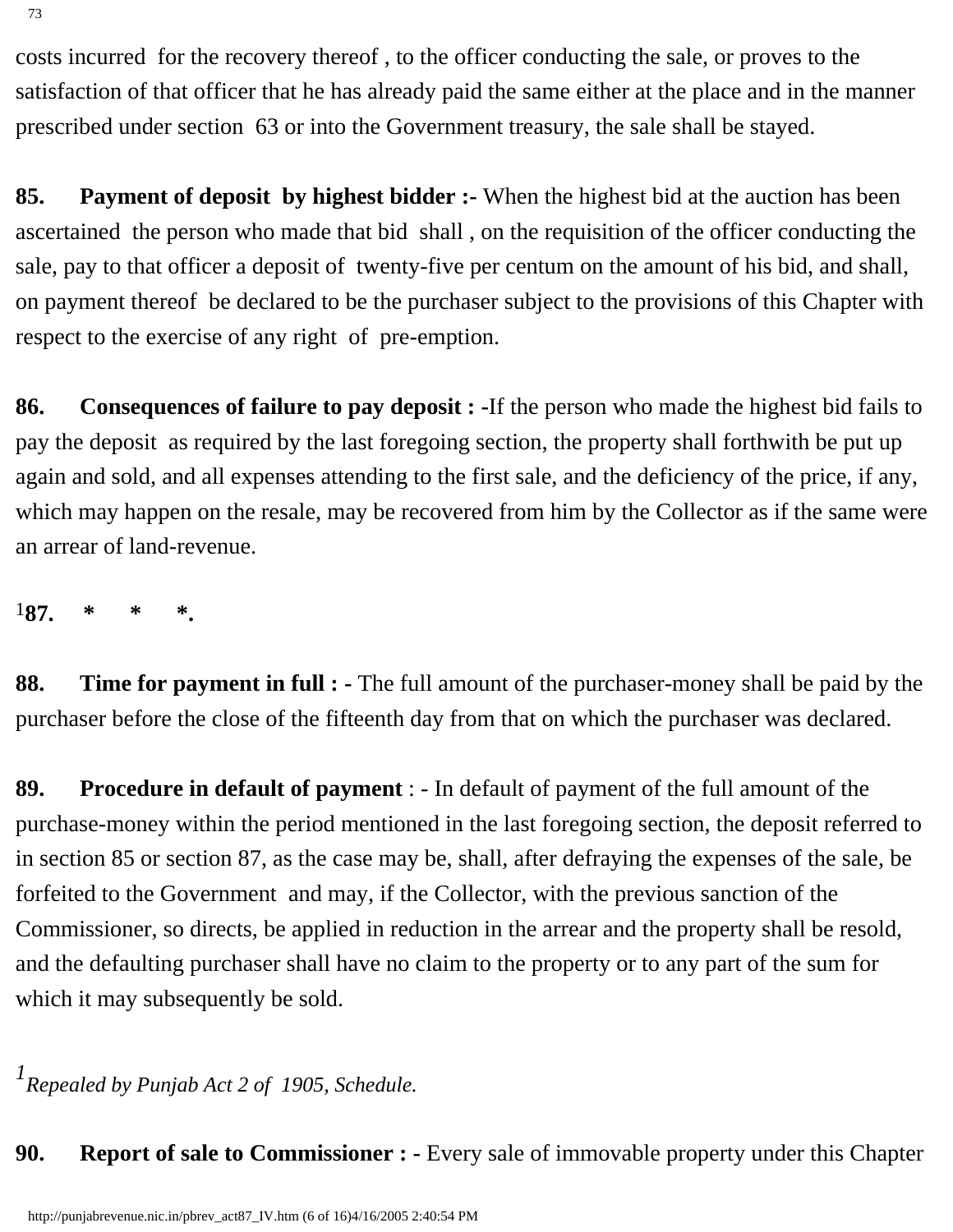shall be reported by the Collector to the Commissioner.

**91.** Application to set aside sale : - (1) At any time within thirty days from the date of sale, application may be made to the Commissioner to set aside the sale on the ground of some material irregularity or mistake in publishing or conducting it.

 (2) But a sale shall not be set aside on the ground unless the applicant proves to the satisfaction of the Commissioner that he has sustained substantial injury by reason of the irregularity or mistake.

**92. Order confirming or setting aside sale : -**(1) After the expiration of thirty days from the date of the sale, if such application as is mentioned in the last foregoing section has been made, or if such application has been made and rejected, the Commissioner shall make an order confirming the sale, and, if such application has been made and allowed, the Commissioner shall make an order setting aside the sale.

(2) An order made under this section shall be final.

**93. Refund of purchase money on setting aside of sale : -**Whenever the sale of any property is set aside, the purchaser shall be entitled to receive back his purchase money.

**94. Proclamation after postponement or on resale : -**A sale made after a postponement under section 83 and a resale consequent on a purchaser's default under section 89 or on the setting aside of a sale under section 92, shall be made after the issue of a fresh proclamation in the manner hereinafter prescribed for the sale.

**95. On confirmation of sale possession and certificate to be granted to purchaser : -**(1) After a sale has been confirmed in manner aforesaid the Collector shall put the person declared to be the purchaser into possession of the property sold, and shall grant him a certificate to the effect that he has purchased that property.

 (2) The certificate shall state whether or not the property was sold for the recovery of an arrear due in respect thereof , and if it was so sold, shall set forth the incumbrances, grants, contracts and rights of occupancy, if any, specified in the proclamation of the sale as specially saved by order of the Financial Commissioner under section 76, sub-section  $(2)$ , clause  $(c)$ .

73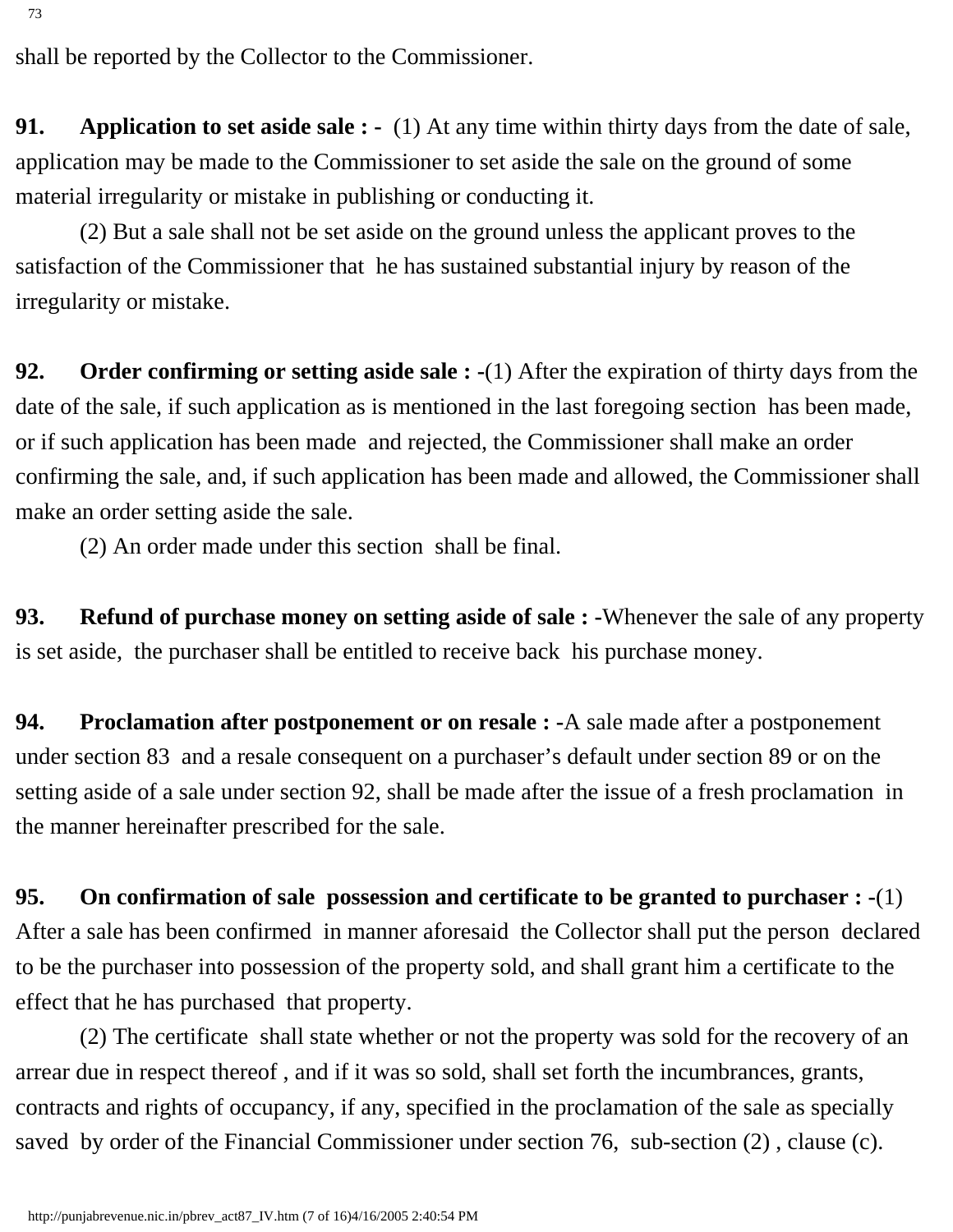(3) The certificate shall be deemed to be a valid transfer of the property but need not to be registered as a conveyance.

(4) Any suit brought in any Court against the certified purchaser on the ground that the purchase was made on behalf of a person other than the certified purchaser shall be dismissed with costs. (5) The certified purchaser of any immovable property shall be entitled to all rents and profits falling due in respect of the property after the date of the confirmation of the sale and be liable for all installments of land-revenue and rates and cesses falling due in respect thereof after that date.

**96.** Proceeds of sale : - (1) When a sale of immovable property under this Chapter has been confirmed, the proceeds of the sale shall be applied in the first place to the payment of any arrears including costs incurred for the recovery thereof, due to the  $\frac{1}{16}$  [Government ] from the defaulter at the date of the confirmation of the sale, whether the arrears are of land-revenue, or of sums recoverable as arrears of land-revenue, and the surplus , if any, shall be paid to the person whose property has been sold, or, if the property sold was owned by more than one person, then to the owners either collectively or according to the amount of their recorded interests, as the Collector thinks fit.

 (2) The surplus shall not, except under an order of a Court, be paid to any creditor of a person whose property has been sold.

(3) If the proceeds of the sale fall short of such arrears as are referred to in sub-section (1), the balance remaining due from the defaulter may be recovered from him by further proceedings under this Chapter or by any other means authorized by law.

*1Substituted for the words "Crown" by the Adaptation of Laws Order, 1950.*

# **CHAPTER VII Recovery of other Demands by Revenue-officers**

**97. Recovery of certain arrears through Revenue officer instead of suit**: -When a villageofficer required by rules under section 28 to collect any land-revenue or sum recoverable as an arrear of land-revenue satisfies Revenue –officer that the revenue or sums has fallen due and has not been paid to him, the Revenue-officer may, subject to any rules which the Financial

73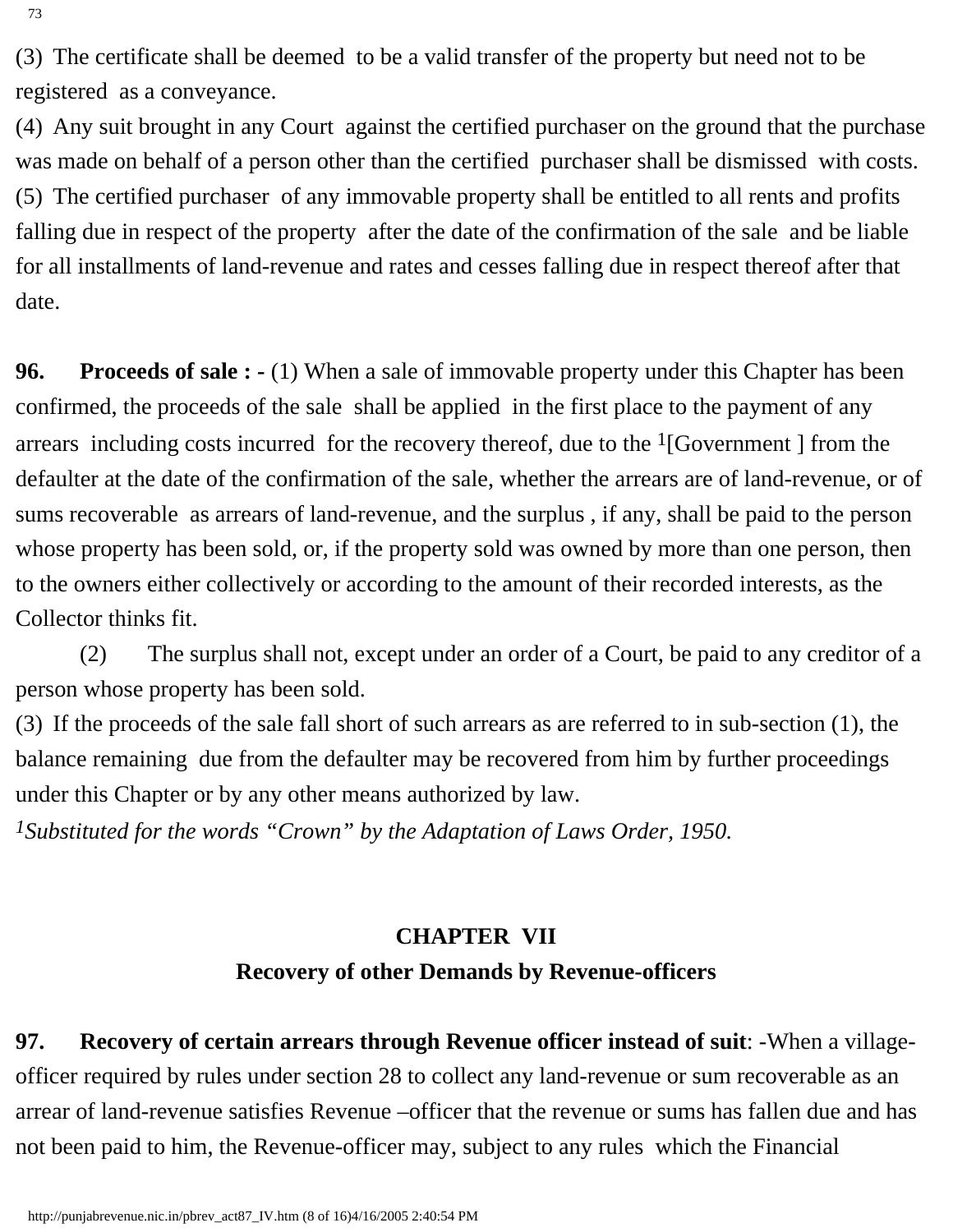73

Commissioner may make in this behalf, recover it is if it were an arrear of land-revenue.

**98. Other sums recoverable as arrears of land revenue : -** In addition to any sums recoverable as arrears of land-revenue under this Act or any other enactment for the time being in force, the following sums may be so recovered, namely : --

(a) fees, fines, costs and other charges, including the village-officers' cess payable under this Act, (b) revenue due to the Government on account of pasture or other natural products of land, or on account of mills, fisheries or natural products of water, or on account of other rights described in section 41 or section 42 in cases in which the revenue so due has not been included in the assessment of an estate ;

*1 For rules under section 97, see notification No.76, "Punjab Gazette Extraordinary," 1st March, 1818, p. 57.*

#### **XX of 1883 : -**

(c) fees payable to district boards or local boards under section 33 of the Punjab Districts Boards Act, 1883, for the use of or benefits derived from such works as are referred to in section 20, clauses (i) and (j) , of that Act;

(d) sums leviable by or under the authority of the Government as water-rates, or on account of the maintenance or management of canals, embankments or other irrigation works , not being sums recoverable as arrears of land-revenue under any enactment for the time being in force ; and  $<sup>1</sup>$ [(dd) A loan advanced by the State Government towards the cost of a house or site under a</sup> Government sponsored Housing Scheme together with interest chargeable thereon and costs, if any, incurred in making or recovering the same.]

 $<sup>2</sup>$ [(ddd) a loan advanced by the State Government to an industrial worker under a Government</sup> sponsored scheme for providing relief to industrial workers temporarily thrown out of employment due to hostilities with Pakistan, together with interest, if any, chargeable thereon and costs incurred in making or recovering such loan ;]

3[(dddd) a loan advanced by the State Government under a Government sponsored scheme –

(i) to give relief to persons who were uprooted from their homes, profession or trade as a result of the aggression committed by Pakistan in September, 1965; or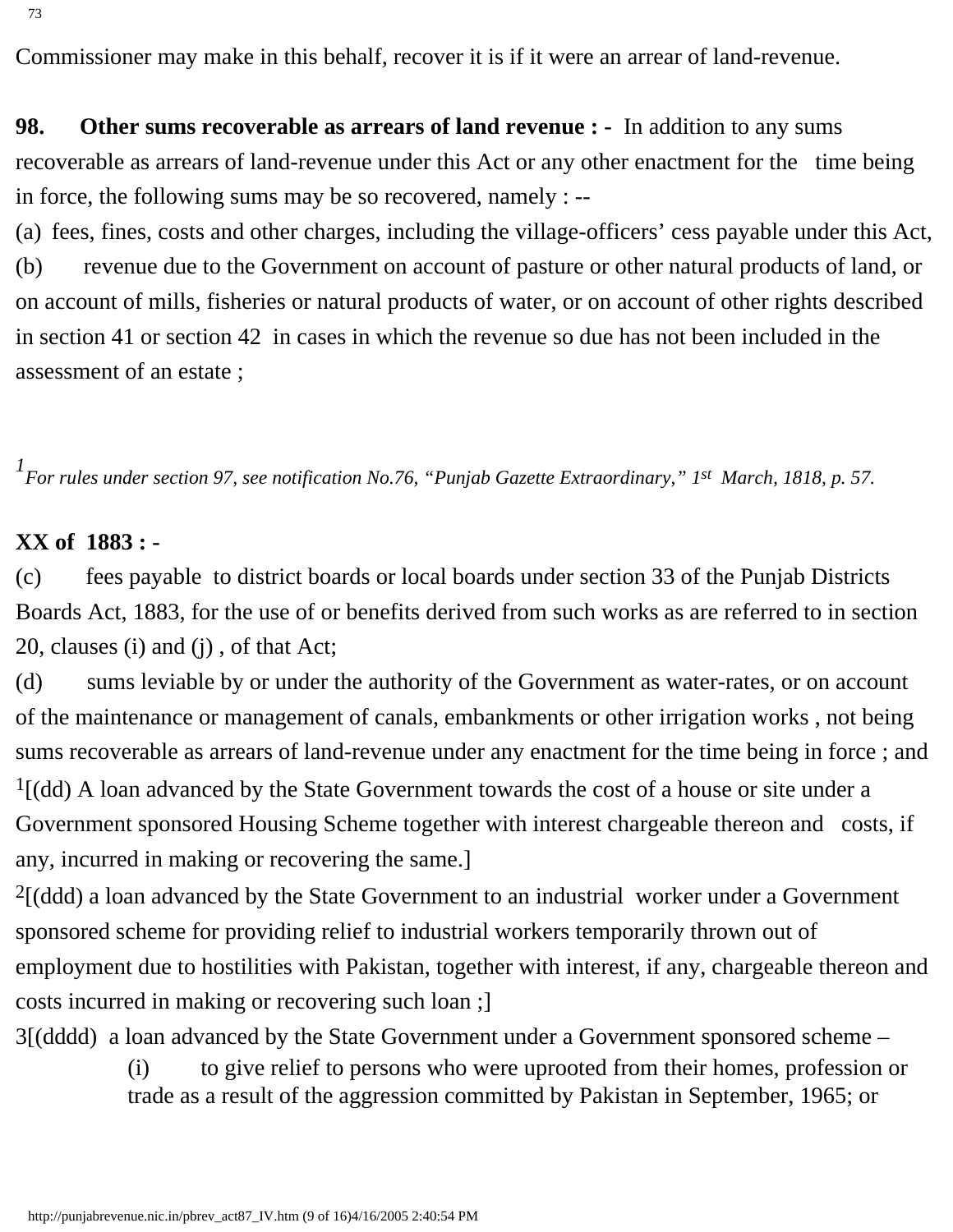*3 Clause (dddd) inserted by Punjab Act 1 of 1968, section 4 and shall be deemed to have been inserted with effect from 3rd July, 1967.*

> (ii) to persons carrying on any profession or trade, in any premises, where such premises or the goods stacked therein suffered any damage due to arson or any other unlawful act during the anti-Punjabi Suba agitation which took place in the month of March, 1966; or

> (iii) to give relief to such class of persons who are uprooted after the commencement of the Punjab Land Revenue (Amendment) Act, 1967, from their homes, profession, or trade due to any war, aggression internal disturbance or natural calamity as the State Government may, in public interest, specify in this behalf. together with interest, if any, chargeable thereon and cost incurred in advancing or recovering such loan,]

(e) Sums payable to the Government by a person who is surety for the payment of any of the foregoing sums or of any other sum recoverable as an arrear of land-revenue.

# **99. Application of Chapter VI to sums recoverable under this Chapter:-**(1) The provisions of Chapter VI shall, with respect to any sum mentioned or referred to in this Chapter, apply, so far as they can be made applicable as if the sum were an arrear of land-revenue and the person from whom, either as principal or as surety, it is due were a defaulter in respect of such an arrear.

 (2) Unless any such sum is declared by an enactment for the time being in force to be recoverable as if it were an arrear of land-revenue due in respect of the land charged therewith, the provisions of section 77 shall apply under sub-section (1) to the recovery thereof.

# **CHAPTER VIII SURVEYS AND BOUNDARIES**

**100. Powers of Financial Commissioner to make rules for demarcation of boundaries and erection of survey-marks: -** (1) The Financial Commissioner may make rules as to the manner

*<sup>1</sup> Inserted by Punjab Act 5 of 1956.*

*<sup>2</sup> Clause (ddd) inserted by Punjab Act 5 of 1966,section 2.*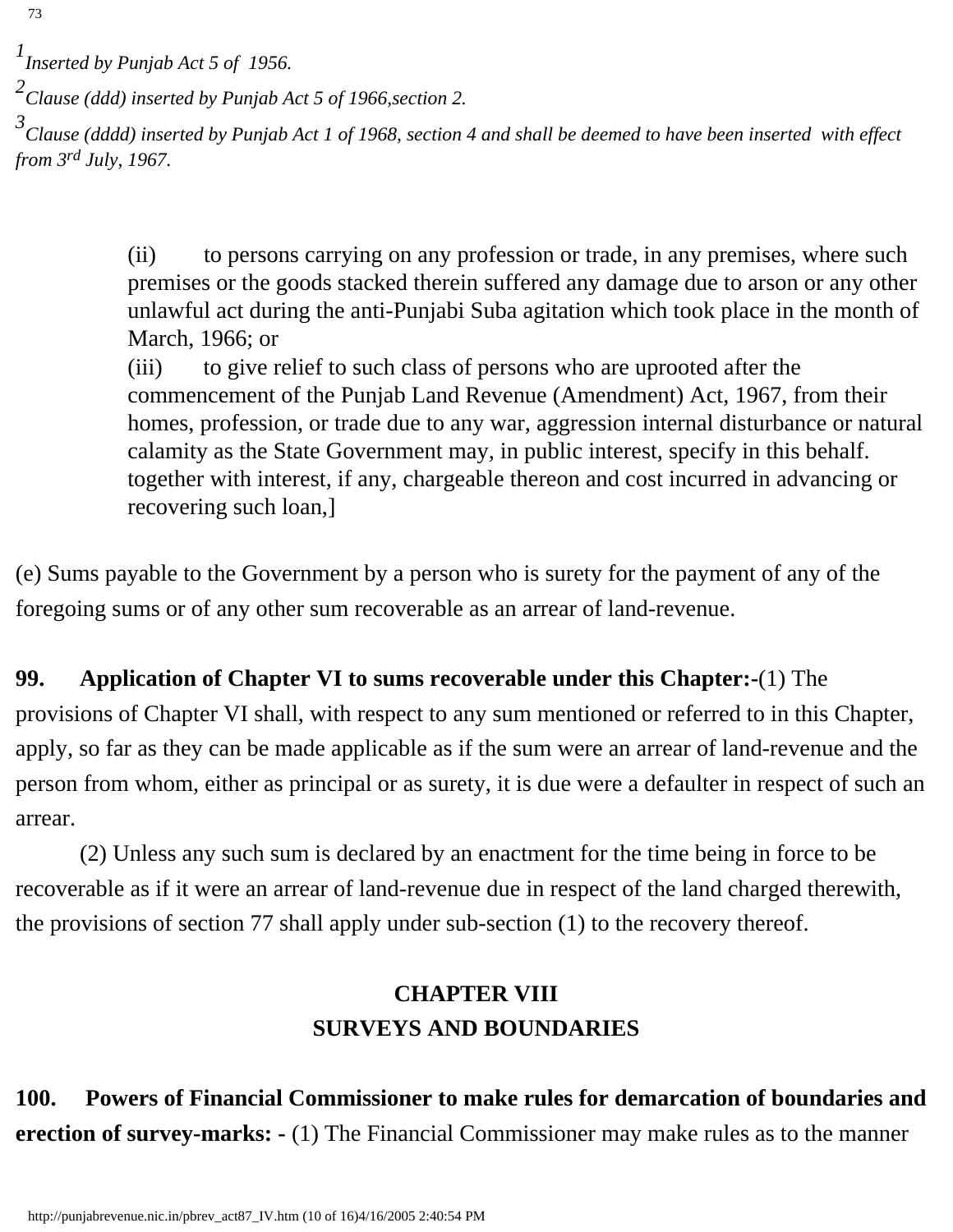in which the boundaries of all or any estates in any local area are to be demarcated and as to the survey-marks to be erected within those estates.

 (2) Rules under this section may prescribe, among other matters, the forms of surveymarks and the material to be used in their construction.

**101 Power of Revenue-officers to define boundaries: -**(1) A Revenue-officer may, for the purpose of farming any record or making any assessment under this Act, or on the application of any person interested, define the limits of an estate, or of any holding, field or other portion of any estate, and may, for the purpose of indicating those limits, require survey-marks to be erected or repaired.

 (2) In defining the limits of any land under sub-section (1) the revenue-officer may cause survey-marks to be erected on any boundary already determined by, or by order of, any Court, Revenue-officer or Forest Settlement-officer, or restore any survey-marks already set up by, or by order of any, Court or any such officer.

**2101-A. Power to fix boundary between riverain estates:-** (1) When any two or more estates are subject to river action and the limits of any such estate are by any law, custom, decree or order applicable thereto, liable to vary according as variations may from time to time occur in the course or action of such river, the <sup>3</sup>[State Government] may  $4* * *$  order a permanent boundary line to be fixed between any such estates or such portion thereof as are liable to river action.

 (2) Upon an order being made under sub-section (1) the Collector shall fix a boundary line between such estates or portions of such estates accordingly, and shall demarcate the same, in accordance with the rules (if any) made under section 100 and the provisions of section 101.

 (3) Every such boundary line shall be fixed with due regard to the history of the estates and the interests of the persons respectively owing them or possessing rights therein, in such a manner as may be just and equitable in the circumstances of each case.

 (4) No such boundary shall be deemed to have been permanently fixed until it has been approved by the Financial Commissioner.

*<sup>1</sup>For rules under section 100, see Notification No. 76, "Punjab Gazette Extraordinary", 1st March 1888, page 57.*

*<sup>2</sup>Section 101-A to 101-F were added by the Punjab Riverain Boundaries Act, 1899 (I of 1899), section 2.*

*<sup>3</sup>Substituted for the words "Local Government" by the Government of India (Adaptation of Indian Laws) Order, 1937, and Adaptation of Laws Order, 1950.*

*<sup>4</sup>The words "in its discretion" were omitted by the Government of India (Adaptation of Indian Laws) Order, 1937.*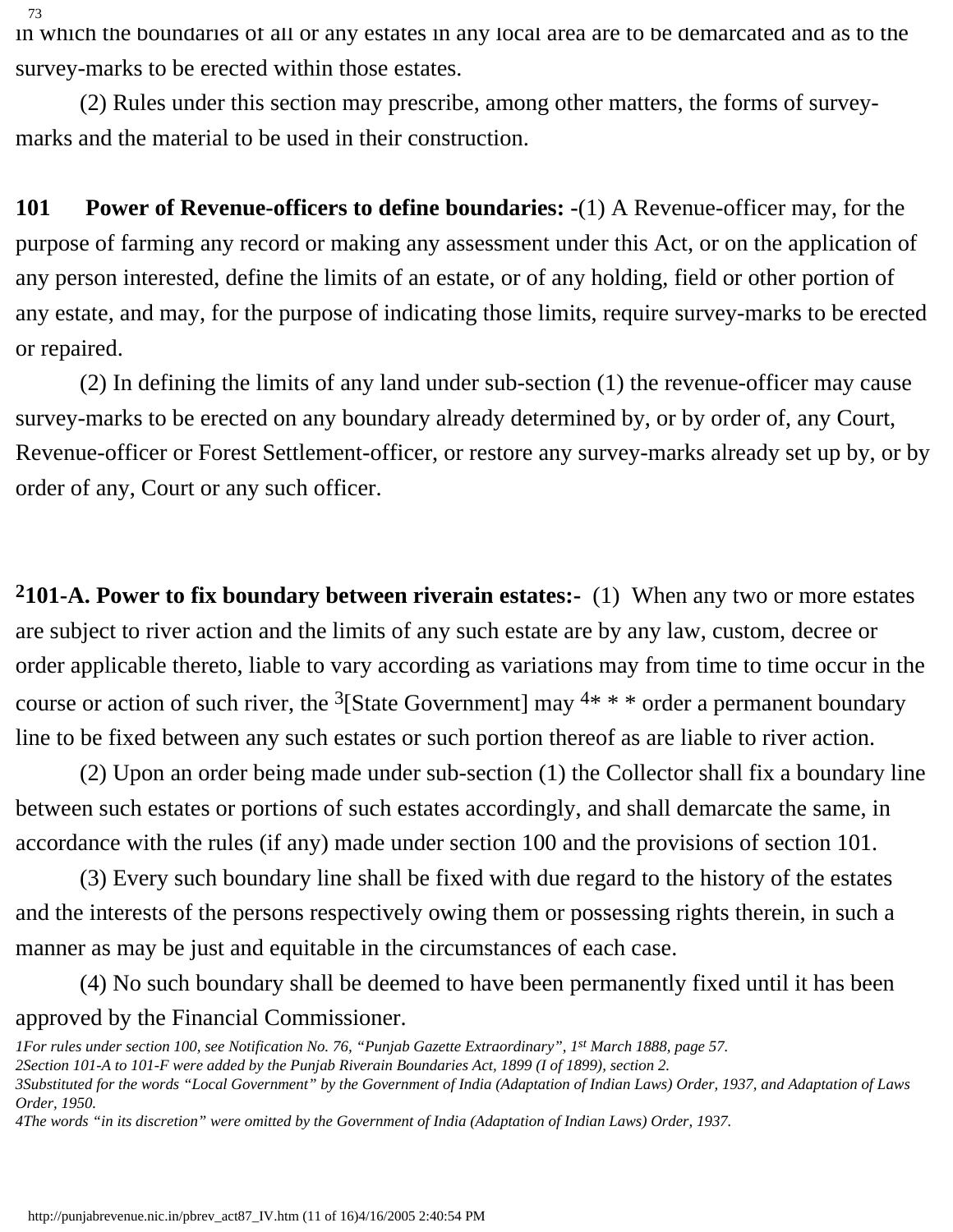**101-B.** (**Effect of fixing a boundary between riverain estates: -** 1) Every boundary line fixed in accordance with the provisions of section 101-A shall, not with standing any law or custom, or any decree or order of any court of law, to the contrary, be fixed and constant boundary between the estates affected thereby, and the proprietary and all other rights, in every holding, field or other portion of an estate situate on each side of the boundary line so fixed, shall, subject to the following proviso, vest, in the land-owners of the estate which lies on the side of that boundary line on which such holding field or other portion of an estate in situate:

 Provided that, if by the operation of this section the proprietary or any other rights in any land which at the time a boundary line is fixed is under cultivation, or reasonably fit for cultivation, or yields any produce of substantial value, would be transferred from the land-owners or the other right-holders of any one estate to the land-owners of any other estate, the Collector shall, by written order, direct that the rights in such land shall, subject to the provisions of section 101-C and section 101-D not be so transferred unless and until the land in respect of which any such order is made, cesses to be reasonably fit for cultivation, or to yield any produce of substantial value, and upon any such order being made, the transfer of the rights in such land shall be suspended accordingly.

 Provided further that when any portion of the land specified in any such order cesses to be reasonably fit for cultivation or to yield any produce of substantial value, the order shall, when the Collector in writing so directs, cease to operate as that portion.

 (2) The decision of the Collector as to weather for the purposes of the proviso to subsection (1) of this section, any land is or is not reasonably fit for cultivation, or does or does not yield any produce of substantial value shall be final.

**101-C Application for immediate transfer of rights reserved under the proviso to subsection (1) of section 101-B upon payment of compensation and procedure thereupon: -** When any order has been made under the proviso to sub-section (1) of section 101-B, the landowners (or any of them) in whom, but for such order, the rights in the land specified therein, would vest, may apply in writing, to the Collector to forth with transfer of rights, the transfer of which has been suspended by such order, upon payment of compensation for the same.

#### **Award of compensation and extinguishment of rights thereby: -**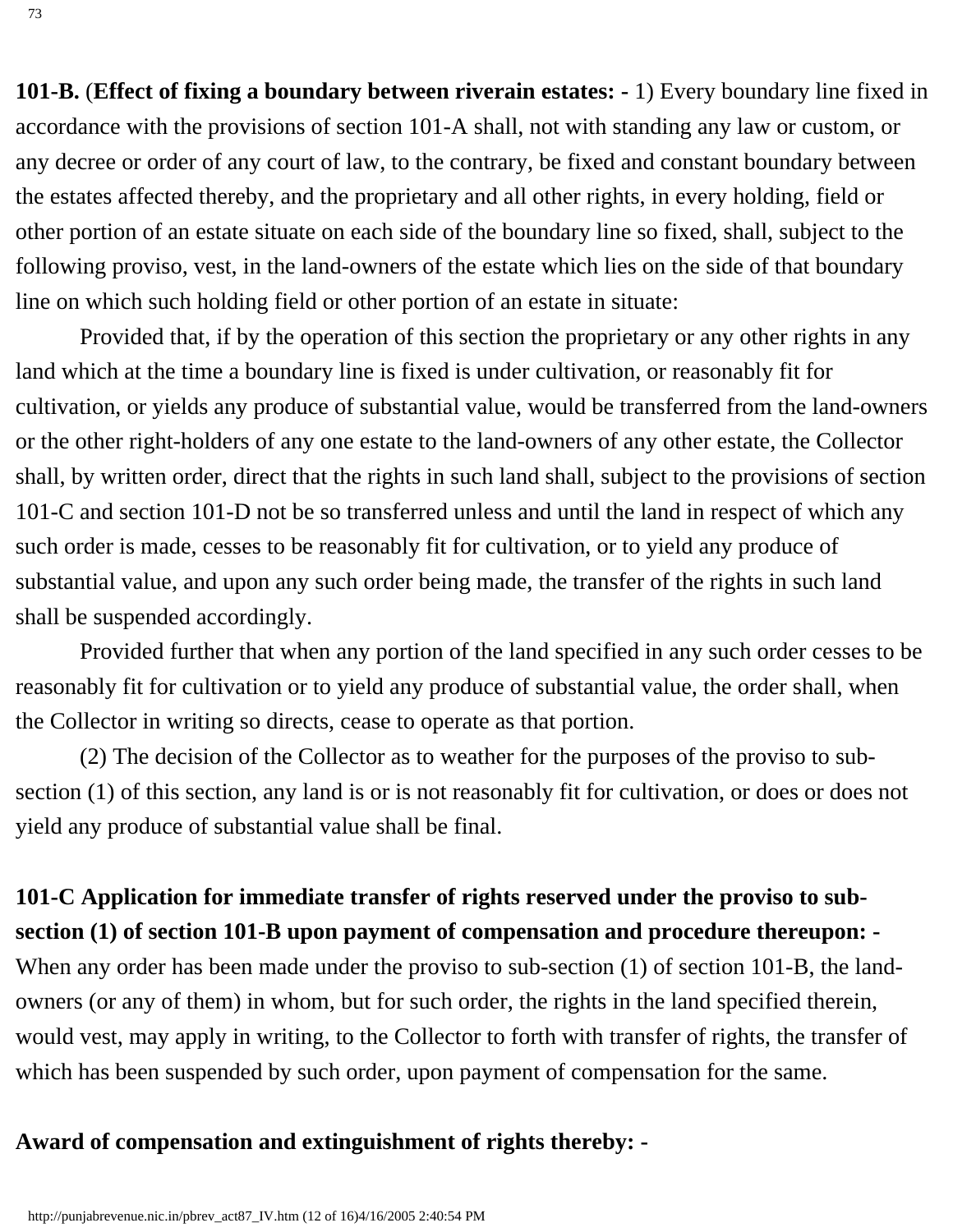(a) fix a day for the hearing of the application;

(b) cause notice of the application, and of the day fixed for the hearing thereof to be served on, or proclaimed for the information of, all persons recorded as having rights in the land specified in the order made under the proviso to sub-section (1) of section 101-B, and all other persons interested or claming to be interested therein;

(c) upon the day so fixed for hearing, or any day to which the hearing may be adjourned, inquire into the rights in the land and award compensation in respect of all rights, found established therein, to the persons severally entitled thereto;

(d) inform the applicant of the aggregate amount of compensation so awarded and require him to deposit the amount with the Collector on or before a day to be fixed by him in that behalf:

 Provided that, not with standing anything in the sub-section contained, it shall be lawful for the Collector, in his discretion and at any time before an award of compensation thereon has been made, to reject any application made under sub-section (1).

### **Act I of 1894: -**

 (3) In awarding compensation under sub-section (20, the Collector shall be guided by the provisions of section 23 and section 24 of the Land Acquisition Act, 1894; so far as the same may be applicable to the circumstances of the case.

 (4) Upon the fifteenth day of May next after the whole amount of compensation so awarded has been deposited with the Collector, the order made under the proviso to sub-section (1) of section 101-B, shall cease to operate, and the rights specified therein shall be transferred and vest in the manner prescribed in sub-section (1) of section 101-B, not with standing anything in the proviso thereof contained, and the Collector shall proceed to tender the compensation to the persons severally entitled to receive the same under this award. If any such person shall refuse to accept the sum of awarded and tendered to him, it shall be placed to his credit in the public treasury.

 (5) When any order made under the proviso to sub-section (1) of section 101-B, shall, under the provisions of sub-section (4) of this section, case to operate and determine, all rights reserved to any person by such order shall be extinguished.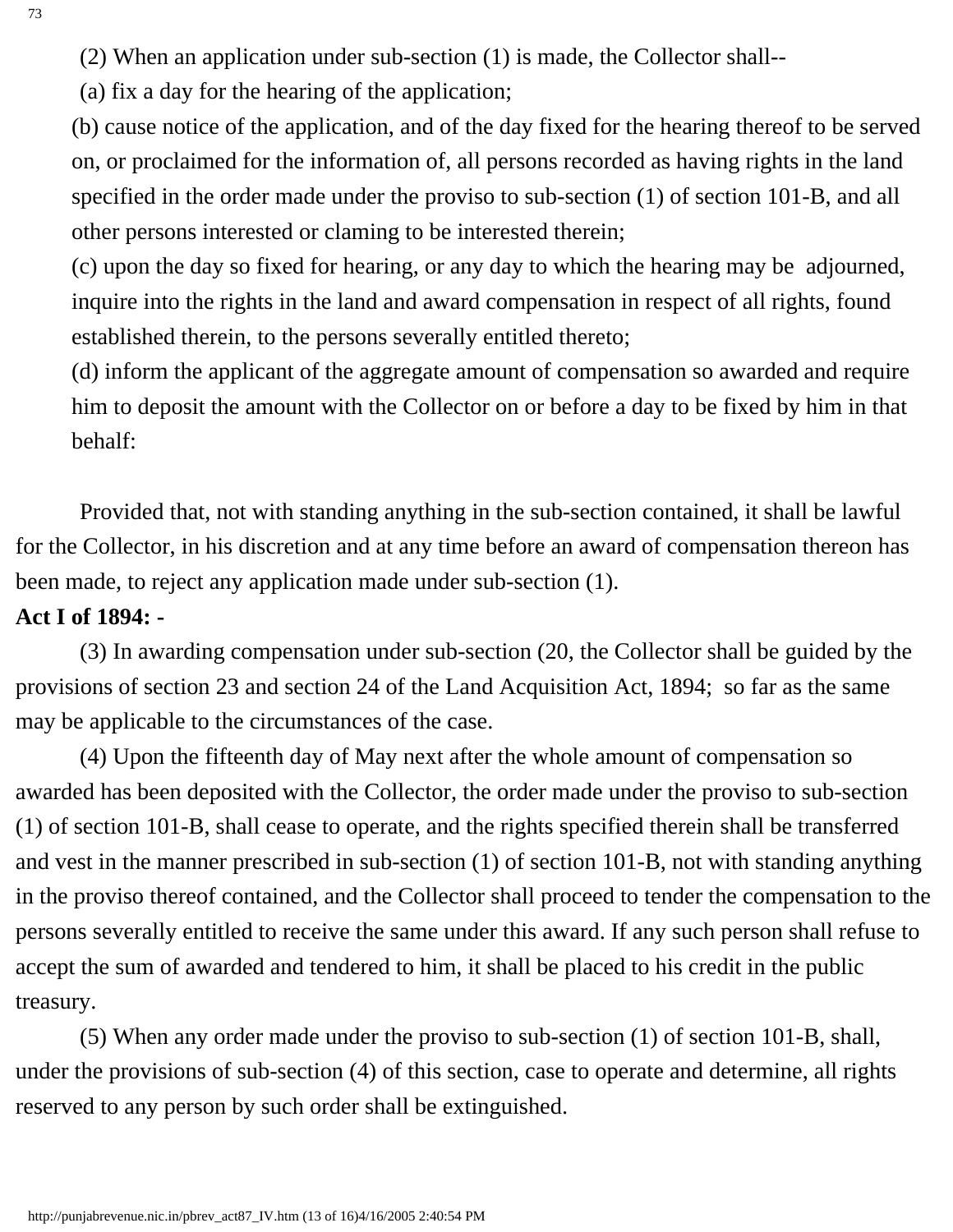**101-D Order under the proviso to sub-section (1) of section 101-B to cease to apply to rights voluntarily transferred to a land owner of the estate to which the land is transferred by fixing boundary:** - When any person processing any rights in any land, in regard to the rights in which an order has been made under the proviso to sub-section (1) of section 101-B, voluntarily transfers such rights to any land-owner of the estate, in the land-owners of which, but for such

order, such rights would vest under the operation of sub-section (1) of section 101-B, the rights so transferred shall forthwith cease to be subject to such order.

**101-E Rights transferred to be liable to all the incidents of tenure of the estate to which the transfer is made: -** In every case in which, by the operation of section 101-B or section 101-C or section 101-D, proprietary or other rights in land are transferred from the land-owners and other right-holders of any one estate to the land-owners of any other estate, such rights shall be subject to all the incidents of tenure and liabilities which, under any law or custom for the time being in force, apply to the rights of the land-owners of the estate to which such rights are so transferred.

**101-F Meaning of the expression "Collector" in section 101-A, 101-B and 101-C: -** For the purposes of section 101-A, 101-B and 101-C, respectively, the expression "Collector" shall be deemed to include any Revenue-officer appointed by the 1[State Government] to perform all or any of the functions of a Collector under any of the provisions thereof.

**102. Cost of erection and repair of survey-marks: -**Subject to any rules which the Financial Commissioner may make in his behalf, survey-marks shall be erected and kept in repair by or at the cost of the persons interested in the land for the indication of the limits of which they are required:

Provided that the 1[State Government] may in any case direct that the cost of erection shall be borne by the Government or be paid out of the proceeds of the village-officers cess.

**103. Recovery of cost incurred by the Government: -**(1) If the persons interested in the land fail to erect or repair a survey-mark within thirty days from the date of their being required by a Revenue-officer to do so, the revenue-officer may cause it to be erected or repaired.

 (2) Where the Revenue-officer causes a survey-mark to be erected or repaired, he shall, subject to any rules or direction under the last foregoing section, apportion the cost amongest the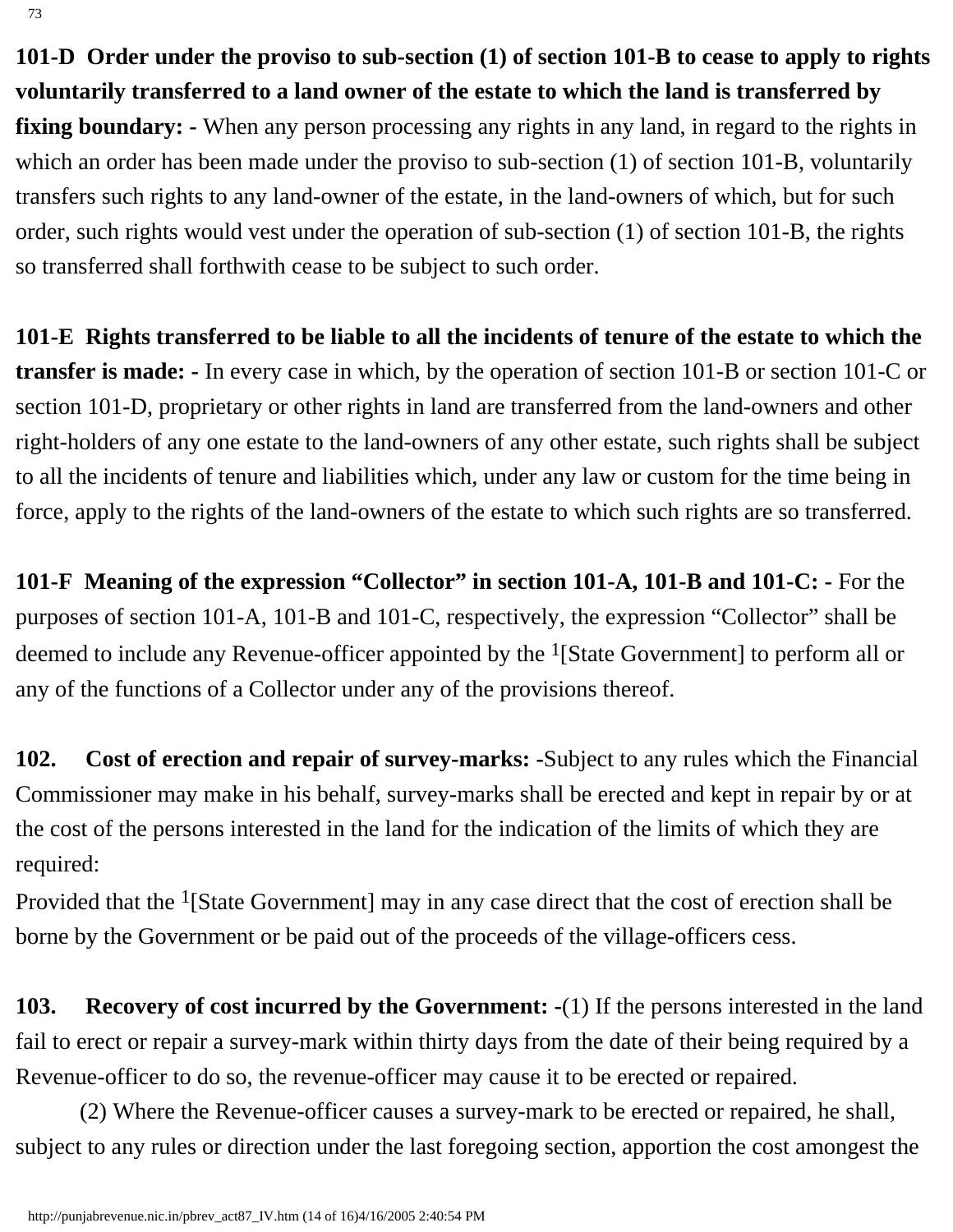persons interested in the land in such manner as he deems just, and certify the same to the Collector.

(3) The Collector may recover the cost as if it were an arrear of land-revenue.

## **104 Power of Revenue-officers to enter on land for purposes of survey and dearcation :-**

Any Revenue-officer, and any person acting under the orders of a Revenue-officer, may, in the discharge of any duty under this Act, enter upon and survey land and erect survey-marks thereon and demarcate the boundaries thereof, and do all other acts necessary for the proper performance of that duty.

*1 Substituted for the words "Provincial Government" by the Adaptation of Laws Order, 1950.*

**105** Survey for purpose of preparation of records:  $\cdot$  (1) When any land is being surveyed in pursuance of rules under section 46, clause (c), any Revenue-officer directing the survey may, by notice or proclamation, require all persons having rights or interests in the land to indicate, within a specified time, by temporary marks of a kind to be described in the notice or proclamation, the limits of those rights or interests.

 (2) If a person to whom the notice or proclamation is addressed fails to comply with the requisition, he shall be liable at the discretion of the Revenue-officer to fine which may extend to ten rupees.

**106. Provision of flag holders and chairman for those surveys: -**(1) For the purposes of the survey of any land in pursuance of rules under section 46, clause (c), the land-owner shall be bound to provide fit persons to act as flag holders and chainman.

 (2) If the land-owners fail to provide such persons or to provide them in sufficient number, such other persons as a Revenue-officer considers necessary may be employed and the cost of employing them recovered from the land-owners as if it were an arrear of land-revenue.

**107. Professional surveys: -**(1) If it is necessary to make a survey by other agency than that of Revenue-officers or village-officers, the <sup>1</sup>[State Government] may publish a notification stating--

- (a) the local area to be surveyed and the nature of the survey;
	- (b) the names or official designation of the officers by whom the survey is to be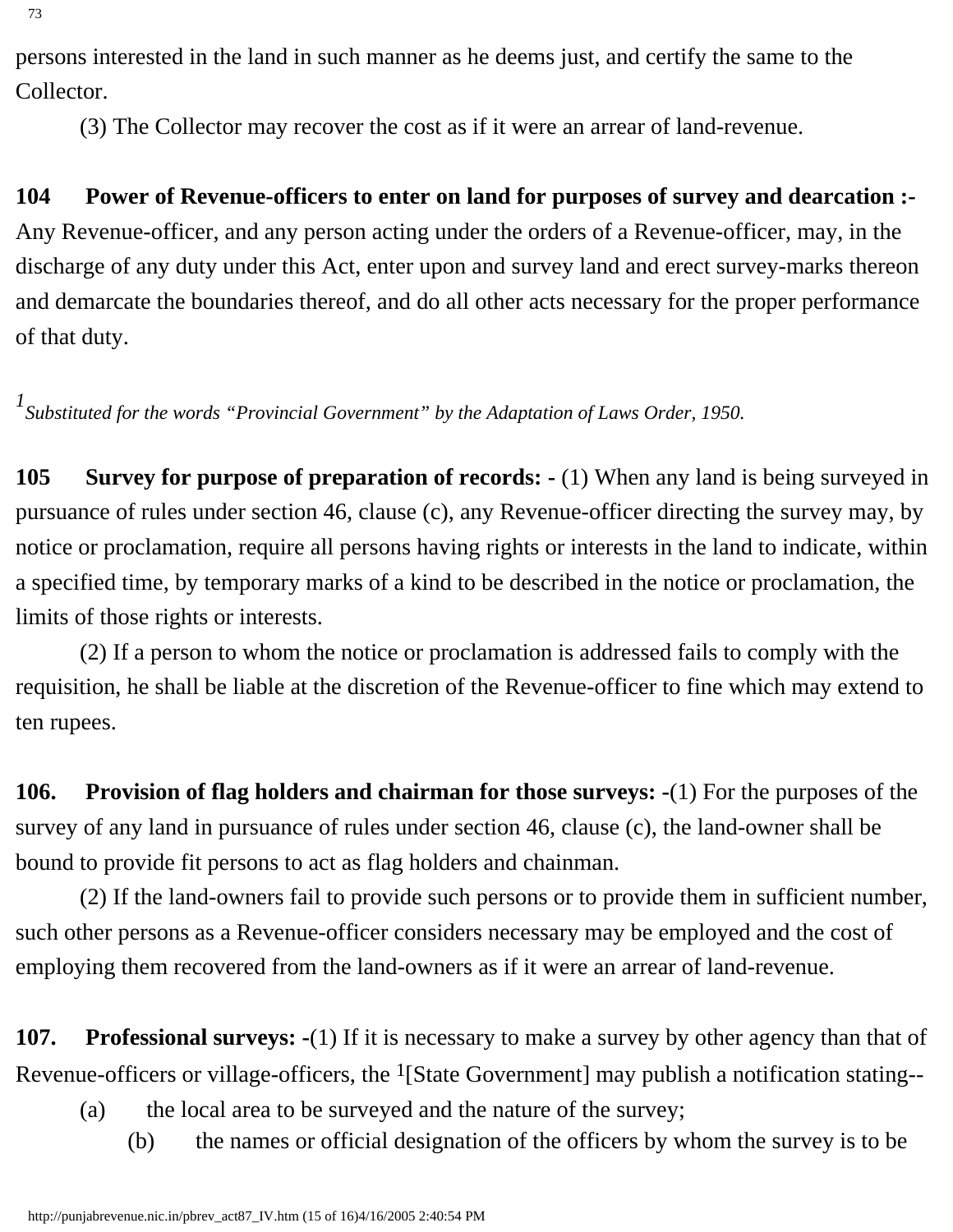made; and

(c) the kind of survey-marks to be erected by those officers.

 (2) From the date of the notification the officers specified therein, and the persons acting under their orders, shall have for the purposes of the survey the powers conferred on Revenueofficers by section 104.

*1 Substituted for the words "Provincial Government" by the Adaptation of the Laws Order, 1950.*

**108.** Penalty for destruction injury or removal of survey-marks: -(1) If any person willfully destroys or injures or without lawful authority removes a survey-mark lawfully erected, he may be ordered by a Revenue-officer to pay such fine not exceeding fifty rupees for each mark so destroyed, injured or removed as may, in the opinion of the Revenue-officer, be necessary to defray the expenses of restoring the same and of rewarding the person, if any, who gave information of the destruction, injury or removal.

 (2) The imposition of a fine under this section shall not bar a prosecution under section 434 of the Indian Penal Code.

**109. Report of destruction or removal or injury to survey-marks: -** Every village-officer of an estate shall be legally bound to furnish a Revenue-officer with information respecting the destruction or removal of, or any injury done to, any survey-mark lawfully erected in the estate.

**[Contents](#page-0-0) [Next](#page-70-0)**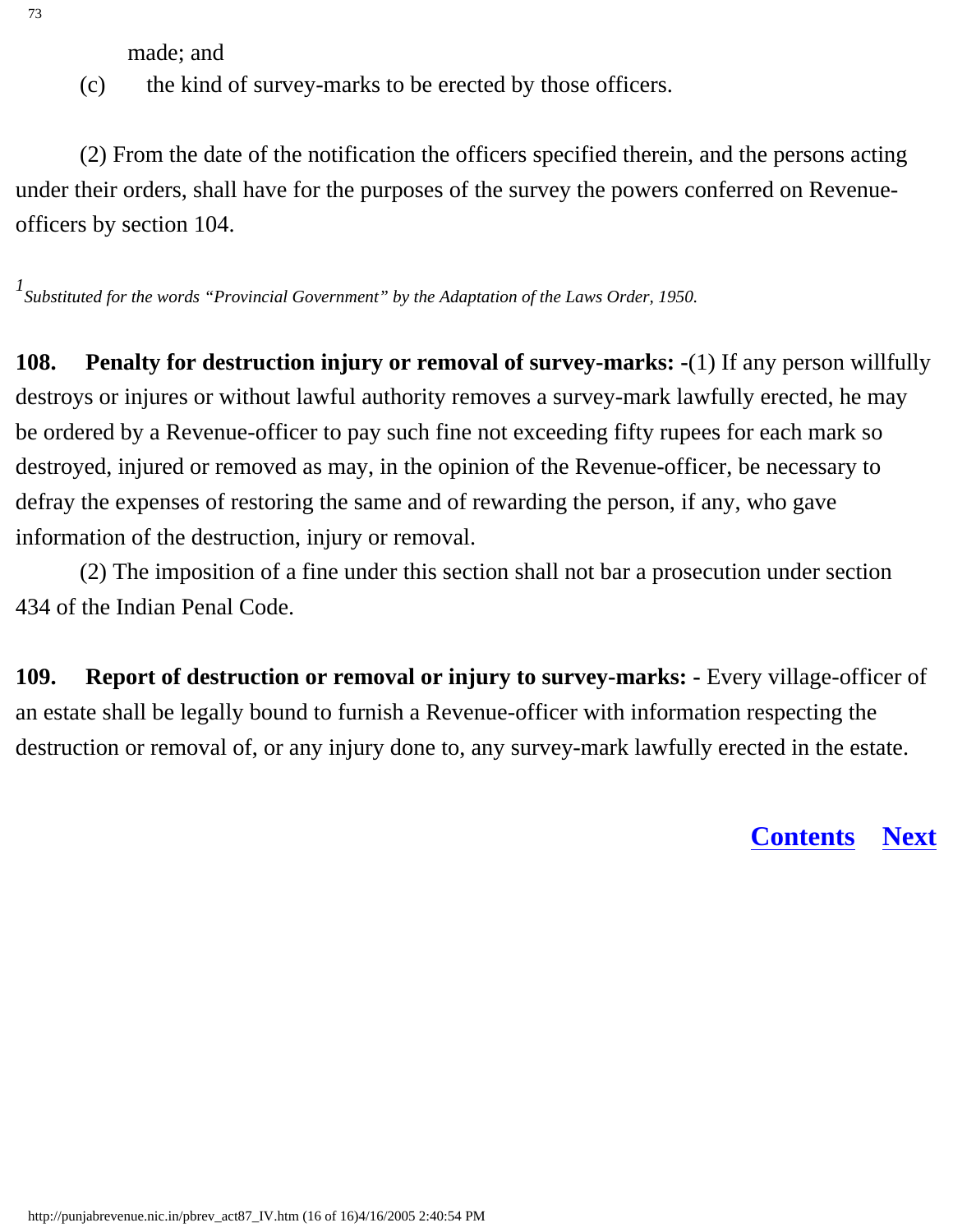# **CHAPTER IX PARTITION**

### <span id="page-70-0"></span>**110. Effect of partitions of estates and tenancies on joint liability for revenue and rent: -**

(1) A partition of land either under this Chapter or otherwise, shall not, without the express consent of the Financial Commissioner, affect the joint liability of land or of the land-owners thereof for the revenue payable in respect of the land, or operate to create a new estate, and, if any conditions are attached to that consent, those conditions shall be binding on the parties to the partition.

 (2) A partition of a tenancy shall not without the express consent of the landlord, affect the joint liability to the co-sharers therein for the payment of the rent thereof.

**111.** Application for partition: -Any joint owner of land, or any joint tenant of a tenancy in which a right of occupancy subsists, may apply to a Revenue-officer for partition of his share in the land or tenancy, as the case may be, if--

> (a) at the date of the application the share is recorded under Chapter IV as belonging to him; or

(b) his right to the share has been established by a decree which is still subsisting at the date; or

(c) a written acknowledgement of that right has been executed by all persons interested in the admission or denial thereof.

### **112. Restriction and limitations on partition: -** Not with standing anything in the last

foregoing section--

(1) places of worship and burial grounds held in common before partition shall continue to be so held after partition, unless the parties otherwise agree among themselves and record their agreement and file it with the Revenue-officer;

(2) partition of any of the following properties, namely:--

(a) any embankment, watercourse, well or tank, and any land on which the supply of water to any such work may depend;

(b) any grazing ground; and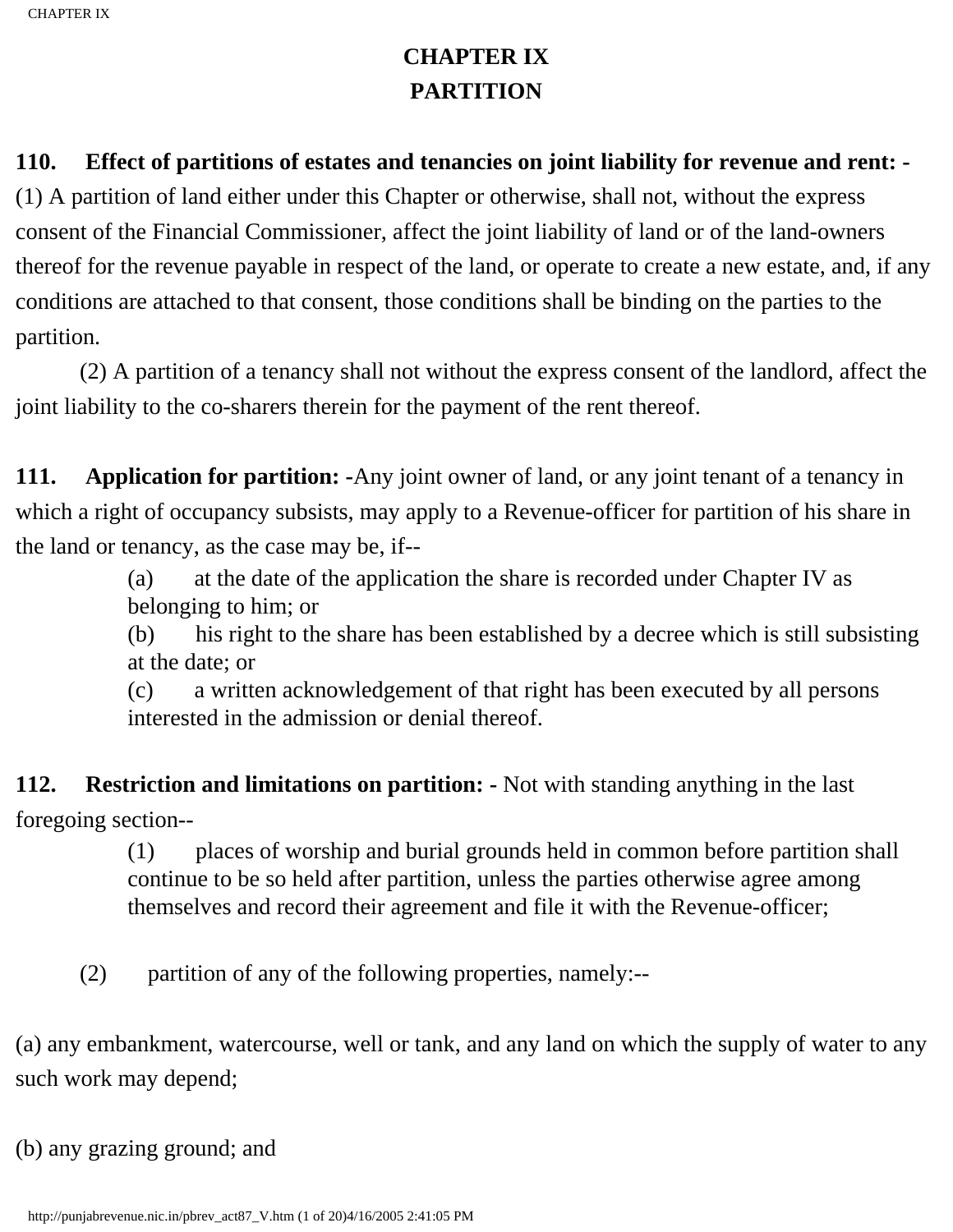(c) any land which is occupied as the site of a town or village and is assessed to land revenue; may be refused if, in the opinion of the revenue-officer, the partition of such property is likely to cause inconvenience to the co-shares, or other persons directly or indirectly interested therein, or to diminish the utility thereof to these persons;

(3) the fact that a partition on the application of a joint owner of land would render necessary the severance into two or more parts of the land comprised in the tenancy of a tenant having a right of occupancy may, unless the tenant assents to the severance, be a sufficient reason for the disallowance of the partition in so far as it would affect that tenancy; and

(4) the fact that the landlord objects tot the partition of a tenancy may be sufficient reason for the absolute disallowance of the partition thereof.

**113. Notice of application for partition:-**The Revenue-officer, on receiving the application under section 111, shall, if it is in order and not open to objection on the face of it, fix a day for the hearing thereof; and--

> (a) cause notice of the application and of the day so fixed to be served on such of the recorded co-shares as have not joined in the application, and, if the share of which partition is applied for is a share in a tenancy, on the landlord also; and

(b) if he thinks fit, cause the notice to be served on or proclaimed for the information of any other persons whom he may deem to be directly or indirectly interested in the application.

**114.** Addition of parties to application: - On the day fixed for hearing, or on any day to which the hearing may be adjourned, the Revenue-officer shall ascertain weather any of the cosharers desire the partition of their share also, and, if any of them so desires, he shall add them as applicants for partition.

**115. Absolute disallowance of partition: -**After examining such of the co-shares and other persons as may be present on that day, the Revenue-officer may, if he is of opinion that there is good and sufficient cause why partition should be absolutely disallowed, refuse the application, recording the grounds of his refusal.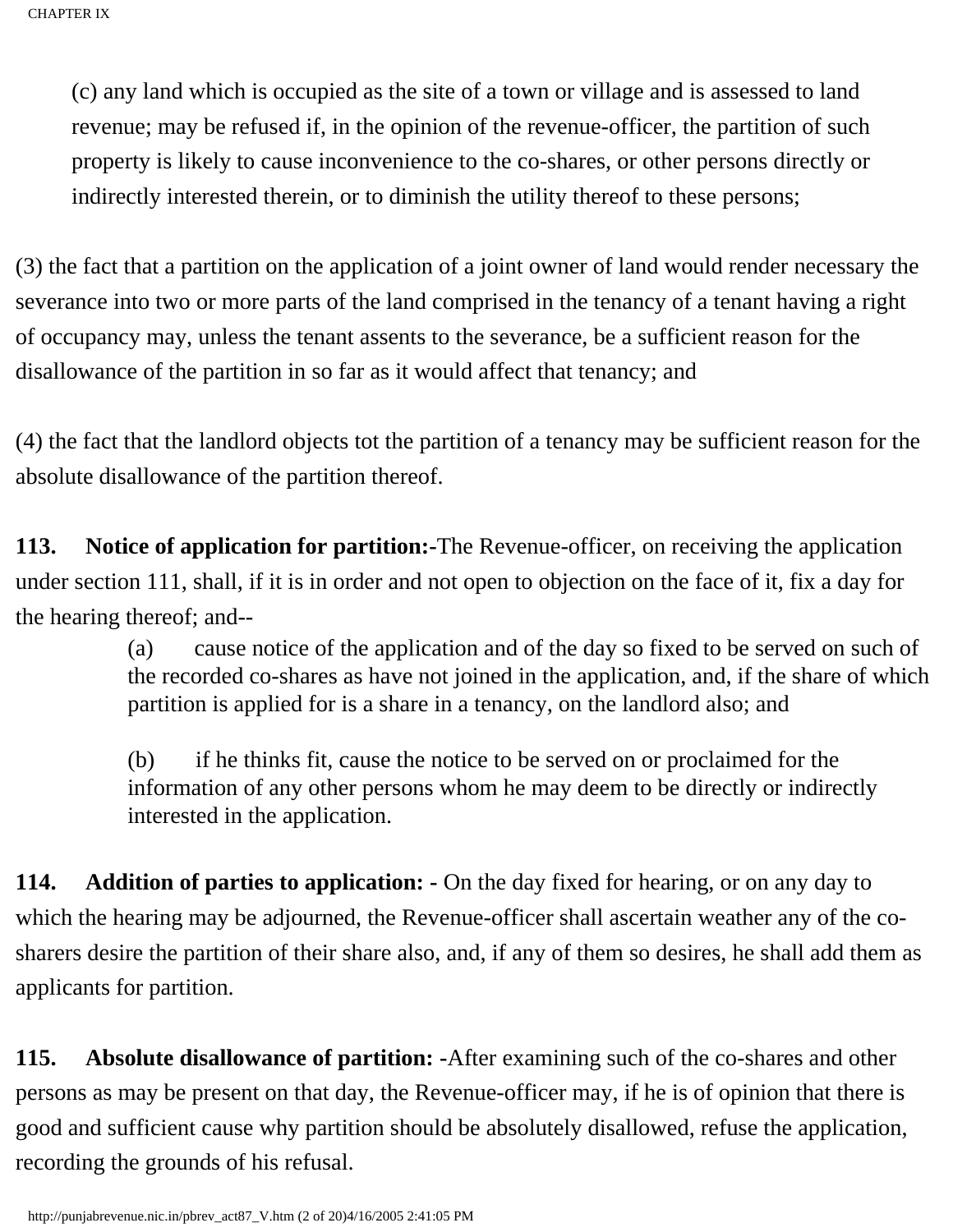**116. Procedure for admission of application: -**If the Revenue-officer, does not refuse the application under the last foregoing section, he shall ascertain the question, if any, in dispute between any of the persons interested distinguishing between--

(a) question as to title in the property of which partition is sought; and

(b) questions as to the property to be divided, or the mode of making the partition.

**117. Disposal of questions as to title in property to be divided: -** (1) When there is a question as to title in any of the property of which partition is sought, the Revenue-officer may decline to grant the application of partition until the question has been determined by a competent Court, or he may himself proceed to determine the question as through he were such a Court.

 (2) When the Revenue-officer himself proceeds to determine the question, the following rules shall apply, namely;--

## **XVI of 1887: -**

(a) If the question is one over which a Revenue Court has jurisdiction, the Revenue-officer shall proceed as a Revenue Court under the provisions of the Punjab Tenancy Act, 1887.

(b) If the question is one over which a Civil Court has jurisdiction, the procedure of the Revenue-officer shall be that applicable to the trial of an original suit by a Civil Court and he shall record a judgment and decree containing the particulars required by the Code of Civil Procedure to be specified therein.

(c) An appeal shall lie from the decree of the Revenue-officer under clause (b) as though that decree were a decree of a  $\frac{1}{S}$  [Subordinate Judge] in an original suit.

(d) Upon such an appeal being made, he <sup>2</sup>[District Court], or <sup>2</sup>[High Court], as the case may be, may issue an injunction to the Revenue-officer requiring him to stay proceeding pending the disposal of the appeal.

(e) From the appellate decree of a 2[District Court] upon such an appeal, a further appeal shall lie to the  $3$ [High Court] if such a further appeal is allowed by the law for the time being in force.

*1 Substtuted for "District Judge" by the Punjab Courts Act, 1918 (6 of 1918) s. 49. 2 Substituted for "Divisional Court" by ibid.*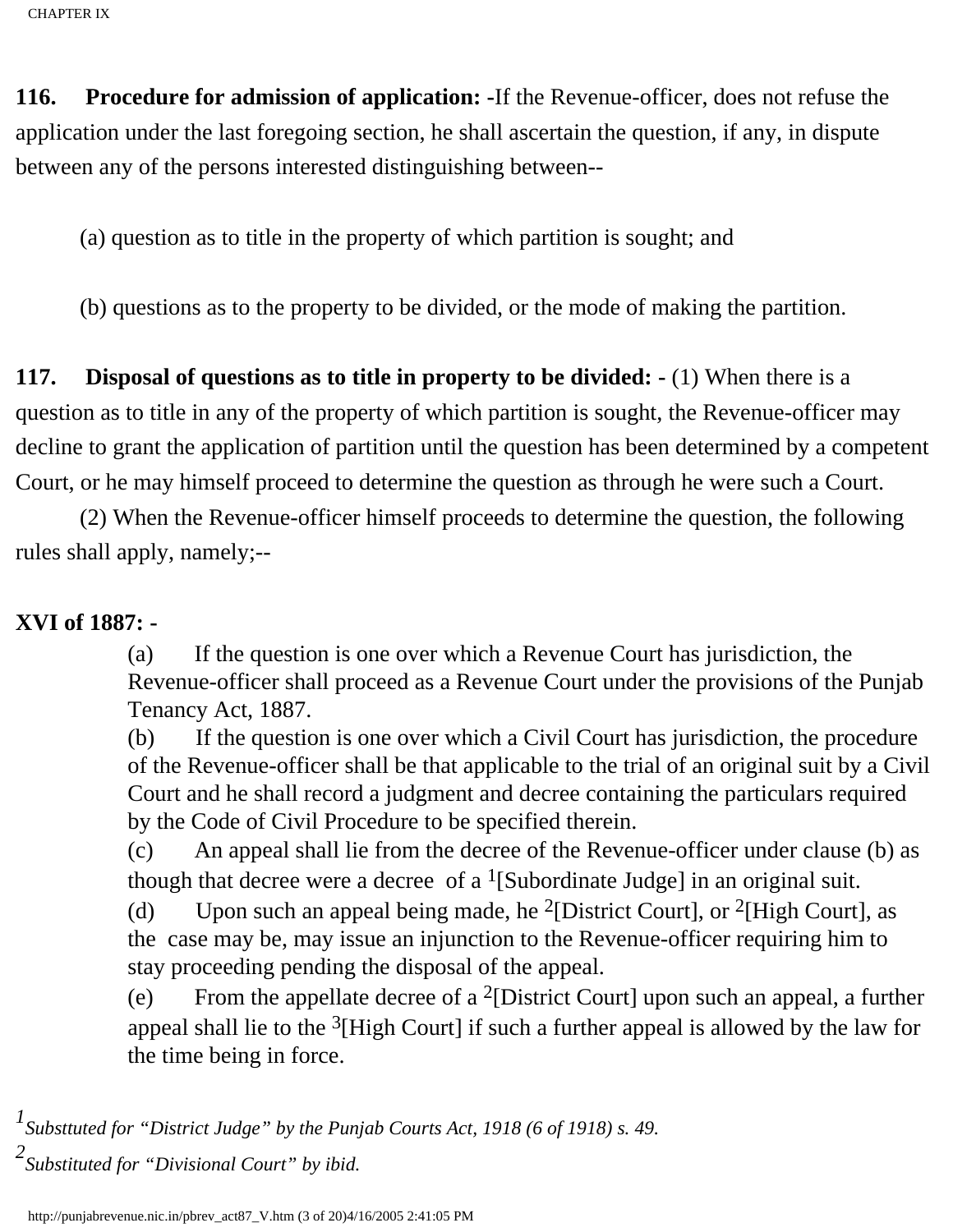*3 Substituted for the words "Chief Court" by Act 18 of 1919.*

**118. Disposal of other question: -**(1) When there is a question as to property to be divided, or the mode of making a partition, the Revenue-officer shall, after, such injury as he deems necessary, record an order stating his decision on the question and his reasons for the decision.

(2) An appeal may be preferred \*  $*$  \*  $*1$  from an order under sub-section (1) within fifteen days from the date thereof, and, when such an appeal is preferred and the institution thereof has been certified to the revenue-officer by the  $2$ [authority to whom the appeal has been preferred] the Revenue-officer shall stay proceeding pending the disposal of the appeal.

 (3) If the applicant for partition is dissatisfied with the original or appellate order under this section, and applies for permission to withdraw from the proceeding in so far as they relate to the partition of his shares, he shall be permitted to withdraw there from on such terms as the Revenue-officer thinks fit.

 (4) When an applicant withdraw under the last foregoing sub-section, the revenue-officer may, where the other applicants if any desire the continuance of the proceeding, continue them in so far they relate to the partition of the shares of those other applicants.

**119. Administration of property excluded from partition: -** When any such property as is referred to in section 112, clause (2), is excluded from partition, the Revenue-officer may determine the extent and manner to and in which the co-sharer and other persons interested therein may make use thereof, and the proportion in which the expenditure incurred thereon and profits derived there from, respectively, and to be borne by and divided among those persons or any of them.

**120. Distribution of revenue and rent after partition:** - (1) The amount of revenue to be paid in respect of each of the holdings into which land has been divided on a partition, and the amount of rent to be paid in respect of each of the portions into which a tenancy has been so divided, shall be determined by the Revenue-officer making the partition.

*1 The words "to the Commissioner" were repealed by the Decentralization Act (4 of 1914). 2 Substituted for the word "Commissioner" by the Decentralization Act (4 of 1914).*

(2) The determination of the Revenue-officer, as to the revenue to be paid in respect of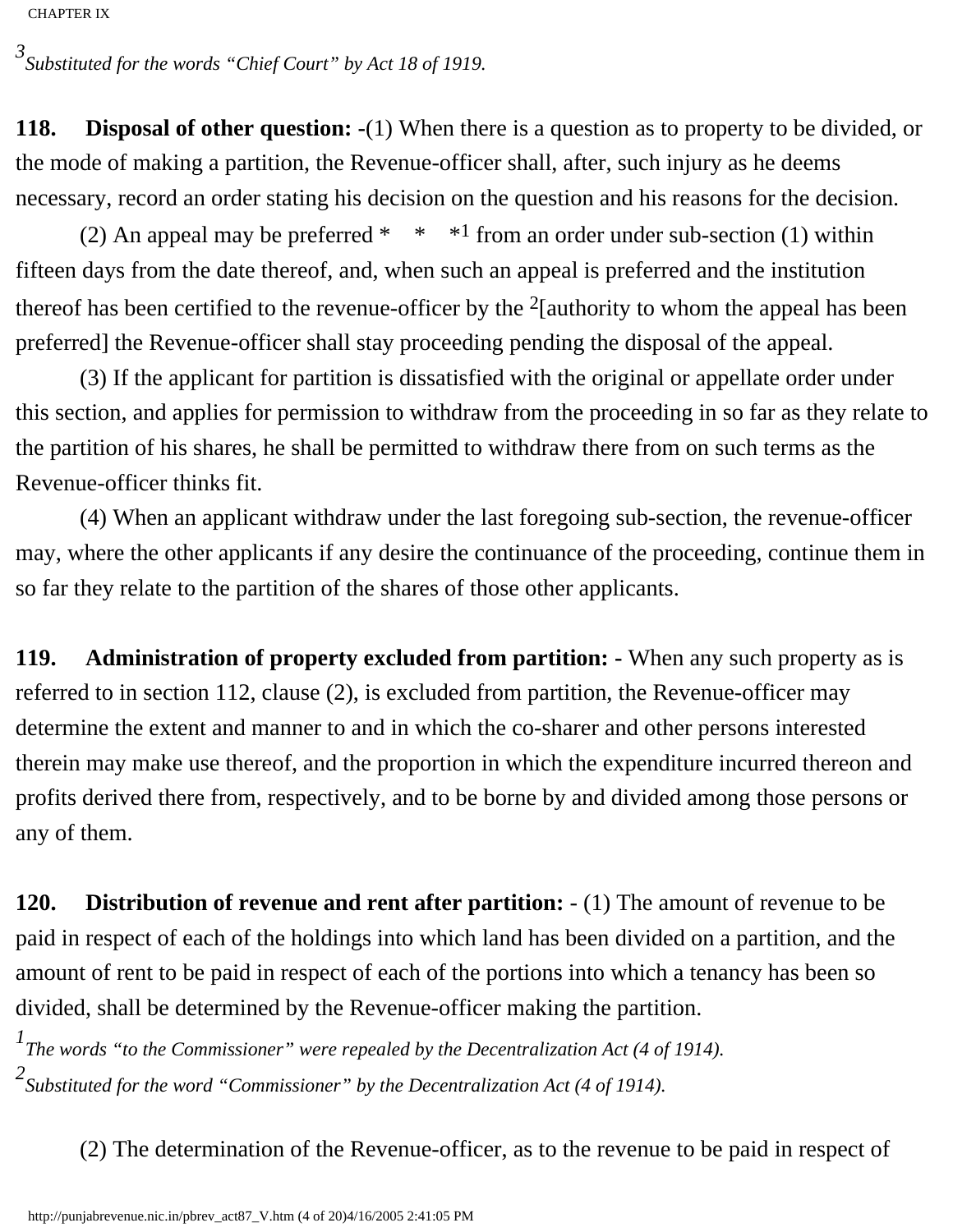each holding, shall, where the estate in which the holding is situate in subject to a fixed assessment, be deemed to be an order under section 56, sub-section (1).

 (3) Where new estates have been created at the partition and the land-revenue has been fraudulently or erroneously distributed among them, the  $<sup>1</sup>[State Government]$ , may, within twelve</sup> years from the time of the discovery of the fraud or error, order a new distribution of the landrevenue among the several estates on a estimate of the assets of each estate at the time of the partition, to be made conformably to the best evidence and information procurable respecting the same.

**121. Instrument of partition: -** An owner or tenant to whom any land or portion of a tenancy, as the case may be, is allotted in proceedings for partition shall be entitled to possession thereof as against the other parties to the proceedings and their legal representatives, and a Revenueofficer shall, on application made to him for the purpose by any such owner or tenant at any time within three years from the recorded in the instrument of partition under the last foregoing section, give effect to that instrument so far as it concerns the applicant as if it were a decree for immovable property .

**122. \*\*\*\*\*\*\*\*\*\***

**123. Affirmation of partition privately affected: -** (1) In any case in which a partition has been made without the intervention of a Revenue-officer, and party thereto may apply to a Revenue-officer for an order affirming the partition.

*1 Substituted for the words 'Local Government" by the Government of India (Adaptation of Indian Laws) Order, 1937, and the Adaptation of Laws Order, 1950.*

 (2) On receiving the application, the Revenue-officer shall inquire into the case, and, if he finds that the partition has in fact been made, he may make an order affirming it and proceed under section 119, 120, 121 and 122, or any of those sections, as circumstances may require, in the same manner as if the partition had been made on an application to himself under this Chapter.

**124. Power to make rules as to costs of partitions: -** The Financial Commissioner may make rules for determining the costs of partitions under this Chapter and the mode in which such costs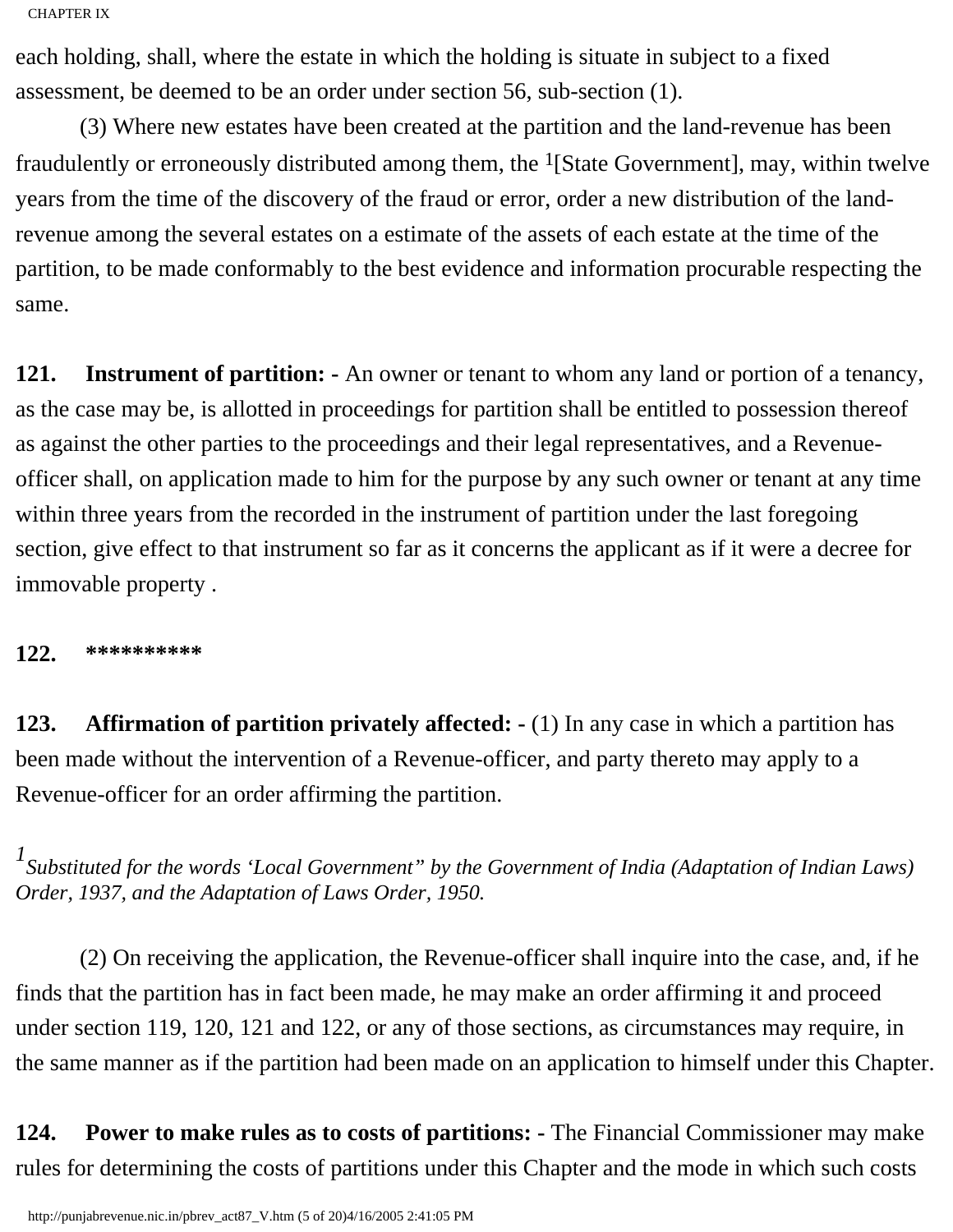are to be apportioned.

**125. Re-distribution of land according to custom: -** When by established custom any land in an estate is subject to periodical redistribution of a Revenue-officer may, on the application of any of the land-owners, enforce, the redistribution according to the custom, and for the purpose may exercise all or any of the powers of a Revenue-officer in proceeding for partition.

**126. Officers who may be empowered to act under this Chapter: -** The Revenue-officer by whom proceedings may be taken under this Chapter shall be a Revenue-officer of a class not below that of Assistant Collector of the first grade.

## **CHAPTER X ARBITRATION**

**127. Power to refer to arbitration: -** (1) Any Revenue-officer may, with the consent of the parties refer to arbitration any dispute arising before him in any matter under this Act.

 (2) A Collector or any Assistant Collector of the first grade may, without the consent of the parties, refer to arbitration any dispute before him with respect to--

(a) any matter of which an entry is to be made in any record or register under Chapter IV;

(b) any matter relating to the distribution of an assessment under section 56;

(c) the limits of any estate or of any holding, field or other portion of an estate; or

(d) the property to be divided at the partition or the mode of making a partition.

**128.** Order of reference and contents thereof:  $\cdot$  (1) In referring a dispute to arbitration a Revenue-officer shall make an order of reference, and specify therein the precise matter submitted to arbitration, the number of arbitrators which each party to the dispute is to nominate, the period within which arbitrators are to be nominated, and the period within which the award is to be delivered.

 (2) The number of arbitrators which each party may nominate must be the same and must not exceed two.

 (3) If from any cause arbitrators are not nominated, or an award is not delivered, within the period fixed therefor in the order of reference, the Revenue-officer may from time to time enlarge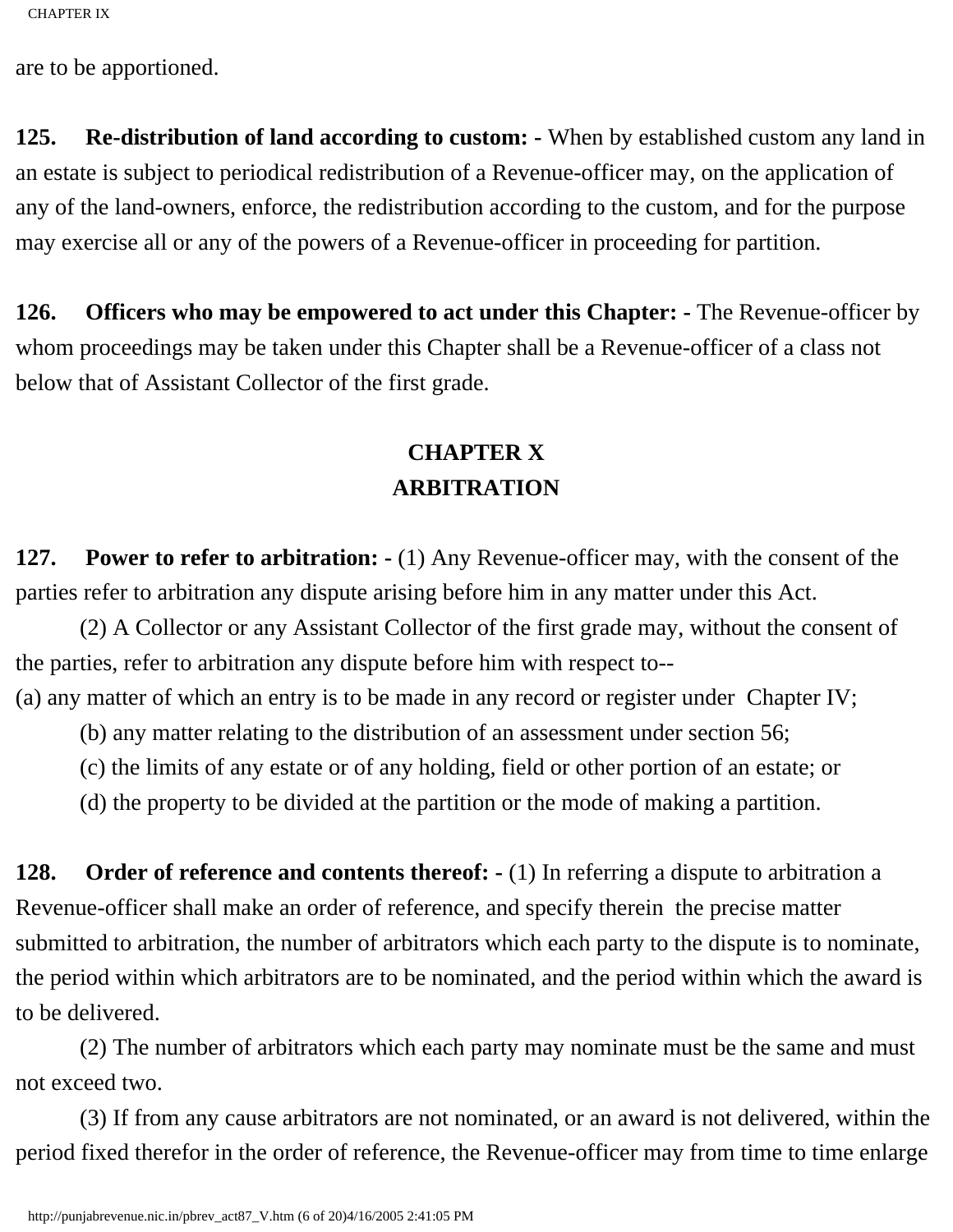that period, or may cancel the order of reference.

**129. Nomination of arbitrators : -** (1) When an order of reference has been made, the parties may each nominate the number of arbitrators specified in the order, and the Revenue-officer shall nominate one other arbitrator.

 (2) The Revenue-officer may, for reasons to be recorded by him, make an order disallowing any nomination made by either party and requiring the party to make another nomination within a time to be specified in the order.

(3) An order under the last foregoing sub-section shall be final.

**130. Substitution of arbitrators by parties : -** If an arbitrator nominated by the party dies, desires to be discharged or refuses or becomes incapable to act, the party may nominate another person in his stead.

**131. Nomination and substitution of arbitrators by Revenue-officers : -** In any of the following cases, namely, --

> (a) if either of the parties fails to nominate an arbitrator under sub-section (1) of section 129 within the period fixed in the order of reference, or

(b) if the nomination of an arbitrator has been disallowed under sub-section (2) of section 129 , and another arbitrator is no nominated within the time specified in the order under that sub-section or , having been so nominated , his nomination is also disallowed, or

(c) if a party entitled to nominate an arbitrator in the place of another arbitrator under section 130 fails to nominate him within one week from the date of the communication to him of a notice requiring him to make the nomination, or

(d) if an arbitrator nominated by the Revenue-officer dies, desires to be discharged or refuses or becomes incapable to act, the Revenue-officer may nominate a person as arbitrator.

**132. Process for appearance before arbitrators: -** (1) The Revenue-officer shall, on the application of the arbitrators, issue the same processes to the parties and witnesses whom the arbitrators desire to examine as he may issue in any proceeding under this Act before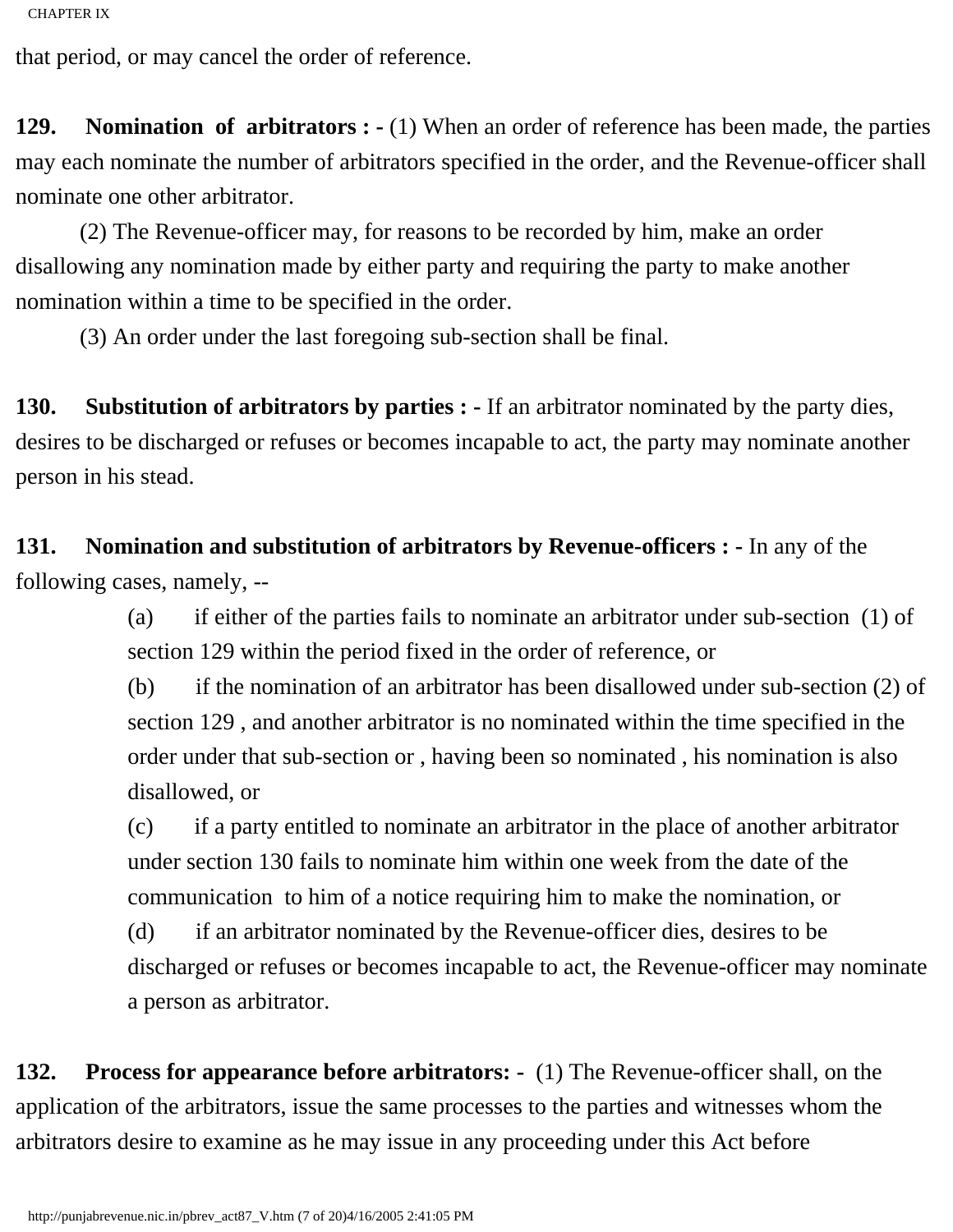himself.

(2) Any such party or witness shall be bound to appear before the arbitrators in obedience to a process issued under sub-section (1) either in person or by agent, as the arbitrators may require.

(3) The person attending in obedience to the process shall be bound to state the truth upon any matter respecting which he is examined or makes statements, and to produce such documents and other things relating to any such matter as may be specified in the process.

**133. Award of arbitrators and presentation thereof : -** (1) The arbitrators shall make an award in writing under their hands concerning the matters referred to them for arbitration, and state therein their reasons therefor, and any arbitrator dissenting from the award made by a majority of the arbitrators shall state the grounds of his dissent.

(2) The arbitrators shall present the award to the Revenue-officer in person unless that officer permits them to present it by agent.

**134.** Procedure or presentation of award : - (1) When the award has been received, the Revenue-officer shall, if the parties are present, consider forthwith any objection which they may have to make thereto, and, if they are not present fix a date for the consideration thereof.

 (2) Where a date has been fixed for the consideration of an award, the Revenue-officer shall on that date, or on any subsequent date to which an adjournment may be made, hear any objections which the parties may have to make to the award.

 (3) The Revenue-officer may also, if he thinks fit, question the arbitrators as to the grounds of their award.

**135 Effect of award : -** (1) The Revenue-officer may accept, modify or reject the award, recording his reason for doing so in his decision, respecting the dispute which was referred to arbitration.

(2) An appeal shall lie from the decision as if arbitrators had not been appointed.

## **CHAPTER XI SPECIAL JURISDICTION WITH RESPECT TO LAND**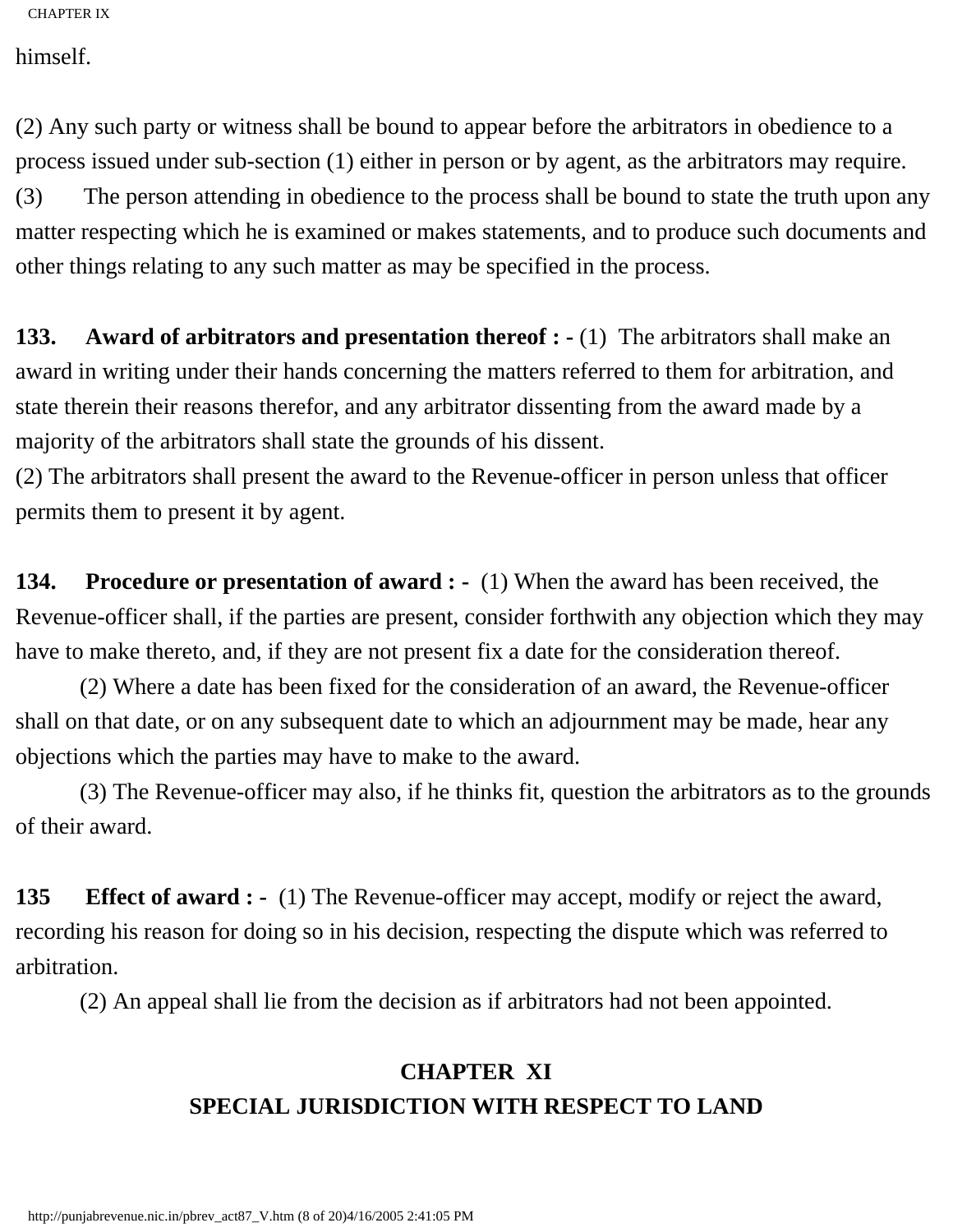**136. Power to invest officers making records-of-rights or general re-assessments with powers of Civil Courts : -** (1) The <sup>1</sup>[ State Government ] may by order published in the official Gazette, invest any Revenue-officer making or specially revising records-of-rights in any local area in pursuance of a notification under section 32 or making re-assessment of land-revenue in any local area in pursuance of a notification under section 49  $2\degree$  or any Revenue-officer in a Colony ], or any Revenue-officer to whose control that officer is subject, with all or any of the powers of any Court constituted under the 3Punjab Courts Act, 1884, for the purpose of trying all or any specified classes of suits or appeals relating to land arising in the local area.

*1 Substituted for the words "Provincial Government" by the Adaptation of Laws Order, 1950. 2 Inserted by the Colonization of Government Lands (Punjab) Act, 1912 (Punjab Act 5 of 1912), "S. 8". 3 See now the Punjab Courts Act, 1918 (Punjab Act 6 of 1918).*

(2) The 1[State Government] may cancel an order under sub-section (1) wholly or in part.

 (3) While an order or any part of an order under that sub-section continues in force, the powers conferred thereby shall be exercised by the officers invested therewith and not otherwise.

 (4) Any cases pending before that officer under the order or a subsisting part of the order at the time of cancellation thereof may be disposed of by him as if the order or that part of it continued in force, unless the  $\frac{1}{3}$ [State Government] directs, as it is hereby empowered to do, that those cases shall be transferred for disposal to the Courts by which they would have been disposed of if the order had not been published.

**137. Control over such officers and appeals from and revision of their decrees and** 

**orders :** - (1) The <sup>1</sup>[State Government ] may by notification direct that the provisions of this Act with respect to the superintendence and control over Revenue-officers shall, subject to any modification of these provisions which the  $\frac{1}{3}$ [State Government ] thinks fit, apply to any Revenue-officer, except the Financial Commissioner, who has been invested with the powers of a Civil Court of any of the classes specified in clauses (a) , (b), (c) and (d) of section 17 of the 2Punjab Courts Act, 1884, and that appeals shall lie from his decrees and orders to, and his decrees and orders be subject to revision by, a Revenue-officer invested under the last foregoing section with the powers of a Court which would be competent under the <sup>2</sup>Punjab Courts Act, 1884, to hear appeals from, or revise, such decree and orders if they had been made by a Court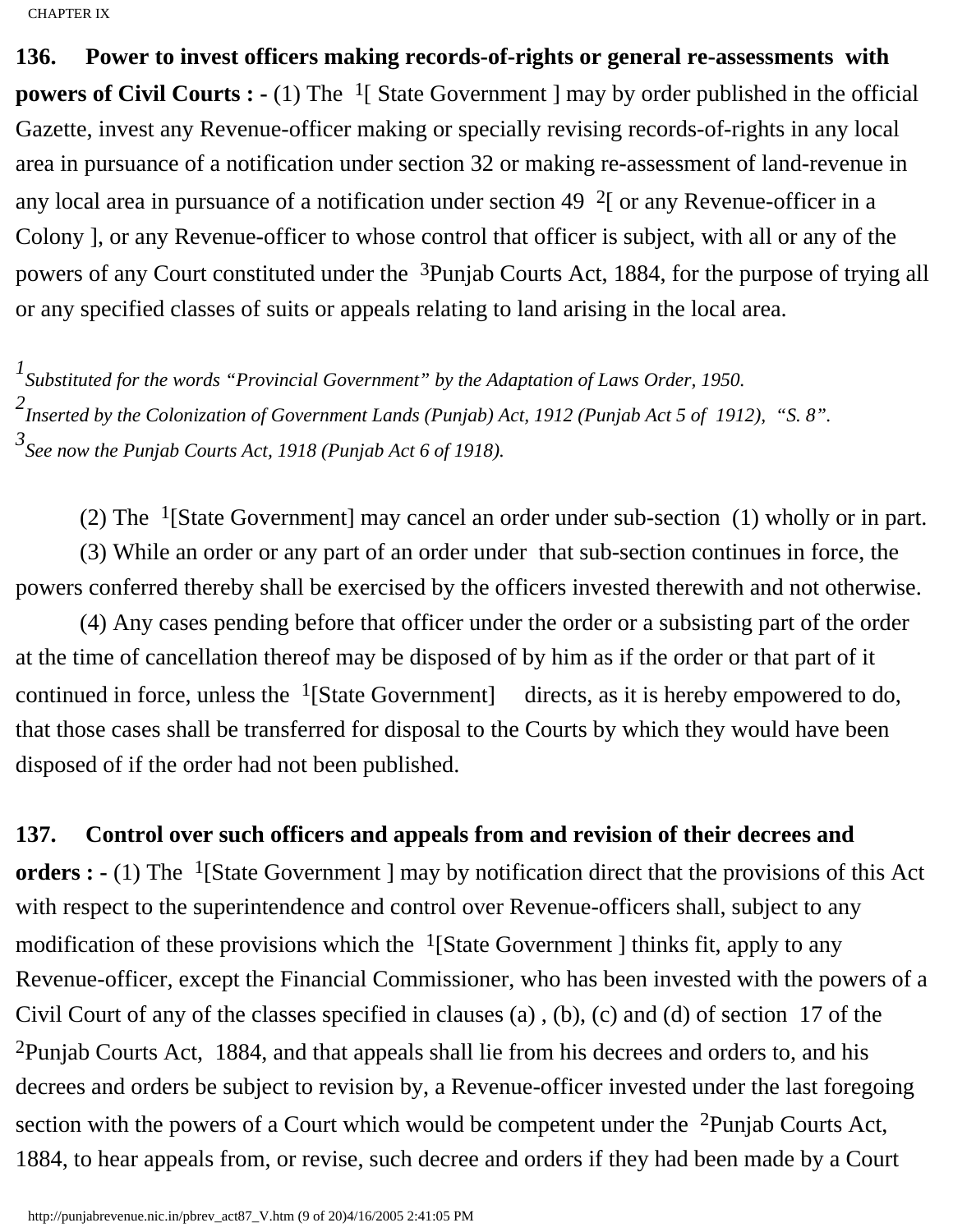with the powers of which the Revenue-officer who made them has been invested.

#### **XVIII of 1884 : -**

 (2) In the absence of any such notification, a Revenue-officer invested under the last foregoing section with the powers of any such Civil Court as aforesaid shall, with respect to the exercise of those powers, be deemed to be such a Civil Court for the purpose of the <sup>2</sup>Punjab Courts Act, 1884.

*1 Substituted for the words "Provincial Government" by the Adaptation of Laws Order, 1950. 2 See now the Punjab Courts Act, 1918 (Punjab Act 6 of 1918).*

# **CHAPTER XII. SUPPLEMENTAL PROVISIONS** *Revenue Deposits*

**138.** Power to deposit certain sums other than rent : -(1) In either of the following cases, namely : --

> (a) when a headman or other land-owner, or an assignee of land-revenue, to whom any sum other than rent is payable on account of a liability under this Act, refuses to receive the sum from , or to grant a receipt therefor to, the person by whom it is payable.

> (b) when the person by whom any such sum is payable is in doubt as to the headman or other land-owner, or the assignee of land-revenue, entitled to receive it.

that person may apply to a Revenue-officer for leave to deposit the sum in his office, and Revenue-officer shall receive the deposit if , after examining the applicant, he is satisfied that there is sufficient ground for the application, and if the applicant pays the fee, if any, which may be chargeable on any notice to be issued of the receipt thereof.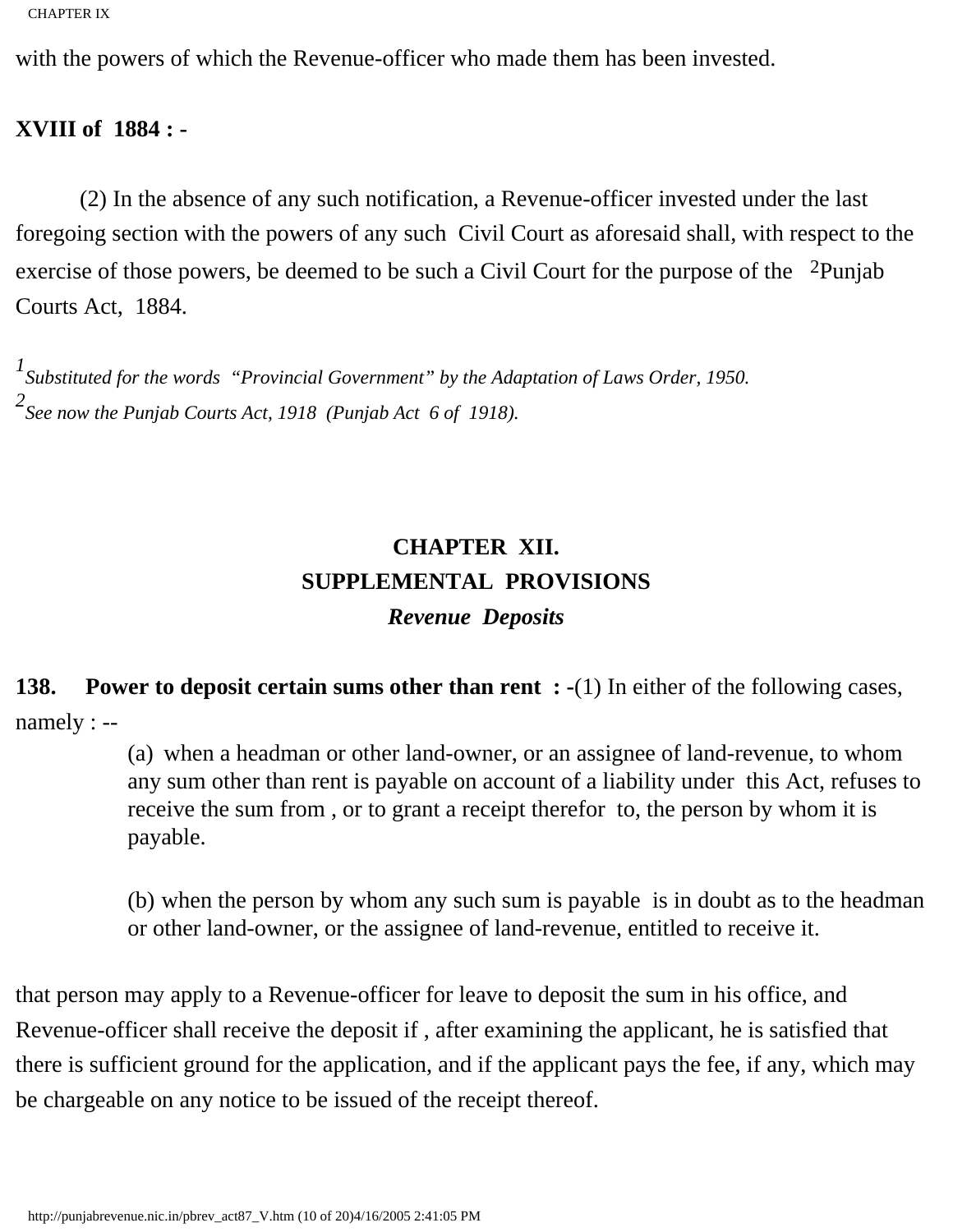(2) When a deposit has been so received , the liability of the depositor to the headman or other land-owner, or the assignee of land –revenue for the amount thereof shall be discharged.

**139. Procedure in case of deposit on account of a payment due to Government: -**If the deposit purports to be made on account of any payment due to the  $\frac{1}{16}$  Government], it may be credited accordingly.

**140. Procedure in case of other deposits:**  $\cdot$  (1) A Revenue-officer receiving a deposit purporting to be made on any other account shall give notice of the receipt thereof to every person who has reason to believe claims or is entitled to the deposit, and may pay the amount thereof to any person appearing to him to be entitled the same, or may, if he thinks fit, retain the deposit pending the decision of a Civil Court as to the person so entitled.

*1 Substituted for the words "Crown" by the Adaptation of Laws Order, 1950.*

(2) No suit or other proceeding shall be instituted against the  $<sup>1</sup>[Government]$ , or against</sup> any officer of the  $\frac{1}{1}$  Government, in respect of anything done by a Revenue-officer under this section, but nothing in this sub-section shall prevent any person entitled to receive the amount of any such deposit from recovering it from a person to whom it has been paid by a Revenue-officer.

## **Execution of Orders of Civil and Criminal Courts by Revenue-officers.**

**141. Orders of Civil and Criminal Courts for execution of processes against land or the produce thereof to be addressed to a Revenue-officer:** - Orders issued by any Civil or Criminal Courts for the attachment, sale or delivery of any land or interest in land, shall be addressed to the Collector or such Revenue-officer as the Collector may appoint in this behalf, and be executed by the Collector or that officer in accordance with the provisions of the law applicable to the Court issuing the orders and with any rules consistent there with made by the Financial Commissioner with the concurrence of the High Court and the previous sanction of the 2 [State Government].

## **142. Attachment of assigned land revenue: -**(1) Not with standing anything in any other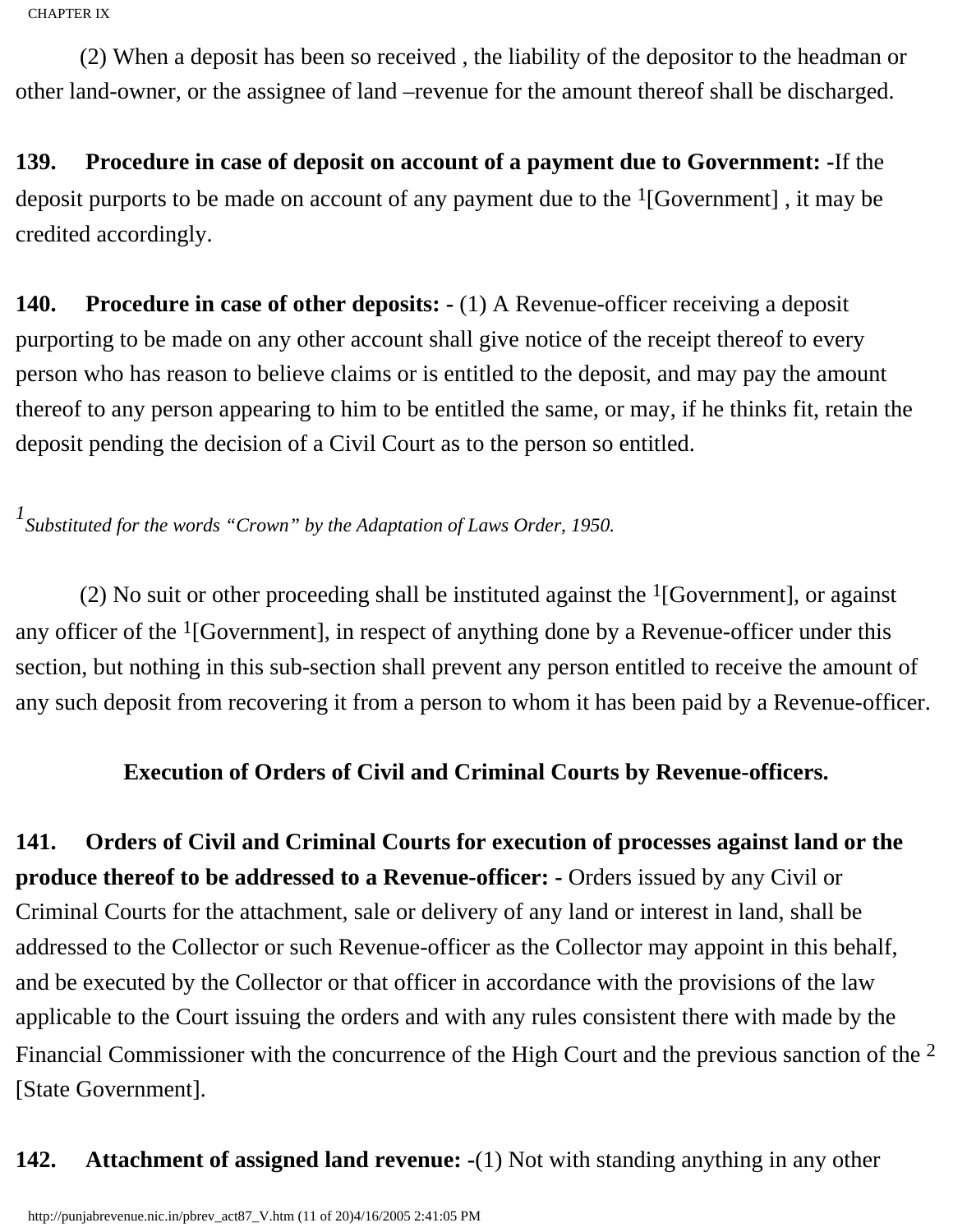enactment for the time being in force, an order issued by any Court for the attachment of assigned land-revenue shall require the person by whom the revenue is payable to pay it to the Collector, and the Collector to hold it subject to the further orders of the court.

 (2) A payment to the Collector under sub-section (1) shall be an effectual discharge to the person making it.

### **Preservation of attached Produce.**

**143. Preservation of attached Produce: -**(1) The attachment of the produce of any land in pursuance of an order of any Court or other authority shall not prevent the person to whom the produce belongs from reaping, gathering or storing it or doing any other act necessary for its preservation.

*1 Substituted for the word "Crown" by the Adaptation of Laws Order, 1950. 2 Substituted for the words "Provincial Government" by the Adaptation of Laws Order, 1950.*

 (2) The attaching officer shall do or cause to be done all acts necessary for the preservation of the produce if the person to whom it belongs fails to do so.

 (3) When sale of produce follows on its attachment, the purchaser shall be entitled, by himself or by any person appointed by him in his behalf, to enter on the place where the produce is and do all that is necessary for the purpose of preserving and removing it.

#### **Division of Produce.**

**144. Division of produce: -** In either of the following cases, namely,--

 (a) where land-revenue is paid by division or appraisement of the produce, (b) where a superior and an inferior land-owner, or two or more share-holders in a holding or tenancy, are jointly interested in any produce, and either or any of the land-owners, or tenants, as the case may be, desires the assistance of the Revenue-officer for the purpose of dividing or appraising the produce, the provisions of the Punjab Tenancy Act, 1887, with respect to the division or appraisement of produce shall apply so far as they can be made applicable.

#### **Miscellaneous**

**145. Village cases: -** (1) At any of the following times, namely,--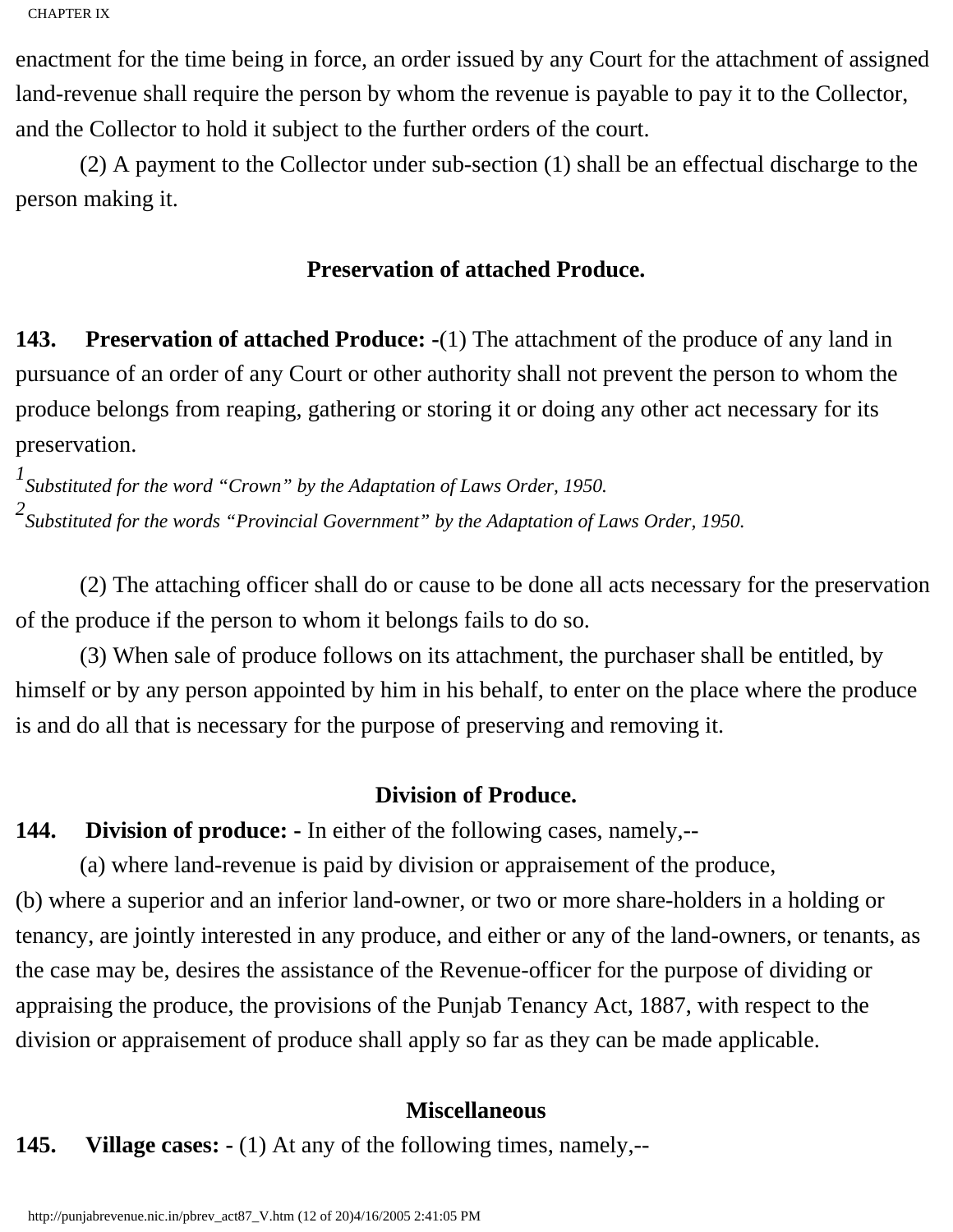(a) when a record-of-rights is being made or specially revised for an estate, (b) when the local area in which an estate is situate is being generally re-assessed and before the assessment has been confirmed,

*1 For rules of the Financial Commissioner under section 145; see Notification No. 76; Punjab Gazette Extraordinary; 1st March, 1888. page 53.*

(c) at any other time or an order made with respect to any estate by the  $<sup>1</sup>[State Government]$ </sup>

\* \* \* 2 \* \* \*

a Revenue-officer shall prepare a list of village-cesses, if any, levied in the estate which have been generally or specially approved by the  $<sup>1</sup>[State Government]$ , or the title to which has, before</sup> the passing of this Act, been judicially established.

 $3(2)$  \* \* \* \* \*.

 (3) The 1[State Government] may impose on the collection of any village-cess comprised in the list such conditions as to police or other establishments connected with the village, market or fair in or on account of which the cess is levied, as it thinks fit.

 (4) The 1[State Government] may declare weather any cess, contribution or due levied in an estate is or is not a village cess.

(5) A declaration of the  $<sup>1</sup>[State Government]$  under the last foregoing sub-section shall be</sup> conclusive, and shall not be liable to be questioned in any Court.

**146. Superior land owner's dues: -** Where a superior land-owner is entitled to receive in respect of any land from an inferior land-owner dues in kind or in cash of fluctuating quantity or amount, the Collector may--

(a) on the application of both land-owners, or

(b) with the previous sanction of the <sup>1</sup>[State Government], on the application either of them, commute those dues into fixed percentage of the land-revenue payable by the inferior land-owner in respect of the land.

*1 Substituted for the words "Provincial Government" by the Adaptation of Laws Order, 1950. 2 The word "with the previous sanction of the Governor-General in Council" were repealed by the Devolution Act, 1920 (38 of 1920), section 2 and Schedule I.*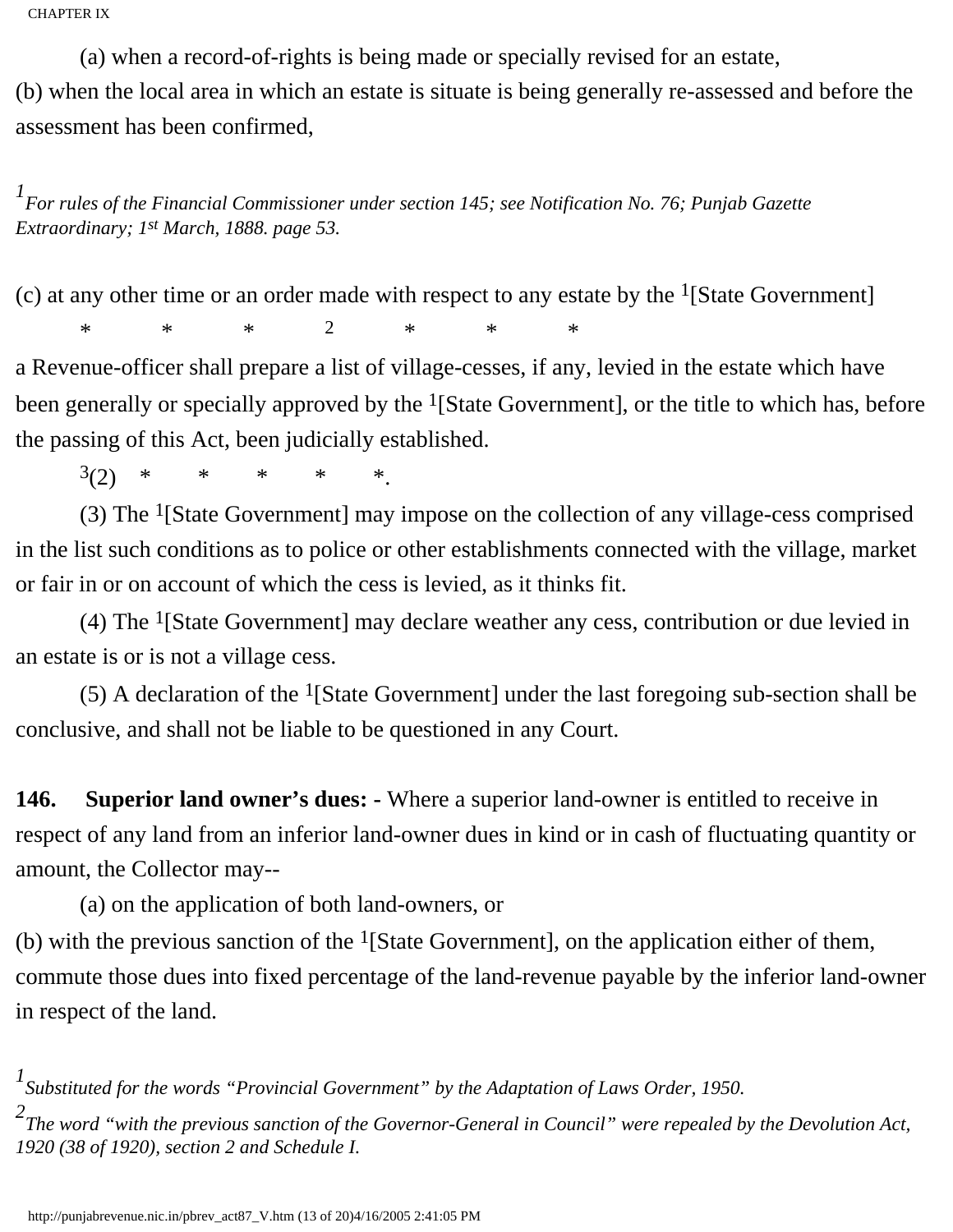*3 Sub-section (2) of section 145 repealed by Act 17 of 1896, s. 3.*

**147.** Substitution of service for payment of land-revenue: -(1) The <sup>1</sup>[State Government] may  $2^*$  \* \* \* \* \* \* \* \* \* authorize the remission of land-revenue in whole or in part in consideration of the person liable therefor under taking to render in lieu thereof such public service as may be specified in an agreement to be approved by the  $<sup>1</sup>[State]$ </sup> Government] and executed by that person.

(2) The <sup>1</sup>[State Government], may  $3^*$  \* \* \* cancel any remission authorized, and agreement made under sub-section (1).

 (3) If a land-owner bound by an agreement under that sub-section to render public service in lieu of paying land-revenue fails, to render the service to the satisfaction of the Collector, the collector may determine the portion of the land-revenue remitted which is represented by the service in respect of which the land-owner is in default, and with the previous sanction of the financial Commissioner, recover that portion as if it were an arrear of land-revenue whereof the service was substituted.

**148. Recovery of cost of assessing assigned land-revenue: -** (1) When land of which the landrevenue has been assigned in whole or in part is re-assessed, the assignee shall be liable to pay such a share of the cost of making the re-assessment as the Financial Commissioner may determine to be just.

 (2) That share may be recovered by the Collector by the deduction of the amount thereof from the land-revenue due to the assignee.

#### **149. Penalty for failure to attend within limits of estate in obedience to order of Revenue-**

**officers: -** If a person required by a summons, notice, order or proclamation proceeding from a revenue-officer to attend at a certain time and place, within the limits of the estate in which he ordinarily resides, or in which he holds or cultivates land, fails to comply with the requisition, he shall be liable at the discretion of the Revenue-officer to a fine which may extend to fifty rupees.

*1 Substituted for the words "Provincial Government" by the Adaptation of Laws Order, 1950.*

*2 The word "with the previous sanction of the Governor-General in Council" were omitted by the Government of India (Adaptation of Indian Laws) Order, 1937.*

*3 The words "with the like sanction" were omitted by the Government of India (Adaptation of Indian Laws) Order,*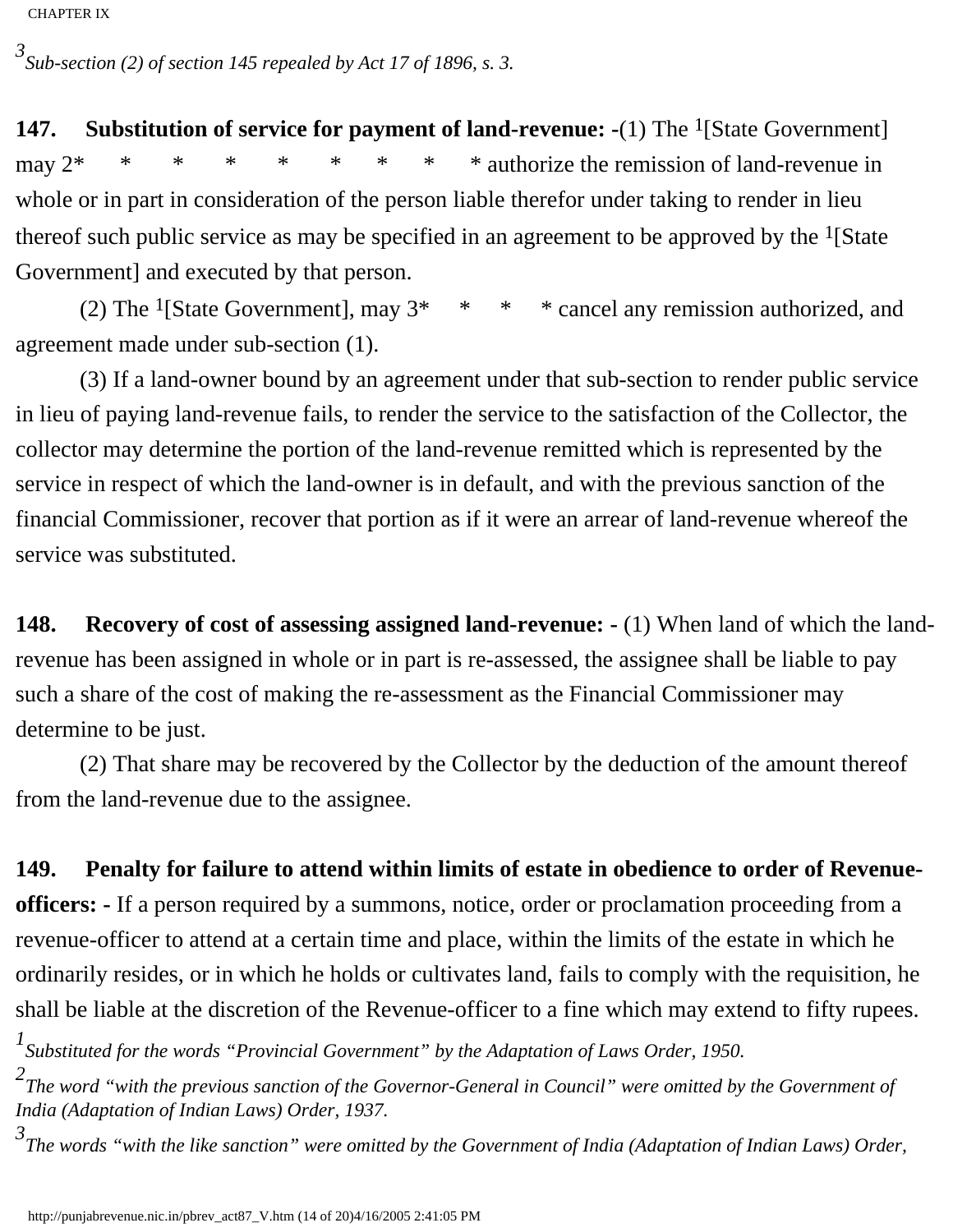*1937 .*

**150. Prevention of encroachment on common lands:** - (1) Where land which has been reserved for the common purposes of the co-sharers therein has been encroached on by any cosharer, a Revenue-officer may, on the application of any other co-sharer, eject the encroaching cosharer from the land and, by order proclaimed in manner mentioned in section 22, forbid repetition of the encroachment.

 (2) The proceedings of the Revenue-officer under sub-section (1) shall be subject to any decree or order which may be subsequently passed by any Court of competent jurisdiction.

**151. Papers kept by village-officers to be deemed public documents: -** (1) Any record or paper which a village-officer is required by law, or by any rule under this Act, to prepare or keep shall be deemed to be the property of the Government.

## **1 of 1872: -**

 (2) A village-officer shall, with respect to any such record or paper in his custody, be deemed for the purpose of the Indian Evidence Act, 1872, to be a public officer having the custody of a public document which any person has a right to inspect,

**152. Costs: -** (1) A Revenue-officer may give and apportion the costs of any proceedings under this Act in any manner he thinks fit.

 (2) But if he orders that the cost of any such proceeding shall not follow the event, he shall record his reasons for the order.

**153 Computation of periods, limited for appeals and application for review: -**In the computation of the period for an appeal from, or an application for the review of, an order under this Act, the limitation therefor shall be governed by the Indian Limitation Act,  $\frac{1}{1}$ [1908].

*1Substituted by Punjab Act 3 of 1928, section 15, for "1877".*

**154. Restriction on Revenue-officer bidding at auctions or trading: -**(1) A Revenue-officer, or a person employed in a revenue-office, shall not--

(a) purchase or bid for, either in person or by agent, in his own name or in that of another,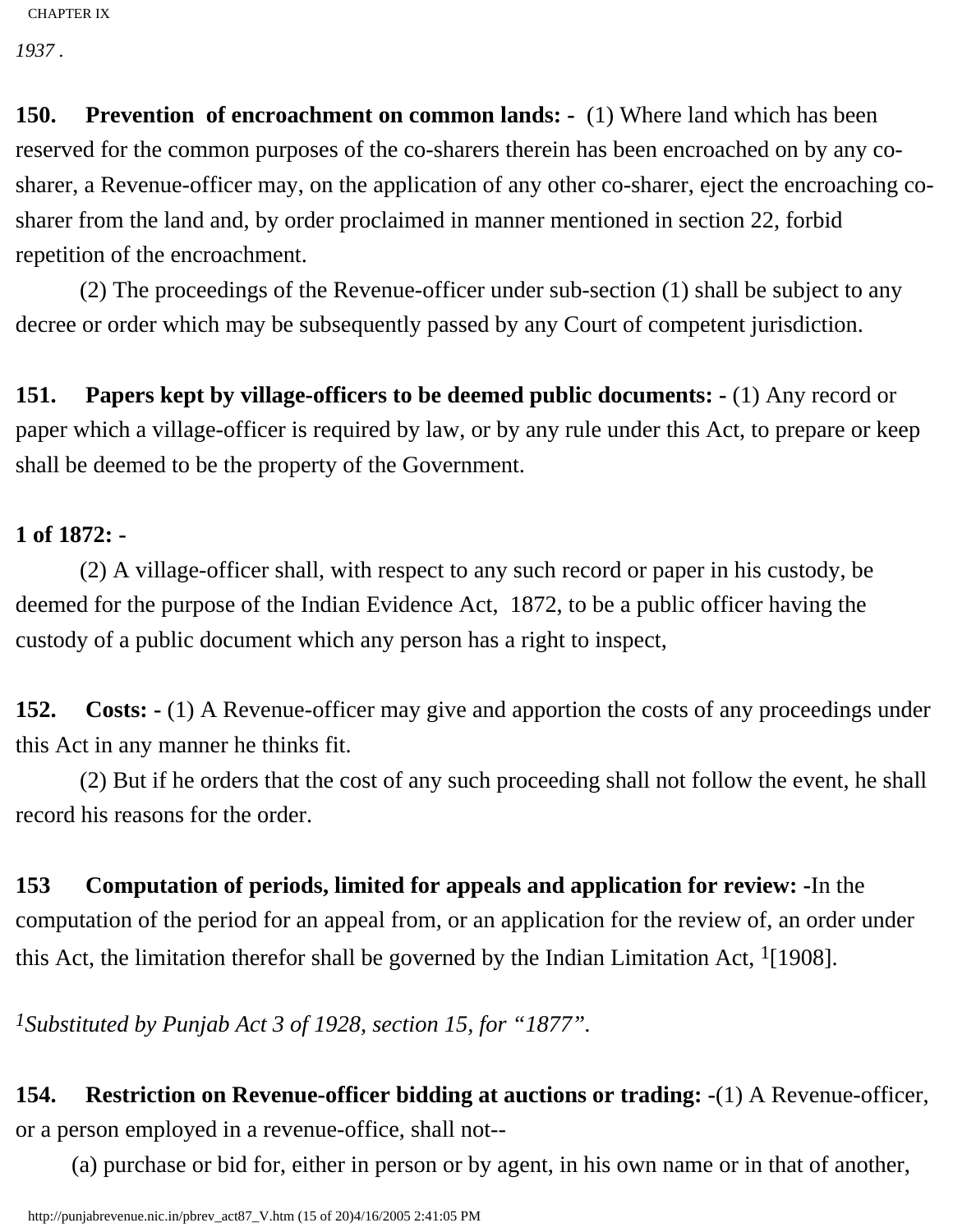or jointly or in shares with others, any property which any Revenue-officer or Revenue Court in the District in which he is employed has ordered to be sold, or

(b) in contravention of any rules made by the  $<sup>1</sup>[State Government]$  in this behalf, engage in</sup> trade in that district.

## **VI of 1882: -**

 (2) Nothing in sub-section (1) shall be deemed to preclude any person from becoming a member of a company incorporated under the Indian Companies Act, 1882, <sup>2</sup>[the Indian Companies Act, 1913], or other law.

**155. Power to make rules: -**(1) The Financial Commissioner may, in addition to other rules which may be made by him under this Act, make rules consistent with this Act and any other enactment for the time being in force--

> (a) fixing the number and amount of the installment, and the times and places and the manner, by, at and in which any sum other than rent or land-revenue which is payable under this Act or of which a record has been made there under is to be paid;

(b) fixing the dates on which profits are to be divisible by headman or other persons by whom they are realized on behalf of co-sharers;

(c) prescribing the fees to be charged for the service and execution of processes issued by Revenue-officers and Revenue-Courts, the mode in which those fees are to be collected, the number of persons are to be employed in the service and execution of those processes, and the remuneration and duties of those persons;

 $<sup>1</sup>$ [(d) regulating the procedure in the cases where persons are entitled to inspect</sup> records of Revenue-officers, or records or papers in the custody of village-officer, or to obtain copies of the same, and prescribing the fees payable for searches and copies 2[including postage and any prescribed additional charge when a copy is supplied by post];

(e) prescribing forms for such books, entries, statistics and accounts, as the Financial Commissioner thinks necessary to be kept, made or compiled in revenueoffices, or submitted to any authority;

 $4(f)$  declaring what shall be the language of any of those offices and determining in what cases persons practicing in those offices shall be permitted to address the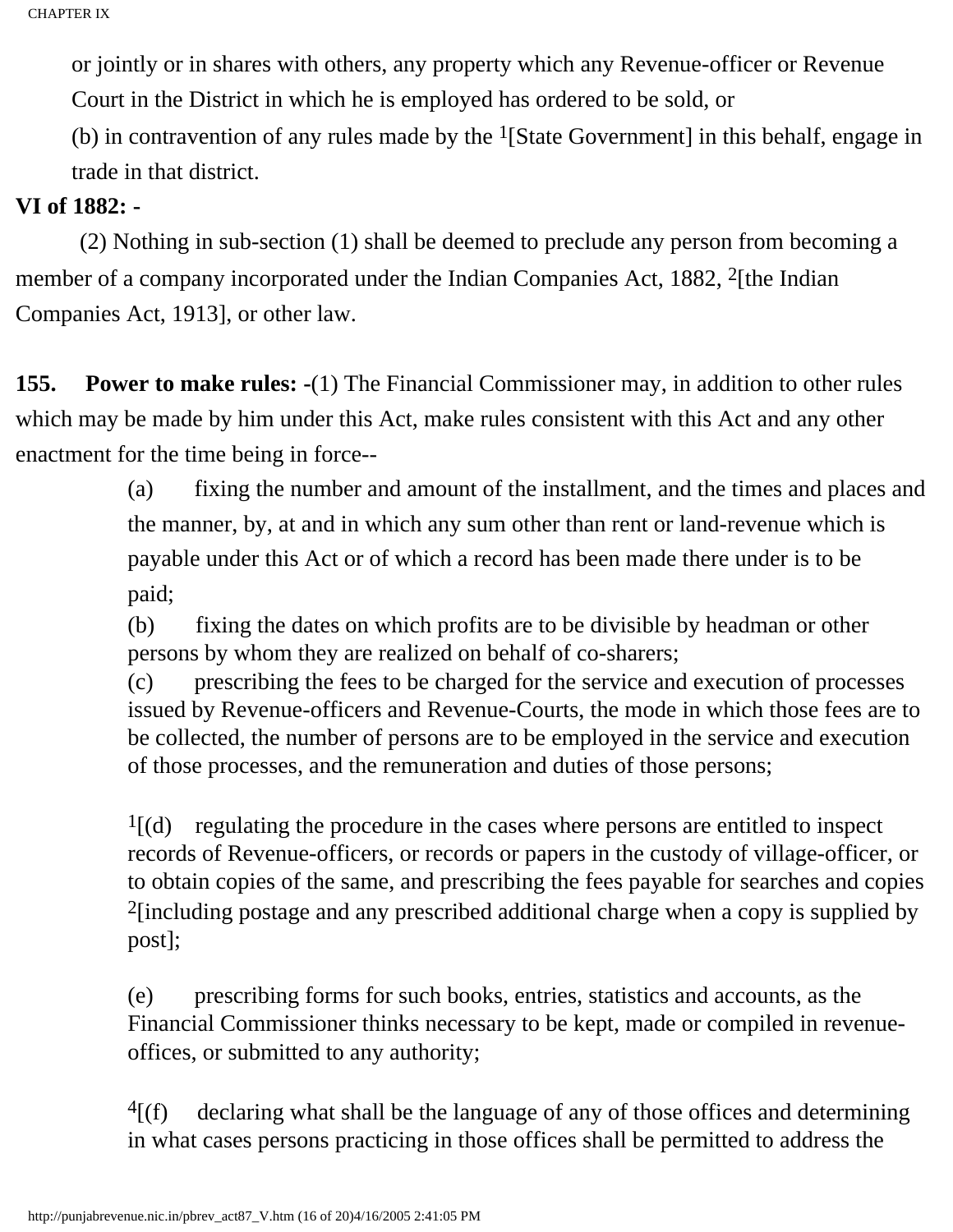presiding officers thereof in English; and

 $^{4}$ (g) generally for carrying out the purposes of this Act.

 (2) Until rules are made under clauses (a) and (b) of sub-section (1) the sums therein referred to shall be payable by the installments at the times and places, and in the manner by, at and in which they are now payable.

 (3) Rules made by the Financial Commissioner under this or any other section of this Act, shall not take effect until they have been sanctioned by the <sup>1</sup>[State Government] \* \* \* 2 \* \* \*

*1 For rules under section 155 (1) (d), see infra.*

*2 Added by Punjab Act 45 of 1953. 3For rules under section 155 (1) (f) and (g), see Notification No. 76, Punjab Gazette (Extraordinary), 1st March, 1888, p. ibid; 1096; Part III, p. 1411.*

**156 Rules to be made after previous publication: -**The power to make any rules under this Act is subject  $3* * * *$  to the condition of the rules being made after previous publication:

**157. Powers exercisable by the Financial Commissioner from time to time: -**All powers conferred by this Act on The Financial Commissioner may be exercised from time to time as occasions requires.

## **Exclusion of Jurisdiction of Civil Courts.**

# **158**. **Exclusion of jurisdiction of Civil Courts in matters within the jurisdiction of Revenue-officers: -**Except as otherwise provided by this Act-

(1) a Civil Court shall not have jurisdiction in any matter which the  $<sup>1</sup>[State Government]$ </sup> or a Revenue-officer is empowered by this act to dispose of or take cognizance of the manner in which the <sup>1</sup>[State Government] or any revenue-officer exercises any powers vested in it or him by or under this Act; and in particular--

(2) a Civil Court shall not exercise jurisdiction over any of the following matters, namely: -

 (i) any question as the limits of any land which has been defined by a revenue-officer as land to which this Act does or does not apply;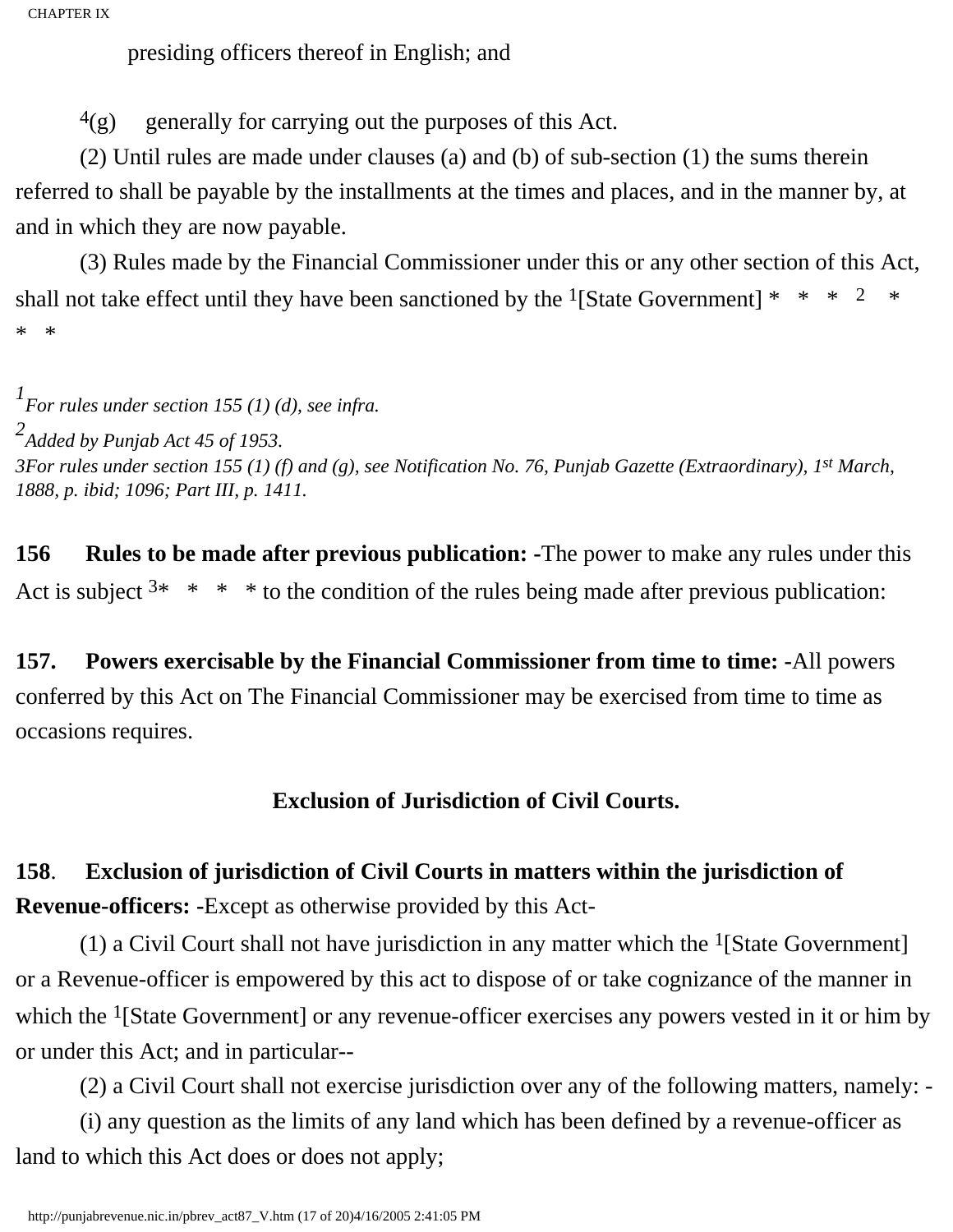(ii) any claim to compel the performance of any duties imposed by this Act or any other enactment for the time being in force on any Revenue-officer as such;

*1 Substituted for the words "Provincial Government" by the Adaptation of Laws Order, 1950.*

*2 The words, "and rules under clause (c) of sub-section (1) shall not take effect until they have also been confirmed by the Governor-General in Council" were repealed by the Decentralization act, 1914 (4 of 1914).* 

*3 The words "to the control of the Governor-General in Council and" were omitted by the Devolution act, 1920 (38 of 1920).* 

*4 For provision concerning the making of rules after previous publication see General Clause Act, 1897 (10 of 1897), section 23.*

(iii) any claim to the office of kanungo,  $1 \div \mathbb{I}$  or village-officer, or in respect of

 any injury caused by exclusion from such office, or to compel the performance of the duties or a division of the emoluments thereof ;

 (iv) any notification directing the making or revision of a record-of –rights ; (v) the framing of a record-of-rights or annual record, or the preparation, signing or attestation of any of the documents included in such a record ;

 (vi) the correction of any entry in a record-of-rights, annual record or register of mutations ; (vii) any notification of the undertaking of the general re-assessment of a district or tahsil having been sanctioned by the 2[State Government];

(viii) the claim of any person to be liable for an assessment of land-revenue or of any other revenue assessed under this Act ;

(ix) the amount of land revenue to be assessed on any estate or to be paid in respect of any holding under this Act ;

(x) the amount of, or the liability of any person to pay, any other revenue to be assessed under this Act, or any cess, charge or rate to be assessed on an estate or holding under this Act or any other enactment for the time being in force ;

(xi) any claim relating to the allowance to be received by a land-owner who has given notice of his refusal to be liable for an assessment, or any claim connected with, or arising out of, any proceedings taken in consequence of the refusal of any persons to be liable for an assessment under this Act ;

*1 The words "Zaildar, inamdar" omitted by Punjab Act 27 of 1964.*

2<br><sup>2</sup> Substituted for the words "Governor-General in Council" by the Government of India (Adaptation of Indian Laws )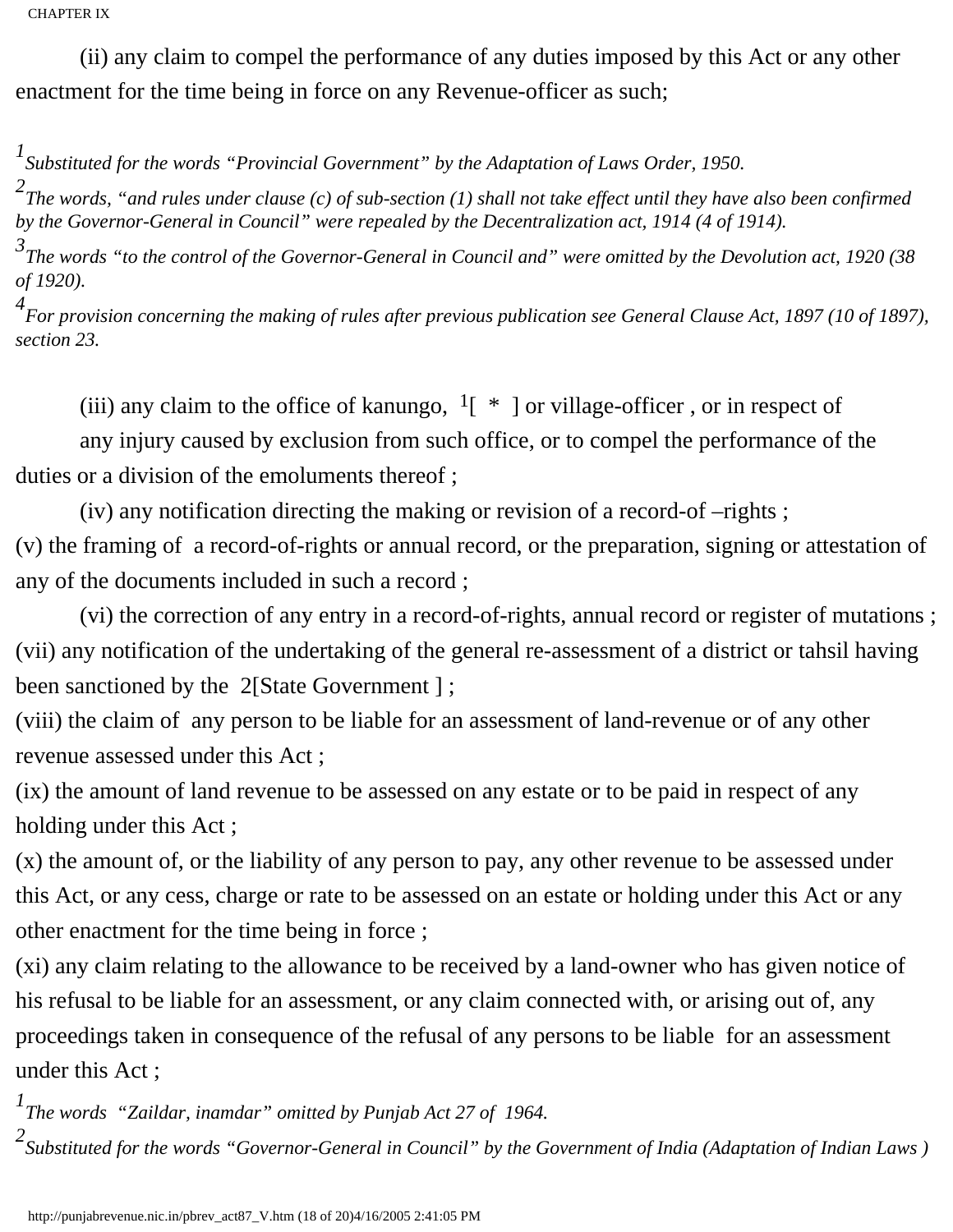*Order, 1937, and the adaptation of laws order 1950.*

(xii) the formation of an estate out of waste land ;

(xiii) any claim to hold free of revenue any land, mills, fisheries or natural products of land or water ;

(xiv) the amount of, or the liability of any person to pay any fees, fines, costs or other charges imposed under this Act ;

(xv) any claim to set aside, on any ground other than fraud, a sale for the recovery of an arrear of land-revenue or any sum recoverable as an arrear of land-revenue ;

(xvi) the amount of, or the liability of any person to pay any fees, fines, costs or other charges imposed under this Act ;

(xvii) any claim for partition of an estate, holding or tenancy, or any question connected with, or arising out of, proceedings for partition, not being a question as to title in any of the property of which partition is sought;

(xviii) any question as to the allotment of land on the partition of an estate, holding or tenancy or as to the distribution of land subject by established custom to periodical re-distribution or as to the distribution of land –revenue on the partition of an estate or holding or on a periodical redistribution of land, or as to the distribution of land, or as to the distribution of rent on the partition of a tenancy ;

 $<sup>1</sup>$ [(xviii-a) any question connected with or arising out of or relating to any proceedings for the</sup> determination of boundaries of estates subject to river action under sections 101-A, 101-B, 101- C and 101-D, respectively, of Chapter VIII] ;

(xix) any claim to set aside or disturb a division or appraisement of produce confirmed or verified by a Revenue-officer under this Act ;

 $(xx)$  any question relating to the preparation of a list of village cesses or the imposition by the  $2$ [State] Government of conditions on the collection of such cesses;

(xxi) any proceeding under this Act for the communication of the dues of a superior land-owner ; (xxii) any claim arising out of the enforcement of an agreement to render public service in lieu of paying land-revenue ; or

(xxiii) any claim arising out of the liability of an assignee of land-revenue to pay a share of the